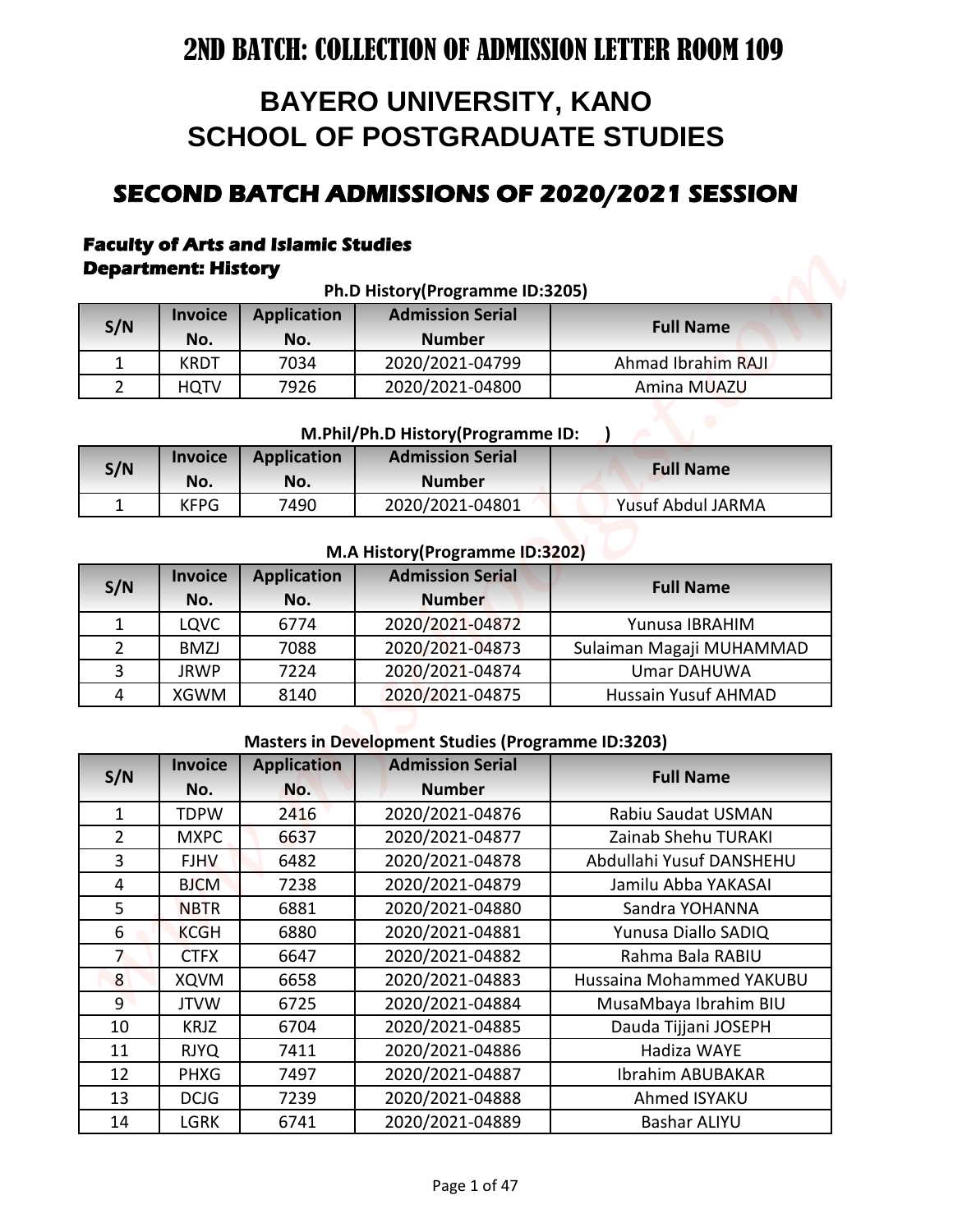|                | <b>Invoice</b>             | <b>Application</b>        | M.A English(Programme ID:3104)<br><b>Admission Serial</b>       |                                        |
|----------------|----------------------------|---------------------------|-----------------------------------------------------------------|----------------------------------------|
|                |                            |                           | <b>Department: English and Literary Studies</b>                 |                                        |
| 9              | WHGT                       | 8251                      | 2020/2021-05746                                                 | Abdulmutallib Lawan HABIB              |
| 8              | <b>QZVF</b>                | 7498                      | 2020/2021-05745                                                 | Abbas Rabiu ABDULHAMID                 |
| $\overline{7}$ | <b>VLGJ</b>                | 7263                      | 2020/2021-05744                                                 | Hafsat Abubakar SADIQ                  |
| 6              | <b>JZLC</b>                | 7245                      | 2020/2021-05743                                                 | Nura Sani YANCHIBI                     |
| 5              | <b>NHBG</b>                | 6997                      | 2020/2021-05742                                                 | Loveth Elukudo PETER                   |
| 4              | <b>PXFZ</b>                | 6867                      | 2020/2021-05741                                                 | Salisu IBRAHIM                         |
| 3              | <b>JDTV</b>                | 7954                      | 2020/2021-05740                                                 | Adamu AHMED                            |
| $\overline{2}$ | <b>WYDQ</b>                | 7133                      | 2020/2021-05739                                                 | <b>Mathias Taru ALBERT</b>             |
| $\mathbf{1}$   | <b>TXGZ</b>                | 6898                      | 2020/2021-05738                                                 | Abdulsamad Abdullahi ISAH              |
| S/N            | <b>Invoice</b><br>No.      | <b>Application</b><br>No. | <b>Admission Serial</b><br><b>Number</b>                        | <b>Full Name</b>                       |
|                |                            |                           | Postgraduate Diploma in Development Studies (Programme ID:3204) |                                        |
| 40             | <b>TKYB</b>                | 8335                      | 2020/2021-04915                                                 | <b>Adamu SANUSI</b>                    |
| 39             | <b>CRWM</b>                | 8340                      | 2020/2021-04914                                                 | Christian Jeremiah NYIKWAGH            |
| 38             | <b>JDPB</b>                | 8024                      | 2020/2021-04913                                                 | Miftahu YAU                            |
| 37             | <b>JGCX</b>                | 8006                      | 2020/2021-04912                                                 | Usman Laila SHEHU                      |
| 36             | <b>CRBT</b>                | 7991                      | 2020/2021-04911                                                 | Saadatu Muhammad ABDULKARIM            |
|                | <b>CHMV</b>                | 7869                      | 2020/2021-04910                                                 | Mustapha Huruna IBRAHIM                |
| 35             |                            |                           |                                                                 |                                        |
| 34             | <b>RZVG</b>                | 7859                      | 2020/2021-04909                                                 | Amos ADEJOH                            |
| 33             | <b>MNBC</b>                | 7770                      | 2020/2021-04908                                                 | Salihu Bala BAKABE                     |
| 32             | <b>QKXT</b>                | 7475                      | 2020/2021-04907                                                 | Lukman Abubakar ABDULLAHI              |
| 31             | <b>PMJK</b>                | 7471                      | 2020/2021-04906                                                 | Aisha Isah YUSUF                       |
| 30             | <b>TDFR</b>                | 7408                      | 2020/2021-04905                                                 | Priscilla Otse JULIUS                  |
| 29             | <b>NZFX</b>                | 7381                      | 2020/2021-04904                                                 | <b>Muktar Muazu LAWAL</b>              |
| 28             | <b>JPRK</b>                | 7431                      | 2020/2021-04903                                                 | Nasir Buba JALAM                       |
| 27             | <b>NQZR</b>                | 7337                      | 2020/2021-04902                                                 | Zahida Sabo MADAKI                     |
| 26             | <b>DHYJ</b>                | 7343                      | 2020/2021-04901                                                 | Yusuf Muhammad AYAMA                   |
| 25             | <b>BKVF</b>                | 7331                      | 2020/2021-04900                                                 | <b>Hafsat Samirah AHMAD</b>            |
| 23<br>24       | <b>BDJP</b>                | 7345                      | 2020/2021-04899                                                 | Yazid Usman SAMBO                      |
| 22             | <b>CMFX</b><br><b>QXYK</b> | 7181<br>7430              | 2020/2021-04897<br>2020/2021-04898                              | Abdulkadir USMAN<br>Taslim Baba NABEGU |
| 21             | <b>TXPB</b>                | 7219                      | 2020/2021-04896                                                 | <b>Ibrahim Mohammed LAWAL</b>          |
| 20             | <b>GTJL</b>                | 7259                      | 2020/2021-04895                                                 | Aliyu HASSAN                           |
| 19             | <b>FVDZ</b>                | 7025                      | 2020/2021-04894                                                 | Mohammed Chiroma YAKUBU                |
| 18             | <b>VPHN</b>                | 6949                      | 2020/2021-04893                                                 | Muhammad Yau SAAD                      |
| 17             | <b>VWJD</b>                | 6883                      | 2020/2021-04892                                                 | Sarah SALLAU                           |
| 16             | <b>JCBW</b>                | 6866                      | 2020/2021-04891                                                 | Ruqayya Sani HAMISU                    |
| 15             | <b>DFYJ</b>                | 6815                      | 2020/2021-04890                                                 | Muhammed BELLO                         |

## **Postgraduate Diploma in Development Studies(Programme ID:3204)**

| S/N            | <b>Invoice</b> | <b>Application</b> | <b>Admission Serial</b> | <b>Full Name</b>           |  |
|----------------|----------------|--------------------|-------------------------|----------------------------|--|
|                | No.            | No.                | <b>Number</b>           |                            |  |
| 1              | <b>TXGZ</b>    | 6898               | 2020/2021-05738         | Abdulsamad Abdullahi ISAH  |  |
| 2              | <b>WYDQ</b>    | 7133               | 2020/2021-05739         | <b>Mathias Taru ALBERT</b> |  |
| 3              | <b>JDTV</b>    | 7954               | 2020/2021-05740         | Adamu AHMED                |  |
| 4              | <b>PXFZ</b>    | 6867               | 2020/2021-05741         | Salisu IBRAHIM             |  |
| 5              | <b>NHBG</b>    | 6997               | 2020/2021-05742         | Loveth Elukudo PETER       |  |
| 6              | <b>JZLC</b>    | 7245               | 2020/2021-05743         | Nura Sani YANCHIBI         |  |
| $\overline{7}$ | <b>VLGJ</b>    | 7263               | 2020/2021-05744         | Hafsat Abubakar SADIQ      |  |
| 8              | <b>QZVF</b>    | 7498               | 2020/2021-05745         | Abbas Rabiu ABDULHAMID     |  |
| 9              | <b>WHGT</b>    | 8251               | 2020/2021-05746         | Abdulmutallib Lawan HABIB  |  |

# **Department: English and Literary Studies**

| M.A English(Programme ID:3104) |  |  |
|--------------------------------|--|--|
|--------------------------------|--|--|

| c/n | Invoice   Application | <b>Admission Serial</b> | Eull Namo |
|-----|-----------------------|-------------------------|-----------|
|     |                       |                         |           |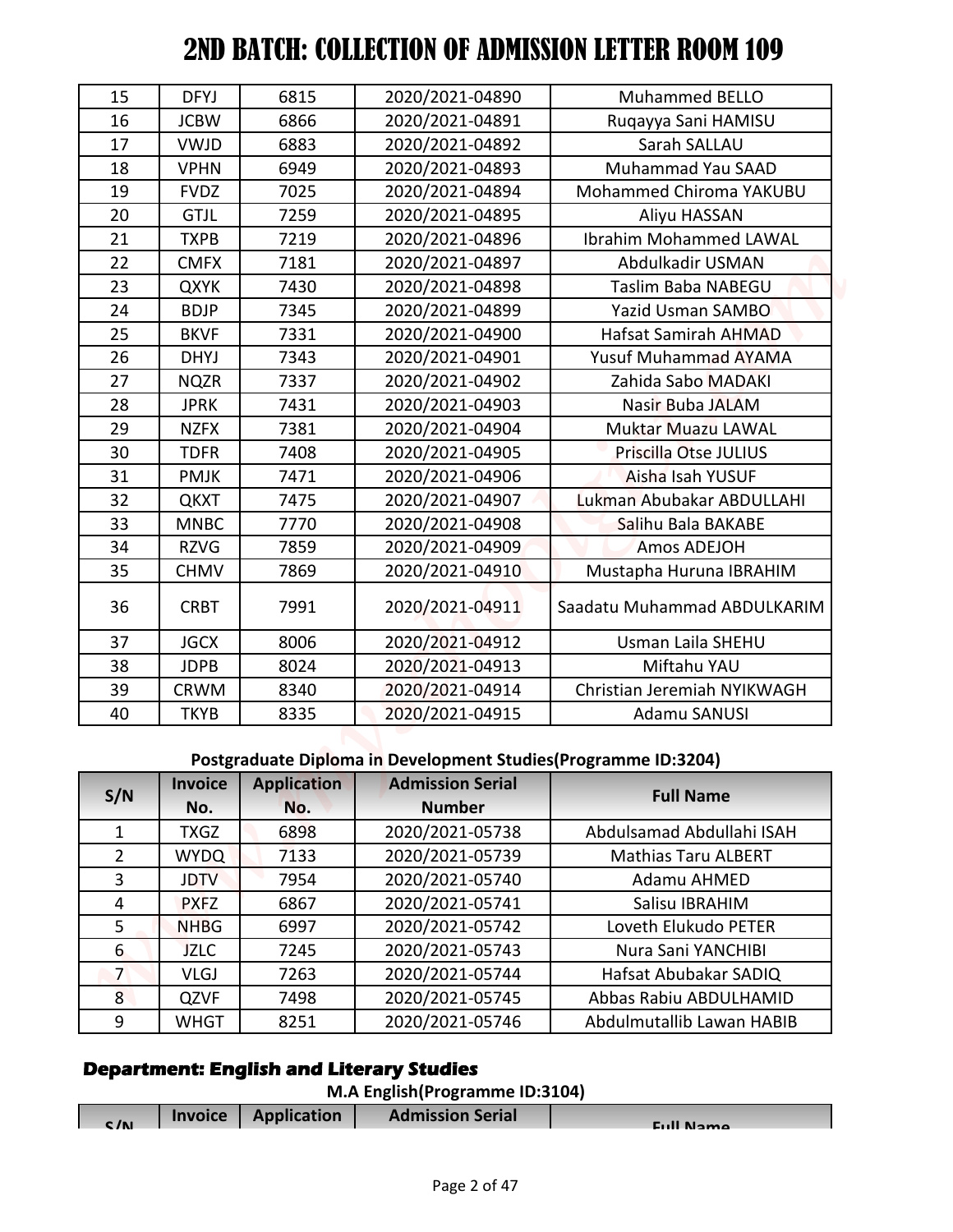| J/IV          | No.         | No.  | <b>Number</b>   | <b>FUILIVALLIC</b>            |
|---------------|-------------|------|-----------------|-------------------------------|
|               | <b>WCXM</b> | 7170 | 2020/2021-04916 | Abdullahi MUHAMMAD            |
| $\mathcal{P}$ | <b>DMXV</b> | 6980 | 2020/2021-04917 | <b>Favour Nyalien AMBROSE</b> |
| 3             | <b>NKQL</b> | 8168 | 2020/2021-04918 | Zaharadeen Muhammad UMAR      |
| 4             | <b>RDFT</b> | 1699 | 2020/2021-04919 | Maryam Wada JIBRIN            |
| 5             | <b>ZLCF</b> | 2761 | 2020/2021-04920 | Abdulgafar Olayinka YUSUF     |
| 6             | <b>HYKP</b> | 6929 | 2020/2021-04921 | Zulaihat HUSSEIN              |
|               | <b>BVXN</b> | 7903 | 2020/2021-04922 | Sulaiman HAMISU               |

# **Department: Arabic**

#### **Ph.D Arabic(Programme ID:3007)**

| S/N           | <b>Invoice</b><br>No. | <b>Application</b><br>No. | <b>Admission Serial</b><br><b>Number</b> | <b>Full Name</b>           |
|---------------|-----------------------|---------------------------|------------------------------------------|----------------------------|
| 1             | <b>TVZB</b>           | 660                       | 2020/2021-04802                          | Muntaka Muhammad ABUBAKAR  |
| $\mathcal{P}$ | <b>BCDM</b>           | 7919                      | 2020/2021-04803                          | Abubakar Muhammad YAYA     |
| 3             | <b>GLMB</b>           | 3034                      | 2020/2021-04804                          | Zahrau Shehu ATTAHIR       |
| 4             | <b>DHVQ</b>           | 5732                      | 2020/2021-04805                          | Warshu Rabiu HARUNA        |
| 5             | <b>BKGZ</b>           | 1449                      | 2020/2021-04806                          | Muhammad Sani ABUBAKAR     |
| 6             | <b>GBHQ</b>           | 276                       | 2020/2021-04807                          | <b>Muhammad Dahiru ISA</b> |

## **M.A Arabic(Programme ID:3003)**

| J/ IV<br>$\mathbf{1}$<br>$\overline{2}$<br>3 | No.                        |                    |                                                          | <b>FUILIVAILLE</b>                                   |
|----------------------------------------------|----------------------------|--------------------|----------------------------------------------------------|------------------------------------------------------|
|                                              |                            | No.                | <b>Number</b>                                            |                                                      |
|                                              | <b>WCXM</b>                | 7170               | 2020/2021-04916                                          | Abdullahi MUHAMMAD                                   |
|                                              | <b>DMXV</b>                | 6980               | 2020/2021-04917                                          | <b>Favour Nyalien AMBROSE</b>                        |
|                                              | <b>NKQL</b>                | 8168               | 2020/2021-04918                                          | Zaharadeen Muhammad UMAR                             |
| 4                                            | <b>RDFT</b>                | 1699               | 2020/2021-04919                                          | Maryam Wada JIBRIN                                   |
| 5                                            | <b>ZLCF</b>                | 2761               | 2020/2021-04920                                          | Abdulgafar Olayinka YUSUF                            |
| 6                                            | <b>HYKP</b>                | 6929               | 2020/2021-04921                                          | <b>Zulaihat HUSSEIN</b>                              |
| 7                                            | <b>BVXN</b>                | 7903               | 2020/2021-04922                                          | Sulaiman HAMISU                                      |
|                                              | <b>Department: Arabic</b>  |                    | Ph.D Arabic(Programme ID:3007)                           |                                                      |
| S/N                                          | <b>Invoice</b>             | <b>Application</b> | <b>Admission Serial</b>                                  | <b>Full Name</b>                                     |
|                                              | No.                        | No.                | <b>Number</b>                                            |                                                      |
| 1                                            | <b>TVZB</b>                | 660                | 2020/2021-04802                                          | Muntaka Muhammad ABUBAKAR                            |
| $\overline{2}$                               | <b>BCDM</b>                | 7919               | 2020/2021-04803                                          | Abubakar Muhammad YAYA                               |
| 3                                            | <b>GLMB</b>                | 3034               | 2020/2021-04804                                          | Zahrau Shehu ATTAHIR                                 |
| 4                                            | <b>DHVQ</b>                | 5732               | 2020/2021-04805                                          | Warshu Rabiu HARUNA                                  |
| 5                                            | <b>BKGZ</b>                | 1449               | 2020/2021-04806                                          | Muhammad Sani ABUBAKAR                               |
| 6                                            | <b>GBHQ</b>                | 276                | 2020/2021-04807                                          | <b>Muhammad Dahiru ISA</b>                           |
|                                              |                            |                    |                                                          |                                                      |
|                                              | <b>Invoice</b>             | <b>Application</b> | M.A Arabic(Programme ID:3003)<br><b>Admission Serial</b> |                                                      |
| S/N                                          |                            | No.                | <b>Number</b>                                            | <b>Full Name</b>                                     |
|                                              |                            |                    |                                                          |                                                      |
|                                              | No.                        |                    |                                                          |                                                      |
| $\mathbf{1}$                                 | <b>WJTB</b>                | 6952               | 2020/2021-04923                                          | <b>Yazeed Mahmud UMAR</b>                            |
| $\overline{2}$                               | QKCZ                       | 6739               | 2020/2021-04924                                          | Sirajo Aliyu BALARABE                                |
| $\overline{3}$                               | <b>XCKY</b>                | 7013               | 2020/2021-04925                                          | Abba JIBRIL                                          |
| $\overline{4}$                               | <b>MGDF</b>                | 6811               | 2020/2021-04926                                          | Saifullahi ADAU                                      |
| 5                                            | <b>CBFT</b>                | 7116               | 2020/2021-04927                                          | Suleiman Muhammad TUKUR                              |
| 6<br>$\overline{7}$                          | <b>TMNV</b>                | 7165               | 2020/2021-04928                                          | Idris Abdulkadir BELLO                               |
|                                              | <b>DZPL</b>                | 7361               | 2020/2021-04929                                          | Ibrahim ABDU<br><b>Bashir Habibu IBRAHIM</b>         |
| 8<br>9                                       | <b>RVYW</b>                | 7362<br>7406       | 2020/2021-04930<br>2020/2021-04931                       | Muhammad Ibrahim MUSA                                |
| 10                                           | <b>BFNQ</b>                | 7593               |                                                          | Abubakar Hamza MUHAMMAD                              |
|                                              | <b>QKPW</b>                |                    | 2020/2021-04932                                          |                                                      |
| 11<br>12                                     | <b>YZGC</b><br><b>WNLF</b> | 7590<br>8078       | 2020/2021-04933<br>2020/2021-04934                       | Binta Abdullahi MUHAMMAD<br>Karibullahi Yusuf NASIDI |
| 13                                           | <b>ZFYD</b>                | 6142               | 2020/2021-04935                                          | Mustapha Salisu SHEHU                                |
| 14                                           | <b>YJZL</b>                | 2212               | 2020/2021-04936                                          | Yusuf Suleiman AHMAD                                 |
| 15                                           | <b>FWLK</b>                | 310                | 2020/2021-04937                                          | Sabiu Abdulmumini ABDULLAHI                          |
| 16                                           | <b>NXKB</b>                | 5146               | 2020/2021-04938                                          | Munzali AHMAD                                        |
| 17                                           | <b>NHPR</b>                | 4027               | 2020/2021-04939                                          |                                                      |
|                                              |                            |                    |                                                          | Aminu ISHAQ                                          |
| 18<br>19                                     | <b>ZRTG</b><br><b>RLHK</b> | 2819<br>2707       | 2020/2021-04940<br>2020/2021-04941                       | Saddiga MUHD<br>Muhuyiddini SHEHU                    |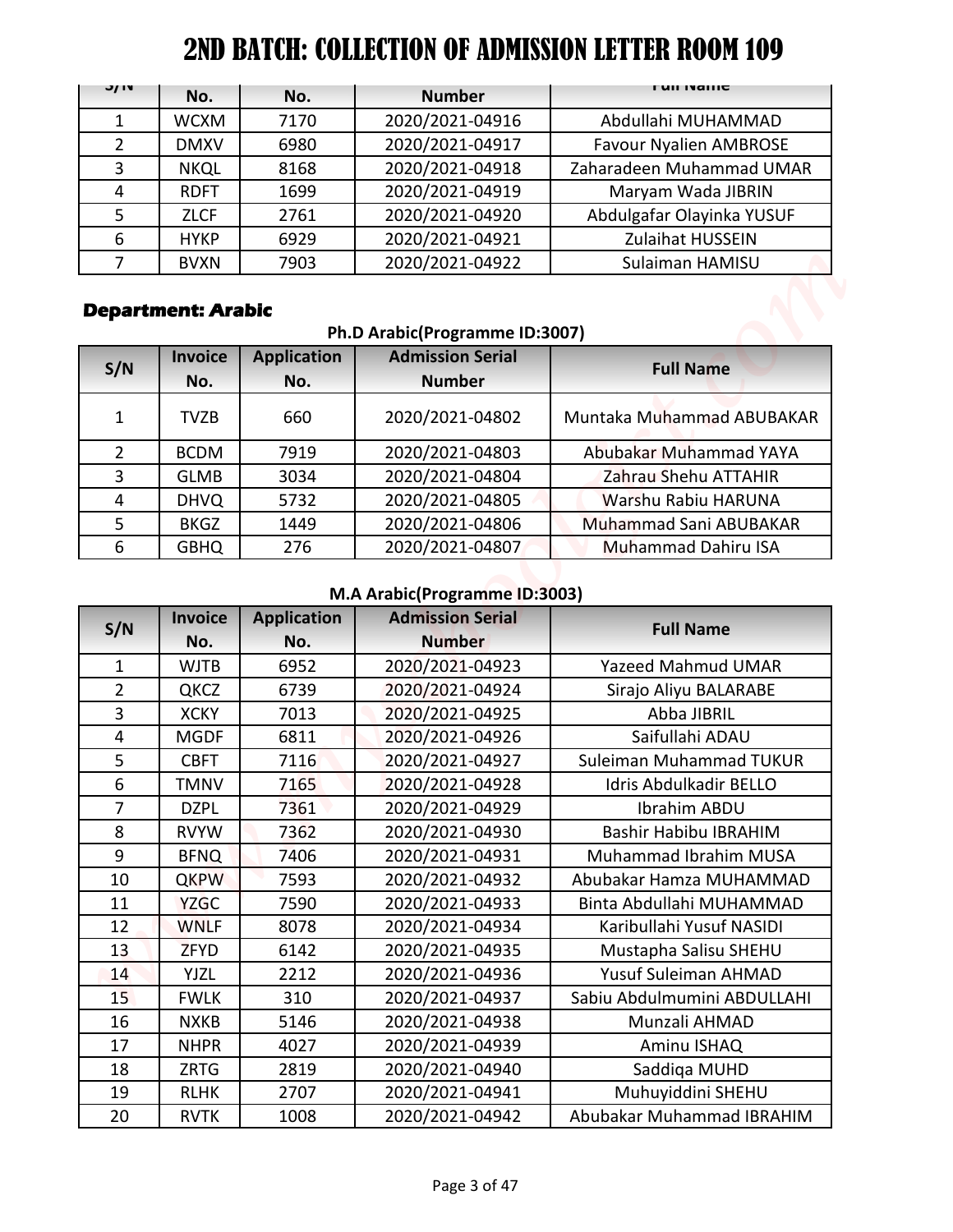| S/N           | <b>Invoice</b> | <b>Application</b> | <b>Admission Serial</b> | <b>Full Name</b>          |  |
|---------------|----------------|--------------------|-------------------------|---------------------------|--|
|               | No.            | No.                | <b>Number</b>           |                           |  |
|               | <b>LKRW</b>    | 7778               | 2020/2021-04943         | Ghali Yaya NASIR          |  |
| $\mathcal{P}$ | <b>CMNL</b>    | 7662               | 2020/2021-04944         | Maryam Yushau ABUBAKAR    |  |
| 3             | <b>VJNC</b>    | 7898               | 2020/2021-04945         | Sumayya Aminu YUSUF       |  |
| 4             | <b>LJRX</b>    | 8276               | 2020/2021-04946         | Muhammad Rabiu ABDULLAHI  |  |
| 5.            | <b>MXQH</b>    | 8250               | 2020/2021-04947         | Shamsiyya Safiyanu MADUGU |  |
| 6             | <b>GYRB</b>    | 5517               | 2020/2021-04948         | Zainab Idris ADAM         |  |
|               | TMRJ           | 1422               | 2020/2021-04949         | Nusaiba Yakubu ABUBAKAR   |  |

#### **M.A Arabic(Programme ID:3004)**

#### **Postgraduate Diploma in Arabic (Programme ID:3005)**

| S/N | <b>Invoice</b><br>No. | <b>Application</b><br>No. | <b>Admission Serial</b><br><b>Number</b> | <b>Full Name</b>             |
|-----|-----------------------|---------------------------|------------------------------------------|------------------------------|
|     | <b>XBFT</b>           | 6556                      | 2020/2021-05747                          | Tijjani MUHAMMAD             |
|     | <b>DVFN</b>           | 8134                      | 2020/2021-05748                          | <b>Mubarak Musa MUHAMMAD</b> |

#### **Department: Islamic Studies and Shariah**

| <b>Admission Serial</b><br><b>Invoice</b><br><b>Application</b><br><b>Full Name</b><br><b>Number</b><br>No.<br>No.<br>7778<br>2020/2021-04943<br><b>LKRW</b><br>Ghali Yaya NASIR<br><b>CMNL</b><br>7662<br>2020/2021-04944<br>2020/2021-04945<br><b>VJNC</b><br>7898<br>Sumayya Aminu YUSUF<br>8276<br>2020/2021-04946<br><b>LJRX</b><br>8250<br>2020/2021-04947<br><b>MXQH</b><br>2020/2021-04948<br>Zainab Idris ADAM<br><b>GYRB</b><br>5517<br>2020/2021-04949<br><b>TMRJ</b><br>1422<br>Postgraduate Diploma in Arabic (Programme ID:3005)<br><b>Admission Serial</b><br><b>Invoice</b><br><b>Application</b><br><b>Full Name</b><br><b>Number</b><br>No.<br>No.<br>2020/2021-05747<br>6556<br>Tijjani MUHAMMAD<br><b>XBFT</b><br>$\overline{2}$<br>2020/2021-05748<br>Mubarak Musa MUHAMMAD<br><b>DVFN</b><br>8134<br><b>Department: Islamic Studies and Shariah</b><br>Postgraduate Diploma in Islamic Studies and Shariah (Programme ID:3303)<br><b>Admission Serial</b><br><b>Invoice</b><br><b>Application</b><br><b>Full Name</b><br><b>Number</b><br>No.<br>No.<br><b>NXWC</b><br>6710<br>2020/2021-05749<br>Usman Magaji SANI<br>2020/2021-05750<br>Sani Lawal WOWO<br><b>MWPF</b><br>6985<br><b>HZYG</b><br>7358<br>2020/2021-05751<br>Zubaida Umar MAISHANU<br>2020/2021-05752<br><b>PCBJ</b><br>7813<br><b>Bakiru Balarabe ALIYU</b><br>2020/2021-05753<br><b>PWDY</b><br>7161<br>2020/2021-05754<br><b>FRTW</b><br>7562<br><b>MRHV</b><br>7668<br>2020/2021-05755<br><b>Bashir Muhammad NUR</b><br>2020/2021-05756<br><b>PBVM</b><br>4870<br>Aliyu Dalhatu ZARIA<br><b>Department: Nigerian Languages</b><br>Postgraduate Diploma in Hausa Studies (Programme ID:3507)<br><b>Admission Serial</b><br><b>Invoice</b><br><b>Application</b><br><b>Full Name</b><br><b>Number</b><br>No.<br>No.<br>3886<br>2020/2021-05757<br>Maryam Imam WALI<br><b>XJNZ</b><br><b>Faculty of Management Sciences</b><br><b>Department: Accounting</b><br>Ph.D Accounting(Programme ID:15009)<br><b>Admission Serial</b><br><b>Application</b><br><b>Invoice</b><br><b>Full Name</b><br><b>Number</b><br>No.<br>No. |                |  | M.A Arabic(Programme ID:3004) |                           |
|-------------------------------------------------------------------------------------------------------------------------------------------------------------------------------------------------------------------------------------------------------------------------------------------------------------------------------------------------------------------------------------------------------------------------------------------------------------------------------------------------------------------------------------------------------------------------------------------------------------------------------------------------------------------------------------------------------------------------------------------------------------------------------------------------------------------------------------------------------------------------------------------------------------------------------------------------------------------------------------------------------------------------------------------------------------------------------------------------------------------------------------------------------------------------------------------------------------------------------------------------------------------------------------------------------------------------------------------------------------------------------------------------------------------------------------------------------------------------------------------------------------------------------------------------------------------------------------------------------------------------------------------------------------------------------------------------------------------------------------------------------------------------------------------------------------------------------------------------------------------------------------------------------------------------------------------------------------------------------------------------------------------------------------------------------------------------------------------------------------------|----------------|--|-------------------------------|---------------------------|
|                                                                                                                                                                                                                                                                                                                                                                                                                                                                                                                                                                                                                                                                                                                                                                                                                                                                                                                                                                                                                                                                                                                                                                                                                                                                                                                                                                                                                                                                                                                                                                                                                                                                                                                                                                                                                                                                                                                                                                                                                                                                                                                   |                |  |                               |                           |
|                                                                                                                                                                                                                                                                                                                                                                                                                                                                                                                                                                                                                                                                                                                                                                                                                                                                                                                                                                                                                                                                                                                                                                                                                                                                                                                                                                                                                                                                                                                                                                                                                                                                                                                                                                                                                                                                                                                                                                                                                                                                                                                   | S/N            |  |                               |                           |
|                                                                                                                                                                                                                                                                                                                                                                                                                                                                                                                                                                                                                                                                                                                                                                                                                                                                                                                                                                                                                                                                                                                                                                                                                                                                                                                                                                                                                                                                                                                                                                                                                                                                                                                                                                                                                                                                                                                                                                                                                                                                                                                   | 1              |  |                               |                           |
|                                                                                                                                                                                                                                                                                                                                                                                                                                                                                                                                                                                                                                                                                                                                                                                                                                                                                                                                                                                                                                                                                                                                                                                                                                                                                                                                                                                                                                                                                                                                                                                                                                                                                                                                                                                                                                                                                                                                                                                                                                                                                                                   | $\overline{2}$ |  |                               | Maryam Yushau ABUBAKAR    |
|                                                                                                                                                                                                                                                                                                                                                                                                                                                                                                                                                                                                                                                                                                                                                                                                                                                                                                                                                                                                                                                                                                                                                                                                                                                                                                                                                                                                                                                                                                                                                                                                                                                                                                                                                                                                                                                                                                                                                                                                                                                                                                                   | 3              |  |                               |                           |
|                                                                                                                                                                                                                                                                                                                                                                                                                                                                                                                                                                                                                                                                                                                                                                                                                                                                                                                                                                                                                                                                                                                                                                                                                                                                                                                                                                                                                                                                                                                                                                                                                                                                                                                                                                                                                                                                                                                                                                                                                                                                                                                   | 4              |  |                               | Muhammad Rabiu ABDULLAHI  |
|                                                                                                                                                                                                                                                                                                                                                                                                                                                                                                                                                                                                                                                                                                                                                                                                                                                                                                                                                                                                                                                                                                                                                                                                                                                                                                                                                                                                                                                                                                                                                                                                                                                                                                                                                                                                                                                                                                                                                                                                                                                                                                                   | 5              |  |                               | Shamsiyya Safiyanu MADUGU |
|                                                                                                                                                                                                                                                                                                                                                                                                                                                                                                                                                                                                                                                                                                                                                                                                                                                                                                                                                                                                                                                                                                                                                                                                                                                                                                                                                                                                                                                                                                                                                                                                                                                                                                                                                                                                                                                                                                                                                                                                                                                                                                                   | 6              |  |                               |                           |
|                                                                                                                                                                                                                                                                                                                                                                                                                                                                                                                                                                                                                                                                                                                                                                                                                                                                                                                                                                                                                                                                                                                                                                                                                                                                                                                                                                                                                                                                                                                                                                                                                                                                                                                                                                                                                                                                                                                                                                                                                                                                                                                   | $\overline{7}$ |  |                               | Nusaiba Yakubu ABUBAKAR   |
|                                                                                                                                                                                                                                                                                                                                                                                                                                                                                                                                                                                                                                                                                                                                                                                                                                                                                                                                                                                                                                                                                                                                                                                                                                                                                                                                                                                                                                                                                                                                                                                                                                                                                                                                                                                                                                                                                                                                                                                                                                                                                                                   |                |  |                               |                           |
|                                                                                                                                                                                                                                                                                                                                                                                                                                                                                                                                                                                                                                                                                                                                                                                                                                                                                                                                                                                                                                                                                                                                                                                                                                                                                                                                                                                                                                                                                                                                                                                                                                                                                                                                                                                                                                                                                                                                                                                                                                                                                                                   |                |  |                               |                           |
|                                                                                                                                                                                                                                                                                                                                                                                                                                                                                                                                                                                                                                                                                                                                                                                                                                                                                                                                                                                                                                                                                                                                                                                                                                                                                                                                                                                                                                                                                                                                                                                                                                                                                                                                                                                                                                                                                                                                                                                                                                                                                                                   | S/N            |  |                               |                           |
|                                                                                                                                                                                                                                                                                                                                                                                                                                                                                                                                                                                                                                                                                                                                                                                                                                                                                                                                                                                                                                                                                                                                                                                                                                                                                                                                                                                                                                                                                                                                                                                                                                                                                                                                                                                                                                                                                                                                                                                                                                                                                                                   |                |  |                               |                           |
|                                                                                                                                                                                                                                                                                                                                                                                                                                                                                                                                                                                                                                                                                                                                                                                                                                                                                                                                                                                                                                                                                                                                                                                                                                                                                                                                                                                                                                                                                                                                                                                                                                                                                                                                                                                                                                                                                                                                                                                                                                                                                                                   | 1              |  |                               |                           |
|                                                                                                                                                                                                                                                                                                                                                                                                                                                                                                                                                                                                                                                                                                                                                                                                                                                                                                                                                                                                                                                                                                                                                                                                                                                                                                                                                                                                                                                                                                                                                                                                                                                                                                                                                                                                                                                                                                                                                                                                                                                                                                                   |                |  |                               |                           |
|                                                                                                                                                                                                                                                                                                                                                                                                                                                                                                                                                                                                                                                                                                                                                                                                                                                                                                                                                                                                                                                                                                                                                                                                                                                                                                                                                                                                                                                                                                                                                                                                                                                                                                                                                                                                                                                                                                                                                                                                                                                                                                                   | S/N            |  |                               |                           |
|                                                                                                                                                                                                                                                                                                                                                                                                                                                                                                                                                                                                                                                                                                                                                                                                                                                                                                                                                                                                                                                                                                                                                                                                                                                                                                                                                                                                                                                                                                                                                                                                                                                                                                                                                                                                                                                                                                                                                                                                                                                                                                                   | 1              |  |                               |                           |
|                                                                                                                                                                                                                                                                                                                                                                                                                                                                                                                                                                                                                                                                                                                                                                                                                                                                                                                                                                                                                                                                                                                                                                                                                                                                                                                                                                                                                                                                                                                                                                                                                                                                                                                                                                                                                                                                                                                                                                                                                                                                                                                   | $\overline{2}$ |  |                               |                           |
|                                                                                                                                                                                                                                                                                                                                                                                                                                                                                                                                                                                                                                                                                                                                                                                                                                                                                                                                                                                                                                                                                                                                                                                                                                                                                                                                                                                                                                                                                                                                                                                                                                                                                                                                                                                                                                                                                                                                                                                                                                                                                                                   | 3              |  |                               |                           |
|                                                                                                                                                                                                                                                                                                                                                                                                                                                                                                                                                                                                                                                                                                                                                                                                                                                                                                                                                                                                                                                                                                                                                                                                                                                                                                                                                                                                                                                                                                                                                                                                                                                                                                                                                                                                                                                                                                                                                                                                                                                                                                                   | 4              |  |                               |                           |
|                                                                                                                                                                                                                                                                                                                                                                                                                                                                                                                                                                                                                                                                                                                                                                                                                                                                                                                                                                                                                                                                                                                                                                                                                                                                                                                                                                                                                                                                                                                                                                                                                                                                                                                                                                                                                                                                                                                                                                                                                                                                                                                   | 5              |  |                               | Hassan Muhammad INUWA     |
|                                                                                                                                                                                                                                                                                                                                                                                                                                                                                                                                                                                                                                                                                                                                                                                                                                                                                                                                                                                                                                                                                                                                                                                                                                                                                                                                                                                                                                                                                                                                                                                                                                                                                                                                                                                                                                                                                                                                                                                                                                                                                                                   | 6              |  |                               | Hassana Umar MUHAMMAD     |
|                                                                                                                                                                                                                                                                                                                                                                                                                                                                                                                                                                                                                                                                                                                                                                                                                                                                                                                                                                                                                                                                                                                                                                                                                                                                                                                                                                                                                                                                                                                                                                                                                                                                                                                                                                                                                                                                                                                                                                                                                                                                                                                   | 7              |  |                               |                           |
|                                                                                                                                                                                                                                                                                                                                                                                                                                                                                                                                                                                                                                                                                                                                                                                                                                                                                                                                                                                                                                                                                                                                                                                                                                                                                                                                                                                                                                                                                                                                                                                                                                                                                                                                                                                                                                                                                                                                                                                                                                                                                                                   | 8              |  |                               |                           |
|                                                                                                                                                                                                                                                                                                                                                                                                                                                                                                                                                                                                                                                                                                                                                                                                                                                                                                                                                                                                                                                                                                                                                                                                                                                                                                                                                                                                                                                                                                                                                                                                                                                                                                                                                                                                                                                                                                                                                                                                                                                                                                                   |                |  |                               |                           |
|                                                                                                                                                                                                                                                                                                                                                                                                                                                                                                                                                                                                                                                                                                                                                                                                                                                                                                                                                                                                                                                                                                                                                                                                                                                                                                                                                                                                                                                                                                                                                                                                                                                                                                                                                                                                                                                                                                                                                                                                                                                                                                                   | S/N            |  |                               |                           |
|                                                                                                                                                                                                                                                                                                                                                                                                                                                                                                                                                                                                                                                                                                                                                                                                                                                                                                                                                                                                                                                                                                                                                                                                                                                                                                                                                                                                                                                                                                                                                                                                                                                                                                                                                                                                                                                                                                                                                                                                                                                                                                                   | 1              |  |                               |                           |
|                                                                                                                                                                                                                                                                                                                                                                                                                                                                                                                                                                                                                                                                                                                                                                                                                                                                                                                                                                                                                                                                                                                                                                                                                                                                                                                                                                                                                                                                                                                                                                                                                                                                                                                                                                                                                                                                                                                                                                                                                                                                                                                   |                |  |                               |                           |
|                                                                                                                                                                                                                                                                                                                                                                                                                                                                                                                                                                                                                                                                                                                                                                                                                                                                                                                                                                                                                                                                                                                                                                                                                                                                                                                                                                                                                                                                                                                                                                                                                                                                                                                                                                                                                                                                                                                                                                                                                                                                                                                   |                |  |                               |                           |
|                                                                                                                                                                                                                                                                                                                                                                                                                                                                                                                                                                                                                                                                                                                                                                                                                                                                                                                                                                                                                                                                                                                                                                                                                                                                                                                                                                                                                                                                                                                                                                                                                                                                                                                                                                                                                                                                                                                                                                                                                                                                                                                   |                |  |                               |                           |
|                                                                                                                                                                                                                                                                                                                                                                                                                                                                                                                                                                                                                                                                                                                                                                                                                                                                                                                                                                                                                                                                                                                                                                                                                                                                                                                                                                                                                                                                                                                                                                                                                                                                                                                                                                                                                                                                                                                                                                                                                                                                                                                   |                |  |                               |                           |
| <b>Yusuf JAAFAR</b><br>$\mathbf{1}$<br>2020/2021-04808<br>QYDV<br>4497                                                                                                                                                                                                                                                                                                                                                                                                                                                                                                                                                                                                                                                                                                                                                                                                                                                                                                                                                                                                                                                                                                                                                                                                                                                                                                                                                                                                                                                                                                                                                                                                                                                                                                                                                                                                                                                                                                                                                                                                                                            | S/N            |  |                               |                           |

# **Department: Nigerian Languages**

#### **Postgraduate Diploma in Hausa Studies(Programme ID:3507)**

| S/N | <b>Invoice</b><br>No. | <b>Application</b><br>No. | <b>Admission Serial</b><br><b>Number</b> | <b>Full Name</b> |
|-----|-----------------------|---------------------------|------------------------------------------|------------------|
|     | XJNZ                  | 3886                      | 2020/2021-05757                          | Maryam Imam WALI |

# **Faculty of Management Sciences Department: Accounting**

**Ph.D Accounting(Programme ID:15009)**

| S/N | <b>Invoice</b><br>No. | Application<br>No. | <b>Admission Serial</b><br><b>Number</b> | <b>Full Name</b> |
|-----|-----------------------|--------------------|------------------------------------------|------------------|
|     | VUYC                  | 4497               | 2020/2021-04808                          | Yusuf JAAFAR     |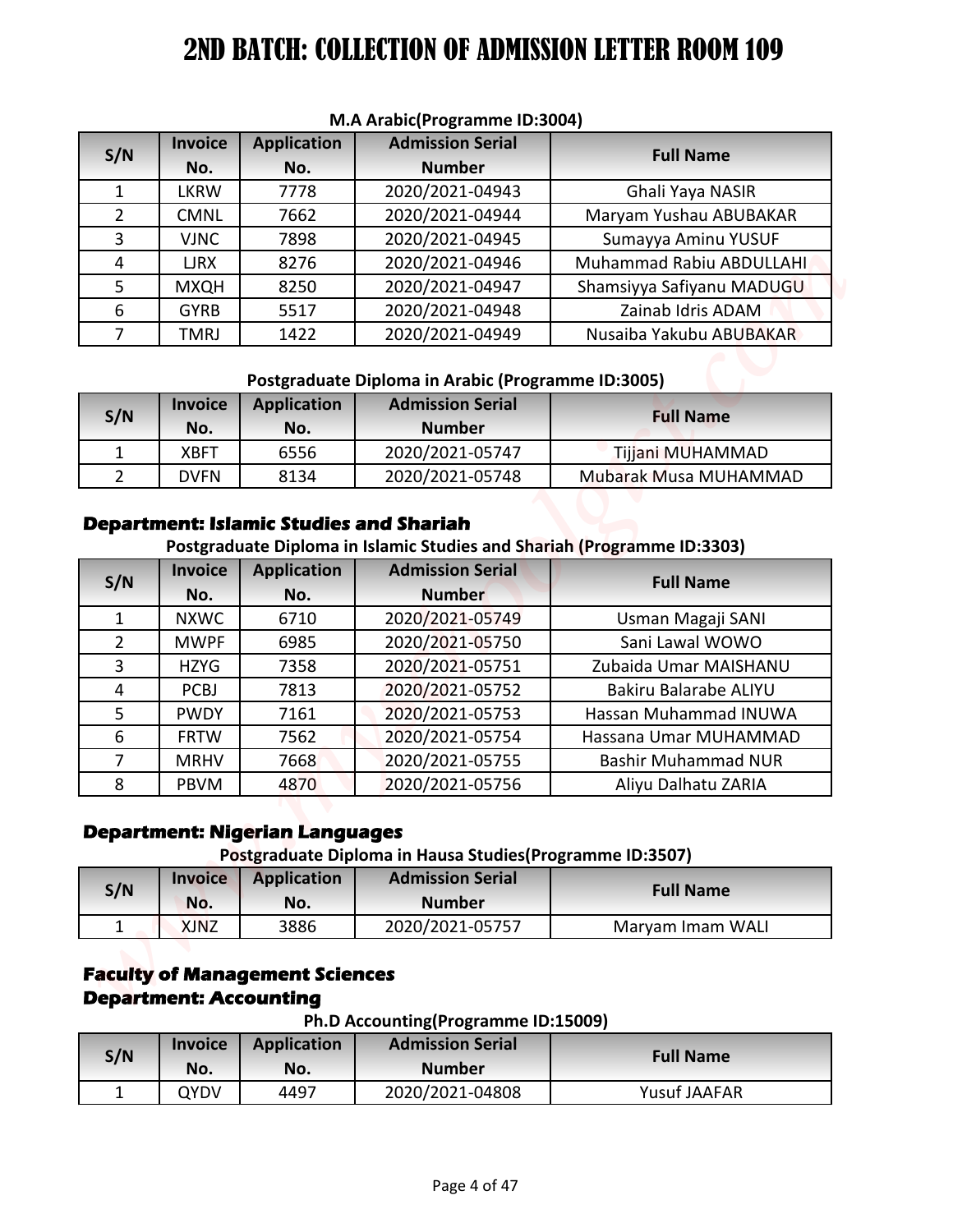|     | <b>IVI.SC ACCOUTILITY (FTOGTATITIE TD.15002)</b> |                    |                                          |                       |  |  |  |  |  |
|-----|--------------------------------------------------|--------------------|------------------------------------------|-----------------------|--|--|--|--|--|
| S/N | <b>Invoice</b><br>No.                            | Application<br>No. | <b>Admission Serial</b><br><b>Number</b> | <b>Full Name</b>      |  |  |  |  |  |
|     |                                                  |                    |                                          |                       |  |  |  |  |  |
|     | <b>RPLN</b>                                      | 4021               | 2020/2021-04772                          | Muazu Abdullahi MUAZU |  |  |  |  |  |

## **M.Sc Accounting(Programme ID:15002)**

## **Masters in Accounting and Financial Management (Programme ID:15005)**

|                |                            |                    | M.Sc Accounting(Programme ID:15002) |                                                                     |
|----------------|----------------------------|--------------------|-------------------------------------|---------------------------------------------------------------------|
| S/N            | <b>Invoice</b>             | <b>Application</b> | <b>Admission Serial</b>             | <b>Full Name</b>                                                    |
|                | No.                        | No.                | <b>Number</b>                       |                                                                     |
| $\mathbf{1}$   | <b>RPLN</b>                | 4021               | 2020/2021-04772                     | Muazu Abdullahi MUAZU                                               |
|                |                            |                    |                                     |                                                                     |
|                |                            |                    |                                     | Masters in Accounting and Financial Management (Programme ID:15005) |
| S/N            | <b>Invoice</b>             | <b>Application</b> | <b>Admission Serial</b>             | <b>Full Name</b>                                                    |
|                | No.                        | No.                | <b>Number</b>                       |                                                                     |
| $\mathbf{1}$   | <b>DXMC</b>                | 6564               | 2020/2021-04950                     | Muoneke Joy CHINELO                                                 |
| $\overline{2}$ | <b>PRJQ</b>                | 6638               | 2020/2021-04951                     | Lawal Salahu FATIKA                                                 |
| 3              | <b>HFVQ</b>                | 7021               | 2020/2021-04952                     | Haidar Kabir MUHAMMAD                                               |
| 4              | <b>RXGD</b>                | 6994               | 2020/2021-04953                     | Abdulhakeem Babatunde SANNI                                         |
| 5              | <b>WGKD</b>                | 7002               | 2020/2021-04954                     | <b>Abdulrauf RABIU</b>                                              |
| 6              | <b>CFRM</b>                | 7167               | 2020/2021-04955                     | <b>Ibrahim Aminu MUSA</b>                                           |
| $\overline{7}$ | <b>RLFM</b>                | 7341               | 2020/2021-04956                     | Aliyu Musa GALADIMA                                                 |
| 8              | <b>XHJT</b>                | 7435               | 2020/2021-04957                     | Yakubu UMAR                                                         |
| 9              | <b>BDMV</b>                | 7563               | 2020/2021-04958                     | Muhammad Muhammad MUSA                                              |
| 10             | <b>CBRV</b>                | 7937               | 2020/2021-04959                     | <b>Tor Peter TERSUGH</b>                                            |
| 11             | <b>LYZK</b>                | 8164               | 2020/2021-04960                     | Habiba Idris JIMADA                                                 |
| 12             | <b>TGWP</b>                | 8070               | 2020/2021-04961                     | Mansur Bala SANDA                                                   |
| 13             | <b>VBLX</b>                | 8083               | 2020/2021-04962                     | Timothawus Pitiko SHAWULU                                           |
| 14             | <b>NDMC</b>                | 8150<br>7860       | 2020/2021-04963                     | Aminu UMAR<br>Saifullahi Ubale SANI                                 |
| 15<br>16       | <b>CDYF</b><br><b>CVWQ</b> | 8182               | 2020/2021-04964<br>2020/2021-04965  | Mustafa Musa SHAWAI                                                 |
| 17             | <b>PVTM</b>                | 6490               | 2020/2021-04966                     | Zahrau Nuhu BAMALLI                                                 |
| 18             | YBQM                       | 6493               | 2020/2021-04967                     | <b>Ismail ABDULSALAM</b>                                            |
| 19             | <b>NQGP</b>                | 6468               | 2020/2021-04968                     | <b>Idriss Saidu LAMPO</b>                                           |
| 20             | <b>MDCK</b>                | 6501               | 2020/2021-04969                     | Mustapha Ado ABDULLAHI                                              |
| 21             | <b>HDVW</b>                | 6500               | 2020/2021-04970                     | Asmau Abubakar HENKA                                                |
| 22             | <b>ZFRN</b>                | 6606               | 2020/2021-04971                     | <b>Basira Sunday FADAH</b>                                          |
| 23             | <b>MBCJ</b>                | 6668               | 2020/2021-04972                     | Surajo Abdurrahman LAWAN                                            |
| 24             | <b>YJQG</b>                | 6821               | 2020/2021-04973                     | Jamilu Said ABDULLAHI                                               |
| 25             | <b>WVXG</b>                | 6682               | 2020/2021-04974                     | BabaBaba SHABA                                                      |
| 26             | <b>XMCG</b>                | 6909               | 2020/2021-04975                     | Kamal Hassan MUHAMMAD                                               |
| 27             | <b>MPRG</b>                | 6771               | 2020/2021-04976                     | Sadiya ADAMU                                                        |
| 28             | <b>JRXF</b>                | 6757               | 2020/2021-04977                     | Auwalu ABDULLAHI                                                    |
| 29             | <b>MVYH</b>                | 7109               | 2020/2021-04978                     | <b>Umar BARDE</b>                                                   |
| 30             | <b>QJTK</b>                | 6812               | 2020/2021-04979                     | Mabrukat Aminu ABUBAKAR                                             |
| 31             | ZHBD                       | 6818               | 2020/2021-04980                     | Kassim Alhassan MUHAMMAD                                            |
| 32             | <b>TXPM</b>                | 6928               | 2020/2021-04981                     | Mustapha Sani MUHAMMAD                                              |
| 33             | <b>YVZB</b>                | 6888               | 2020/2021-04982                     | Aisha SULEIMAN                                                      |
| 34             | <b>YRZQ</b>                | 6940               | 2020/2021-04983                     | Abdullahi Isyaku MUSTAPHA                                           |
| 35             | <b>PDTH</b>                | 7468               | 2020/2021-04984                     | Abba Aminu BAKO                                                     |
| 36             | <b>PXCV</b>                | 7062               | 2020/2021-04985                     | Abdulrasheed ABDULLAHI                                              |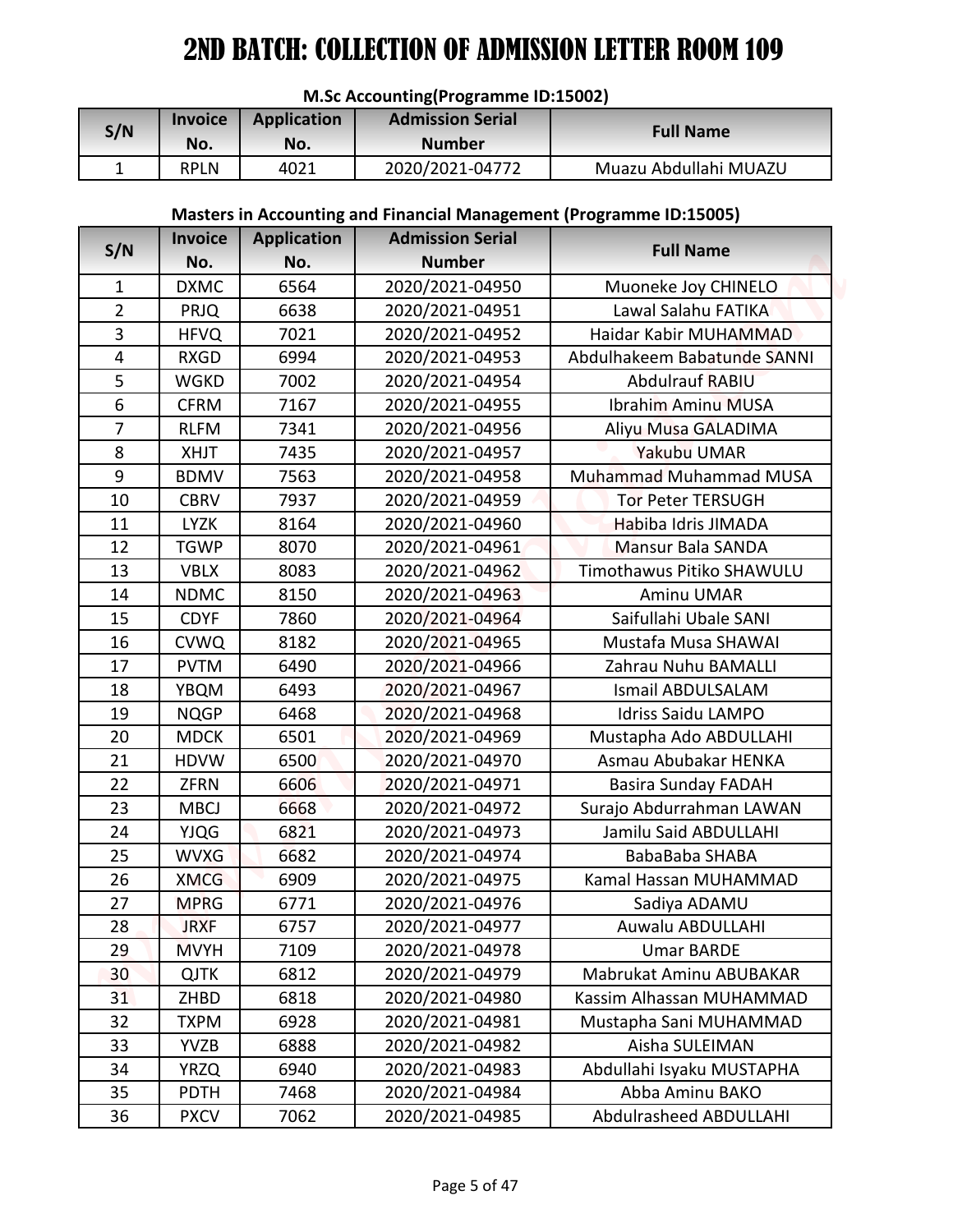| 42           | <b>ZVTY</b>    | 7544               | 2020/2021-04991         | Mustapha Habib ALIYU                                                |
|--------------|----------------|--------------------|-------------------------|---------------------------------------------------------------------|
| 41           | <b>HRBN</b>    | 7205               | 2020/2021-04990         | Muhammad Munzali UBA                                                |
| 43           | <b>TBRJ</b>    | 8128               | 2020/2021-04992         | Abdullahi Dalhatu ABUBAKAR                                          |
| 44           | <b>TDFY</b>    | 7333               | 2020/2021-04993         | <b>Yusuf YAKUBU</b>                                                 |
| 45           | <b>FJYW</b>    | 7532               | 2020/2021-04994         | Abdulkadir Ibrahi FAGGE                                             |
| 46           | <b>JXWC</b>    | 7589               | 2020/2021-04995         | Shehu BAWA                                                          |
| 47           | <b>YQRV</b>    | 7447               | 2020/2021-04996         | Elizabeth Efi DAMISA                                                |
| 48           | <b>DWHQ</b>    | 7653               | 2020/2021-04997         | <b>Fatima Aminu IBRAHIM</b>                                         |
| 49           | <b>WNCT</b>    | 7485               | 2020/2021-04998         | Mojisola Mary OGUNSETIRE                                            |
| 50           | <b>PXRY</b>    | 7488               | 2020/2021-04999         | Halima Usman UMAR                                                   |
| 51           | <b>PWNC</b>    | 7540               | 2020/2021-05000         | Adamu Muhammad AUWAL                                                |
| 52           | <b>LYDV</b>    | 7574               | 2020/2021-05001         | Pamela Jemnum DAUDA                                                 |
| 53           | <b>VNJR</b>    | 7511               | 2020/2021-05002         | <b>Bartholomew IKEBODI</b>                                          |
| 54           | <b>NYVH</b>    | 7610               | 2020/2021-05003         | Abdullahi Musa BUBA                                                 |
| 55           | <b>GVNW</b>    | 7612               | 2020/2021-05004         | Ibrahim Oyibo YAHAYA                                                |
| 56           | <b>KRVQ</b>    | 7641               | 2020/2021-05005         | Marufdeen USMAN                                                     |
| 57           | ZGJK           | 7993               | 2020/2021-05006         | <b>Ibrahim ABUBAKAR</b>                                             |
| 58           | <b>VWCG</b>    | 7858               | 2020/2021-05007         | Jamal Habib ABBA                                                    |
| 59           | <b>QPTH</b>    | 7732               | 2020/2021-05008         | <b>Blessing Ngozi OGINI</b>                                         |
| 60           | <b>TVNP</b>    | 7905               | 2020/2021-05009         | Musa SULE                                                           |
| 61           | <b>DLCF</b>    | 8008               | 2020/2021-05010         | Zaharaddeen Danazumi ABUBAKAR                                       |
| 62           | <b>ZXCQ</b>    | 8065               | 2020/2021-05011         | <b>Ubale TAFIDA</b>                                                 |
| 63           | <b>KYJF</b>    | 8067               | 2020/2021-05012         | Abubakar ABDULLAHI                                                  |
| 64           | <b>GTMQ</b>    | 8234               | 2020/2021-05013         | Aishat Salau MOHAMMED                                               |
| 65           | <b>NMBR</b>    | 6585               | 2020/2021-05014         | Cecilia Churchill UJOBUNDU                                          |
| 66           | <b>NTFM</b>    | 6840               | 2020/2021-05015         | Abubakar LAWAL                                                      |
| 67           | <b>MCKZ</b>    | 7150               | 2020/2021-05016         | Abdullahi A MUHAMMAD                                                |
| 68           | <b>FKPX</b>    | 257                | 2020/2021-05017         | Sanusi USMAN                                                        |
| 69           | <b>CNRM</b>    | 1758               | 2020/2021-05018         | <b>Emmanuel Agada OGBE</b>                                          |
| 70           | <b>CLBR</b>    | 4705               | 2020/2021-05019         | Alameen Muhammad ABDULFATAH                                         |
| 71           | <b>KWNG</b>    | 6081               | 2020/2021-05020         | <b>Ramson DENIS</b>                                                 |
| 72           | <b>VJQN</b>    | 3730               | 2020/2021-05021         | Sahura Muhammad WASE                                                |
|              |                |                    |                         | Masters in Taxation and Revenue Administration (Programme ID:15006) |
|              | <b>Invoice</b> | <b>Application</b> | <b>Admission Serial</b> |                                                                     |
| S/N          | No.            | No.                | <b>Number</b>           | <b>Full Name</b>                                                    |
| $\mathbf{1}$ | <b>QVFB</b>    | 6459               | 2020/2021-05022         | Bashir Abdullahi ADO                                                |
| $2^{\circ}$  | <b>CTZG</b>    | 6599               | 2020/2021-05023         | <b>Bashirat Temitope ABDULFATAI</b>                                 |

# **Masters in Taxation and Revenue Administration (Programme ID:15006)**

| S/N | <b>Invoice</b><br>No. | <b>Application</b><br>No. | <b>Admission Serial</b><br><b>Number</b> | <b>Full Name</b>                    |
|-----|-----------------------|---------------------------|------------------------------------------|-------------------------------------|
|     | <b>OVFB</b>           | 6459                      | 2020/2021-05022                          | Bashir Abdullahi ADO                |
|     | CTZG                  | 6599                      | 2020/2021-05023                          | <b>Bashirat Temitope ABDULFATAI</b> |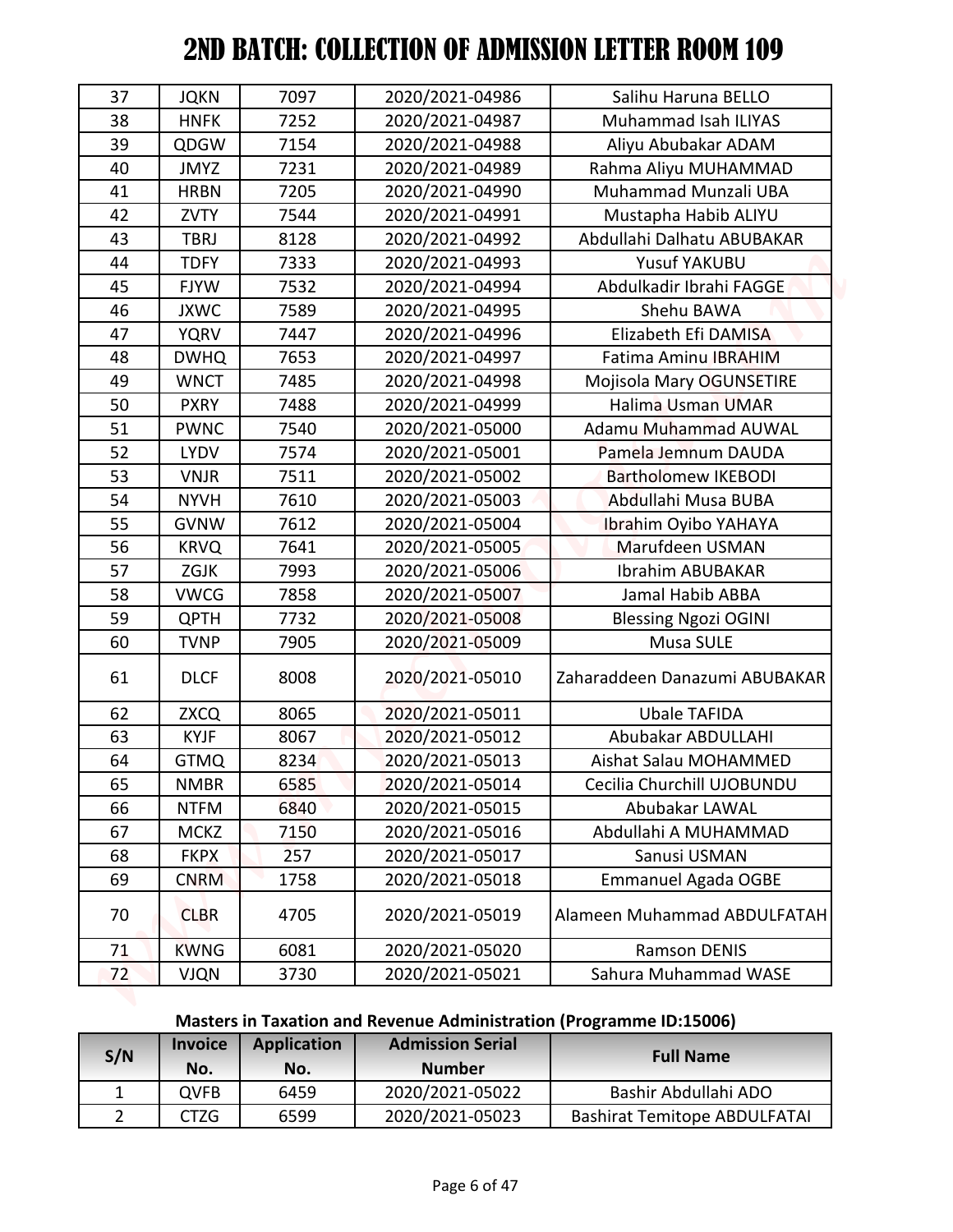| 3              | <b>TKQH</b> | 6627 | 2020/2021-05024 | Usman Magaji UMAR               |
|----------------|-------------|------|-----------------|---------------------------------|
| 4              | <b>THZR</b> | 6650 | 2020/2021-05025 | <b>Adolphus Gadzama PETER</b>   |
| 5              | <b>KQYW</b> | 7028 | 2020/2021-05026 | Umar Bagudu ABDULLAH            |
| 6              | <b>CQXJ</b> | 6897 | 2020/2021-05027 | <b>Biodun Olufemi ADERINALE</b> |
| $\overline{7}$ | <b>WXKV</b> | 7453 | 2020/2021-05028 | Anwar Labaran USMAN             |
| 8              | <b>VWLK</b> | 7045 | 2020/2021-05029 | Abdulkadir SULE                 |
| 9              | <b>RTZV</b> | 7100 | 2020/2021-05030 | Abubakar Sadiq MUHAMMAD         |
| 10             | <b>RPBW</b> | 7073 | 2020/2021-05031 | Surajo UMAR                     |
| 11             | <b>FNJB</b> | 7201 | 2020/2021-05032 | Helda Soji BALA                 |
| 12             | <b>CTGL</b> | 7254 | 2020/2021-05033 | <b>Faisal SHAAIBU</b>           |
| 13             | <b>XPCZ</b> | 7272 | 2020/2021-05034 | Isah Isah AHMED                 |
| 14             | <b>DLBY</b> | 7281 | 2020/2021-05035 | Mukhtar Bala M                  |
| 15             | <b>BDKN</b> | 7288 | 2020/2021-05036 | Zailani Ismail TANIMU           |
| 16             | <b>WYMQ</b> | 7683 | 2020/2021-05037 | Yahuza Mohammed ADAMU           |
| 17             | PHGB        | 8005 | 2020/2021-05038 | Muhammad Aliyu KAURA            |
| 18             | <b>KPQR</b> | 8010 | 2020/2021-05039 | Nura Lawan SANI                 |
| 19             | <b>XVRN</b> | 8018 | 2020/2021-05040 | <b>Umar MUKHTAR</b>             |
| 20             | <b>TVJQ</b> | 8026 | 2020/2021-05041 | Fatima Jibrilla MOHAMMED        |

#### **Postgraduate Diploma in Accounting and Finance (Programme ID:15008)**

| 3              | <b>TKQH</b>                | 6627               | 2020/2021-05024                    | Usman Magaji UMAR                                                   |
|----------------|----------------------------|--------------------|------------------------------------|---------------------------------------------------------------------|
| 4              | <b>THZR</b>                | 6650               | 2020/2021-05025                    | Adolphus Gadzama PETER                                              |
| 5              | <b>KQYW</b>                | 7028               | 2020/2021-05026                    | Umar Bagudu ABDULLAH                                                |
| 6              | <b>CQXJ</b>                | 6897               | 2020/2021-05027                    | Biodun Olufemi ADERINALE                                            |
| $\overline{7}$ | <b>WXKV</b>                | 7453               | 2020/2021-05028                    | Anwar Labaran USMAN                                                 |
| 8              | <b>VWLK</b>                | 7045               | 2020/2021-05029                    | Abdulkadir SULE                                                     |
| 9              | <b>RTZV</b>                | 7100               | 2020/2021-05030                    | Abubakar Sadiq MUHAMMAD                                             |
| 10             | <b>RPBW</b>                | 7073               | 2020/2021-05031                    | Surajo UMAR                                                         |
| 11             | <b>FNJB</b>                | 7201               | 2020/2021-05032                    | Helda Soji BALA                                                     |
| 12             | <b>CTGL</b>                | 7254               | 2020/2021-05033                    | <b>Faisal SHAAIBU</b>                                               |
| 13             | <b>XPCZ</b>                | 7272               | 2020/2021-05034                    | Isah Isah AHMED                                                     |
| 14             | <b>DLBY</b>                | 7281               | 2020/2021-05035                    | Mukhtar Bala M                                                      |
| 15             | <b>BDKN</b>                | 7288               | 2020/2021-05036                    | Zailani Ismail TANIMU                                               |
| 16             | <b>WYMQ</b>                | 7683               | 2020/2021-05037                    | Yahuza Mohammed ADAMU                                               |
| 17             | <b>PHGB</b>                | 8005               | 2020/2021-05038                    | Muhammad Aliyu KAURA                                                |
| 18             | <b>KPQR</b>                | 8010               | 2020/2021-05039                    | Nura Lawan SANI                                                     |
| 19             | <b>XVRN</b>                | 8018               | 2020/2021-05040                    | <b>Umar MUKHTAR</b>                                                 |
| 20             | <b>TVJQ</b>                | 8026               | 2020/2021-05041                    | Fatima Jibrilla MOHAMMED                                            |
|                |                            |                    |                                    |                                                                     |
|                | <b>Invoice</b>             | <b>Application</b> | <b>Admission Serial</b>            | Postgraduate Diploma in Accounting and Finance (Programme ID:15008) |
| S/N            | No.                        | No.                | <b>Number</b>                      | <b>Full Name</b>                                                    |
| $\mathbf 1$    | <b>WLPF</b>                | 6999               | 2020/2021-05758                    | Saadatu HAMMAN                                                      |
| $\overline{2}$ | <b>WTDL</b>                | 7491               | 2020/2021-05759                    | Faisal Aliyu UMAR                                                   |
| 3              | <b>DVWY</b>                | 8009               | 2020/2021-05760                    | Saifullah Ibrahim WAZIRI                                            |
| $\overline{4}$ | <b>MFTL</b>                | 8158               | 2020/2021-05761                    | Habiba GARBA                                                        |
| 5              | <b>MRVP</b>                | 1589               | 2020/2021-05762                    | Ismaila Babatunde BALOGUN                                           |
| 6              | XMZT                       | 3681               | 2020/2021-05763                    | <b>Omolara Damaris ELEKULA</b>                                      |
| $\overline{7}$ | <b>FQDJ</b>                | 5956               | 2020/2021-05764                    | Tanko BALA                                                          |
| 8              | <b>ZHPF</b>                | 7779               | 2020/2021-05765                    | Sammani Ali IBRAHIM                                                 |
| 9              | <b>MTHL</b>                | 6895               | 2020/2021-05766                    | Muhammad Njobdi UMAR                                                |
| 10             | <b>DKQV</b>                | 6661               | 2020/2021-05767                    | Marwan Bashir SULEIMAN                                              |
| 11             | <b>YNPB</b>                | 6744               | 2020/2021-05768                    | Nura Dalha IBRAHIM                                                  |
| 12             | <b>XGYV</b>                | 6769               | 2020/2021-05769                    | Ismail Kabir JINO                                                   |
| 13             | <b>RTCQ</b>                | 6986               | 2020/2021-05770                    | Ahmadu Risikat OMOLARA                                              |
| 14             | <b>JDWC</b>                | 7182               | 2020/2021-05771                    | Farouk Ibrahim MUSA                                                 |
| 15             | <b>ZLHY</b>                | 7134               | 2020/2021-05772                    | Umar Isa WAKILAMTU                                                  |
| 16             | <b>DZBX</b>                | 7124               | 2020/2021-05773                    | Ziyaulhaq Danbatta SAAD                                             |
| 17             | <b>WZHN</b>                | 7144               | 2020/2021-05774                    | David Samson ADEJOH                                                 |
| 18             | TPWZ                       | 7152               | 2020/2021-05775                    | Abdurrahman Muhammad SANI                                           |
| 19             | <b>JDGY</b>                | 7243               | 2020/2021-05776                    | Zainab Praise MUSTAPHA                                              |
| 20<br>21       | <b>BKYZ</b><br><b>MTFR</b> | 7260<br>7307       | 2020/2021-05777<br>2020/2021-05778 | Ahmad Rufai SADA<br>Ibrahim Musa UMAR                               |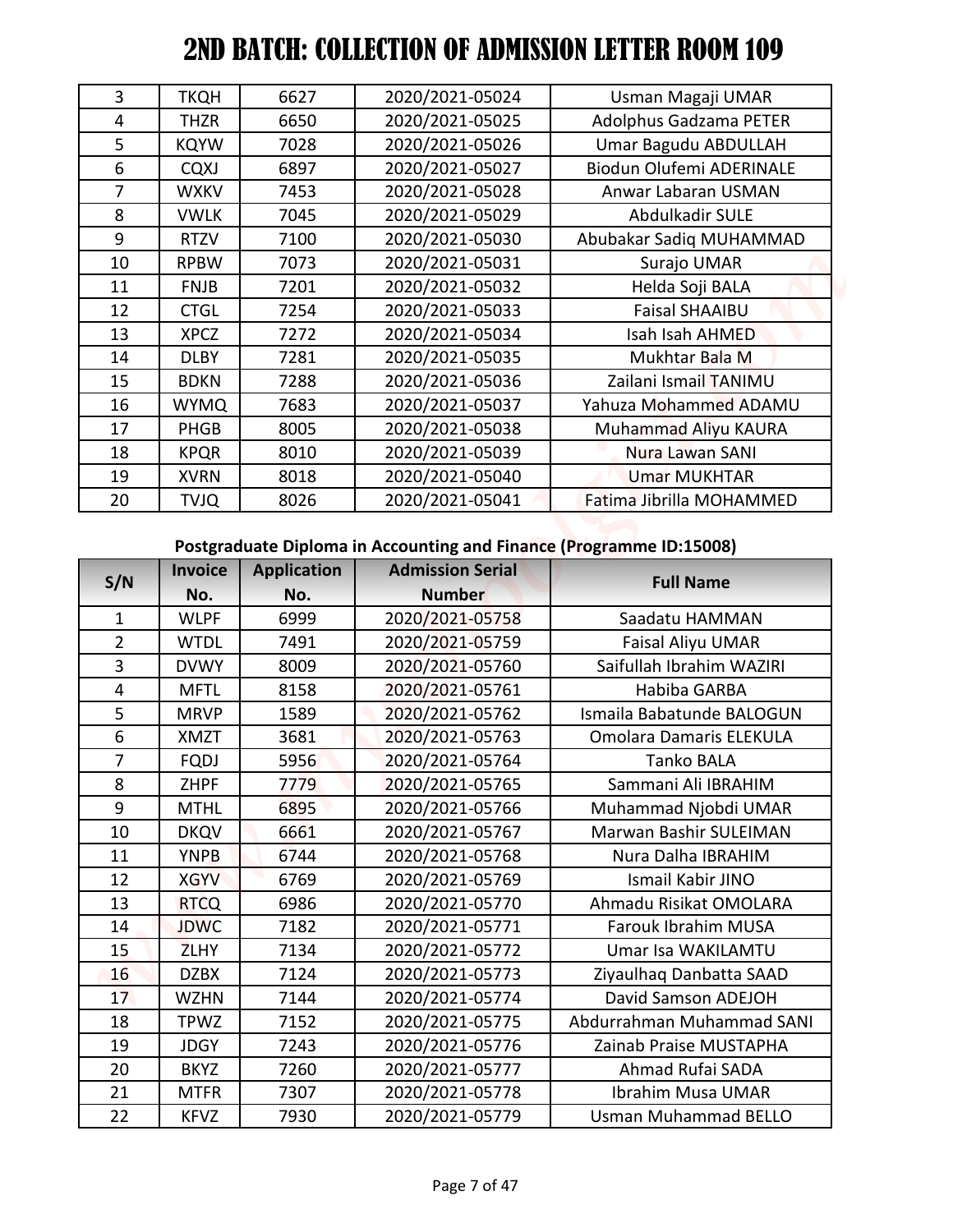| 8               | <b>GCJD</b>                | 3687                                     | 2020/2021-05049                                                           | Aminu UMAR                                     |
|-----------------|----------------------------|------------------------------------------|---------------------------------------------------------------------------|------------------------------------------------|
| $\overline{7}$  | <b>BWHG</b>                | 5003                                     | 2020/2021-05048                                                           | Muhammad Isah MUHAMMAD                         |
| $6\overline{6}$ | <b>YLHP</b>                | 8098                                     | 2020/2021-05047                                                           | Muhammad Kabeer UMAR                           |
| 5 <sup>1</sup>  | <b>TZJV</b>                | 7575                                     | 2020/2021-05046                                                           | Saidu Sharif MUKHTAR                           |
| $\overline{4}$  | <b>GNKJ</b>                | 7377                                     | 2020/2021-05045                                                           | <b>Bilkisu MUHAMMAD</b>                        |
| 3               | <b>HMGX</b>                | 7114                                     | 2020/2021-05044                                                           | Zinatu SULAIMAN                                |
| $\overline{2}$  | <b>QBJY</b>                | 6775                                     | 2020/2021-05043                                                           | Samin Tofa ALI                                 |
| $\mathbf{1}$    | No.<br><b>XJHK</b>         | No.<br>6855                              | <b>Number</b><br>2020/2021-05042                                          | Saudatu Sani AMINU                             |
| S/N             | <b>Invoice</b>             | <b>Application</b>                       | <b>Admission Serial</b>                                                   | <b>Full Name</b>                               |
|                 |                            |                                          | M.Sc in Public Administration(Programme ID:17201)                         |                                                |
| 5               | <b>VJQZ</b>                | 3852                                     | 2020/2021-04813                                                           | Falmata Abdulkarim GALTIMARI                   |
| $\overline{4}$  | <b>XWNT</b>                | 3181                                     | 2020/2021-04812                                                           | Alhaji KOLO                                    |
| $\overline{3}$  | <b>CVRY</b>                | 2798                                     | 2020/2021-04811                                                           | Aminu AUDU                                     |
| $\overline{2}$  | <b>DYLB</b>                | 7719                                     | 2020/2021-04810                                                           | Abubakar LAWAN                                 |
| $\mathbf{1}$    | <b>NLVW</b>                | 7489                                     | 2020/2021-04809                                                           | Babagana MOHAMMED                              |
|                 | No.                        | No.                                      | <b>Number</b>                                                             |                                                |
| S/N             | <b>Invoice</b>             | <b>Application</b>                       | Ph.D Public Administration(Programme ID:17202)<br><b>Admission Serial</b> | <b>Full Name</b>                               |
|                 |                            | <b>Department: Public Administration</b> |                                                                           |                                                |
| 41              | <b>JWKN</b>                | 7810                                     | 2020/2021-05798                                                           | Usman Abdu ABUBAKAR                            |
| 40              | <b>FQGW</b>                | 7800                                     | 2020/2021-05797                                                           | Isyaku Ahmad SHUAIBU                           |
| 39              | <b>YGQC</b>                | 8323                                     | 2020/2021-05796                                                           | Jamilu ABUBAKAR                                |
| 38              | <b>WFPT</b>                | 8275                                     | 2020/2021-05795                                                           | <b>Nasiru NAMADI</b>                           |
| 37              | <b>KLBV</b>                | 8318                                     | 2020/2021-05794                                                           | <b>Adamu TURA</b>                              |
| 36              | <b>DKWL</b>                | 8233                                     | 2020/2021-05793                                                           | Tajudeen Ahmed RUFAI                           |
| 35              | <b>VLHN</b>                | 8199                                     | 2020/2021-05792                                                           | Abdullahi SULEIMAN                             |
| 34              | <b>XZVQ</b>                | 8129                                     | 2020/2021-05791                                                           | Umar Sani SHARIF                               |
| 33              | <b>WLVF</b>                | 8040                                     | 2020/2021-05790                                                           | Suwaiba Muhammad HAMID                         |
| 31<br>32        | <b>WLTR</b><br><b>BCDJ</b> | 8016                                     | 2020/2021-05788<br>2020/2021-05789                                        | <b>Hassan SANUSI</b><br>Ahmed Tijanii MUSTAPHA |
| 30              | <b>NGTY</b>                | 7984<br>8012                             | 2020/2021-05787                                                           | Ibrahim Saidu GWARZO                           |
| 29              | <b>JWKN</b>                | 7810                                     | 2020/2021-05786                                                           | Usman Abdu ABUBAKAR                            |
| 28              | <b>BTDP</b>                | 7769                                     | 2020/2021-05785                                                           | Mikail USMAN                                   |
| 27              | <b>ZJLF</b>                | 7672                                     | 2020/2021-05784                                                           | Jibrin Adamu SAMBO                             |
| 26              | <b>YBHN</b>                | 7621                                     | 2020/2021-05783                                                           | Abubakar Yusuf BARMO                           |
| 25              | <b>DCZF</b>                | 7487                                     | 2020/2021-05782                                                           | Yakubu Haruna AMINU                            |
| 24              | <b>MYDK</b>                | 7425                                     | 2020/2021-05781                                                           | <b>Bishir Ado IBRAHIM</b>                      |
|                 | <b>CVkX</b>                | 7857                                     | 2020/2021-05780                                                           | Abubakar Yusuf ISAH                            |

## **Department: Public Administration**

**Ph.D Public Administration(Programme ID:17202)**

| S/N            | <b>Invoice</b> | <b>Application</b> | <b>Admission Serial</b> | <b>Full Name</b>             |
|----------------|----------------|--------------------|-------------------------|------------------------------|
|                | No.            | No.                | <b>Number</b>           |                              |
|                | <b>NLVW</b>    | 7489               | 2020/2021-04809         | Babagana MOHAMMED            |
| $\overline{2}$ | <b>DYLB</b>    | 7719               | 2020/2021-04810         | Abubakar LAWAN               |
| 3              | <b>CVRY</b>    | 2798               | 2020/2021-04811         | Aminu AUDU                   |
| 4              | <b>XWNT</b>    | 3181               | 2020/2021-04812         | Alhaji KOLO                  |
|                | <b>VJQZ</b>    | 3852               | 2020/2021-04813         | Falmata Abdulkarim GALTIMARI |

#### **M.Sc in Public Administration(Programme ID:17201)**

| S/N            | <b>Invoice</b><br>No. | <b>Application</b><br>No. | <b>Admission Serial</b><br><b>Number</b> | <b>Full Name</b>            |
|----------------|-----------------------|---------------------------|------------------------------------------|-----------------------------|
|                | <b>XJHK</b>           | 6855                      | 2020/2021-05042                          | Saudatu Sani AMINU          |
| $\overline{2}$ | <b>QBJY</b>           | 6775                      | 2020/2021-05043                          | Samin Tofa ALI              |
| 3              | <b>HMGX</b>           | 7114                      | 2020/2021-05044                          | Zinatu SULAIMAN             |
| 4              | <b>GNKJ</b>           | 7377                      | 2020/2021-05045                          | <b>Bilkisu MUHAMMAD</b>     |
| $5^{\circ}$    | <b>TZJV</b>           | 7575                      | 2020/2021-05046                          | Saidu Sharif MUKHTAR        |
| 6              | <b>YLHP</b>           | 8098                      | 2020/2021-05047                          | <b>Muhammad Kabeer UMAR</b> |
| 7              | <b>BWHG</b>           | 5003                      | 2020/2021-05048                          | Muhammad Isah MUHAMMAD      |
| 8              | <b>GCJD</b>           | 3687                      | 2020/2021-05049                          | Aminu UMAR                  |

# **Masters in Public Policy and Administration(Programme ID:15315)**

| C/N | <b>Invoice</b> | Application | <b>Admission Serial</b> | <b>Euli Name</b> |
|-----|----------------|-------------|-------------------------|------------------|
|     |                |             |                         |                  |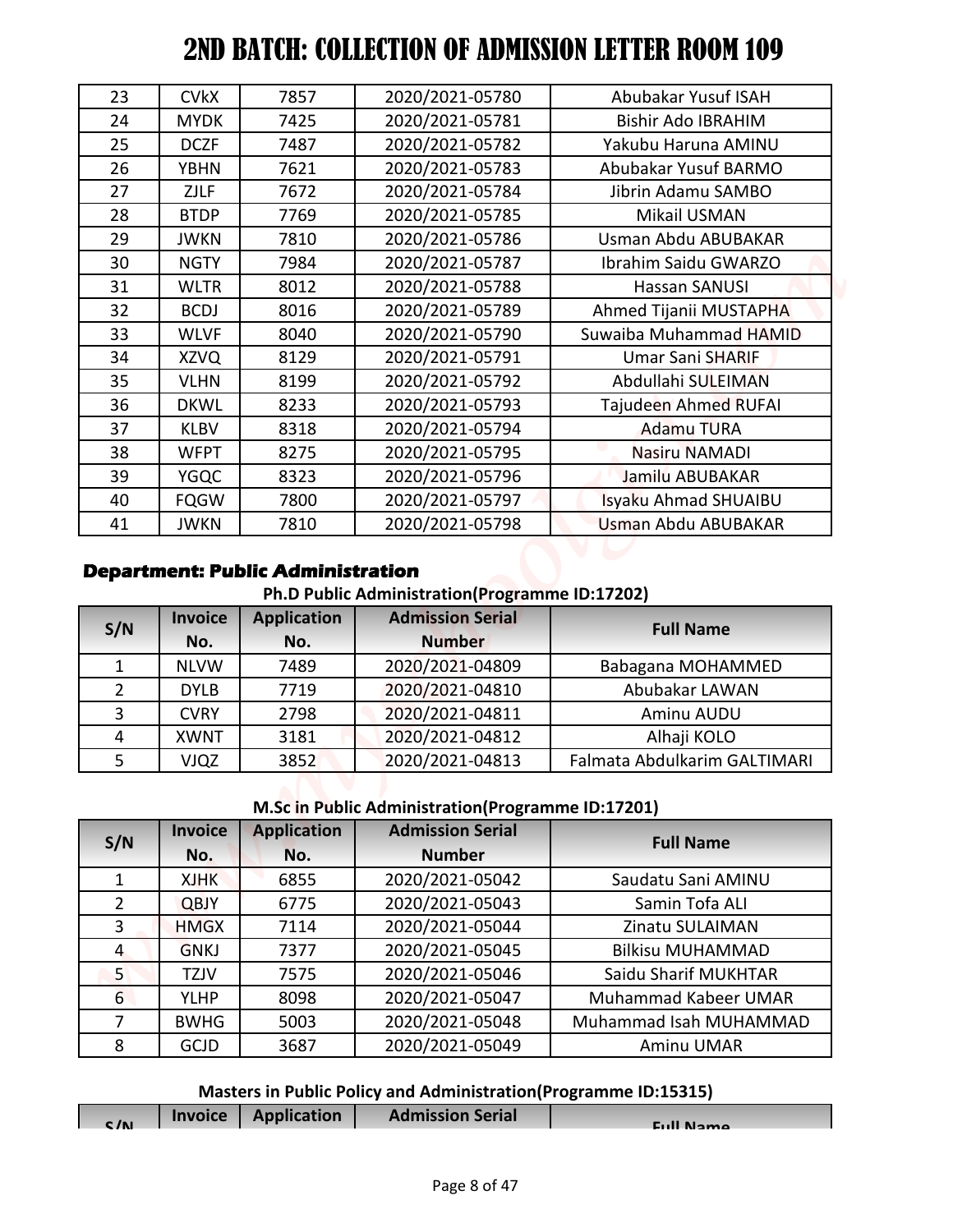| J/ IV          | No.         | No.  | <b>Number</b>   | гин тангс                        |
|----------------|-------------|------|-----------------|----------------------------------|
| $\mathbf{1}$   | <b>HKGN</b> | 7443 | 2020/2021-05050 | <b>Adam Muhammed KIRFI</b>       |
| $\overline{2}$ | <b>WRKH</b> | 6885 | 2020/2021-05051 | Musa NADABO                      |
| 3              | <b>YNZX</b> | 7059 | 2020/2021-05052 | Samson Oluwaseun ADEDIRAN        |
| 4              | <b>CKYF</b> | 7811 | 2020/2021-05053 | Salisu Salisu UMAR               |
| 5              | <b>JZKW</b> | 7812 | 2020/2021-05054 | Mukhtar Muhammad ABDULLAHI       |
| 6              | <b>VBGX</b> | 8120 | 2020/2021-05055 | Hamdan Muhammad ABDULRAUF        |
| $\overline{7}$ | <b>DPXZ</b> | 7753 | 2020/2021-05056 | Umar Idris UMAR                  |
| 8              | <b>LCWP</b> | 6477 | 2020/2021-05057 | Mansur A IBRAHIM                 |
| 9              | <b>VJPM</b> | 6465 | 2020/2021-05058 | Abdulmumin Ismail KABIR          |
| 10             | <b>RYZG</b> | 7808 | 2020/2021-05059 | Aisha Shehu DANYAYA              |
| 11             | <b>ZFKH</b> | 7782 | 2020/2021-05060 | Wasila YAKUBU                    |
| 12             | <b>BHVC</b> | 6933 | 2020/2021-05061 | <b>Muhammad Anas LABARAN</b>     |
| 13             | <b>MVLZ</b> | 6524 | 2020/2021-05062 | Otse OGORRY                      |
| 14             | <b>FBDY</b> | 6550 | 2020/2021-05063 | <b>Aisha Shehu HABIB</b>         |
| 15             | <b>KVXG</b> | 6541 | 2020/2021-05064 | Ishaq Adam ALGONI                |
| 16             | <b>TZHD</b> | 6714 | 2020/2021-05065 | Haladu Garba NUHU                |
| 17             | <b>RBYP</b> | 6660 | 2020/2021-05066 | Fatima Samia LIMAN               |
| 18             | <b>TPLH</b> | 6577 | 2020/2021-05067 | Mustapha Ahmad NUHU              |
| 19             | <b>PDLR</b> | 6657 | 2020/2021-05068 | Ibrahim Maaji GUSAU              |
| 20             | <b>DQRP</b> | 6569 | 2020/2021-05069 | Baraka Ayyuba ADAMU              |
| 21             | <b>TYFQ</b> | 6591 | 2020/2021-05070 | Fatima Haladu NAGODA             |
| 22             | ZRWX        | 6593 | 2020/2021-05071 | <b>Tukur Ahmed MAITAMA</b>       |
| 23             | QBRH        | 6620 | 2020/2021-05072 | Badariyya Baffa MUHAMMAD         |
| 24             | <b>KPMV</b> | 6617 | 2020/2021-05073 | Yusuf Abba SARKI                 |
| 25             | <b>VHPC</b> | 6621 | 2020/2021-05074 | Izdihar Abdulwakil SALEH         |
| 26             | <b>WRTY</b> | 6632 | 2020/2021-05075 | Abubakar SAMINU                  |
| 27             | <b>VWMF</b> | 6654 | 2020/2021-05076 | Nazifi MUHAMMAD                  |
| 28             | <b>YFZW</b> | 7549 | 2020/2021-05077 | Hadiza Talatu YUSUF              |
| 29             | DBVZ        | 6667 | 2020/2021-05078 | Suyudiy Mohammed INUWA           |
| 30             | <b>LXWM</b> | 6835 | 2020/2021-05079 | <b>Bashir Muhammad ABDULLAHI</b> |
| 31             | <b>MTGH</b> | 7042 | 2020/2021-05080 | Abraham GUM                      |
| 32             | <b>HNDZ</b> | 6680 | 2020/2021-05081 | Salisu Hamisu UMAR               |
| 33             | <b>RXDK</b> | 6772 | 2020/2021-05082 | Jibril Awaisu ALHASSAN           |
| 34             | <b>XFPT</b> | 6726 | 2020/2021-05083 | Kabir Ismat ABUBAKAR             |
| 35             | <b>BPMV</b> | 7444 | 2020/2021-05084 | Habibu Tijjani IBRAHIM           |
| 36             | <b>FKBJ</b> | 6773 | 2020/2021-05085 | Suleiman Samaila ABDU            |
| 37             | <b>ZYJQ</b> | 6792 | 2020/2021-05086 | Solomon Aondowase BAAKPE         |
| 38             | <b>MXHQ</b> | 6787 | 2020/2021-05087 | Abubakar Mohammed LAWAL          |
| 39             | GCWV        | 6813 | 2020/2021-05088 | Hammed Ademuyiwa ODERINU         |
| 40             | <b>RKXZ</b> | 6841 | 2020/2021-05089 | Rose Joshua JOHN                 |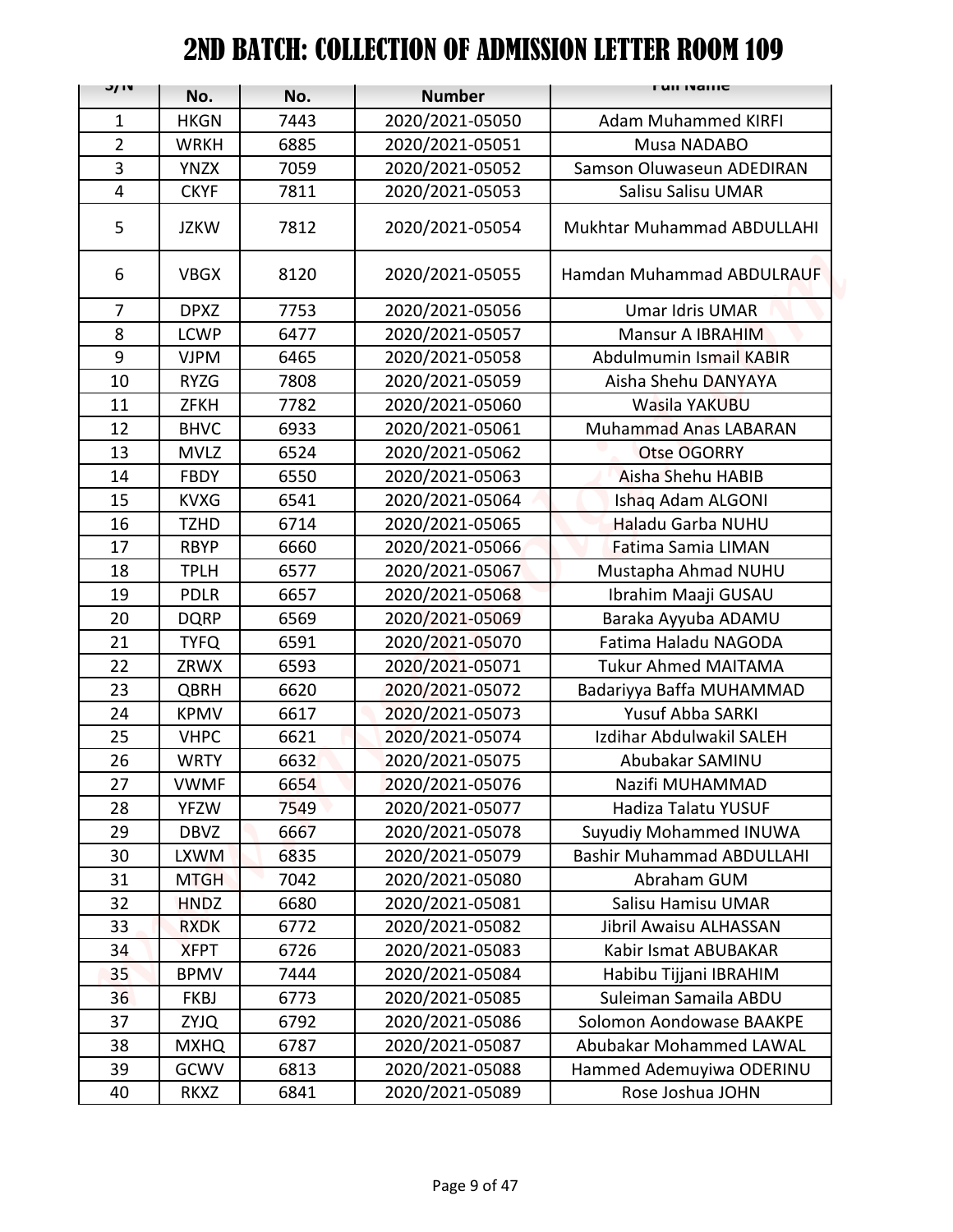| 41       | <b>DLYM</b> | 6861 | 2020/2021-05090 | Abdullahi Muhammad DANKWANO        |
|----------|-------------|------|-----------------|------------------------------------|
| 42       | <b>ZNYK</b> | 6896 | 2020/2021-05091 | Fauzia Sakwa MOHAMMED              |
| 43       | <b>VTBJ</b> | 6976 | 2020/2021-05092 | Muhammad GAMBO                     |
| 44       | <b>LYGX</b> | 6962 | 2020/2021-05093 | Yahaya JAMILA                      |
| 45       | <b>ZQKF</b> | 6993 | 2020/2021-05094 | Mohammed Adamu WAZIRI              |
| 46       | <b>DVQL</b> | 7032 | 2020/2021-05095 | Salisu Muhammad JELLA              |
| 47       | <b>TMVF</b> | 7035 | 2020/2021-05096 | Sadiq Idris DAHIRU                 |
| 48       | <b>RBYF</b> | 7382 | 2020/2021-05097 | Abdullahi ALIYU                    |
| 49       | <b>NQHF</b> | 7087 | 2020/2021-05098 | Sanusi Jaafar USMAN                |
| 50       | <b>NPKC</b> | 7187 | 2020/2021-05099 | Aminu Buba ALIYU                   |
| 51       | <b>HZTP</b> | 7222 | 2020/2021-05100 | <b>Usman HARUNA</b>                |
| 52       | <b>NJXG</b> | 7257 | 2020/2021-05101 | Hamza Danladi JIBRIN               |
| 53       | <b>WQBJ</b> | 7338 | 2020/2021-05102 | Abdulrazaq Abubakar ISIAKA         |
| 54       | <b>YWND</b> | 7724 | 2020/2021-05103 | Zaharaddeen Haruna YAKUBU          |
| 55       | <b>QFBX</b> | 7461 | 2020/2021-05104 | Murtala KAWU                       |
| 56       | <b>KJFY</b> | 7458 | 2020/2021-05105 | Dayyab Muhammad RABIU              |
| 57       | <b>HMPV</b> | 7467 | 2020/2021-05106 | Sabiu AHMAD                        |
| 58       | <b>PFXH</b> | 7526 | 2020/2021-05107 | Rufai Barau KWALLI                 |
| 59       | <b>CZJG</b> | 7509 | 2020/2021-05108 | Halima Ahmad ISHAQ                 |
| 60       | <b>JLRK</b> | 7597 | 2020/2021-05109 | Babangida HAMISU                   |
| 61       | <b>RPTJ</b> | 7600 | 2020/2021-05110 | Abba Umar SHEHU                    |
| 62       | <b>LZNW</b> | 7692 | 2020/2021-05111 | Abubakar Sadiq ABDULRAHMAN         |
| 63       | <b>JWYZ</b> | 7723 | 2020/2021-05112 | Munir Aliyu JAAFAR                 |
| 64       | <b>YKXW</b> | 7727 | 2020/2021-05113 | Aminu Idris YOLASULAIMAN           |
| 65       | <b>BRMJ</b> | 7776 | 2020/2021-05114 | Baituna Mamman BABA                |
| 66       | <b>CKHM</b> | 7817 | 2020/2021-05115 | <b>Fauziyat Muhammed KASIM</b>     |
| 67       | <b>LDMC</b> | 7847 | 2020/2021-05116 | Ubaydallah AHMAD                   |
| 68       | <b>PWXN</b> | 8217 | 2020/2021-05117 | Abubakar Muhammad JAZULI           |
| 69       | WKRH        | 7917 | 2020/2021-05118 | Usaini Rabo BICHI                  |
| 70       | <b>PMKG</b> | 7959 | 2020/2021-05119 | Rabi Mani YAKUBU                   |
| 71       | <b>NFCR</b> | 8167 | 2020/2021-05120 | Joyce Asheahe ADGIDZI              |
| 72       | <b>FQBD</b> | 7963 | 2020/2021-05121 | Ibrahim Hamisu IBRAHIM             |
| 73       | <b>NMKP</b> | 8086 | 2020/2021-05122 | Saidu Dahiru AHMAD                 |
| 74       | <b>DZLY</b> | 8062 | 2020/2021-05123 | Isah SHEIDU                        |
| 75       | <b>CWNX</b> | 8088 | 2020/2021-05124 | Samaila Haruna RAWAYAU             |
| 76       | <b>VBCD</b> | 8064 | 2020/2021-05125 | Adamu Salisu ADAMU                 |
| 77       | <b>FDGC</b> | 8146 | 2020/2021-05126 | Auwal MOHAMMED                     |
| 78       | <b>ZQXY</b> | 8148 | 2020/2021-05127 | Abdulmumin LAWAN                   |
| 79       | <b>CTQZ</b> | 8211 | 2020/2021-05128 | Maryam Muhammad SHETTIMA           |
| 80       | <b>TKWF</b> | 8172 | 2020/2021-05129 | <b>Babatunde AYOOLA</b>            |
| 81       | <b>YRCG</b> | 8178 | 2020/2021-05130 | <b>Bilkisu Sulaiman ABDULKADIR</b> |
| 82<br>83 | <b>DPGZ</b> | 8242 | 2020/2021-05131 | Hamisu SaidAbubakar MAGAMI         |
|          | <b>PYFN</b> | 8262 | 2020/2021-05132 | Abbas Abdullahi AMINU              |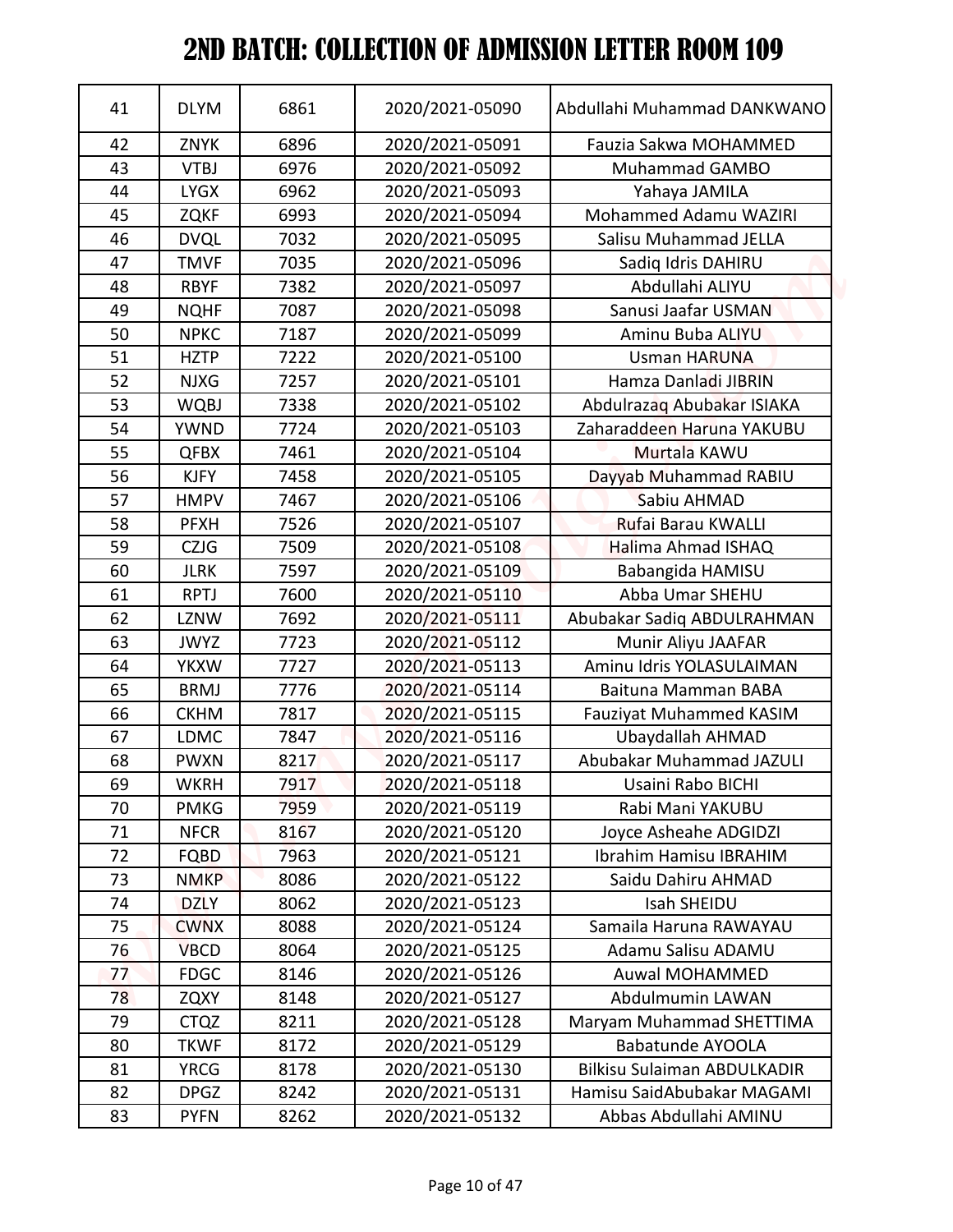| 84 | <b>PYLF</b> | 8278 | 2020/2021-05133 | Shafiu Wada IMAM                            |
|----|-------------|------|-----------------|---------------------------------------------|
| 85 | XDJY        | 8312 | 2020/2021-05134 | Babangida Alasan ABDULLAHI                  |
| 86 | <b>ZYQM</b> | 8329 | 2020/2021-05135 | Abdulkadir Bala ADDAU                       |
| 87 | <b>LJGQ</b> | 7718 | 2020/2021-05136 | <b>Nasir Muhammad NASIR</b>                 |
| 88 | <b>XJWL</b> | 6797 | 2020/2021-05137 | Salisu Bala SULEIMAN                        |
| 89 | <b>XHTD</b> | 7513 | 2020/2021-05138 | Molgu Musa MAHDI                            |
| 90 | <b>VWMF</b> | 6654 | 2020/2021-05139 | Nazifi MUHAMMAD                             |
| 91 | <b>JZKW</b> | 7812 | 2020/2021-05140 | Mukhtar Muhammad ABDULLAHI                  |
| 92 | <b>CKYF</b> | 7811 | 2020/2021-05141 | Salisu Salisu UMAR                          |
| 93 | <b>TZHD</b> | 6714 | 2020/2021-05142 | Haladu Garba NUHU                           |
| 94 | <b>YFNB</b> | 7325 | 2020/2021-05143 | Hamza Usman ILIYAS                          |
| 95 | <b>LRND</b> | 8035 | 2020/2021-05144 | Umar Ibrahim HASSAN                         |
| 96 | <b>BZHX</b> | 101  | 2020/2021-05145 | Abubakar Sani YAKUBU                        |
| 97 | <b>HPMG</b> | 4727 | 2020/2021-05146 | Ibrahim MuhammadDawanau<br><b>ABDULLAHI</b> |

## **Postgraduate Diploma in Public Policy and Administration (Programme ID:15316)**

| 84             | <b>PYLF</b>         | 8278               | 2020/2021-05133                    | Shafiu Wada IMAM                                                              |
|----------------|---------------------|--------------------|------------------------------------|-------------------------------------------------------------------------------|
| 85             | <b>XDJY</b>         | 8312               | 2020/2021-05134                    | Babangida Alasan ABDULLAHI                                                    |
|                |                     | 8329               | 2020/2021-05135                    | Abdulkadir Bala ADDAU                                                         |
| 86<br>87       | ZYQM                | 7718               | 2020/2021-05136                    | <b>Nasir Muhammad NASIR</b>                                                   |
|                | <b>LJGQ</b>         |                    |                                    |                                                                               |
| 88             | XJWL                | 6797               | 2020/2021-05137                    | Salisu Bala SULEIMAN                                                          |
| 89             | <b>XHTD</b>         | 7513               | 2020/2021-05138                    | Molgu Musa MAHDI                                                              |
| 90             | <b>VWMF</b>         | 6654               | 2020/2021-05139                    | Nazifi MUHAMMAD                                                               |
| 91             | <b>JZKW</b>         | 7812               | 2020/2021-05140                    | Mukhtar Muhammad ABDULLAHI                                                    |
| 92             | <b>CKYF</b>         | 7811               | 2020/2021-05141                    | Salisu Salisu UMAR                                                            |
| 93             | <b>TZHD</b>         | 6714               | 2020/2021-05142                    | Haladu Garba NUHU                                                             |
| 94             | <b>YFNB</b>         | 7325               | 2020/2021-05143                    | Hamza Usman ILIYAS                                                            |
| 95             | LRND                | 8035               | 2020/2021-05144                    | <b>Umar Ibrahim HASSAN</b>                                                    |
| 96             | <b>BZHX</b>         | 101                | 2020/2021-05145                    | Abubakar Sani YAKUBU                                                          |
| 97             | <b>HPMG</b>         | 4727               | 2020/2021-05146                    | Ibrahim MuhammadDawanau<br><b>ABDULLAHI</b>                                   |
|                |                     |                    |                                    |                                                                               |
|                |                     |                    |                                    | Postgraduate Diploma in Public Policy and Administration (Programme ID:15316) |
|                |                     |                    |                                    |                                                                               |
| S/N            | <b>Invoice</b>      | <b>Application</b> | <b>Admission Serial</b>            | <b>Full Name</b>                                                              |
|                | No.                 | No.                | <b>Number</b>                      |                                                                               |
| $\mathbf{1}$   | <b>KWFD</b>         | 7834               | 2020/2021-05799                    | Mustapha ADAMU                                                                |
| $\overline{2}$ | <b>FKRC</b>         | 6607               | 2020/2021-05800                    | Mubarak Umar AJINGI                                                           |
| 3              | <b>VTWK</b>         | 6776               | 2020/2021-05801                    | Salisu Abdussalam LAWAN                                                       |
| 4              | ZGWJ                | 7094               | 2020/2021-05802                    | Muhammad Tajudeen YUSUF                                                       |
| 5              | <b>JNGC</b>         | 7459               | 2020/2021-05803                    | Sulaiman Samir ADO                                                            |
| 6              | <b>FQGW</b>         | 7800               | 2020/2021-05804                    | Isyaku Ahmad SHUAIBU                                                          |
| $\overline{7}$ | <b>XPYL</b>         | 7945               | 2020/2021-05805                    | Aliyu Garba MUSTAPHA                                                          |
| 8              | ZHVY                | 8316               | 2020/2021-05806                    | Abdullahi Aliyu MAGAJI                                                        |
| 9              | <b>KZQD</b>         | 6480               | 2020/2021-05807                    | Shamsu Inuwa ABUBAKAR                                                         |
| 10             | <b>NXGT</b>         | 6604               | 2020/2021-05808                    | Ibrahim UZAIRU                                                                |
| 11             | QBJV                | 6653               | 2020/2021-05809                    | Isyaku Baballe MUKHTAR                                                        |
| 12             | <b>YBJC</b>         | 6713               | 2020/2021-05810                    | Makinde Olasukanmi OMOLAJA                                                    |
| 13             | ZWRD                | 6745               | 2020/2021-05811                    | Muhammad Idris BABANGIDA                                                      |
| 14             | DCPF                | 6801               | 2020/2021-05812                    | Salisu Ibrahim TANKO                                                          |
| 15             | <b>YLFM</b>         | 6943               | 2020/2021-05813                    | Hamza Abubakar SABO                                                           |
| 16             | <b>WDLV</b>         | 7737               | 2020/2021-05814                    | Abudulkadir Inuwa DUTSE                                                       |
| 17             | <b>WTJB</b>         | 6836               | 2020/2021-05815                    | Muhammad Idris DAL                                                            |
| 18             | <b>HTXP</b>         | 6838               | 2020/2021-05816                    | Hadiza Idris DAL                                                              |
| 19             | <b>GTZC</b>         | 6868               | 2020/2021-05817                    | <b>Basheer Mohammad USMAN</b>                                                 |
| 20             | <b>ZTQK</b>         | 7040               | 2020/2021-05818                    | Muhammed MODI                                                                 |
| 21             | <b>WVXH</b>         | 7113               | 2020/2021-05819                    | Nafisat MOHAMMED                                                              |
| 22<br>23       | TLHN<br><b>FDTG</b> | 7284<br>7160       | 2020/2021-05820<br>2020/2021-05821 | <b>Aminu Nazir ISAH</b><br>Muideen Olasunkanmi RABIU                          |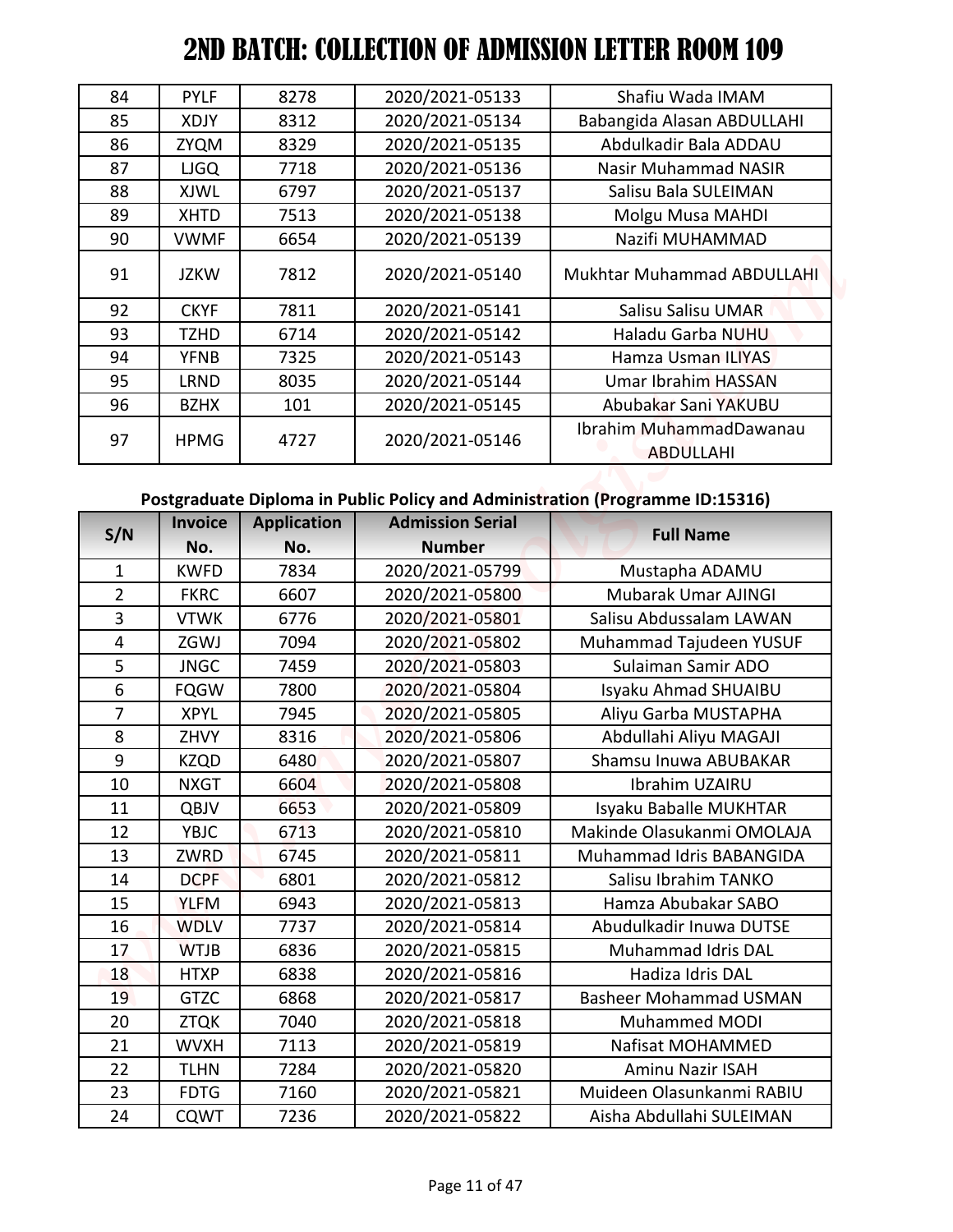| 25             | <b>THMX</b>                | 7309                                                         | 2020/2021-05823                                                               | Abdullahi MUHAMMED                           |
|----------------|----------------------------|--------------------------------------------------------------|-------------------------------------------------------------------------------|----------------------------------------------|
| 26             | <b>NTZW</b>                | 7255                                                         | 2020/2021-05824                                                               | Muhammad Kabir BELLO                         |
| 27             | <b>FWVJ</b>                | 7311                                                         | 2020/2021-05825                                                               | <b>Umar USMAN</b>                            |
| 28             | <b>FNCZ</b>                | 7299                                                         | 2020/2021-05826                                                               | Ikilima Isiaka ABDULLAHI                     |
| 29             | <b>VQCZ</b>                | 7306                                                         | 2020/2021-05827                                                               | Ali Abdallah LAWAL                           |
| 30             | <b>CPRY</b>                | 7308                                                         | 2020/2021-05828                                                               | Murtala Usman MUHAMMED                       |
| 31             | <b>LQVM</b>                | 7330                                                         | 2020/2021-05829                                                               | <b>Auwalu Musa FAGGE</b>                     |
| 32             | <b>PVJN</b>                | 7360                                                         | 2020/2021-05830                                                               | Sadiya Aminu MUHAMMAD                        |
| 33             | <b>NLQG</b>                | 7427                                                         | 2020/2021-05831                                                               | Muhammad Yakubu MUKHTAR                      |
| 34             | <b>FKJC</b>                | 7462                                                         | 2020/2021-05832                                                               | <b>Muhammad UMAR</b>                         |
| 35             | <b>ZHCB</b>                | 7531                                                         | 2020/2021-05833                                                               | Hadiza Garba HALILU                          |
| 36             | <b>CTJP</b>                | 7736                                                         | 2020/2021-05834                                                               | Safiyanu Ibrahim ABUBAKAR                    |
| 37             | <b>NRLW</b>                | 7750                                                         | 2020/2021-05835                                                               | Yasmeen Gashash NURADDEEN                    |
| 38             | <b>HJNL</b>                | 7790                                                         | 2020/2021-05836                                                               | Jibrin Usman SALIHU                          |
| 39             | <b>KPZM</b>                | 7962                                                         | 2020/2021-05837                                                               | Abubakar Abba ABDULSALAM                     |
| 40             | <b>XCZT</b>                | 8090                                                         | 2020/2021-05838                                                               | <b>Musa BITRUS</b>                           |
| 41             | <b>FWRK</b>                | 8072                                                         | 2020/2021-05839                                                               | Layya Ibrahim ABDULLAHI                      |
| 42             | TVNB                       | 8151                                                         | 2020/2021-05840                                                               | <b>Fatima Auwal ABDULLAHI</b>                |
| 43             | <b>BTPL</b>                | 8220                                                         | 2020/2021-05841                                                               | <b>Bilyaminu Tahir IDRIS</b>                 |
| 44             | <b>GTWQ</b>                | 8270                                                         | 2020/2021-05842                                                               | Nafisa Musa TAFIDA                           |
| 45             | <b>QTWR</b>                | 8269                                                         | 2020/2021-05843                                                               | <b>Bako Nafiu MUHAMMED</b>                   |
| 46             | ZJKN                       | 8311                                                         | 2020/2021-05844                                                               | Sheikh Abubakar LAWAN                        |
| 47             | RMZN                       | 8324                                                         | 2020/2021-05845                                                               | Raheenat Oyiza SULEIMAN                      |
| 48             | <b>NLCV</b>                | 1639                                                         | 2020/2021-05846                                                               | Tahir Adamu ABDU                             |
| 49             | <b>PCQL</b>                | 3086                                                         | 2020/2021-05847                                                               | Aliyu Ab WALI                                |
| 50             | <b>XLHC</b>                | 501                                                          | 2020/2021-05848                                                               | Chiedozie Favour EZINNE                      |
|                | <b>Invoice</b>             | <b>Department: Banking and Finance</b><br><b>Application</b> | M.Sc Banking and Finance(Programme ID:17302)<br><b>Admission Serial</b>       |                                              |
| S/N            | No.                        | No.                                                          | <b>Number</b>                                                                 | <b>Full Name</b>                             |
|                | <b>ZCJT</b>                | 6790                                                         | 2020/2021-05147                                                               | Kasim Pate LAWAL                             |
|                |                            |                                                              |                                                                               |                                              |
| $\mathbf{1}$   |                            |                                                              |                                                                               |                                              |
| $\overline{2}$ | <b>GQTN</b>                | 7445                                                         | 2020/2021-05148                                                               | Mustapha MUHAMMAD                            |
| 3              | <b>JFND</b>                | 7654                                                         | 2020/2021-05149<br><b>Masters in Banking and Finance (Programme ID:17303)</b> | <b>Idris Muhammad ADAM</b>                   |
| S/N            | <b>Invoice</b>             | <b>Application</b>                                           | <b>Admission Serial</b>                                                       | <b>Full Name</b>                             |
|                | No.                        | No.                                                          | <b>Number</b>                                                                 |                                              |
| $\mathbf{1}$   | QWNB                       | 6496                                                         | 2020/2021-05150                                                               | Shehu UMAR                                   |
| $\overline{2}$ | <b>PHVQ</b>                | 6779                                                         | 2020/2021-05151                                                               | Kasheem Adavize MUHAMMED                     |
| 3              | <b>DNQV</b>                | 6941                                                         | 2020/2021-05152                                                               | Musa Aminu BELLO                             |
| 4<br>5         | <b>XJPD</b><br><b>GXVR</b> | 7023<br>7646                                                 | 2020/2021-05153<br>2020/2021-05154                                            | <b>Muhammad UMAR</b><br>Aysha Yushau IBRAHIM |

## **Department: Banking and Finance**

**M.Sc Banking and Finance(Programme ID:17302)**

| S/N | <b>Invoice</b><br>No. | <b>Application</b><br>No. | <b>Admission Serial</b><br><b>Number</b> | <b>Full Name</b>           |
|-----|-----------------------|---------------------------|------------------------------------------|----------------------------|
|     | ZCJT                  | 6790                      | 2020/2021-05147                          | Kasim Pate LAWAL           |
|     | <b>GQTN</b>           | 7445                      | 2020/2021-05148                          | Mustapha MUHAMMAD          |
|     | <b>JFND</b>           | 7654                      | 2020/2021-05149                          | <b>Idris Muhammad ADAM</b> |

# **Masters in Banking and Finance(Programme ID:17303)**

| S/N            | <b>Invoice</b> | <b>Application</b> | <b>Admission Serial</b> | <b>Full Name</b>         |
|----------------|----------------|--------------------|-------------------------|--------------------------|
|                | No.            | No.                | <b>Number</b>           |                          |
|                | <b>QWNB</b>    | 6496               | 2020/2021-05150         | Shehu UMAR               |
| $\overline{2}$ | <b>PHVQ</b>    | 6779               | 2020/2021-05151         | Kasheem Adavize MUHAMMED |
| 3              | <b>DNQV</b>    | 6941               | 2020/2021-05152         | Musa Aminu BELLO         |
| 4              | <b>XJPD</b>    | 7023               | 2020/2021-05153         | <b>Muhammad UMAR</b>     |
| 5              | <b>GXVR</b>    | 7646               | 2020/2021-05154         | Aysha Yushau IBRAHIM     |
| 6              | <b>WGMK</b>    | 7186               | 2020/2021-05155         | Lawal ABDULKADIR         |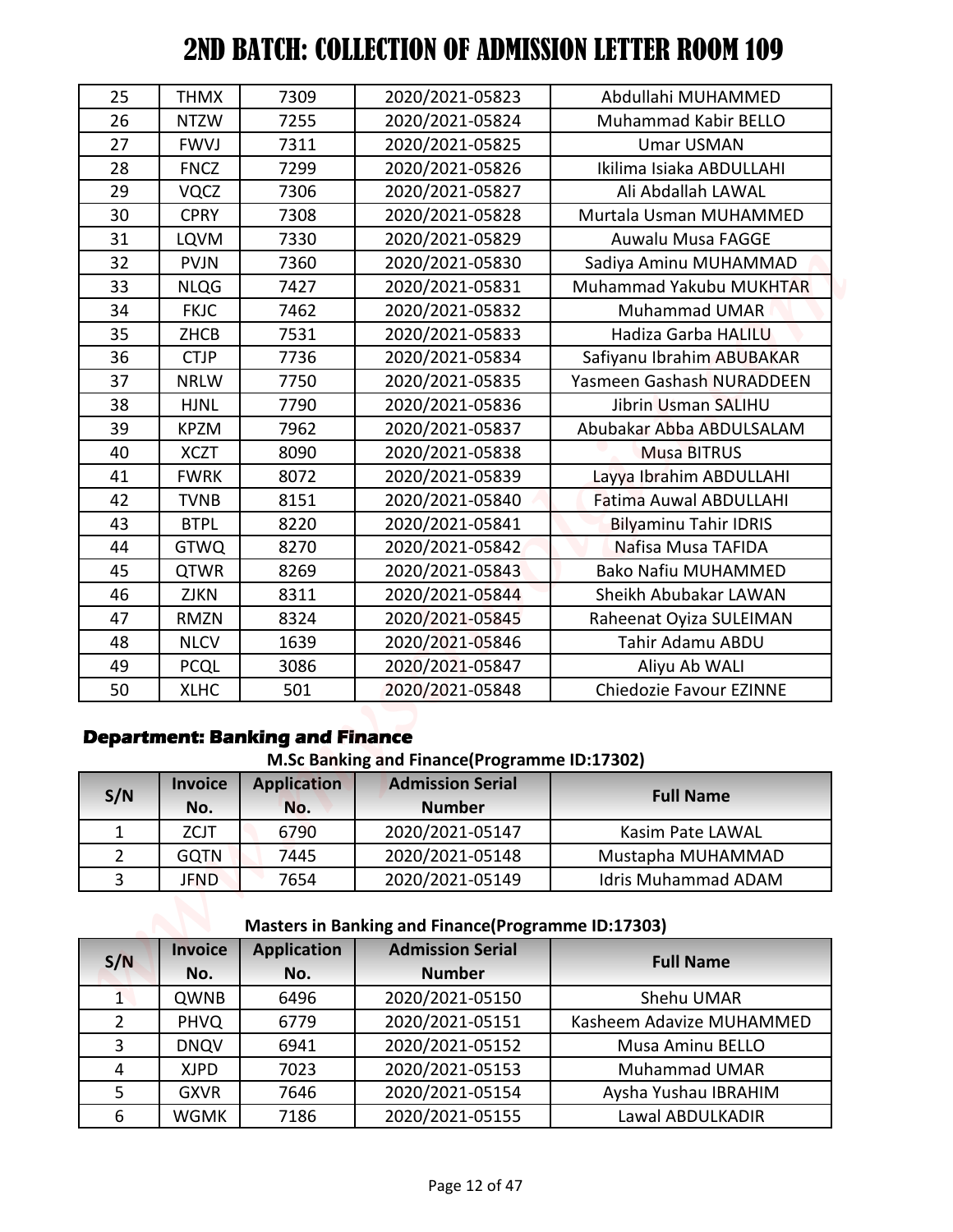|    | <b>MYBP</b> | 7246 | 2020/2021-05156 | Mustapha KAMAL               |
|----|-------------|------|-----------------|------------------------------|
| 8  | <b>FPWQ</b> | 7821 | 2020/2021-05157 | Amina Muhd KUNYA             |
| q  | <b>ZCMQ</b> | 7398 | 2020/2021-05158 | Fauziya Yerima M             |
| 10 | <b>WKRZ</b> | 7437 | 2020/2021-05159 | Amina Muhammad DABA          |
| 11 | <b>MBDG</b> | 8279 | 2020/2021-05160 | <b>Bashir Hassan ARGUNGU</b> |

## **Postgraduate Diploma in Banking and Finance(Programme ID:17305)**

| S/N | <b>Invoice</b><br>No. | <b>Application</b><br>No. | <b>Admission Serial</b><br><b>Number</b> | <b>Full Name</b>       |
|-----|-----------------------|---------------------------|------------------------------------------|------------------------|
|     | <b>BKNR</b>           | 7765                      | 2020/2021-05849                          | Ummusalmat Yahaya RIMI |
|     | <b>NJQP</b>           | 7786                      | 2020/2021-05850                          | <b>Emmanuel ODIWO</b>  |
|     | JNLP                  | 7942                      | 2020/2021-05851                          | Osogie KELVIN          |

## **Faculty of Law**

#### **Ph.D Law(Programme ID:12001)**

| S/N            | <b>Invoice</b> | <b>Application</b> | <b>Admission Serial</b> | <b>Full Name</b>          |
|----------------|----------------|--------------------|-------------------------|---------------------------|
|                | No.            | No.                | <b>Number</b>           |                           |
|                | <b>JXRW</b>    | 1850               | 2020/2021-04814         | Fati Ibrahim MAKINTAMI    |
| $\overline{2}$ | <b>JYTB</b>    | 6676               | 2020/2021-04815         | Aisha Tijjani ALI         |
| 3              | <b>YDNR</b>    | 6488               | 2020/2021-04816         | Zakiyya HARUNA            |
| 4              | <b>LXGK</b>    | 6538               | 2020/2021-04817         | Fatima Kere AHMED         |
| 5.             | <b>CXDV</b>    | 6562               | 2020/2021-04818         | Adamu Mahmud YAKUB        |
| 6              | <b>WGVC</b>    | 6686               | 2020/2021-04819         | Sadiq Mohammad KACHALLAH  |
|                | <b>NPFV</b>    | 6804               | 2020/2021-04820         | Muhammad Rabiu MUSA       |
| 8              | <b>ZLXB</b>    | 6939               | 2020/2021-04821         | Shehu Umar MAIYAKI        |
| 9              | <b>BMVX</b>    | 8179               | 2020/2021-04822         | Halidou Hassane MAHAMADOU |

## **LL.M International Law and Jurisprudence(Programme ID:12005)**

| S/N | <b>Invoice</b><br>No. | Application<br>No. | <b>Admission Serial</b><br><b>Number</b> | <b>Full Name</b>        |
|-----|-----------------------|--------------------|------------------------------------------|-------------------------|
|     | <b>PKCZ</b>           | 3504               | 2020/2021-05161                          | Bilkisu Ibrahim KHALEEL |

## **LL.M Private and Commercial Law(Programme ID:12003)**

| 7              | <b>MYBP</b>           | 7246               | 2020/2021-05156                                                 | Mustapha KAMAL                 |
|----------------|-----------------------|--------------------|-----------------------------------------------------------------|--------------------------------|
| 8              | <b>FPWQ</b>           | 7821               | 2020/2021-05157                                                 | Amina Muhd KUNYA               |
| 9              | <b>ZCMQ</b>           | 7398               | 2020/2021-05158                                                 | Fauziya Yerima M               |
| 10             | <b>WKRZ</b>           | 7437               | 2020/2021-05159                                                 | Amina Muhammad DABA            |
| 11             | <b>MBDG</b>           | 8279               | 2020/2021-05160                                                 | Bashir Hassan ARGUNGU          |
|                |                       |                    | Postgraduate Diploma in Banking and Finance(Programme ID:17305) |                                |
| S/N            | <b>Invoice</b>        | <b>Application</b> | <b>Admission Serial</b>                                         | <b>Full Name</b>               |
|                | No.                   | No.                | <b>Number</b>                                                   |                                |
| $\mathbf{1}$   | <b>BKNR</b>           | 7765               | 2020/2021-05849                                                 | Ummusalmat Yahaya RIMI         |
| $\overline{2}$ | <b>NJQP</b>           | 7786               | 2020/2021-05850                                                 | <b>Emmanuel ODIWO</b>          |
| 3              | <b>JNLP</b>           | 7942               | 2020/2021-05851                                                 | Osogie KELVIN                  |
|                | <b>Faculty of Law</b> |                    |                                                                 |                                |
|                |                       |                    | Ph.D Law(Programme ID:12001)                                    |                                |
|                | <b>Invoice</b>        | <b>Application</b> | <b>Admission Serial</b>                                         |                                |
| S/N            | No.                   | No.                | <b>Number</b>                                                   | <b>Full Name</b>               |
| 1              | <b>JXRW</b>           | 1850               | 2020/2021-04814                                                 | Fati Ibrahim MAKINTAMI         |
| $\overline{2}$ | <b>JYTB</b>           | 6676               | 2020/2021-04815                                                 | Aisha Tijjani ALI              |
| 3              | <b>YDNR</b>           | 6488               | 2020/2021-04816                                                 | Zakiyya HARUNA                 |
| $\overline{4}$ | <b>LXGK</b>           | 6538               | 2020/2021-04817                                                 | <b>Fatima Kere AHMED</b>       |
| 5              | <b>CXDV</b>           | 6562               | 2020/2021-04818                                                 | Adamu Mahmud YAKUB             |
| 6              | <b>WGVC</b>           | 6686               | 2020/2021-04819                                                 | Sadiq Mohammad KACHALLAH       |
| $\overline{7}$ | <b>NPFV</b>           | 6804               | 2020/2021-04820                                                 | <b>Muhammad Rabiu MUSA</b>     |
| 8              | <b>ZLXB</b>           | 6939               | 2020/2021-04821                                                 | Shehu Umar MAIYAKI             |
| 9              | <b>BMVX</b>           | 8179               | 2020/2021-04822                                                 | Halidou Hassane MAHAMADOU      |
|                |                       |                    | LL.M International Law and Jurisprudence(Programme ID:12005)    |                                |
|                | <b>Invoice</b>        | <b>Application</b> | <b>Admission Serial</b>                                         |                                |
| S/N            | No.                   | No.                | <b>Number</b>                                                   | <b>Full Name</b>               |
| $\mathbf{1}$   | <b>PKCZ</b>           | 3504               | 2020/2021-05161                                                 | <b>Bilkisu Ibrahim KHALEEL</b> |
|                |                       |                    | LL.M Private and Commercial Law(Programme ID:12003)             |                                |
|                | <b>Invoice</b>        | <b>Application</b> | <b>Admission Serial</b>                                         |                                |
| S/N            | No.                   | No.                | <b>Number</b>                                                   | <b>Full Name</b>               |
| 1              | <b>WQTK</b>           | 5985               | 2020/2021-05162                                                 | <b>Fatimah BIRMAH</b>          |
| $\overline{2}$ | <b>TVDG</b>           | 6484               | 2020/2021-05163                                                 | Nazima Umar MUHAMMAD           |
| $\overline{3}$ | <b>RTXZ</b>           | 6600               | 2020/2021-05164                                                 | Abubakar Muhammad LAWAL        |
| $\overline{4}$ | <b>BDNY</b>           | 6689               | 2020/2021-05165                                                 | Rabiatu MUSTAPHA               |
| 5              | <b>FNDQ</b>           | 7729               | 2020/2021-05166                                                 | Sadiq Abubakar TASIU           |
| 6              | <b>NXZW</b>           | 7494               | 2020/2021-05167                                                 | Abdullahi Bello UMAR           |
| $\overline{7}$ | <b>PMNL</b>           | 7700               | 2020/2021-05168                                                 | Maimuna ABUBAKAR               |
|                |                       |                    |                                                                 |                                |
| 8              | <b>TJPB</b>           | 8089               | 2020/2021-05169                                                 | Aisha Musa BABA                |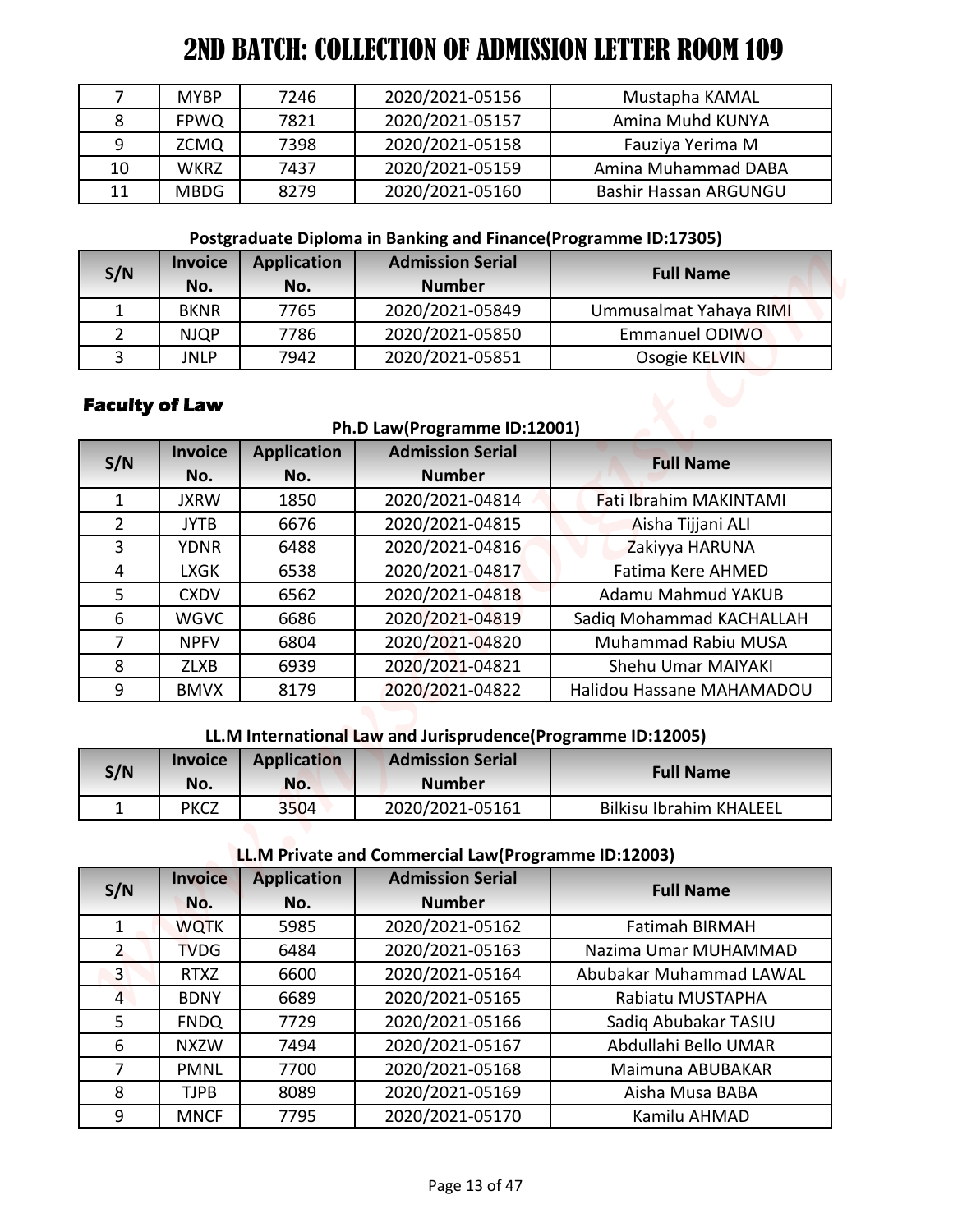| 10 | TLFB        | 8059 | 2020/2021-05171 | Salisu Haruna AHMAD |
|----|-------------|------|-----------------|---------------------|
| 11 | <b>WLRF</b> | 825  | 2020/2021-05172 | Zainab Sadi IBRAHIM |
| 12 | <b>KCTB</b> | 1421 | 2020/2021-05173 | Yusuf Garba ADAM    |
| 13 | <b>NMTV</b> | 7168 | 2020/2021-05174 | Halima MOUKHTAR     |

#### **LL.M Islamic Law(Programme ID:12002)**

| S/N            | <b>Invoice</b> | <b>Application</b> | <b>Admission Serial</b> | <b>Full Name</b>            |
|----------------|----------------|--------------------|-------------------------|-----------------------------|
|                | No.            | No.                | <b>Number</b>           |                             |
|                | <b>XLVB</b>    | 6533               | 2020/2021-05175         | Abdulgafar MURTALA          |
| $\overline{2}$ | <b>JXFC</b>    | 6643               | 2020/2021-05176         | Sani Aliyu UMAR             |
| 3              | QGKV           | 6693               | 2020/2021-05177         | <b>Atiku Muhammad BELLO</b> |
| 4              | <b>CPZH</b>    | 6875               | 2020/2021-05178         | Muhammad Mujitaba ADHAMA    |
| 5              | <b>GHYK</b>    | 7470               | 2020/2021-05179         | Faroug Ayawa MUHAMMAD       |
| 6              | <b>LJHV</b>    | 8322               | 2020/2021-05180         | <b>Abubakar AHMED</b>       |
|                | <b>MBWG</b>    | 7881               | 2020/2021-05181         | Ummasalma Aminu UMAR        |

# **Masters in Business and Commercial Law(Programme ID:12006)**

| 10             | <b>TLFB</b>    | 8059               | 2020/2021-05171                                             | Salisu Haruna AHMAD        |
|----------------|----------------|--------------------|-------------------------------------------------------------|----------------------------|
| 11             | <b>WLRF</b>    | 825                | 2020/2021-05172                                             | Zainab Sadi IBRAHIM        |
| 12             | <b>KCTB</b>    | 1421               | 2020/2021-05173                                             | Yusuf Garba ADAM           |
| 13             |                |                    |                                                             | Halima MOUKHTAR            |
|                | <b>NMTV</b>    | 7168               | 2020/2021-05174                                             |                            |
|                |                |                    | LL.M Islamic Law(Programme ID:12002)                        |                            |
| S/N            | <b>Invoice</b> | <b>Application</b> | <b>Admission Serial</b>                                     | <b>Full Name</b>           |
|                | No.            | No.                | <b>Number</b>                                               |                            |
| $\mathbf{1}$   | <b>XLVB</b>    | 6533               | 2020/2021-05175                                             | Abdulgafar MURTALA         |
| $\overline{2}$ | <b>JXFC</b>    | 6643               | 2020/2021-05176                                             | Sani Aliyu UMAR            |
| $\overline{3}$ | QGKV           | 6693               | 2020/2021-05177                                             | Atiku Muhammad BELLO       |
| 4              | <b>CPZH</b>    | 6875               | 2020/2021-05178                                             | Muhammad Mujitaba ADHAMA   |
| 5              | <b>GHYK</b>    | 7470               | 2020/2021-05179                                             | Farouq Ayawa MUHAMMAD      |
| 6              | <b>LJHV</b>    | 8322               | 2020/2021-05180                                             | Abubakar AHMED             |
| $\overline{7}$ | <b>MBWG</b>    | 7881               | 2020/2021-05181                                             | Ummasalma Aminu UMAR       |
|                |                |                    | Masters in Business and Commercial Law(Programme ID:12006)  |                            |
| S/N            | <b>Invoice</b> | <b>Application</b> | <b>Admission Serial</b>                                     | <b>Full Name</b>           |
|                | No.            | No.                | <b>Number</b>                                               |                            |
| 1              | <b>FRCG</b>    | 3585               | 2020/2021-05182                                             | <b>Sunusi Ahmad BATURE</b> |
| $\overline{2}$ | <b>JHLB</b>    | 8257               | 2020/2021-05183                                             | Abdulsalam SALISU          |
| $\overline{3}$ | <b>HGVC</b>    | 5523               | 2020/2021-05184                                             | Rabia Mahdi JIBIR          |
| 4              | ZGYJ           | 6974               | 2020/2021-05185                                             | Fatima Abubakar LAWAL      |
| 5              | <b>MTWF</b>    | 7287               | 2020/2021-05186                                             | Salihu Liman ABDULAZEEZ    |
| 6              | <b>PFYW</b>    | 7318               | 2020/2021-05187                                             | Mohammed Abba MAMMAN       |
| $\overline{7}$ | <b>TVLQ</b>    | 8102               | 2020/2021-05188                                             | Mutiu Olawale RUFAI        |
| 8              | QKDM           | 7583               | 2020/2021-05189                                             | Amina Tijjani ALI          |
| $\overline{9}$ | <b>JDPL</b>    | 7771               | 2020/2021-05190                                             | Aliya Aminu YARGAYA        |
| 10             | <b>YLFQ</b>    | 8104               | 2020/2021-05191                                             | Abubakar MUHAMMADNASIR     |
| 11             | PNJW           | 8162               | 2020/2021-05192                                             | <b>Usman AHMAD</b>         |
| 12             | <b>FRNP</b>    | 3044               | 2020/2021-05193                                             | Nafisa Mukhtar ADO         |
|                |                |                    | Masters in International Legal Studies (Programme ID:12009) |                            |
|                | <b>Invoice</b> | <b>Application</b> | <b>Admission Serial</b>                                     | <b>Full Name</b>           |
| S/N            | No.            | No.                | <b>Number</b>                                               |                            |
| 1              | <b>GNRZ</b>    | 7709               | 2020/2021-05194                                             | Maryam Nura WAZIRI         |
| $\overline{2}$ | <b>WTPY</b>    | 6907               | 2020/2021-05195                                             | Musa Saeed MUSA            |
| $\overline{3}$ | <b>RTHF</b>    | 7293               | 2020/2021-05196                                             | Fatima Abdullahi SARKI     |
| $\overline{4}$ | <b>TNFK</b>    | 8171               | 2020/2021-05197                                             | Abdulkadir Babaminin IDRIS |
| 5              | <b>HQPT</b>    | 7081               | 2020/2021-05198                                             | Abdullahi Adam IBRAHIM     |
| 6              | <b>HZVK</b>    | 7185               | 2020/2021-05199                                             | Ummi Habib ALMAJIR         |
| $\overline{7}$ | <b>WJQX</b>    | 8105               | 2020/2021-05200                                             | Obiageli Jennifer IBEKWE   |
|                |                | 3804               | 2020/2021-05201                                             | Suleiman Muhammad NAMADI   |
| 8              | <b>VJBM</b>    |                    |                                                             |                            |

## **Masters in International Legal Studies(Programme ID:12009)**

| S/N            | <b>Invoice</b> | <b>Application</b> | <b>Admission Serial</b> | <b>Full Name</b>           |
|----------------|----------------|--------------------|-------------------------|----------------------------|
|                | No.            | No.                | <b>Number</b>           |                            |
|                | <b>GNRZ</b>    | 7709               | 2020/2021-05194         | Maryam Nura WAZIRI         |
| $\mathbf{2}$   | <b>WTPY</b>    | 6907               | 2020/2021-05195         | Musa Saeed MUSA            |
| 3 <sup>1</sup> | <b>RTHF</b>    | 7293               | 2020/2021-05196         | Fatima Abdullahi SARKI     |
| 4              | <b>TNFK</b>    | 8171               | 2020/2021-05197         | Abdulkadir Babaminin IDRIS |
| 5.             | <b>HQPT</b>    | 7081               | 2020/2021-05198         | Abdullahi Adam IBRAHIM     |
| 6              | <b>HZVK</b>    | 7185               | 2020/2021-05199         | Ummi Habib ALMAJIR         |
|                | <b>WJQX</b>    | 8105               | 2020/2021-05200         | Obiageli Jennifer IBEKWE   |
| 8              | <b>VJBM</b>    | 3804               | 2020/2021-05201         | Suleiman Muhammad NAMADI   |
| 9              | <b>JWFD</b>    | 8294               | 2020/2021-05202         | Nadia Ado SALEH            |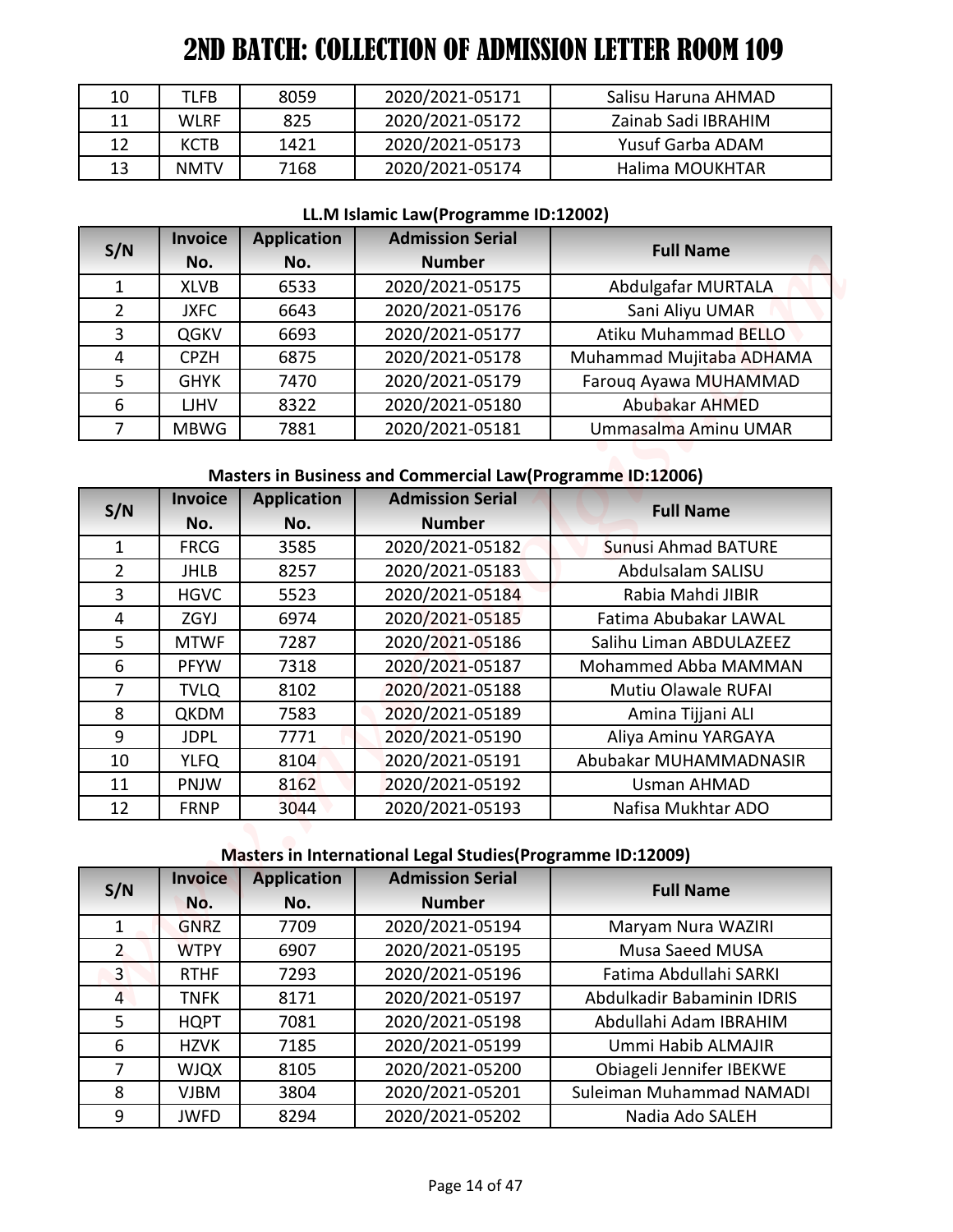| 10 | <b>NRMG</b> | 6995 | 2020/2021-05203 | Usman Lawan ADAM         |
|----|-------------|------|-----------------|--------------------------|
| 11 | <b>RXJB</b> | 7172 | 2020/2021-05204 | Abubakar RABI            |
| 12 | <b>DZQT</b> | 7388 | 2020/2021-05205 | Lami Saidu SUWAID        |
| 13 | XQMZ        | 8036 | 2020/2021-05206 | Anas NAANDETI            |
| 14 | <b>CFWG</b> | 8334 | 2020/2021-05207 | Hadiza Abdulkadir KURAWA |

#### **Postgraduate Diploma in International Legal Studies(Programme ID:12007)**

| S/N | <b>Invoice</b><br>No. | <b>Application</b><br>No. | <b>Admission Serial</b><br><b>Number</b> | <b>Full Name</b>   |
|-----|-----------------------|---------------------------|------------------------------------------|--------------------|
|     | <b>WRPC</b>           | 6570                      | 2020/2021-05852                          | Sadiyah Adamu FARI |
|     | <b>RNHW</b>           | 6938                      | 2020/2021-05853                          | Hauwa LAWAN        |

## **International Institute of Islamic Banking and Finance (IIIBF)**

| S/N | <b>Invoice</b><br>No. | <b>Application</b><br>No. | <b>Admission Serial</b><br><b>Number</b> | <b>Full Name</b>         |
|-----|-----------------------|---------------------------|------------------------------------------|--------------------------|
|     | <b>GDWK</b>           | 7899                      | 2020/2021-05208                          | Mahalut Ibrahim DANGOGGO |
|     | LTZH                  | 7142                      | 2020/2021-05209                          | Danladi Iliya MASARA     |
|     | <b>HMWK</b>           | 7143                      | 2020/2021-05210                          | Aminu ALI                |
| 4   | <b>GWPH</b>           | 7217                      | 2020/2021-05211                          | Aminu Marwana MANLADAN   |

#### **Masters in Islamic Banking and Finance (Programme ID:11002)**

| <b>NRMG</b><br>6995<br>2020/2021-05203<br>10<br>Usman Lawan ADAM<br>11<br><b>RXJB</b><br>7172<br>2020/2021-05204<br>Abubakar RABI<br>7388<br>2020/2021-05205<br>Lami Saidu SUWAID<br><b>DZQT</b><br>8036<br>2020/2021-05206<br>XQMZ<br>Anas NAANDETI<br><b>CFWG</b><br>8334<br>2020/2021-05207<br>Hadiza Abdulkadir KURAWA<br>Postgraduate Diploma in International Legal Studies(Programme ID:12007)<br><b>Admission Serial</b><br><b>Invoice</b><br><b>Application</b><br><b>Full Name</b><br><b>Number</b><br>No.<br>No. |
|-----------------------------------------------------------------------------------------------------------------------------------------------------------------------------------------------------------------------------------------------------------------------------------------------------------------------------------------------------------------------------------------------------------------------------------------------------------------------------------------------------------------------------|
| 12<br>13<br>14<br>S/N                                                                                                                                                                                                                                                                                                                                                                                                                                                                                                       |
|                                                                                                                                                                                                                                                                                                                                                                                                                                                                                                                             |
|                                                                                                                                                                                                                                                                                                                                                                                                                                                                                                                             |
|                                                                                                                                                                                                                                                                                                                                                                                                                                                                                                                             |
|                                                                                                                                                                                                                                                                                                                                                                                                                                                                                                                             |
|                                                                                                                                                                                                                                                                                                                                                                                                                                                                                                                             |
|                                                                                                                                                                                                                                                                                                                                                                                                                                                                                                                             |
|                                                                                                                                                                                                                                                                                                                                                                                                                                                                                                                             |
| <b>WRPC</b><br>2020/2021-05852<br>$\mathbf{1}$<br>6570<br>Sadiyah Adamu FARI                                                                                                                                                                                                                                                                                                                                                                                                                                                |
| $\overline{2}$<br>2020/2021-05853<br>Hauwa LAWAN<br><b>RNHW</b><br>6938                                                                                                                                                                                                                                                                                                                                                                                                                                                     |
| International Institute of Islamic Banking and Finance (IIIBF)<br>M.Sc Islamic Banking and Finance(Programme ID:11001)                                                                                                                                                                                                                                                                                                                                                                                                      |
| <b>Admission Serial</b><br><b>Application</b><br><b>Invoice</b><br>S/N<br><b>Full Name</b>                                                                                                                                                                                                                                                                                                                                                                                                                                  |
| <b>Number</b><br>No.<br>No.                                                                                                                                                                                                                                                                                                                                                                                                                                                                                                 |
| 2020/2021-05208<br>Mahalut Ibrahim DANGOGGO<br>$\mathbf{1}$<br><b>GDWK</b><br>7899                                                                                                                                                                                                                                                                                                                                                                                                                                          |
| 2<br><b>LTZH</b><br>2020/2021-05209<br>7142<br>Danladi Iliya MASARA                                                                                                                                                                                                                                                                                                                                                                                                                                                         |
| 3<br><b>HMWK</b><br>7143<br>2020/2021-05210<br>Aminu ALI                                                                                                                                                                                                                                                                                                                                                                                                                                                                    |
| 4<br><b>GWPH</b><br>7217<br>2020/2021-05211<br>Aminu Marwana MANLADAN                                                                                                                                                                                                                                                                                                                                                                                                                                                       |
| <b>Masters in Islamic Banking and Finance (Programme ID:11002)</b>                                                                                                                                                                                                                                                                                                                                                                                                                                                          |
|                                                                                                                                                                                                                                                                                                                                                                                                                                                                                                                             |
| <b>Application</b><br><b>Admission Serial</b><br><b>Invoice</b><br><b>Full Name</b>                                                                                                                                                                                                                                                                                                                                                                                                                                         |
| No.<br><b>Number</b><br>No.                                                                                                                                                                                                                                                                                                                                                                                                                                                                                                 |
| S/N<br>$\mathbf{1}$<br>2020/2021-05212<br>Abdulkadir Muhammad SALEH<br><b>MNJL</b><br>6623                                                                                                                                                                                                                                                                                                                                                                                                                                  |
| Abdullah Oluwatosin<br>$\overline{2}$<br><b>RNYB</b><br>7136                                                                                                                                                                                                                                                                                                                                                                                                                                                                |
| 2020/2021-05213<br>ABDULRAHMAN                                                                                                                                                                                                                                                                                                                                                                                                                                                                                              |
| $\overline{3}$<br>8288<br>2020/2021-05214<br><b>HVZF</b><br>Musa Modibbo UMAR                                                                                                                                                                                                                                                                                                                                                                                                                                               |
| 4<br><b>JQDT</b><br>7886<br>2020/2021-05215<br><b>Ismail Umar ABDULLAHI</b>                                                                                                                                                                                                                                                                                                                                                                                                                                                 |
| 5<br>Adeleke SULEIMAN<br><b>NFZM</b><br>6487<br>2020/2021-05216                                                                                                                                                                                                                                                                                                                                                                                                                                                             |
| 6<br><b>YRJC</b><br>7095<br>2020/2021-05217<br>Misbahhu Aliyu AMINU                                                                                                                                                                                                                                                                                                                                                                                                                                                         |
| $\overline{7}$<br>Mohammed Jamiu YUSUF<br><b>GPLT</b><br>6828<br>2020/2021-05218                                                                                                                                                                                                                                                                                                                                                                                                                                            |
| 8<br>Akilu Ishaq ABBAS<br><b>HYPG</b><br>7008<br>2020/2021-05219                                                                                                                                                                                                                                                                                                                                                                                                                                                            |
| 9<br>2020/2021-05220<br><b>Muhammad Salisu ALI</b><br><b>QZWK</b><br>7027                                                                                                                                                                                                                                                                                                                                                                                                                                                   |
| <b>Bukar Modu SHETTIMA</b><br>10<br><b>JQHG</b><br>2020/2021-05221<br>7290                                                                                                                                                                                                                                                                                                                                                                                                                                                  |
| 11<br><b>RQXM</b><br>6950<br>2020/2021-05222<br>Haruna Iserovbo OSUMAH                                                                                                                                                                                                                                                                                                                                                                                                                                                      |
| 12<br>2020/2021-05223<br>Kabiru Fagge MOHAMMED<br><b>VQDH</b><br>7039                                                                                                                                                                                                                                                                                                                                                                                                                                                       |
| Lukman Ahmad YUSUF<br>2020/2021-05224<br>13<br><b>CWHJ</b><br>7057                                                                                                                                                                                                                                                                                                                                                                                                                                                          |
| Maryama Muhammad RABIU<br>14<br><b>KFLP</b><br>7055<br>2020/2021-05225                                                                                                                                                                                                                                                                                                                                                                                                                                                      |
| 15<br><b>CTPK</b><br>7241<br>2020/2021-05226<br>Saliha Rabiu GARBA                                                                                                                                                                                                                                                                                                                                                                                                                                                          |
| <b>Bello Bashir BELLO</b><br>7146<br>2020/2021-05227<br>16<br><b>RBQH</b>                                                                                                                                                                                                                                                                                                                                                                                                                                                   |
| Abubakar Mahmoud MUSTAPHA<br><b>LDCM</b><br>7322<br>2020/2021-05228<br>17<br>2020/2021-05229<br>18<br><b>VPZJ</b><br>7592<br>Abdulqayyum Auwal ABUBAKAR                                                                                                                                                                                                                                                                                                                                                                     |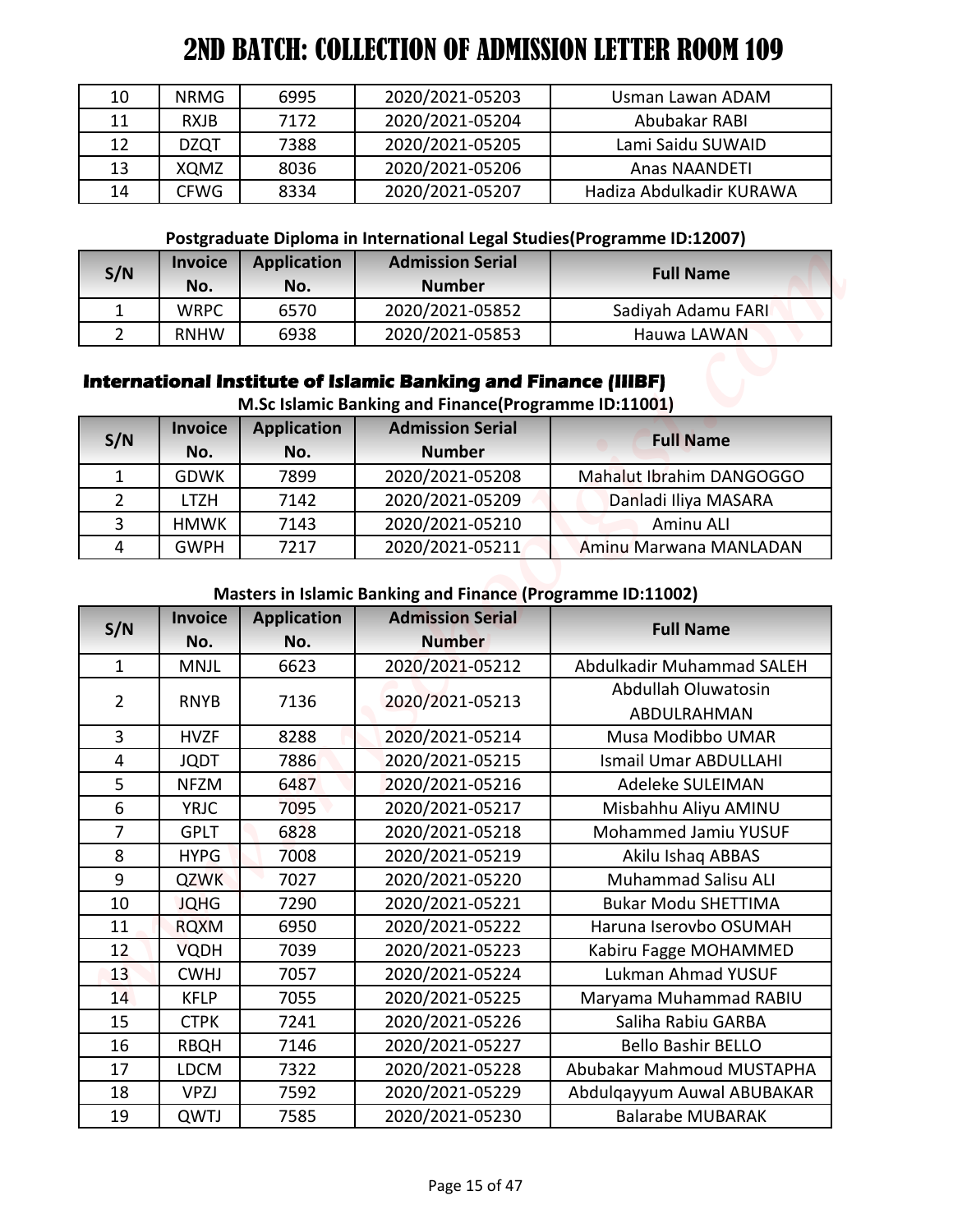| 20 | <b>BZMT</b> | 7608 | 2020/2021-05231 | Sani YAHAYA                     |
|----|-------------|------|-----------------|---------------------------------|
| 21 | <b>BYWF</b> | 7751 | 2020/2021-05232 | Aliyu Rabiu ABBAS               |
| 22 | <b>XBRP</b> | 8091 | 2020/2021-05233 | Muhammad ISHAQ                  |
| 23 | <b>QJHC</b> | 8030 | 2020/2021-05234 | Aminu Ahmed GUSAU               |
| 24 | <b>KPVT</b> | 8027 | 2020/2021-05235 | Abubakar Aliyu ABDULMUMIN       |
| 25 | <b>NJML</b> | 8049 | 2020/2021-05236 | Tahir Ibrahim WAKKALA           |
| 26 | <b>RFCY</b> | 8245 | 2020/2021-05237 | <b>Yusuf Mohammed ABDULLAHI</b> |
| 27 | <b>KXMG</b> | 8293 | 2020/2021-05238 | Abdulazeez Usman DAUDA          |
| 28 | <b>MYVP</b> | 8163 | 2020/2021-05239 | Usman Adekunle OKUNOLA          |
| 29 | <b>TGPD</b> | 6966 | 2020/2021-05240 | Muhyddeen Tanko KYAURE          |

**Postgraduate Diploma in Islamic Banking and Finance (Programme ID:11003)**

| S/N | <b>Invoice</b> | <b>Application</b> | <b>Admission Serial</b> | <b>Full Name</b>          |  |
|-----|----------------|--------------------|-------------------------|---------------------------|--|
|     | No.            | No.                | <b>Number</b>           |                           |  |
|     | LYRX           | 7752               | 2020/2021-05854         | Abubakar Baba LAMIDO      |  |
|     | <b>YNXZ</b>    | 7378               | 2020/2021-05855         | Yusuf Wushishi SHEHU      |  |
| 3   | <b>XVZL</b>    | 6383               | 2020/2021-05856         | <b>Ahmad Abbas HANAFI</b> |  |
|     | <b>WZDQ</b>    | 7547               | 2020/2021-05857         | <b>Isah Yusuf SADOH</b>   |  |
|     | <b>DBFT</b>    | 7569               | 2020/2021-05858         | Lukman Mohammed ABDLLAHI  |  |

## **Faculty of Communication Department: Mass Communication**

**M.Sc Mass Communications(Programme ID:6002)**

| S/N | <b>Invoice</b><br>No. | <b>Application</b><br>No. | <b>Admission Serial</b><br><b>Number</b> | <b>Full Name</b> |
|-----|-----------------------|---------------------------|------------------------------------------|------------------|
| -   | <b>NKYF</b>           | 107                       | 2020/2021-05241                          | Faruku ALTINE    |

#### **Masters in Communication Studies (Programme ID:6004)**

|                     | 2ND BATCH: COLLECTION OF ADMISSION LETTER ROOM 109 |                                                                                  |                                                                        |                                            |
|---------------------|----------------------------------------------------|----------------------------------------------------------------------------------|------------------------------------------------------------------------|--------------------------------------------|
| 20                  | <b>BZMT</b>                                        | 7608                                                                             | 2020/2021-05231                                                        | Sani YAHAYA                                |
| 21                  | <b>BYWF</b>                                        | 7751                                                                             | 2020/2021-05232                                                        | Aliyu Rabiu ABBAS                          |
| 22                  | <b>XBRP</b>                                        | 8091                                                                             | 2020/2021-05233                                                        | Muhammad ISHAQ                             |
| 23                  | <b>QJHC</b>                                        | 8030                                                                             | 2020/2021-05234                                                        | Aminu Ahmed GUSAU                          |
| 24                  | <b>KPVT</b>                                        | 8027                                                                             | 2020/2021-05235                                                        | Abubakar Aliyu ABDULMUMIN                  |
| 25                  | <b>NJML</b>                                        | 8049                                                                             | 2020/2021-05236                                                        | Tahir Ibrahim WAKKALA                      |
| 26                  | <b>RFCY</b>                                        | 8245                                                                             | 2020/2021-05237                                                        | <b>Yusuf Mohammed ABDULLAHI</b>            |
| 27                  | <b>KXMG</b>                                        | 8293                                                                             | 2020/2021-05238                                                        | Abdulazeez Usman DAUDA                     |
| 28                  | <b>MYVP</b>                                        | 8163                                                                             | 2020/2021-05239                                                        | Usman Adekunle OKUNOLA                     |
| 29                  | <b>TGPD</b>                                        | 6966                                                                             | 2020/2021-05240                                                        | Muhyddeen Tanko KYAURE                     |
| S/N<br>$\mathbf{1}$ | <b>Invoice</b><br>No.<br><b>LYRX</b>               | <b>Application</b><br>No.<br>7752                                                | <b>Admission Serial</b><br><b>Number</b><br>2020/2021-05854            | <b>Full Name</b><br>Abubakar Baba LAMIDO   |
| $\overline{2}$      | <b>YNXZ</b>                                        | 7378                                                                             | 2020/2021-05855                                                        | Yusuf Wushishi SHEHU                       |
| 3                   | <b>XVZL</b>                                        | 6383                                                                             | 2020/2021-05856                                                        | <b>Ahmad Abbas HANAFI</b>                  |
|                     |                                                    |                                                                                  |                                                                        |                                            |
| 4                   | <b>WZDQ</b>                                        | 7547                                                                             | 2020/2021-05857                                                        | <b>Isah Yusuf SADOH</b>                    |
| 5                   | <b>DBFT</b>                                        | 7569<br><b>Faculty of Communication</b><br><b>Department: Mass Communication</b> | 2020/2021-05858<br><b>M.Sc Mass Communications (Programme ID:6002)</b> | <b>Lukman Mohammed ABDLLAHI</b>            |
|                     | <b>Invoice</b>                                     | <b>Application</b>                                                               | <b>Admission Serial</b>                                                |                                            |
|                     | No.                                                | No.                                                                              | <b>Number</b>                                                          | <b>Full Name</b>                           |
| $\mathbf{1}$        | <b>NKYF</b>                                        | 107                                                                              | 2020/2021-05241                                                        | Faruku ALTINE                              |
|                     |                                                    |                                                                                  |                                                                        |                                            |
|                     |                                                    |                                                                                  | <b>Masters in Communication Studies (Programme ID:6004)</b>            |                                            |
|                     | <b>Invoice</b>                                     | <b>Application</b>                                                               | <b>Admission Serial</b>                                                | <b>Full Name</b>                           |
| 1                   | No.                                                | No.<br>7465                                                                      | <b>Number</b>                                                          | Yunusa ABDULSALAM                          |
| $\overline{2}$      | <b>CMNB</b>                                        | 7477                                                                             | 2020/2021-05242                                                        |                                            |
| 3                   | PBQT<br><b>JNTM</b>                                | 2548                                                                             | 2020/2021-05243<br>2020/2021-05244                                     | Ekomobong Nse ASANGA<br>Adamu Buhari GARBA |
| $\overline{4}$      | <b>HBLV</b>                                        | 1535                                                                             | 2020/2021-05245                                                        |                                            |
| 5                   | <b>HFWX</b>                                        | 7298                                                                             | 2020/2021-05246                                                        | Maryam Kabo SANI<br><b>Idris ISIYAKU</b>   |
| 6                   | <b>CMHT</b>                                        | 7076                                                                             | 2020/2021-05247                                                        | Abubakar IDRIS                             |
| $\overline{7}$      | <b>PYVZ</b>                                        | 6610                                                                             | 2020/2021-05248                                                        | Aisha Wada KURA                            |
| 8 <sup>°</sup>      | <b>ZQRK</b>                                        | 6930                                                                             | 2020/2021-05249                                                        | Salisu Inusa ISMAIL                        |
| 9 <sup>°</sup>      | <b>QBKT</b>                                        | 6996                                                                             | 2020/2021-05250                                                        | Abdullahi GHAZALI                          |
| 10                  | PBLD                                               | 7071                                                                             | 2020/2021-05251                                                        | Ibeanu Eugenia CHINELO                     |
| S/N<br>S/N<br>11    | <b>GYLM</b>                                        | 7202                                                                             | 2020/2021-05252                                                        | Rabi MUSTAPHA                              |
| 12                  | <b>BWHV</b>                                        | 7614                                                                             | 2020/2021-05253                                                        | Nafisa Imam ABDULLAHI                      |
| 13                  | XMQD                                               | 7806                                                                             | 2020/2021-05254                                                        | Yushau HAMZA                               |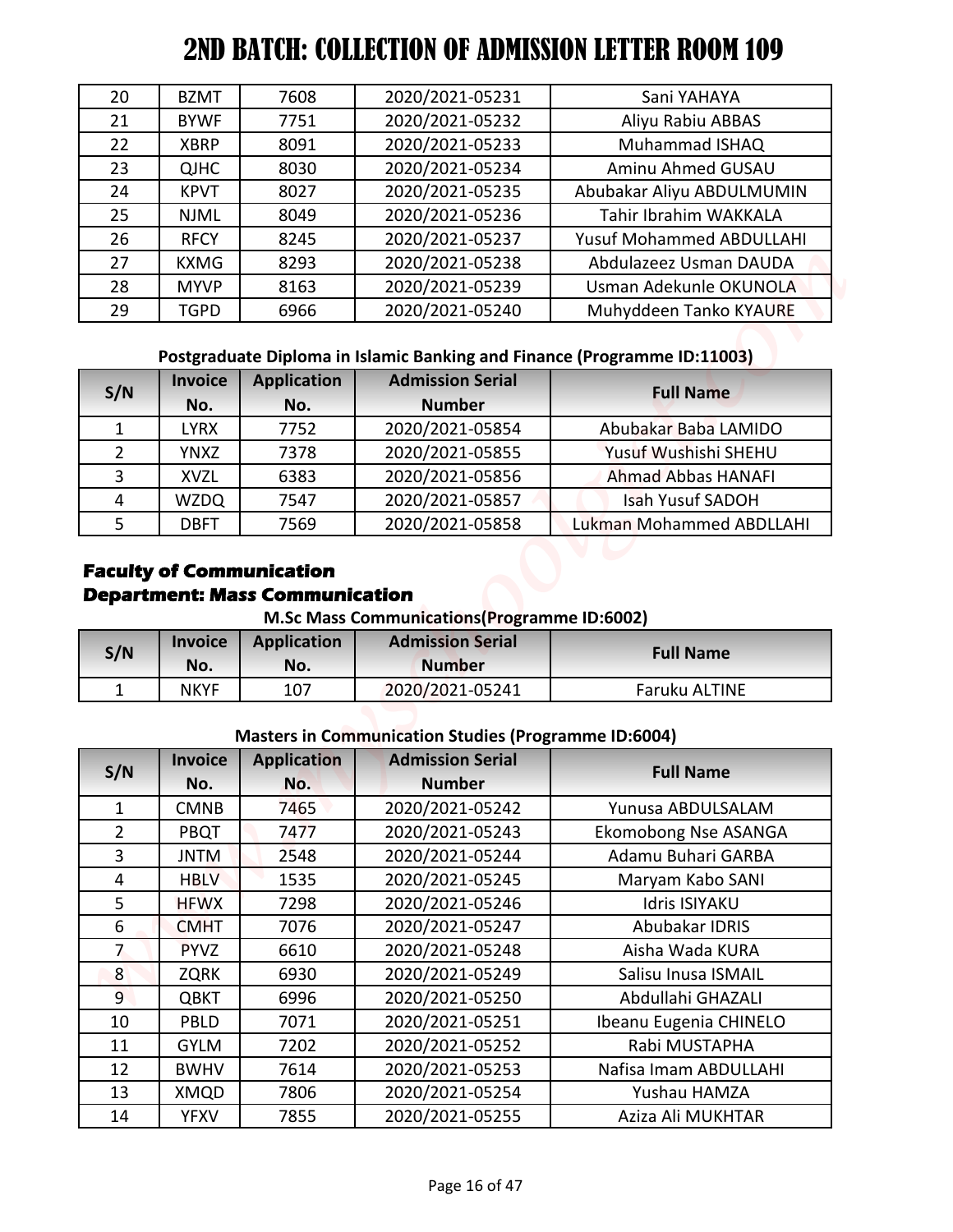| 15 | CVRY        | 7890 | 2020/2021-05256 | Hadiza Yahaya ABUBAKAR |
|----|-------------|------|-----------------|------------------------|
| 16 | <b>XPKG</b> | 7977 | 2020/2021-05257 | Elzaharadeen UMAR      |
| 17 | YVGL        | 7987 | 2020/2021-05258 | Kabir UMAR             |
| 18 | <b>YWCF</b> | 3223 | 2020/2021-05259 | Dalhatu Khadija BASHIR |

#### **Masters in Public Relations (Programme ID:6003)**

| 15             | <b>CVRY</b>                   | 7890               | 2020/2021-05256                                                       | Hadiza Yahaya ABUBAKAR     |
|----------------|-------------------------------|--------------------|-----------------------------------------------------------------------|----------------------------|
| 16             | <b>XPKG</b>                   | 7977               | 2020/2021-05257                                                       | Elzaharadeen UMAR          |
|                |                               |                    |                                                                       | <b>Kabir UMAR</b>          |
| 17             | <b>YVGL</b>                   | 7987               | 2020/2021-05258                                                       |                            |
| 18             | <b>YWCF</b>                   | 3223               | 2020/2021-05259                                                       | Dalhatu Khadija BASHIR     |
|                |                               |                    | <b>Masters in Public Relations (Programme ID:6003)</b>                |                            |
| S/N            | <b>Invoice</b>                | <b>Application</b> | <b>Admission Serial</b>                                               | <b>Full Name</b>           |
|                | No.                           | No.                | <b>Number</b>                                                         |                            |
| $\mathbf{1}$   | <b>NBHD</b>                   | 6471               | 2020/2021-05260                                                       | Mohammed Lawan GALADIMA    |
| $\overline{2}$ | <b>JPFN</b>                   | 6624               | 2020/2021-05261                                                       | Lawal Marwanatu ALHASSAN   |
| $\overline{3}$ | <b>FVWQ</b>                   | 6825               | 2020/2021-05262                                                       | Aisha Umar TOFA            |
| 4              | <b>YTMX</b>                   | 7139               | 2020/2021-05263                                                       | Umar Tijjani SABIU         |
| 5              | <b>JYNG</b>                   | 7268               | 2020/2021-05264                                                       | Sani Muhammad SALIHU       |
| 6              | <b>LCWY</b>                   | 7469               | 2020/2021-05265                                                       | <b>Faruk Gombe MUAZU</b>   |
| $\overline{7}$ | <b>GTDV</b>                   | 7666               | 2020/2021-05266                                                       | Mardiya ABDULLAHI          |
| 8              | <b>PFML</b>                   | 7601               | 2020/2021-05267                                                       | Umar Salihu SHEHU          |
| 9              | <b>DLBR</b>                   | 7619               | 2020/2021-05268                                                       | <b>Najib Habib BARDE</b>   |
| 10             | <b>QXJT</b>                   | 7726               | 2020/2021-05269                                                       | Adamu Maryam LABARAN       |
|                |                               | 7822               | 2020/2021-05270                                                       | Salihu HAUWA               |
| 11             | <b>HMXW</b>                   |                    |                                                                       |                            |
| 12             | <b>XLPR</b>                   | 8175               | 2020/2021-05271                                                       | Maryam Danjuma IBRAHIM     |
| 13             | <b>PQCK</b>                   | 8183               | 2020/2021-05272                                                       | Habiba Haliru BALA         |
|                |                               |                    | <b>Postgraduate Diploma in Mass Communication (Programme ID:6005)</b> |                            |
|                | <b>Invoice</b>                | <b>Application</b> | <b>Admission Serial</b>                                               | <b>Full Name</b>           |
| S/N            | No.                           | No.                | <b>Number</b>                                                         |                            |
| $\mathbf{1}$   | <b>CLHZ</b>                   | 6810               | 2020/2021-05859                                                       | Mary Ohunene OBADAKI       |
| $\overline{2}$ | <b>LYVM</b>                   | 6489               | 2020/2021-05860                                                       | Naziru AUWALU              |
| $\overline{3}$ | <b>TRDJ</b>                   | 6931               | 2020/2021-05861                                                       | Aishat Abubakar USMAN      |
| 4              | <b>RMCJ</b>                   | 7486               | 2020/2021-05862                                                       | Abdullahi Lawal DALHATU    |
| 5              | <b>PRZT</b>                   | 8092               | 2020/2021-05863                                                       | <b>Bilha Tonga PHILIP</b>  |
| 6              | <b>DBZR</b>                   | 7533               | 2020/2021-05864                                                       | Aliyu AMINU                |
| 7              | QRNV                          | 7615               | 2020/2021-05865                                                       | Ememobong John EFFIONG     |
| 8              | LHMG                          | 7828               | 2020/2021-05866                                                       | Amadu ISA                  |
| 9              | <b>ZRFP</b>                   | 8325               | 2020/2021-05867                                                       | Ali Muhammad ALKASEEM      |
| 10             | <b>WFLY</b>                   | 6923               | 2020/2021-05868                                                       | Ibrahim Kabir YAHAYA       |
|                | <b>Faculty of Agriculture</b> |                    | Postgraduate Diploma in Dryland Agriculture(Programme ID:1224)        |                            |
|                | <b>Invoice</b>                | <b>Application</b> | <b>Admission Serial</b>                                               |                            |
| S/N            | No.                           | No.                | <b>Number</b>                                                         | <b>Full Name</b>           |
| $\mathbf{1}$   | <b>YHBN</b>                   | 80                 | 2020/2021-05869                                                       | Abdulazeez Bidemi MUHAMMED |
| $\overline{2}$ | <b>CFBD</b>                   | 943                | 2020/2021-05870                                                       | Ibrahim Ibrahim IDRIS      |
| 3              | <b>PHNC</b>                   | 1082               | 2020/2021-05871                                                       | Abechi DANIEL              |

# **Postgraduate Diploma in Mass Communication (Programme ID:6005)**

| S/N            | <b>Invoice</b><br>No. | <b>Application</b><br>No. | <b>Admission Serial</b><br><b>Number</b> | <b>Full Name</b>          |
|----------------|-----------------------|---------------------------|------------------------------------------|---------------------------|
| 1              | <b>CLHZ</b>           | 6810                      | 2020/2021-05859                          | Mary Ohunene OBADAKI      |
| $\overline{2}$ | <b>LYVM</b>           | 6489                      | 2020/2021-05860                          | Naziru AUWALU             |
| 3              | TRDJ                  | 6931                      | 2020/2021-05861                          | Aishat Abubakar USMAN     |
| 4              | <b>RMCJ</b>           | 7486                      | 2020/2021-05862                          | Abdullahi Lawal DALHATU   |
| 5              | <b>PRZT</b>           | 8092                      | 2020/2021-05863                          | <b>Bilha Tonga PHILIP</b> |
| 6              | <b>DBZR</b>           | 7533                      | 2020/2021-05864                          | Aliyu AMINU               |
| 7              | QRNV                  | 7615                      | 2020/2021-05865                          | Ememobong John EFFIONG    |
| 8              | <b>LHMG</b>           | 7828                      | 2020/2021-05866                          | Amadu ISA                 |
| 9              | <b>ZRFP</b>           | 8325                      | 2020/2021-05867                          | Ali Muhammad ALKASEEM     |
| 10             | <b>WFLY</b>           | 6923                      | 2020/2021-05868                          | Ibrahim Kabir YAHAYA      |

# **Faculty of Agriculture**

## **Postgraduate Diploma in Dryland Agriculture(Programme ID:1224)**

| S/N | <b>Invoice</b><br>No. | <b>Application</b><br>No. | <b>Admission Serial</b><br><b>Number</b> | <b>Full Name</b>           |
|-----|-----------------------|---------------------------|------------------------------------------|----------------------------|
|     | <b>YHBN</b>           | 80                        | 2020/2021-05869                          | Abdulazeez Bidemi MUHAMMED |
|     | <b>CFBD</b>           | 943                       | 2020/2021-05870                          | Ibrahim Ibrahim IDRIS      |
| 3   | <b>PHNC</b>           | 1082                      | 2020/2021-05871                          | Abechi DANIEL              |
| 4   | <b>CKJW</b>           | 2419                      | 2020/2021-05872                          | Abubakar Ahmad BASHIR      |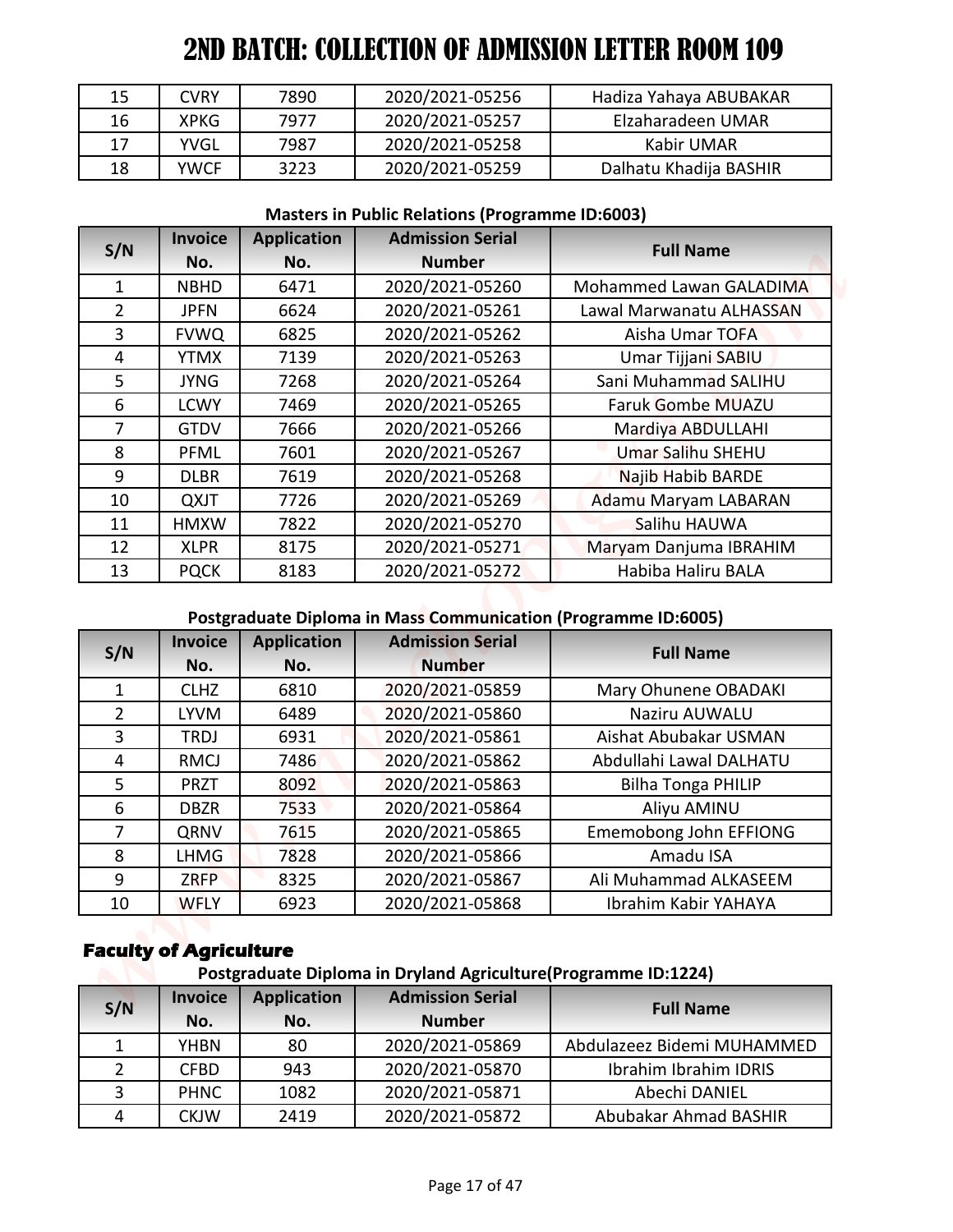|   | <b>CFWP</b> | 2691 | 2020/2021-05873 | Abdullahi SANI       |
|---|-------------|------|-----------------|----------------------|
| b | ZVJF        | 5155 | 2020/2021-05874 | Abubakar YUSUF       |
|   | ZWNK        | 5505 | 2020/2021-05875 | Fadimatu TAFIDA      |
|   | <b>WCQZ</b> | 6035 | 2020/2021-05876 | Ahmad Abubakar BABBA |

## **Department: Agricultural Economics and Extension**

#### **M.Sc Agricultural Economics(Programme ID:1005)**

| S/N | <b>Invoice</b><br>No. | <b>Application</b><br>No. | <b>Admission Serial</b><br><b>Number</b> | <b>Full Name</b>            |
|-----|-----------------------|---------------------------|------------------------------------------|-----------------------------|
|     | <b>CQVP</b>           | 7566                      | 2020/2021-05273                          | Nazifi HAMZA                |
|     | <b>FIVN</b>           | 4091                      | 2020/2021-05274                          | Alhassan Lukpada DANLAMI    |
|     | <b>FJQN</b>           | 3430                      | 2020/2021-05275                          | Abdussamad Habibu ABDULLAHI |

#### **M.Sc Agricultural Economics(Programme ID:1002)**

| S/N | <b>Invoice</b> | <b>Application</b> | <b>Admission Serial</b> | <b>Full Name</b> |
|-----|----------------|--------------------|-------------------------|------------------|
|     | No.            | No.                | <b>Number</b>           |                  |
|     | СРХК           | 6987               | 2020/2021-05276         | Salisu ABDUL     |

#### **M.Sc Agricultural Extension(Programme ID:1003)**

| S/N | <b>Invoice</b> | <b>Application</b> | <b>Admission Serial</b> | <b>Full Name</b>     |
|-----|----------------|--------------------|-------------------------|----------------------|
|     | No.            | No.                | <b>Number</b>           |                      |
|     | PMLQ           | 751                | 2020/2021-04762         | Hadiza Muhammed SANI |

## **Department: Agronomy**

## **M.Phil/Ph.D Agronomy(Programme ID:1101)**

| S/N | <b>Invoice</b> | <b>Application</b> | <b>Admission Serial</b> | <b>Full Name</b>     |
|-----|----------------|--------------------|-------------------------|----------------------|
|     | No.            | No.                | <b>Number</b>           |                      |
|     | <b>XCWT</b>    | 4853               | 2020/2021-04784         | Aliyu Hussaini GARKO |

#### **Faculty of Social Sciences Department: Economics**

**Ph.D Economics(Programme ID:15211)**

| 5<br>6<br>7    | <b>CFWP</b><br><b>ZVJF</b>                    | 2691                              |                                                                            | Abdullahi SANI                                 |
|----------------|-----------------------------------------------|-----------------------------------|----------------------------------------------------------------------------|------------------------------------------------|
| 8              |                                               |                                   | 2020/2021-05873                                                            |                                                |
|                |                                               | 5155                              | 2020/2021-05874                                                            | Abubakar YUSUF                                 |
|                | <b>ZWNK</b>                                   | 5505                              | 2020/2021-05875                                                            | <b>Fadimatu TAFIDA</b><br>Ahmad Abubakar BABBA |
|                | <b>WCQZ</b>                                   | 6035                              | 2020/2021-05876<br><b>Department: Agricultural Economics and Extension</b> |                                                |
|                |                                               |                                   | M.Sc Agricultural Economics (Programme ID:1005)                            |                                                |
|                | <b>Invoice</b>                                | <b>Application</b>                | <b>Admission Serial</b>                                                    |                                                |
| S/N            | No.                                           | No.                               | <b>Number</b>                                                              | <b>Full Name</b>                               |
| $\mathbf{1}$   | <b>CQVP</b>                                   | 7566                              | 2020/2021-05273                                                            | Nazifi HAMZA                                   |
| $\overline{2}$ | <b>FJVN</b>                                   | 4091                              | 2020/2021-05274                                                            | Alhassan Lukpada DANLAMI                       |
| 3              | <b>FJQN</b>                                   | 3430                              | 2020/2021-05275                                                            | Abdussamad Habibu ABDULLAHI                    |
|                |                                               |                                   |                                                                            |                                                |
|                |                                               |                                   | M.Sc Agricultural Economics (Programme ID:1002)                            |                                                |
| S/N            | <b>Invoice</b>                                | <b>Application</b>                | <b>Admission Serial</b>                                                    | <b>Full Name</b>                               |
|                | No.                                           | No.                               | <b>Number</b>                                                              |                                                |
| $\mathbf{1}$   | <b>CPXK</b>                                   | 6987                              | 2020/2021-05276                                                            | Salisu ABDUL                                   |
|                |                                               |                                   | M.Sc Agricultural Extension(Programme ID:1003)                             |                                                |
|                | <b>Invoice</b>                                | <b>Application</b>                | <b>Admission Serial</b>                                                    |                                                |
| S/N            | No.                                           | No.                               | <b>Number</b>                                                              | <b>Full Name</b>                               |
| $\mathbf{1}$   | <b>PMLQ</b>                                   | 751                               | 2020/2021-04762                                                            | <b>Hadiza Muhammed SANI</b>                    |
|                |                                               |                                   |                                                                            |                                                |
|                | <b>Department: Agronomy</b><br><b>Invoice</b> |                                   | M.Phil/Ph.D Agronomy(Programme ID:1101)<br><b>Admission Serial</b>         |                                                |
| S/N            | No.                                           | <b>Application</b><br>No.         | <b>Number</b>                                                              | <b>Full Name</b>                               |
| $\mathbf{1}$   | <b>XCWT</b>                                   | 4853                              | 2020/2021-04784                                                            | Aliyu Hussaini GARKO                           |
|                | <b>Department: Economics</b>                  | <b>Faculty of Social Sciences</b> | Ph.D Economics(Programme ID:15211)<br><b>Admission Serial</b>              |                                                |
| S/N            | <b>Invoice</b><br>No.                         | <b>Application</b><br>No.         | <b>Number</b>                                                              | <b>Full Name</b>                               |
| 1              | <b>RMCN</b>                                   | 6584                              | 2020/2021-04823                                                            | Ibrahim ILIYASU                                |
| $\overline{2}$ | <b>VMZH</b>                                   | 6594                              | 2020/2021-04824                                                            | Ibrahim MOHAMMED                               |
| $\overline{3}$ | <b>DGKZ</b>                                   | 7743                              | 2020/2021-04825                                                            | Muhammad Salisu BAKO                           |
|                |                                               |                                   |                                                                            |                                                |
|                |                                               |                                   | M.Phil/Ph.D Economics(Programme ID:15201)                                  |                                                |
| S/N            | <b>Invoice</b><br>No.                         | <b>Application</b><br>No.         | <b>Admission Serial</b><br><b>Number</b>                                   | <b>Full Name</b>                               |

**M.Phil/Ph.D Economics(Programme ID:15201)**

| S/N | <b>Invoice</b><br>No. | <b>Application</b><br>No. | <b>Admission Serial</b><br><b>Number</b> | <b>Full Name</b>    |
|-----|-----------------------|---------------------------|------------------------------------------|---------------------|
|     | TFKG                  | 6778                      | 2020/2021-04826                          | Lawan Nasiru SALISU |

#### **M.Sc Economics(Programme ID:15202)**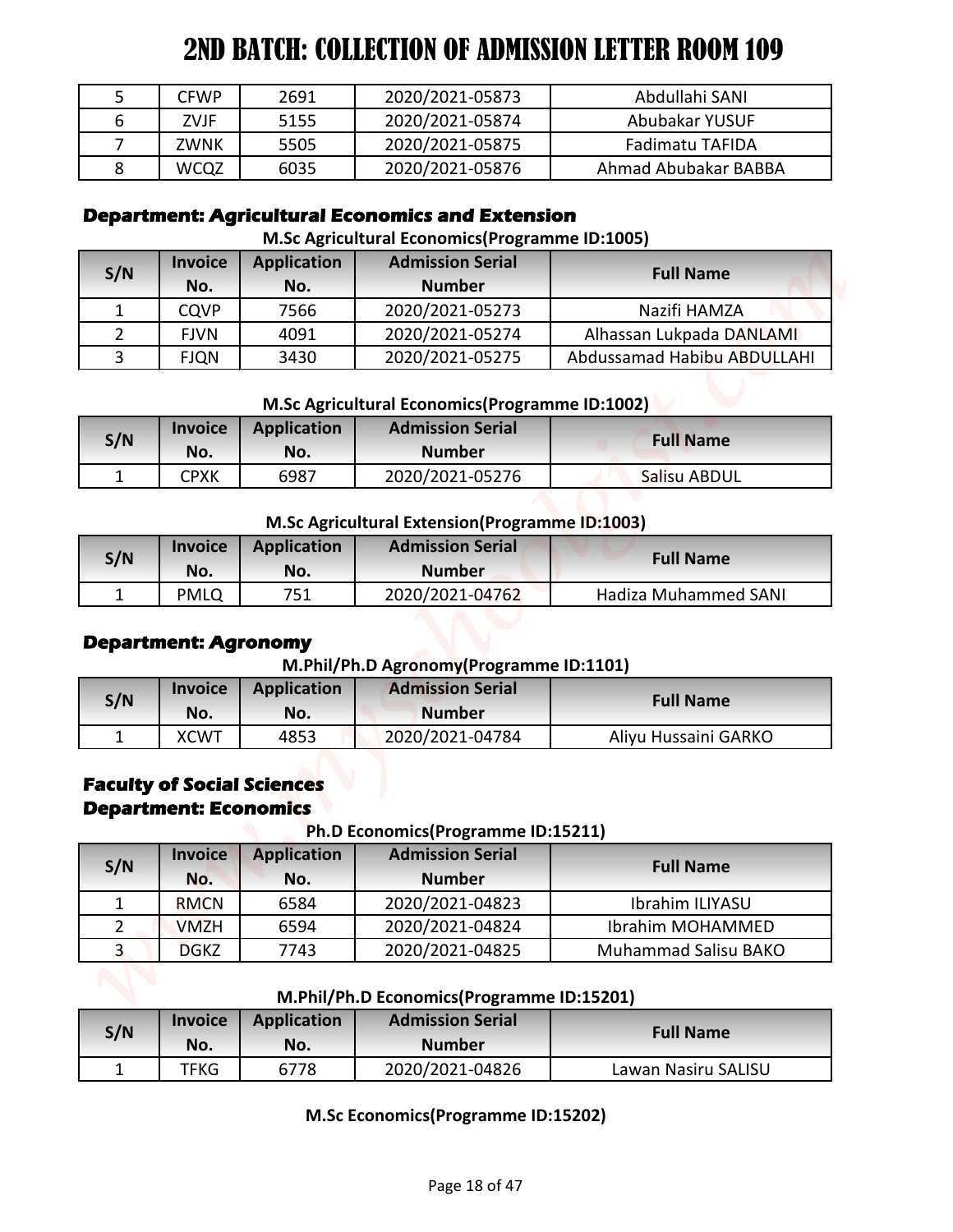| S/N | <b>Invoice</b><br>No. | <b>Application</b><br>No. | <b>Admission Serial</b><br><b>Number</b> | <b>Full Name</b>          |
|-----|-----------------------|---------------------------|------------------------------------------|---------------------------|
|     | <b>WVZC</b>           | 903                       | 2020/2021-05278                          | Abubakar Sunusi MANDAWARI |
|     | XBDL                  | 7140                      | 2020/2021-05279                          | Hamza TURAKI              |
| ર   | <b>DYKC</b>           | 7183                      | 2020/2021-05280                          | Rahamat Ibrahim MUHAMMAD  |

#### **Masters in Health Economics (Programme ID:15205)**

| S/N             | <b>Invoice</b> | <b>Application</b> | <b>Admission Serial</b>                                 | <b>Full Name</b>            |
|-----------------|----------------|--------------------|---------------------------------------------------------|-----------------------------|
|                 | No.            | No.                | <b>Number</b>                                           |                             |
| 1               | <b>WVZC</b>    | 903                | 2020/2021-05278                                         | Abubakar Sunusi MANDAWARI   |
| $\overline{2}$  | <b>XBDL</b>    | 7140               | 2020/2021-05279                                         | Hamza TURAKI                |
| 3               | <b>DYKC</b>    | 7183               | 2020/2021-05280                                         | Rahamat Ibrahim MUHAMMAD    |
|                 |                |                    | <b>Masters in Health Economics (Programme ID:15205)</b> |                             |
|                 | <b>Invoice</b> | <b>Application</b> | <b>Admission Serial</b>                                 |                             |
| S/N             | No.            | No.                | <b>Number</b>                                           | <b>Full Name</b>            |
| $\mathbf{1}$    | <b>GBLN</b>    | 7784               | 2020/2021-05281                                         | <b>Fahad Mahmoud USMAN</b>  |
| $\overline{2}$  | <b>YPCZ</b>    | 7773               | 2020/2021-05282                                         | Ostrava Dauna DAGI          |
| 3               | <b>KDCZ</b>    | 7636               | 2020/2021-05283                                         | <b>Cletus Emmanuel AGBO</b> |
| 4               | <b>YKDX</b>    | 7660               | 2020/2021-05284                                         | Aisha Kiru UBALE            |
| 5               | ZDQV           | 6552               | 2020/2021-05285                                         | Fatima Ibrahim WAMBAI       |
| 6               | <b>BNCJ</b>    | 6633               | 2020/2021-05286                                         | Maryam Shehu MUSA           |
| 7               | <b>TRGQ</b>    | 6596               | 2020/2021-05287                                         | Tiamiyu Tunde SAKA          |
| 8               | <b>FPGL</b>    | 6777               | 2020/2021-05288                                         | Abdulaziz Garba MOHAMMED    |
| 9               | THMN           | 6664               | 2020/2021-05289                                         | Oluwadare Olapeju JULIAN    |
| 10              | <b>HVCB</b>    | 6712               | 2020/2021-05290                                         | Rabiu ABDULKADIR            |
| 11              | <b>QJCZ</b>    | 7006               | 2020/2021-05291                                         | MusaMbaya Ibrahim BIU       |
| 12              | <b>PVQZ</b>    | 7036               | 2020/2021-05292                                         | Zahraddeen Aliyu ABUBAKAR   |
| 13              | <b>BZNP</b>    | 6965               | 2020/2021-05293                                         | David TIMOTHY               |
| 14              | <b>KLJH</b>    | 6857               | 2020/2021-05294                                         | Abubakar Muhammad SHUAIBU   |
| 15              | <b>YNTB</b>    | 6945               | 2020/2021-05295                                         | Sunday Oluwatobi SONOLA     |
| 16              | <b>RVKT</b>    | 6959               | 2020/2021-05296                                         | Zinat Yassar BASHIR         |
| 17              | <b>KWFD</b>    | 6968               | 2020/2021-05297                                         | Aisha ABDULWAHAB            |
| 18              | <b>BQPC</b>    | 6972               | 2020/2021-05298                                         | Zainab Iliyasu INDABAWA     |
| 19              | <b>NZMV</b>    | 6975               | 2020/2021-05299                                         | Fatima Buhari AHMAD         |
| 20              | <b>LNHV</b>    | 8103               | 2020/2021-05300                                         | Yahaya Ado FAGGE            |
| 21              | <b>XCBM</b>    | 7074               | 2020/2021-05301                                         | Adewuyi Adewale YUNUS       |
| 22              | <b>BNZQ</b>    | 7046               | 2020/2021-05302                                         | Florence Anwhobiwom UGBONG  |
| 23              | <b>DJHQ</b>    | 7570               | 2020/2021-05303                                         | Kasim MUHAMMAD              |
| 24              | <b>XPKL</b>    | 7192               | 2020/2021-05304                                         | Moshood Lawal OLAWALE       |
| 25              | <b>GXMC</b>    | 7198               | 2020/2021-05305                                         | <b>Mohammed GARBA</b>       |
| 26              | <b>KVTG</b>    | 7177               | 2020/2021-05306                                         | Peter Odey EGUABOR          |
| 27              | <b>ZGYC</b>    | 7193               | 2020/2021-05307                                         | Drbasheer Lawan MUHAMMAD    |
| 28              | YGJM           | 7240               | 2020/2021-05308                                         | Joseph Patrick GUZOL        |
| 29              | <b>WRNZ</b>    | 7355               | 2020/2021-05309                                         | Nasiru Musa HUSSAIN         |
| 30 <sup>°</sup> | <b>LYPH</b>    | 7385               | 2020/2021-05310                                         | Mohammed Fatumi BOLURI      |
| 31              | <b>TMKN</b>    | 7390               | 2020/2021-05311                                         | <b>Grace NATHAN</b>         |
| 32              | <b>HBGN</b>    | 7380               | 2020/2021-05312                                         | Usman Mairiga ALIYU         |
| 33              | ZNCX           | 7412               | 2020/2021-05313                                         | Bello Alhaji MODE           |
| 34              | WFGL           | 7560               | 2020/2021-05314                                         | <b>Buhari MANZO</b>         |
| 35              | ZJRB           | 7588               | 2020/2021-05315                                         | DrAminu ABUBAKAR            |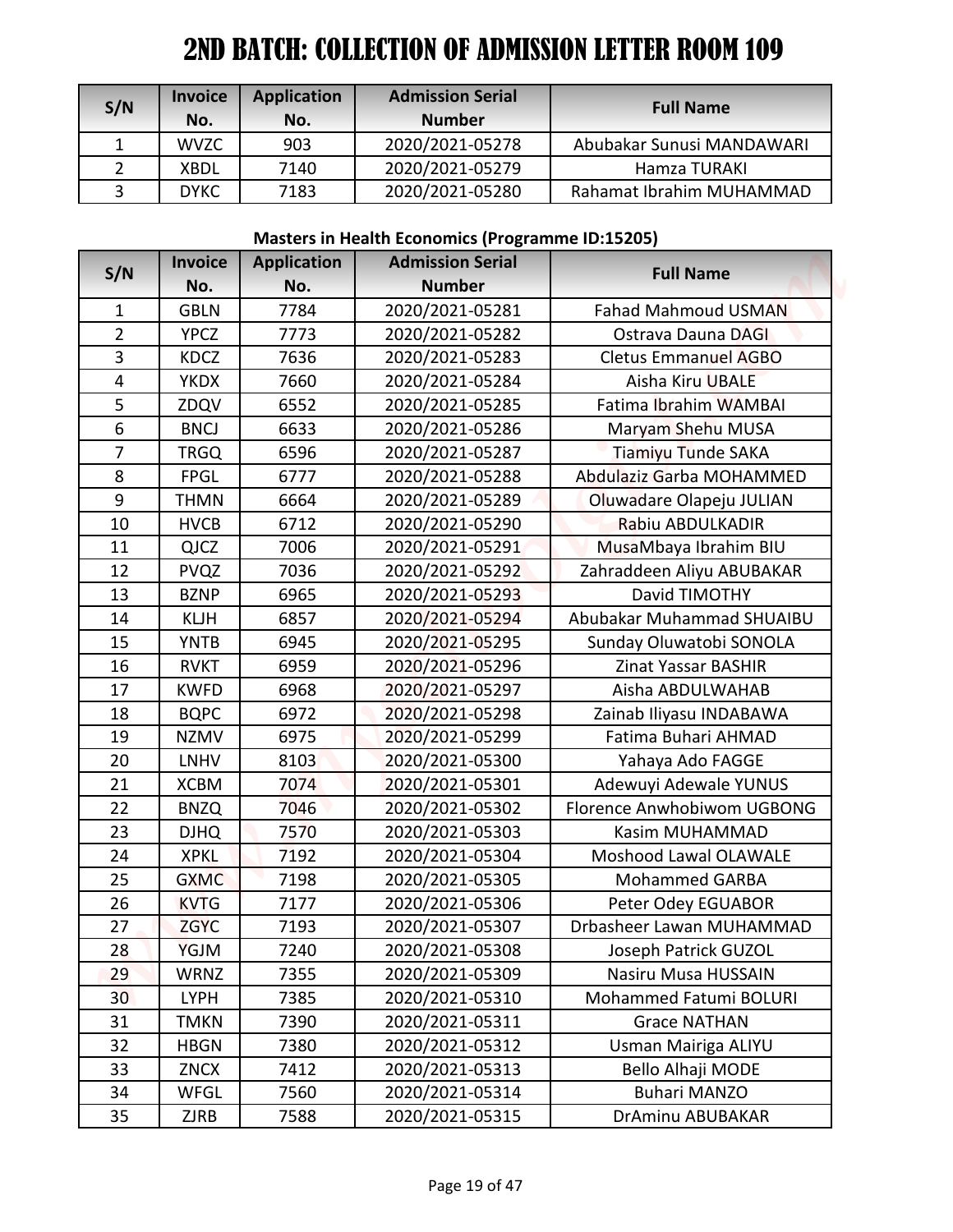| 36              | <b>DCBT</b>    | 7463               | 2020/2021-05316                                               | Ahmed Ibrahim YAHAYA         |
|-----------------|----------------|--------------------|---------------------------------------------------------------|------------------------------|
| 37              | <b>KBXT</b>    | 7499               | 2020/2021-05317                                               | Abdulmalik KABIR             |
| 38              | QTZN           | 7530               | 2020/2021-05318                                               | Muzakkir Ibrahim ISAH        |
| 39              | <b>MWYL</b>    | 7535               | 2020/2021-05319                                               | Amina Alhassan SALUHU        |
| 40              | <b>NJCZ</b>    | 7548               | 2020/2021-05320                                               | Moses Adoyi ALI              |
| 41              | <b>NGCH</b>    | 8301               | 2020/2021-05321                                               | Ruqayya Muhammad KABIR       |
| 42              | <b>JCRT</b>    | 7695               | 2020/2021-05322                                               | Hassana Abba GAMBO           |
| 43              | <b>DYCW</b>    | 7579               | 2020/2021-05323                                               | Suleiman DAUDA               |
| 44              | <b>RCNP</b>    | 8201               | 2020/2021-05324                                               | Aminu Ayuba SULEIMAN         |
| 45              | <b>FJZX</b>    | 8138               | 2020/2021-05325                                               | Sulaiman KOFA                |
| 46              | <b>MWGH</b>    | 7703               | 2020/2021-05326                                               | Isa Abubakar SULEIMAN        |
| 47              | <b>JTWG</b>    | 7767               | 2020/2021-05327                                               | Amira SULAIMAN               |
| 48              | <b>PLWM</b>    | 7788               | 2020/2021-05328                                               | Kulsumi MAHMUD               |
| 49              | <b>BQZX</b>    | 7827               | 2020/2021-05329                                               | <b>Ibrahim Musa IDRIS</b>    |
| 50              | <b>TLJN</b>    | 7849               | 2020/2021-05330                                               | <b>Esthermaria F BANJOKO</b> |
| 51              | <b>CTBP</b>    | 7853               | 2020/2021-05331                                               | Japhet Lyenopwa ENAN         |
| 52              | <b>QCRD</b>    | 7866               | 2020/2021-05332                                               | <b>Zulaihat Umar SABO</b>    |
| 53              | <b>RJGT</b>    | 8110               | 2020/2021-05333                                               | Mubashir Umar MUSTAPHA       |
| 54              | <b>CWVT</b>    | 8202               | 2020/2021-05334                                               | Maryam ABBATOR               |
| 55              | <b>HFXV</b>    | 8187               | 2020/2021-05335                                               | MuhammadBello IBRAHIM        |
| 56              | ZWYC           | 8159               | 2020/2021-05336                                               | Khadija Shitu ABDULLAHI      |
| 57              | <b>TGRZ</b>    | 8161               | 2020/2021-05337                                               | Maryam Nura TURAKI           |
| 58              | <b>BKCH</b>    | 8165               | 2020/2021-05338                                               | Racheal Yemi AYUBA           |
| 59              | <b>FBNH</b>    | 8221               | 2020/2021-05339                                               | Ibrahim Dembo ABUBAKAR       |
| 60              | <b>JHND</b>    | 8236               | 2020/2021-05340                                               | Yusuf Alhaji UMAR            |
| 61              | ZDFW           | 8303               | 2020/2021-05341                                               | Ibrahim TUKUR                |
| 62              | <b>FWRK</b>    | 2613               | 2020/2021-05342                                               | Yushau ABUBAKAR              |
| 63              | <b>DTJC</b>    | 2589               | 2020/2021-05343                                               | Ibrahim Sani USMAN           |
| 64              | <b>NMBC</b>    | 7521               | 2020/2021-05344                                               | Mansur BELLO                 |
|                 |                |                    |                                                               |                              |
|                 |                |                    | Postgraduate Diploma in Health Economics (Programme ID:15207) |                              |
| S/N             | <b>Invoice</b> | <b>Application</b> | <b>Admission Serial</b>                                       | <b>Full Name</b>             |
|                 | No.            | No.                | <b>Number</b>                                                 |                              |
| $\mathbf{1}$    | <b>VPCH</b>    | 6499               | 2020/2021-05877                                               | Abba Abdullahi IBRAHIM       |
| $\overline{2}$  | <b>HPFT</b>    | 6827               | 2020/2021-05878                                               | Amina Abbas JAAFAR           |
| 3               | <b>VPWK</b>    | 7247               | 2020/2021-05879                                               | Hamziya Abubakar GORINGO     |
| $\overline{4}$  | <b>DQWT</b>    | 7009               | 2020/2021-05880                                               | Saratu Uba DANTORO           |
| 5 <sup>1</sup>  | <b>NBGH</b>    | 7289               | 2020/2021-05881                                               | Khadija Musa ALI             |
| $6\overline{6}$ | <b>HKBN</b>    | 7466               | 2020/2021-05882                                               | Ashraf Adamu IBRAHIM         |
| $\overline{7}$  | PGJB           | 7696               | 2020/2021-05883                                               | Fatima Mahadi DANBAPPA       |
| 8               | LMDV           | 7714               | 2020/2021-05884                                               | Ruth Chukwueze PHILIP        |
| 9               | <b>QJHT</b>    | 8119               | 2020/2021-05885                                               | Solomon Damian GOTOM         |

# **Postgraduate Diploma in Health Economics (Programme ID:15207)**

| S/N | <b>Invoice</b> | <b>Application</b> | <b>Admission Serial</b> | <b>Full Name</b>         |
|-----|----------------|--------------------|-------------------------|--------------------------|
|     | No.            | No.                | <b>Number</b>           |                          |
| 1   | <b>VPCH</b>    | 6499               | 2020/2021-05877         | Abba Abdullahi IBRAHIM   |
| 2   | <b>HPFT</b>    | 6827               | 2020/2021-05878         | Amina Abbas JAAFAR       |
| 3   | <b>VPWK</b>    | 7247               | 2020/2021-05879         | Hamziya Abubakar GORINGO |
| 4   | <b>DQWT</b>    | 7009               | 2020/2021-05880         | Saratu Uba DANTORO       |
| 5.  | <b>NBGH</b>    | 7289               | 2020/2021-05881         | Khadija Musa ALI         |
| 6   | <b>HKBN</b>    | 7466               | 2020/2021-05882         | Ashraf Adamu IBRAHIM     |
|     | <b>PGJB</b>    | 7696               | 2020/2021-05883         | Fatima Mahadi DANBAPPA   |
| 8   | <b>LMDV</b>    | 7714               | 2020/2021-05884         | Ruth Chukwueze PHILIP    |
| 9   | <b>QJHT</b>    | 8119               | 2020/2021-05885         | Solomon Damian GOTOM     |

## **Department: Political Science**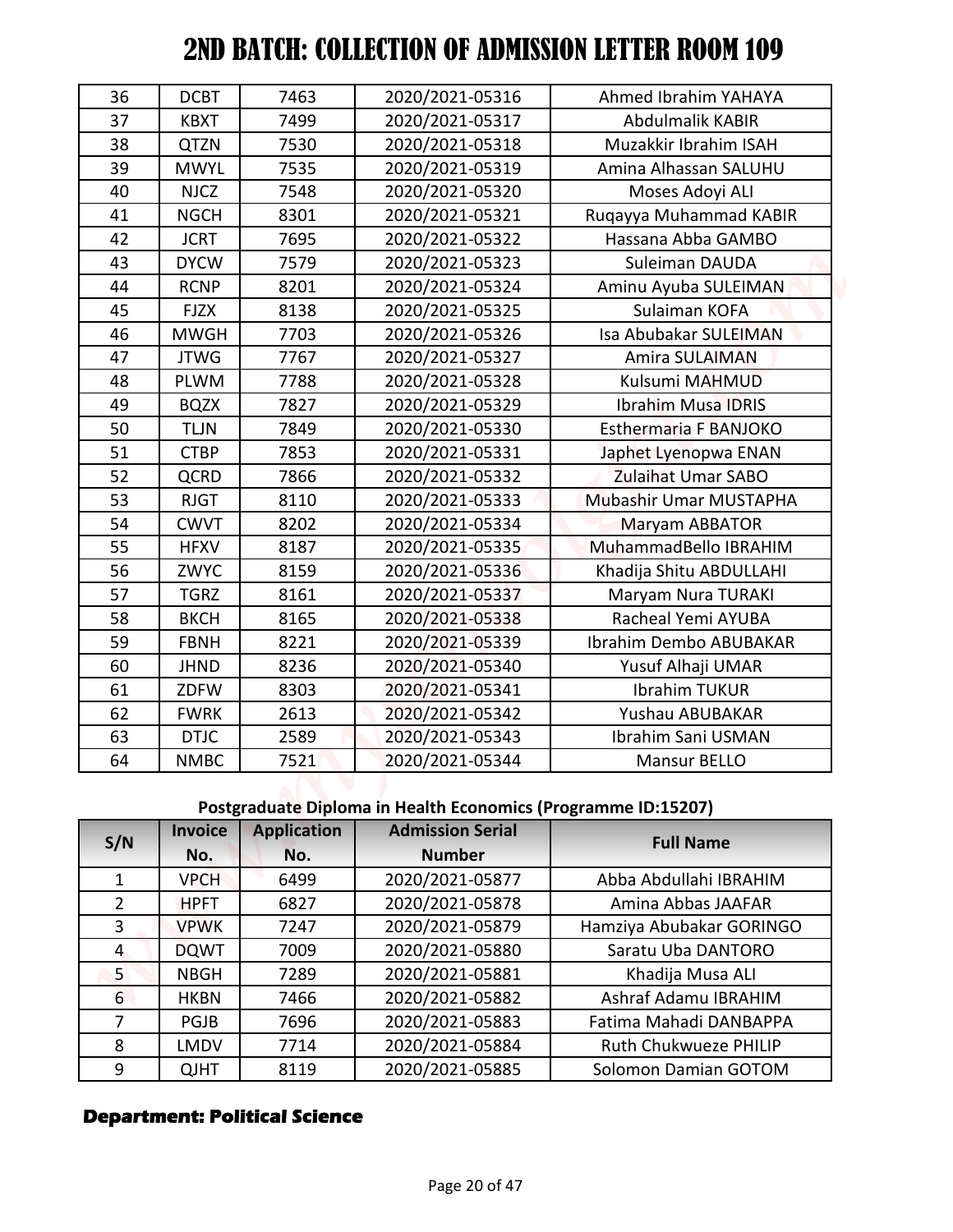#### **Ph.D Political Science(Programme ID:15320)**

| S/N | <b>Invoice</b><br>No. | Application<br>No. | <b>Admission Serial</b><br><b>Number</b> | <b>Full Name</b>    |
|-----|-----------------------|--------------------|------------------------------------------|---------------------|
|     | <b>WYNM</b>           | 6908               | 2020/2021-04827                          | <b>Mansir NASIR</b> |

#### **Ph.D Political Science(Programme ID:15322)**

| S/N | <b>Invoice</b><br>No. | <b>Application</b><br>No. | <b>Admission Serial</b><br><b>Number</b> | <b>Full Name</b> |
|-----|-----------------------|---------------------------|------------------------------------------|------------------|
|     | ODWR                  | 7271                      | 2020/2021-04828                          | Lawan MOHAMMED   |

#### **M.Sc Political Science (Programme ID:15310)**

| S/N | <b>Invoice</b><br>No. | Application<br>No. | <b>Admission Serial</b><br><b>Number</b> | <b>Full Name</b>          |
|-----|-----------------------|--------------------|------------------------------------------|---------------------------|
|     | MKB-                  | 6511               | 2020/2021-05345                          | Jamilu Danladi ATTAHIR    |
|     | CJXP                  | 7310               | 2020/2021-05346                          | <b>Glory Owolona EJEH</b> |

#### **M.Sc Political Science (Programme ID:15312)**

| S/N | <b>Invoice</b><br>No. | <b>Application</b><br>No. | <b>Admission Serial</b><br><b>Number</b> | <b>Full Name</b>       |
|-----|-----------------------|---------------------------|------------------------------------------|------------------------|
|     | ONDV                  | 8132                      | 2020/2021-05347                          | Kefas Iramae NATHANIEL |

#### **M.Sc Political Science (Programme ID:15308)**

| S/N | <b>Invoice</b><br>No. | Application<br>No. | <b>Admission Serial</b><br><b>Number</b> | <b>Full Name</b>                  |
|-----|-----------------------|--------------------|------------------------------------------|-----------------------------------|
|     | JZHK                  | 8317               | 2020/2021-05348                          | <b>Mubarak Muhammad ABDULLAHI</b> |

#### **Masters in Governance and Development Policy(Programme ID:15325)**

|                                                                 |                |                    | Ph.D Political Science(Programme ID:15320)                    |                                                                   |  |  |  |
|-----------------------------------------------------------------|----------------|--------------------|---------------------------------------------------------------|-------------------------------------------------------------------|--|--|--|
| <b>Admission Serial</b><br><b>Invoice</b><br><b>Application</b> |                |                    |                                                               |                                                                   |  |  |  |
| S/N                                                             | No.            | No.                | <b>Number</b>                                                 | <b>Full Name</b>                                                  |  |  |  |
| $\mathbf{1}$                                                    | <b>WYNM</b>    | 6908               | 2020/2021-04827                                               | <b>Mansir NASIR</b>                                               |  |  |  |
|                                                                 |                |                    |                                                               |                                                                   |  |  |  |
|                                                                 |                |                    | Ph.D Political Science(Programme ID:15322)                    |                                                                   |  |  |  |
| S/N                                                             | <b>Invoice</b> | <b>Application</b> | <b>Admission Serial</b>                                       | <b>Full Name</b>                                                  |  |  |  |
|                                                                 | No.            | No.                | <b>Number</b>                                                 |                                                                   |  |  |  |
| 1                                                               | QDWR           | 7271               | 2020/2021-04828                                               | Lawan MOHAMMED                                                    |  |  |  |
|                                                                 |                |                    | M.Sc Political Science (Programme ID:15310)                   |                                                                   |  |  |  |
|                                                                 | <b>Invoice</b> | <b>Application</b> | <b>Admission Serial</b>                                       |                                                                   |  |  |  |
| S/N                                                             | No.            | No.                | <b>Number</b>                                                 | <b>Full Name</b>                                                  |  |  |  |
| $\mathbf{1}$                                                    | <b>LMKB</b>    | 6511               | 2020/2021-05345                                               | Jamilu Danladi ATTAHIR                                            |  |  |  |
| $\overline{2}$                                                  | <b>CJXP</b>    | 7310               | 2020/2021-05346                                               | <b>Glory Owolona EJEH</b>                                         |  |  |  |
|                                                                 |                |                    |                                                               |                                                                   |  |  |  |
|                                                                 |                |                    | M.Sc Political Science (Programme ID:15312)                   |                                                                   |  |  |  |
| S/N                                                             | <b>Invoice</b> | <b>Application</b> | <b>Admission Serial</b>                                       | <b>Full Name</b>                                                  |  |  |  |
| 1                                                               | No.<br>QNDV    | No.<br>8132        | <b>Number</b><br>2020/2021-05347                              | Kefas Iramae NATHANIEL                                            |  |  |  |
|                                                                 |                |                    |                                                               |                                                                   |  |  |  |
|                                                                 |                |                    | M.Sc Political Science (Programme ID:15308)                   |                                                                   |  |  |  |
| S/N                                                             | <b>Invoice</b> | <b>Application</b> | <b>Admission Serial</b>                                       | <b>Full Name</b>                                                  |  |  |  |
|                                                                 | No.            | No.                | <b>Number</b>                                                 |                                                                   |  |  |  |
|                                                                 |                |                    |                                                               |                                                                   |  |  |  |
| 1                                                               | <b>JZHK</b>    | 8317               | 2020/2021-05348                                               | <b>Mubarak Muhammad ABDULLAHI</b>                                 |  |  |  |
|                                                                 |                |                    |                                                               |                                                                   |  |  |  |
|                                                                 |                |                    |                                                               | Masters in Governance and Development Policy (Programme ID:15325) |  |  |  |
|                                                                 | <b>Invoice</b> | <b>Application</b> | <b>Admission Serial</b>                                       |                                                                   |  |  |  |
| S/N                                                             | No.            | No.                | <b>Number</b>                                                 | <b>Full Name</b>                                                  |  |  |  |
| 1                                                               | <b>BFXC</b>    | 8750               | 2020/2021-04776                                               | Sumayya Umar TOFA                                                 |  |  |  |
| $\overline{2}$                                                  | <b>GLCR</b>    | 8703               | 2020/2021-04779                                               | Khadija Yahya SANI                                                |  |  |  |
| 3                                                               | <b>FJLX</b>    | 6505               | 2020/2021-05349                                               | Abdullahi IBRAHIM                                                 |  |  |  |
| $\overline{4}$                                                  | <b>PRCT</b>    | 7420               | 2020/2021-05350                                               | Abubakar Lawal ISAH                                               |  |  |  |
| 5                                                               | <b>KDJH</b>    | 7524               | 2020/2021-05351                                               | Abdulrashid Abba KASIM                                            |  |  |  |
| 6                                                               | <b>LMDN</b>    | 7573               | 2020/2021-05352                                               | Ulam Kanti UMAR                                                   |  |  |  |
| $\overline{7}$                                                  | <b>CLQX</b>    | 8003               | 2020/2021-05353                                               | Aliyu MUHAMMAD                                                    |  |  |  |
| 8 <sup>°</sup>                                                  | <b>BXTQ</b>    | 8084               | 2020/2021-05354                                               | Abubakar ABDULKADIR                                               |  |  |  |
| 9 <sup>°</sup>                                                  | <b>FYJW</b>    | 7999               | 2020/2021-05355                                               | Gbemileke Gideon AKANMU                                           |  |  |  |
| 10                                                              | <b>GPZB</b>    | 7997               | 2020/2021-05356                                               | David Oluyemi OGUNDOKUN                                           |  |  |  |
| 11                                                              | <b>CVXH</b>    | 8007               | 2020/2021-05357                                               | <b>Talatu DANLADI</b>                                             |  |  |  |
|                                                                 |                |                    | Masters in Conflict and Security Studies (Programme ID:15326) |                                                                   |  |  |  |

# **Masters in Conflict and Security Studies(Programme ID:15326)**

| C/N | Invoice   Application | <b>Admission Serial</b> | Eull Namo |
|-----|-----------------------|-------------------------|-----------|
|     |                       |                         |           |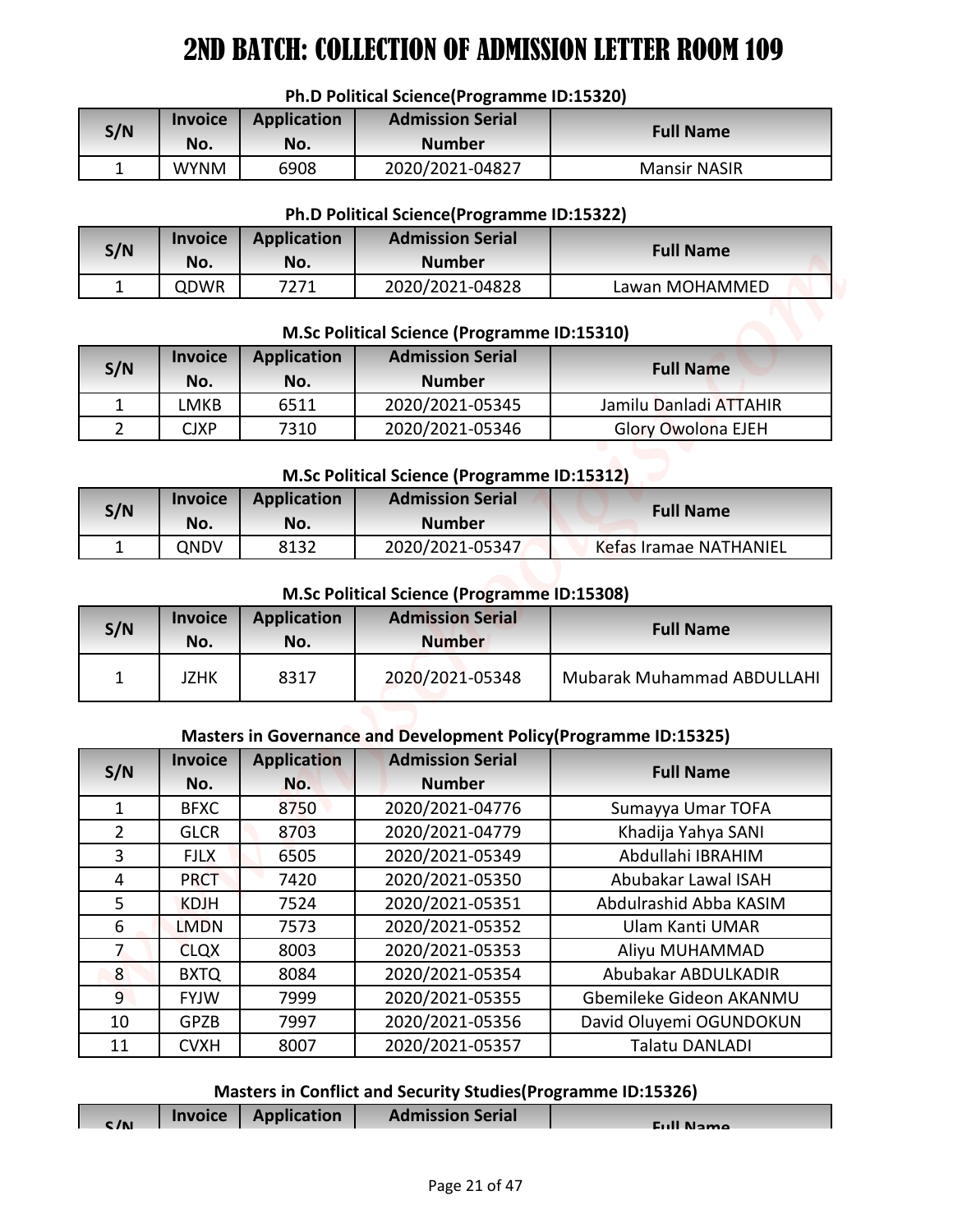| J/ IV          |                |                    |                         | <b>FUILIVAILLE</b>                                                  |
|----------------|----------------|--------------------|-------------------------|---------------------------------------------------------------------|
|                | No.            | No.                | <b>Number</b>           |                                                                     |
| $\mathbf{1}$   | <b>BKFV</b>    | 8378               | 2020/2021-04777         | Jafaru Ribado SULEIMAN                                              |
| $\overline{2}$ | <b>FVRD</b>    | 6663               | 2020/2021-05358         | Alkassim Abdullahi GAWUNA                                           |
| 3              | <b>GQFW</b>    | 6534               | 2020/2021-05359         | Saidu Ibrahim AKOGWU                                                |
| 4              | <b>CDMZ</b>    | 6659               | 2020/2021-05360         | Hafsat Sanusi SHARFADI                                              |
| 5              | <b>FZXN</b>    | 7528               | 2020/2021-05361         | Ahmadi LITAS                                                        |
| 6              | <b>NZRG</b>    | 7557               | 2020/2021-05362         | Musa Buba GWIO                                                      |
| $\overline{7}$ | <b>WZMD</b>    | 8180               | 2020/2021-05363         | Yahaya Hamza MAKERA                                                 |
| 8              | <b>XKRP</b>    | 8225               | 2020/2021-05364         | Isah Habibu MOHAMMED                                                |
| 9              | <b>WMCV</b>    | 7369               | 2020/2021-05365         | Akilu MIKAILU                                                       |
| 10             | <b>FNJQ</b>    | 7625               | 2020/2021-05366         | Musa ISMAIL                                                         |
| 11             | <b>KWRV</b>    | 8300               | 2020/2021-05367         | Musa AHMED                                                          |
| 12             | <b>JMYN</b>    | 6462               | 2020/2021-05368         | Haruna IBRAHIM                                                      |
| 13             | <b>HMWC</b>    | 6645               | 2020/2021-05369         | Chinedu John ACHEBE                                                 |
| 14             | <b>HBNG</b>    | 6788               | 2020/2021-05370         | Hamisu Sani IBRAHIM                                                 |
| 15             | <b>NVFL</b>    | 7056               | 2020/2021-05371         | Misbahu USMAN                                                       |
| 16             | <b>FJXR</b>    | 7063               | 2020/2021-05372         | <b>Ahmed Tsanni UMAR</b>                                            |
| 17             | <b>ZNTX</b>    | 7556               | 2020/2021-05373         | Yahaya SANI                                                         |
| 18             | <b>WDJC</b>    | 7628               | 2020/2021-05374         | Ugo Onyema BENEDICT                                                 |
| 19             | <b>LXJF</b>    | 7616               | 2020/2021-05375         | Mdahyelya MARKUS                                                    |
| 20             | <b>JXTR</b>    | 7671               | 2020/2021-05376         | Ezidimma Romanus NONSO                                              |
| 21             | QWCL           | 7679               | 2020/2021-05377         | Jafar Musa BIN                                                      |
| 22             | <b>KMTD</b>    | 7688               | 2020/2021-05378         | Chibuzo Hyacinth ESEDO                                              |
| 23             | <b>LCFM</b>    | 8097               | 2020/2021-05379         | Musa Sule DUTSE                                                     |
| 24             | <b>DZKP</b>    | 7835               | 2020/2021-05380         | Ibrahim Ahmad UMAR                                                  |
| 25             | <b>NKLY</b>    | 7852               | 2020/2021-05381         | <b>Abdulaziz ISMAIL</b>                                             |
| 26             | <b>HPVK</b>    | 8058               | 2020/2021-05382         | <b>Auwal BELLO</b>                                                  |
| 27             | <b>HQWL</b>    | 8113               | 2020/2021-05383         | Abdulmalik ALI                                                      |
| 28             | <b>MTQK</b>    | 6662               | 2020/2021-05384         | Sunday Simon ABU                                                    |
| 29             | <b>BMGH</b>    | 6702               | 2020/2021-05385         | Shehu Haruna BASHIRU                                                |
|                |                |                    |                         | Masters in International Studies and Diplomacy (Programme ID:15317) |
|                | <b>Invoice</b> | <b>Application</b> | <b>Admission Serial</b> |                                                                     |
| S/N            | No.            | No.                | <b>Number</b>           | <b>Full Name</b>                                                    |
| $\mathbf{1}$   | <b>JMXQ</b>    | 7607               | 2020/2021-05413         | Halimatu Sadiya MUHAMMAD                                            |
| $\overline{2}$ | <b>FWVZ</b>    | 8021               | 2020/2021-04778         | Abba Babangida YUSUF                                                |
| $\overline{3}$ | <b>HMCX</b>    | 6625               | 2020/2021-04780         | Amira Muhammad AMINU                                                |
| $\overline{4}$ | <b>GYBD</b>    | 6626               | 2020/2021-04781         | Shafik Nakaura KABIR                                                |
| 5 <sub>1</sub> | <b>QYLD</b>    | 2235               | 2020/2021-05387         | Shafiu Muhammad KABIR                                               |
| 6              | <b>TYGV</b>    | 6611               | 2020/2021-05388         | Ruqayyah Alhaji ABUBAKAR                                            |
| $\overline{7}$ | <b>PNQJ</b>    | 7578               | 2020/2021-05389         | Abdurrahman Sanu BABATUNDE                                          |
| 8              | <b>JWDF</b>    | 7900               | 2020/2021-05390         | Saidu SHAIBU                                                        |
| 9              | <b>FPGT</b>    | 6634               | 2020/2021-05391         | Salifu FALILATU                                                     |
|                |                |                    |                         |                                                                     |

# **Masters in International Studies and Diplomacy (Programme ID:15317)**

| <b>Invoice</b><br>S/N |             | <b>Application</b> | <b>Admission Serial</b> | <b>Full Name</b>           |
|-----------------------|-------------|--------------------|-------------------------|----------------------------|
|                       | No.         | No.                | <b>Number</b>           |                            |
| 1                     | <b>JMXQ</b> | 7607               | 2020/2021-05413         | Halimatu Sadiya MUHAMMAD   |
| $\overline{2}$        | <b>FWVZ</b> | 8021               | 2020/2021-04778         | Abba Babangida YUSUF       |
| 3                     | <b>HMCX</b> | 6625               | 2020/2021-04780         | Amira Muhammad AMINU       |
| 4                     | <b>GYBD</b> | 6626               | 2020/2021-04781         | Shafik Nakaura KABIR       |
| 5.                    | QYLD        | 2235               | 2020/2021-05387         | Shafiu Muhammad KABIR      |
| 6                     | <b>TYGV</b> | 6611               | 2020/2021-05388         | Ruqayyah Alhaji ABUBAKAR   |
| 7                     | PNQJ        | 7578               | 2020/2021-05389         | Abdurrahman Sanu BABATUNDE |
| 8                     | <b>JWDF</b> | 7900               | 2020/2021-05390         | Saidu SHAIBU               |
| 9                     | <b>FPGT</b> | 6634               | 2020/2021-05391         | Salifu FALILATU            |
| 10                    | ZWDC        | 6833               | 2020/2021-05392         | Sani Abdullahi YUSHAU      |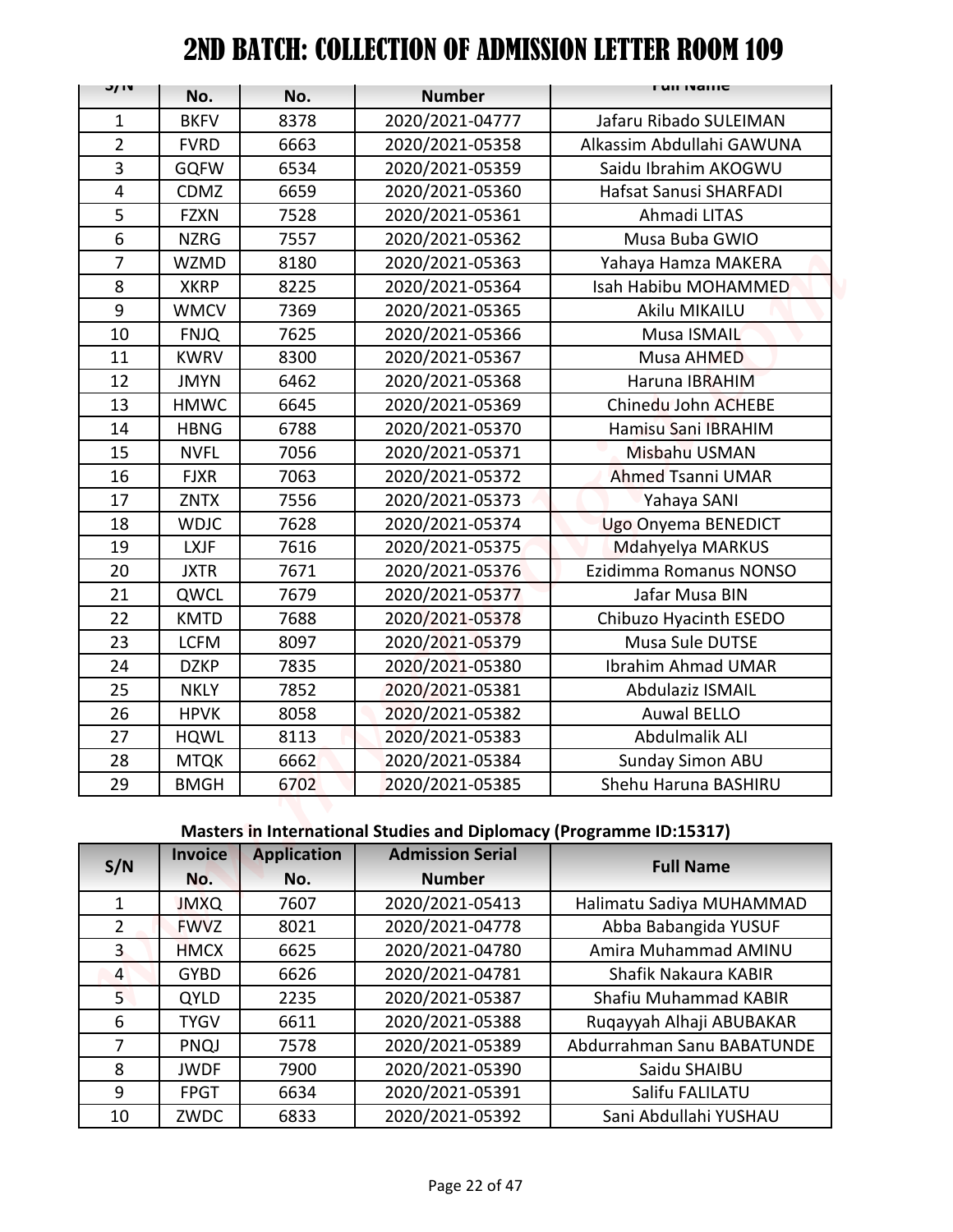| 11           | <b>WBNF</b>    | 6953               | 2020/2021-05393         | Abimbola Oluwabukola IBILOLA                                        |
|--------------|----------------|--------------------|-------------------------|---------------------------------------------------------------------|
| 12           | <b>RBWG</b>    | 6955               | 2020/2021-05394         | Febisara Sifau ENIOLA                                               |
| 13           | <b>QHCD</b>    | 7126               | 2020/2021-05395         | Mariyyah Aliyu ABUBAKAR                                             |
| 14           | QMYC           | 7092               | 2020/2021-05396         | Salisu Ibrahim BALARABE                                             |
| 15           | <b>RFZD</b>    | 7158               | 2020/2021-05397         | Zulkifli Nasiru ISMAIL                                              |
| 16           | <b>BTXN</b>    | 7171               | 2020/2021-05398         | Abdulkadir Abbas ADAM                                               |
| 17           | <b>CHQG</b>    | 7230               | 2020/2021-05399         | Inuwa Sani MUHAMMAD                                                 |
| 18           | <b>XYZR</b>    | 7248               | 2020/2021-05400         | Sani Bello MANI                                                     |
| 19           | <b>LYBG</b>    | 7349               | 2020/2021-05401         | Mariam Zubair ABUBAKAR                                              |
| 20           | <b>YFNB</b>    | 7325               | 2020/2021-05402         | Hamza Usman ILIYAS                                                  |
| 21           | <b>QKBC</b>    | 7363               | 2020/2021-05403         | Nuruddeen Datti AHMAD                                               |
| 22           | <b>RWHG</b>    | 7373               | 2020/2021-05404         | Zakari Ibrahim MAAJI                                                |
| 23           | ZMCL           | 7523               | 2020/2021-05405         | Zulfaat Abubakar MUHAMMAD                                           |
| 24           | <b>BCXM</b>    | 7457               | 2020/2021-05406         | <b>Badamasi GARBA</b>                                               |
| 25           | <b>HMZX</b>    | 7460               | 2020/2021-05407         | Abubakar Muhammad SAID                                              |
| 26           | <b>LPFT</b>    | 7474               | 2020/2021-05408         | Hauwa Ibrahim GURAMA                                                |
| 27           | PBQT           | 7477               | 2020/2021-05409         | <b>Ekomobong Nse ASANGA</b>                                         |
| 28           | <b>RQJY</b>    | 7472               | 2020/2021-05410         | Lydia Adekemi ADEDOKUN                                              |
| 29           | <b>DYQF</b>    | 7483               | 2020/2021-05411         | <b>Blessing Ngozi OGBODO</b>                                        |
| 30           | <b>FXTN</b>    | 7500               | 2020/2021-05412         | Amina HASHIM                                                        |
| 31           | <b>JMXQ</b>    | 7607               | 2020/2021-05413         | Halimatu Sadiya MUHAMMAD                                            |
| 32           | <b>WVLN</b>    | 7515               | 2020/2021-05414         | Suleiman Salisu MOHAMMED                                            |
| 33           | <b>JVFK</b>    | 7534               | 2020/2021-05415         | Ibrahim BAYERO                                                      |
| 34           | <b>JVXY</b>    | 7629               | 2020/2021-05416         | Saifuddeen Ibrahim ABDULLAHI                                        |
| 35           | <b>QHYM</b>    | 7582               | 2020/2021-05417         | Fatima Ummi MUHAMMAD                                                |
| 36           | <b>KFYJ</b>    | 7584               | 2020/2021-05418         | Aishat Abubakar SADIQ                                               |
| 37           | <b>GPZJ</b>    | 7599               | 2020/2021-05419         | Lamido Shehu UMAR                                                   |
| 38           | <b>PWGR</b>    | 7618               | 2020/2021-05420         | Sani Surajo SANI                                                    |
| 39           | <b>JQCN</b>    | 7684               | 2020/2021-05421         | Christopher Folajimi OBANUBI                                        |
| 40           | <b>RNPF</b>    | 7697               | 2020/2021-05422         | Mohammed Kpotun ISSA                                                |
| 41           | <b>XWVT</b>    | 7766               | 2020/2021-05423         | Suleiman Alhaji BARDE                                               |
| 42           | <b>GDLF</b>    | 7850               | 2020/2021-05424         | Habeeb Mahmoud SHEHU                                                |
| 43           | <b>PKVM</b>    | 7951               | 2020/2021-05425         | Abdurraheem SULAIMAN                                                |
| 44           | <b>QGBV</b>    | 8019               | 2020/2021-05426         | Nasiru Habib RAMALLAM                                               |
| 45           | <b>FWVZ</b>    | 8021               | 2020/2021-04778         | Abba Babangida YUSUF                                                |
| 46           | <b>WZRX</b>    | 8047               | 2020/2021-05427         | Danladi SAMINU                                                      |
| 47           | <b>GBDQ</b>    | 8141               | 2020/2021-05428         | Abubakar IBRAHIM                                                    |
| 48           | <b>MQKC</b>    | 8321               | 2020/2021-05429         | Jamila Hassan SHUAIBU                                               |
|              |                |                    |                         | Postgraduate Diploma in International Relations(Programme ID:15327) |
|              | <b>Invoice</b> | <b>Application</b> | <b>Admission Serial</b> |                                                                     |
| S/N          | No.            | No.                | <b>Number</b>           | <b>Full Name</b>                                                    |
| $\mathbf{1}$ | <b>HNYL</b>    | 4190               | 2020/2021-05886         | Farouk Ado AHMED                                                    |
| $2^{\circ}$  | <b>GLNF</b>    | 8087               | 2020/2021-05887         | Nasiru USMAN                                                        |

# **Postgraduate Diploma in International Relations(Programme ID:15327)**

| S/N | <b>Invoice</b><br>No. | Application<br>No. | <b>Admission Serial</b><br><b>Number</b> | <b>Full Name</b> |
|-----|-----------------------|--------------------|------------------------------------------|------------------|
|     | HNYL                  | 4190               | 2020/2021-05886                          | Farouk Ado AHMED |
|     | GLNF                  | 8087               | 2020/2021-05887                          | Nasiru USMAN     |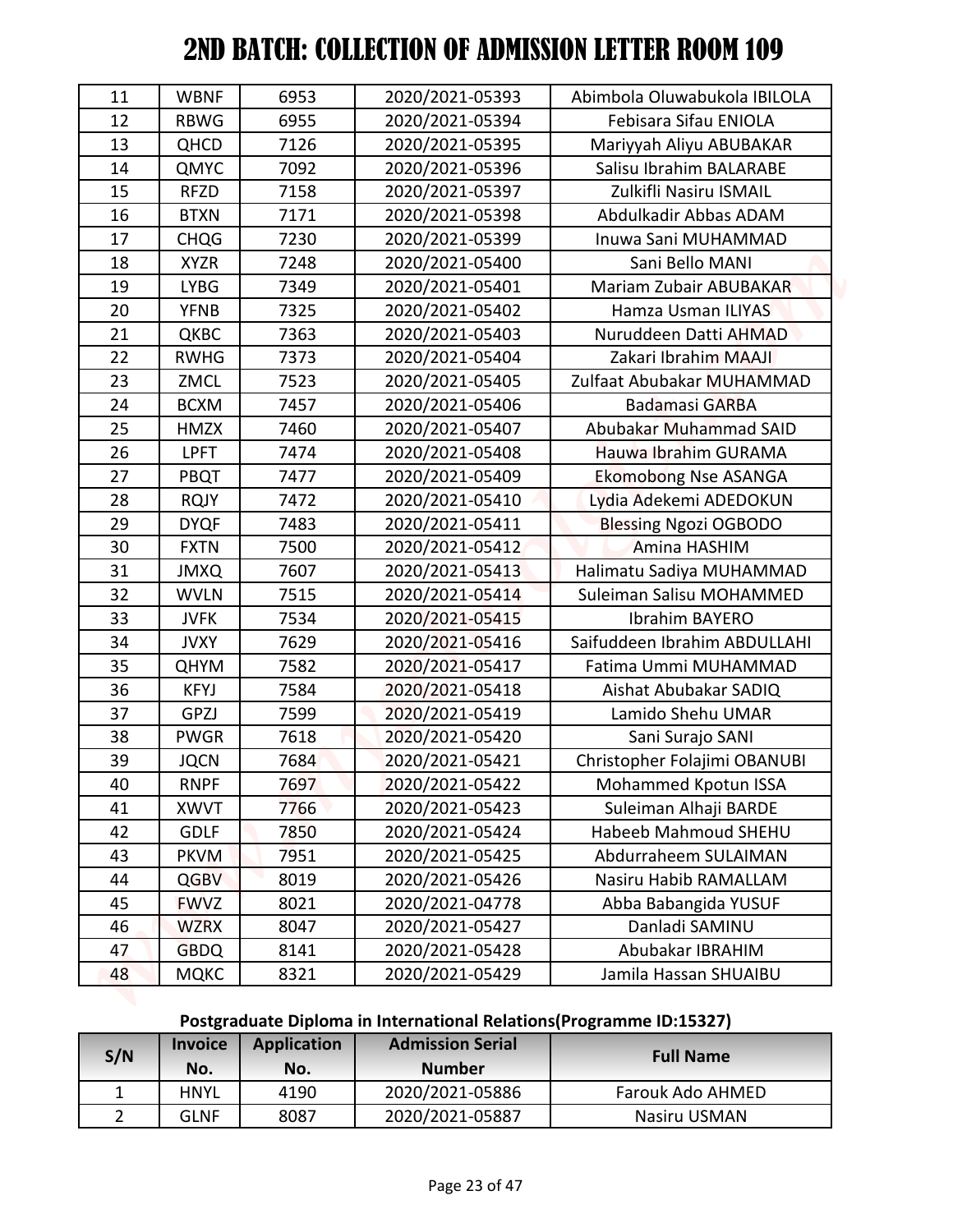| YZWM        | 8218 | 2020/2021-05888 | Aminu Abdulrahman MAHMUD |
|-------------|------|-----------------|--------------------------|
| <b>NMZR</b> | 6862 | 2020/2021-05889 | Bako IBRAHIM             |
| <b>MDRW</b> | 7686 | 2020/2021-05890 | Samuel Utibe BROWN       |

# **Department: Sociology**

#### **Ph.D Sociology(Programme ID:15415)**

| S/N | <b>Invoice</b><br>No. | <b>Application</b><br>No. | <b>Admission Serial</b><br><b>Number</b> | <b>Full Name</b>      |
|-----|-----------------------|---------------------------|------------------------------------------|-----------------------|
|     | <b>RBHW</b>           | 7135                      | 2020/2021-04829                          | Rabilu Abdullahi ADAM |

#### **Ph.D Sociology(Programme ID:15414)**

| S/N | <b>Invoice</b><br>No. | <b>Application</b><br>No. | <b>Admission Serial</b><br><b>Number</b> | <b>Full Name</b>  |
|-----|-----------------------|---------------------------|------------------------------------------|-------------------|
|     | <b>BMYL</b>           | 6598                      | 2020/2021-04830                          | Hauwa Makki JULDE |

## **Ph.D Sociology(Programme ID:15417)**

| S/N | <b>Invoice</b><br>No. | <b>Application</b><br>No. | <b>Admission Serial</b><br><b>Number</b> | <b>Full Name</b>              |
|-----|-----------------------|---------------------------|------------------------------------------|-------------------------------|
|     | .RQV                  | 7041                      | 2020/2021-04831                          | <b>Anas Danasabe ABUBAKAR</b> |
|     | .DZY                  | 3900                      | 2020/2021-04832                          | <b>Muktar Muhammad KOYA</b>   |

#### **M.Sc Sociology(Programme ID:15407)**

| S/N | <b>Invoice</b><br>No. | <b>Application</b><br>No. | <b>Admission Serial</b><br><b>Number</b> | <b>Full Name</b>        |
|-----|-----------------------|---------------------------|------------------------------------------|-------------------------|
|     | <b>NBPG</b>           | 7332                      | 2020/2021-05430                          | Jaafar ABDULLAHI        |
|     | <b>PVTM</b>           | 7344                      | 2020/2021-05431                          | Abdulrahim NASIR        |
| 3   | <b>WBHC</b>           | 7451                      | 2020/2021-05432                          | Asiya Shehu ALIYU       |
| 4   | <b>QHLX</b>           | 5441                      | 2020/2021-05433                          | Usman Maikudi ABDULLAHI |

## **Masters in Crime Management Prevention and Control (Programme ID:15411)**

| 3              | <b>YZWM</b>                                    | 8218               | 2020/2021-05888                                               | Aminu Abdulrahman MAHMUD                                                |
|----------------|------------------------------------------------|--------------------|---------------------------------------------------------------|-------------------------------------------------------------------------|
| 4              | <b>NMZR</b>                                    | 6862               | 2020/2021-05889                                               | <b>Bako IBRAHIM</b>                                                     |
| 5              | <b>MDRW</b>                                    | 7686               | 2020/2021-05890                                               | Samuel Utibe BROWN                                                      |
|                | <b>Department: Sociology</b><br><b>Invoice</b> | <b>Application</b> | Ph.D Sociology(Programme ID:15415)<br><b>Admission Serial</b> |                                                                         |
| S/N            | No.                                            | No.                | <b>Number</b>                                                 | <b>Full Name</b>                                                        |
| 1              | <b>RBHW</b>                                    | 7135               | 2020/2021-04829                                               | Rabilu Abdullahi ADAM                                                   |
|                |                                                |                    | Ph.D Sociology(Programme ID:15414)                            |                                                                         |
|                | <b>Invoice</b>                                 | <b>Application</b> | <b>Admission Serial</b>                                       |                                                                         |
| S/N            | No.                                            | No.                | <b>Number</b>                                                 | <b>Full Name</b>                                                        |
| $\mathbf{1}$   | <b>BMYL</b>                                    | 6598               | 2020/2021-04830                                               | Hauwa Makki JULDE                                                       |
|                |                                                |                    |                                                               |                                                                         |
|                |                                                |                    | Ph.D Sociology(Programme ID:15417)                            |                                                                         |
| S/N            | <b>Invoice</b>                                 | <b>Application</b> | <b>Admission Serial</b>                                       | <b>Full Name</b>                                                        |
|                | No.                                            | No.                | <b>Number</b>                                                 |                                                                         |
| $\mathbf{1}$   | <b>LRQV</b>                                    | 7041               | 2020/2021-04831                                               | <b>Anas Danasabe ABUBAKAR</b>                                           |
| $\overline{2}$ | LDZY                                           | 3900               | 2020/2021-04832                                               | Muktar Muhammad KOYA                                                    |
|                |                                                |                    |                                                               |                                                                         |
|                |                                                |                    |                                                               |                                                                         |
|                | <b>Invoice</b>                                 | <b>Application</b> | M.Sc Sociology(Programme ID:15407)<br><b>Admission Serial</b> |                                                                         |
| S/N            | No.                                            | No.                | <b>Number</b>                                                 | <b>Full Name</b>                                                        |
| $\mathbf{1}$   | <b>NBPG</b>                                    | 7332               | 2020/2021-05430                                               | Jaafar ABDULLAHI                                                        |
| $\overline{2}$ | <b>PVTM</b>                                    | 7344               | 2020/2021-05431                                               | Abdulrahim NASIR                                                        |
| $\overline{3}$ | <b>WBHC</b>                                    | 7451               | 2020/2021-05432                                               | Asiya Shehu ALIYU                                                       |
| $\overline{4}$ | <b>QHLX</b>                                    | 5441               | 2020/2021-05433                                               | Usman Maikudi ABDULLAHI                                                 |
|                |                                                |                    |                                                               | Masters in Crime Management Prevention and Control (Programme ID:15411) |
|                | <b>Invoice</b>                                 | <b>Application</b> | <b>Admission Serial</b>                                       |                                                                         |
| S/N            | No.                                            | No.                | <b>Number</b>                                                 | <b>Full Name</b>                                                        |
| 1              | <b>WXTJ</b>                                    | 1069               | 2020/2021-05434                                               | Usman Salamatu NDATSU                                                   |
| $\overline{2}$ | <b>GZYB</b>                                    | 1436               | 2020/2021-05435                                               | <b>Bashir Ibrahim SHITU</b>                                             |
| $\overline{3}$ | <b>WBND</b>                                    | 4065               | 2020/2021-05436                                               | Igbayange Imoter KENNETH                                                |
| 4              | <b>PJYR</b>                                    | 6507               | 2020/2021-05437                                               | Saidu Shehu DABO                                                        |
| 5 <sub>1</sub> | <b>LDPK</b>                                    | 6483               | 2020/2021-05438                                               | <b>Bello Adamu BAJOGA</b>                                               |
| 6              | <b>HDNF</b>                                    | 6619               | 2020/2021-05439                                               | <b>Umar Muhammad USMAN</b>                                              |
| 7 <sup>1</sup> | <b>ZJLH</b>                                    | 6613               | 2020/2021-05440                                               | Muhammed Yakub ALADA                                                    |
| 8              | <b>NYKH</b>                                    | 6751               | 2020/2021-05441                                               | Muktar Maikano IBRAHIM                                                  |
| 9              | <b>FBVL</b>                                    | 6799               | 2020/2021-05442                                               | Abubakar Maitama GHALI                                                  |
| 10<br>11       | WNMG<br><b>HYBK</b>                            | 6832<br>6958       | 2020/2021-05443<br>2020/2021-05444                            | Ebibaikebuna Albert ORUBO<br>Fidelis Oshomah AKIOTU                     |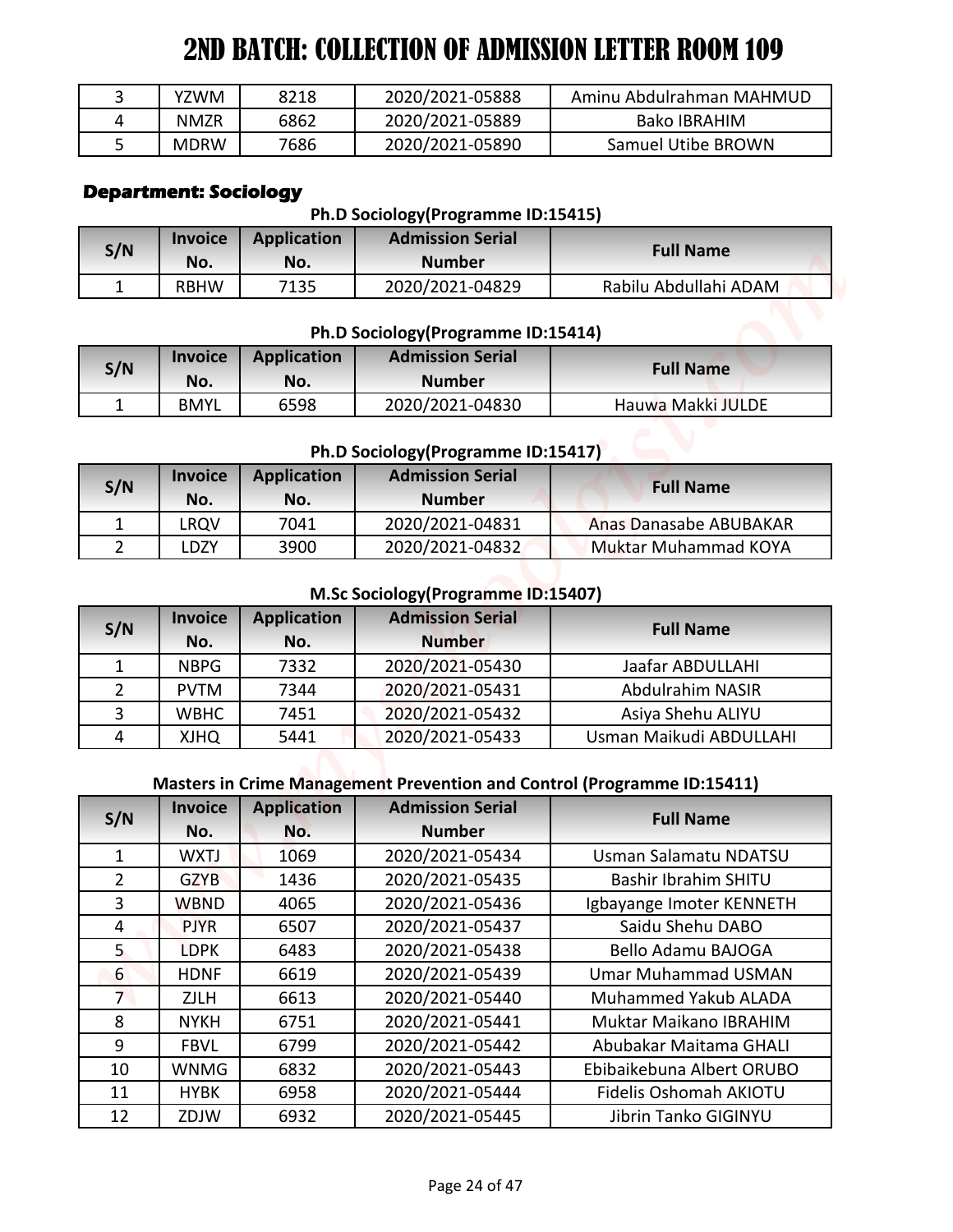| 13             | <b>TFDK</b>           | 6920                      | 2020/2021-05446                                   | Suleiman MaiGoro AMINU                                                               |
|----------------|-----------------------|---------------------------|---------------------------------------------------|--------------------------------------------------------------------------------------|
| 14             | <b>KGHX</b>           | 7001                      | 2020/2021-05447                                   | Fatima Sarki ABDULLAHI                                                               |
| 15             | <b>BWXQ</b>           | 7026                      | 2020/2021-05448                                   | Rabi Ibrahim UNEKUOJO                                                                |
| 16             | <b>PJTY</b>           | 7214                      | 2020/2021-05449                                   | Oluwagbenga Babasogo OMOYINMI                                                        |
| 17             | <b>HQRV</b>           | 7223                      | 2020/2021-05450                                   | <b>Babatunde Alade OLAGOKE</b>                                                       |
| 18             | <b>JZHM</b>           | 7115                      | 2020/2021-05451                                   | Abbas Kukuwa MUSA                                                                    |
| 19             | <b>HQPW</b>           | 7204                      | 2020/2021-05452                                   | Ibrahim DANYAYA                                                                      |
| 20             | <b>QKTN</b>           | 7211                      | 2020/2021-05453                                   | Salisu Alhaji ADO                                                                    |
| 21             | <b>BLRT</b>           | 7237                      | 2020/2021-05454                                   | Abubakar SHEHU                                                                       |
| 22             | <b>NBYH</b>           | 7536                      | 2020/2021-05455                                   | Raji Ozomarisi YUSUF                                                                 |
| 23             | <b>MPQH</b>           | 7603                      | 2020/2021-05456                                   | Abubakar Yusuf GARBA                                                                 |
| 24             | <b>ZYGK</b>           | 7702                      | 2020/2021-05457                                   | Saadatu Sani MUHAMMAD                                                                |
| 25             | <b>RTJX</b>           | 7923                      | 2020/2021-05458                                   | <b>Yusuf Abdu BICHI</b>                                                              |
| 26             | <b>JNZY</b>           | 7864                      | 2020/2021-05459                                   | Nafisa Muazu IBRAHIM                                                                 |
| 27             | <b>TQCX</b>           | 7946                      | 2020/2021-05460                                   | <b>Ahmad TATA</b>                                                                    |
| 28             | <b>FHRN</b>           | 7928                      | 2020/2021-05461                                   | Kabiru Alasan USMAN                                                                  |
| 29             | <b>DMGB</b>           | 7939                      | 2020/2021-05462                                   | <b>Auwal Rabiu DANSHARIF</b>                                                         |
| 30             | <b>MHTJ</b>           | 7940                      | 2020/2021-05463                                   | Abdulaziz Adam AHMAD                                                                 |
| 31             | <b>DLJF</b>           | 8149                      | 2020/2021-05464                                   | Sani Idris ALIYU                                                                     |
| 32             | <b>YZRV</b>           | 8277                      | 2020/2021-05465                                   | Ishaq Haruna ADAM                                                                    |
| 33             | <b>RMKT</b>           | 3848                      | 2020/2021-05466                                   | Fatima Ibrahim SANI                                                                  |
| 34             | <b>QHCJ</b>           | 4111                      | 2020/2021-05467                                   | Farida SULEIMAN                                                                      |
|                |                       |                           | <b>Masters in Social Work(Programme ID:15419)</b> |                                                                                      |
|                | <b>Invoice</b>        | <b>Application</b>        | <b>Admission Serial</b>                           |                                                                                      |
| S/N            | No.                   | No.                       | <b>Number</b>                                     | <b>Full Name</b>                                                                     |
| $\mathbf{1}$   | <b>QCHT</b>           | 6612                      | 2020/2021-05468                                   | Esther Iyabo ADEKANBI                                                                |
|                | <b>GRYW</b>           | 6863                      | 2020/2021-05469                                   | Munnir Ibrahim DANGIWA                                                               |
| $\overline{2}$ |                       | 7131                      | 2020/2021-05470                                   | Fatima Nna MOHAMMED                                                                  |
| 3              | <b>XJLP</b>           |                           |                                                   |                                                                                      |
| 4              | <b>YWRV</b>           | 7244                      | 2020/2021-05471                                   | Ibrahim Alhaji IBRAHIM                                                               |
| 5              | <b>BMGZ</b>           | 7395                      | 2020/2021-05472                                   | Mairo Veronica MUSA                                                                  |
| 6              | <b>BHDM</b>           | 7944                      | 2020/2021-05473                                   | Egbunu SUNDAY                                                                        |
| $\overline{7}$ | <b>GKJX</b>           | 8051                      | 2020/2021-05474                                   | Fatima BUKAR                                                                         |
| 8              | <b>RZKP</b>           | 7979                      | 2020/2021-05475                                   | Haris ABDULFATAH                                                                     |
| 9              | <b>RZLT</b>           | 5039                      | 2020/2021-05476                                   | Lubabatu Bashir IBRAHIM                                                              |
| 10             | <b>YJLM</b>           | 5262                      | 2020/2021-05477                                   | Samira Wada KURA                                                                     |
|                |                       |                           |                                                   |                                                                                      |
|                |                       |                           |                                                   | Postgraduate Diploma in Crime Management Prevention and Control (Programme ID:15413) |
| S/N            | <b>Invoice</b><br>No. | <b>Application</b><br>No. | <b>Admission Serial</b><br><b>Number</b>          | <b>Full Name</b>                                                                     |
| 1              | <b>TXNV</b>           | 8343                      | 2020/2021-05891                                   | Ahmad Muhammad MUHAMMAD                                                              |

## **Masters in Social Work(Programme ID:15419)**

| S/N            | <b>Invoice</b> | <b>Application</b> | <b>Admission Serial</b> | <b>Full Name</b>             |
|----------------|----------------|--------------------|-------------------------|------------------------------|
|                | No.            | No.                | <b>Number</b>           |                              |
| 1              | <b>QCHT</b>    | 6612               | 2020/2021-05468         | <b>Esther Iyabo ADEKANBI</b> |
| $\overline{2}$ | <b>GRYW</b>    | 6863               | 2020/2021-05469         | Munnir Ibrahim DANGIWA       |
| 3              | <b>XJLP</b>    | 7131               | 2020/2021-05470         | Fatima Nna MOHAMMED          |
| 4              | <b>YWRV</b>    | 7244               | 2020/2021-05471         | Ibrahim Alhaji IBRAHIM       |
| 5.             | <b>BMGZ</b>    | 7395               | 2020/2021-05472         | <b>Mairo Veronica MUSA</b>   |
| 6              | <b>BHDM</b>    | 7944               | 2020/2021-05473         | Egbunu SUNDAY                |
| 7              | <b>GKJX</b>    | 8051               | 2020/2021-05474         | Fatima BUKAR                 |
| 8              | <b>RZKP</b>    | 7979               | 2020/2021-05475         | <b>Haris ABDULFATAH</b>      |
| 9              | <b>RZLT</b>    | 5039               | 2020/2021-05476         | Lubabatu Bashir IBRAHIM      |
| 10             | <b>YJLM</b>    | 5262               | 2020/2021-05477         | Samira Wada KURA             |

## **Postgraduate Diploma in Crime Management Prevention and Control (Programme ID:15413)**

| S/N | <b>Invoice</b><br>No. | <b>Application</b><br>No. | <b>Admission Serial</b><br><b>Number</b> | <b>Full Name</b>        |
|-----|-----------------------|---------------------------|------------------------------------------|-------------------------|
|     | TXNV                  | 8343                      | 2020/2021-05891                          | Ahmad Muhammad MUHAMMAD |
|     | <b>YDFT</b>           | 3420                      | 2020/2021-05892                          | Panan Sylvester DABEN   |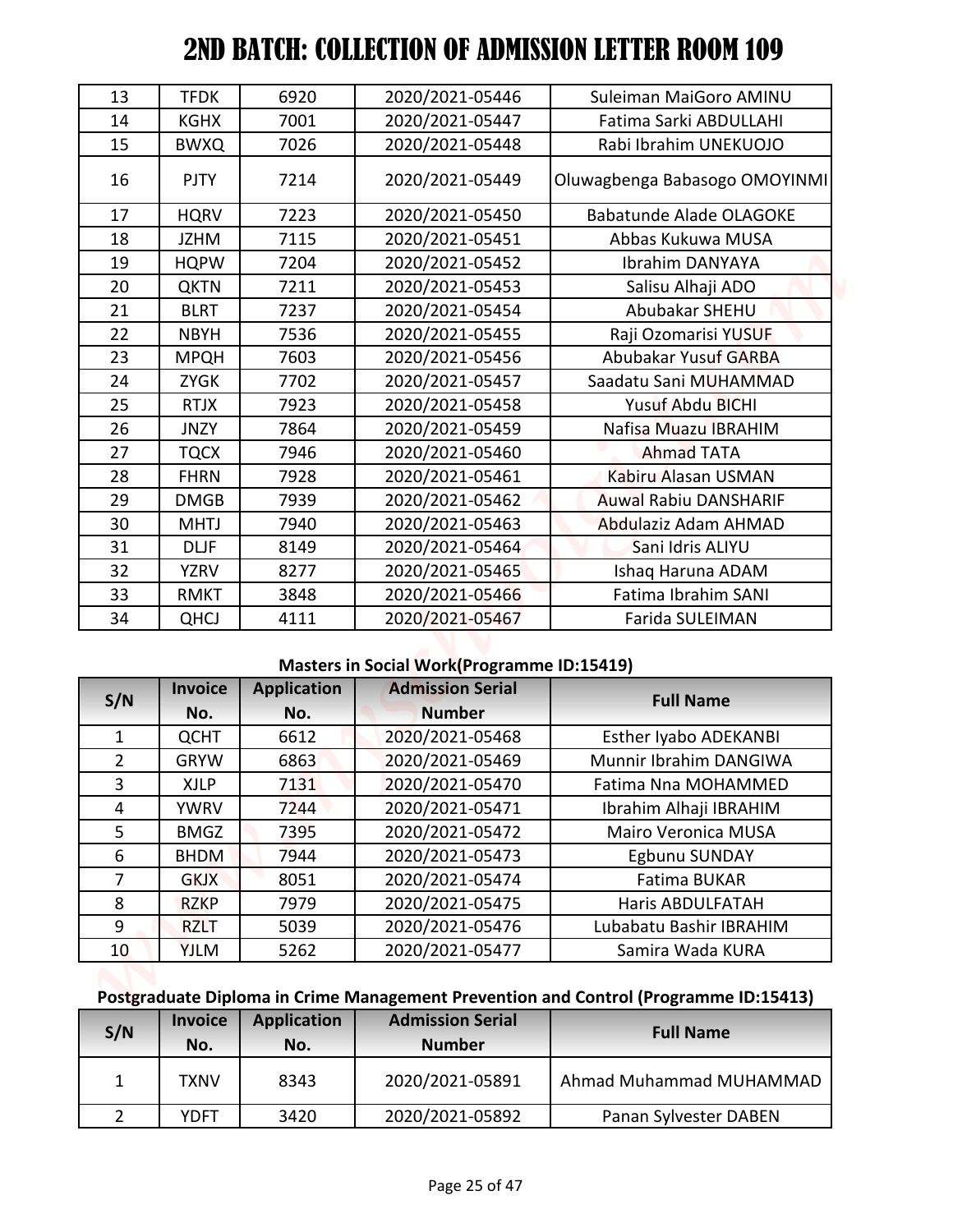| 3              | <b>FLMW</b>           | 6721                                                      | 2020/2021-05893                                                                                                                 | Babangida HALADU                                                              |
|----------------|-----------------------|-----------------------------------------------------------|---------------------------------------------------------------------------------------------------------------------------------|-------------------------------------------------------------------------------|
| 4              | <b>LVCX</b>           | 6915                                                      | 2020/2021-05894                                                                                                                 | Usman Rabiu MUHAMMAD                                                          |
| 5              | <b>BLZM</b>           | 7051                                                      | 2020/2021-05895                                                                                                                 | Abdulrahman Mukhtar GORA                                                      |
| 6              | <b>YTKM</b>           | 7350                                                      | 2020/2021-05896                                                                                                                 | Mustapha Musa TAFIDA                                                          |
| $\overline{7}$ | <b>PNBW</b>           | 7801                                                      | 2020/2021-05897                                                                                                                 | <b>Nura ABDULNASIR</b>                                                        |
| 8              | <b>ZFPQ</b>           | 7830                                                      | 2020/2021-05898                                                                                                                 | Jeremiah Harris ALIM                                                          |
| 9              | <b>HZRV</b>           | 8169                                                      | 2020/2021-05899                                                                                                                 | Abdullahi YUSUF                                                               |
| 10             | <b>NCWJ</b>           | 8237                                                      | 2020/2021-05900                                                                                                                 | Yahaya Muhammad BAWA                                                          |
| 11             | <b>MCDH</b>           | 7103                                                      | 2020/2021-05901                                                                                                                 | Sani IDRIS                                                                    |
| 12             | <b>VKTC</b>           | 7761                                                      | 2020/2021-05902                                                                                                                 | <b>Farouk LAWAL</b>                                                           |
| 13             | <b>ZMNC</b>           | 455                                                       | 2020/2021-05903                                                                                                                 | Abdulkadir MUHAMMAD                                                           |
| 14             | <b>WJMX</b>           | 5727                                                      | 2020/2021-05904                                                                                                                 | Abdullahi Usman KASIM                                                         |
| 15             | <b>LBZP</b>           | 8274                                                      | 2020/2021-05905                                                                                                                 | Rabiu Muazu ISAH                                                              |
|                |                       |                                                           |                                                                                                                                 |                                                                               |
|                |                       |                                                           |                                                                                                                                 | Postgraduate Diploma in Social Policy and Administration (Programme ID:15412) |
|                | <b>Invoice</b>        | <b>Application</b>                                        | <b>Admission Serial</b>                                                                                                         |                                                                               |
| S/N            | No.                   | No.                                                       | <b>Number</b>                                                                                                                   | <b>Full Name</b>                                                              |
| 1              | <b>DZPR</b>           | 6539                                                      | 2020/2021-05906                                                                                                                 | Jafar Hussain ZULAH                                                           |
| $\overline{2}$ | <b>YWRG</b>           | 7510                                                      | 2020/2021-05907                                                                                                                 | Farida USMAN                                                                  |
| 3              | <b>CKRT</b>           | 7481                                                      | 2020/2021-05908                                                                                                                 | Hassan AHMADU                                                                 |
| $\overline{4}$ | <b>YZKG</b>           | 7734                                                      | 2020/2021-05909                                                                                                                 | Bashir Abubakar SADIQ                                                         |
| 5              | <b>MPBD</b>           | 7975                                                      | 2020/2021-05910                                                                                                                 | Abdulkadir Iliyasu ALI                                                        |
| 6              | <b>HTLJ</b>           | 8124                                                      | 2020/2021-05911                                                                                                                 | Khadija ABDULMUMIN                                                            |
| $\overline{7}$ | <b>LQCD</b>           | 8196                                                      | 2020/2021-05912                                                                                                                 | Ikhram Yahaya MUSA                                                            |
| 8              | <b>KZLJ</b>           | 8198                                                      | 2020/2021-05913                                                                                                                 | Nura Mohammed HALLIRU                                                         |
| 9              | <b>WTBV</b>           | 8252                                                      | 2020/2021-05914                                                                                                                 | Muhammad Sani ISYAKU                                                          |
|                | PWQB                  | 6718                                                      | 2020/2021-05915                                                                                                                 | Maryam Abubakar BALA                                                          |
| 10             |                       |                                                           |                                                                                                                                 |                                                                               |
|                | <b>Invoice</b>        | <b>Department: Computer Science</b><br><b>Application</b> | <b>Faculty of Computer Science and Information Technology</b><br>Ph.D Computer Science(Programme ID:<br><b>Admission Serial</b> |                                                                               |
| S/N            | No.                   | No.                                                       | <b>Number</b>                                                                                                                   | <b>Full Name</b>                                                              |
| $\mathbf{1}$   | <b>KPBF</b>           | 8353                                                      | 2020/2021-04783                                                                                                                 | Suleiman Bashir SUNUSI                                                        |
|                |                       |                                                           | M.Sc Computer Science(Programme ID:7001)                                                                                        |                                                                               |
| S/N            | <b>Invoice</b><br>No. | <b>Application</b><br>No.                                 | <b>Admission Serial</b><br><b>Number</b>                                                                                        | <b>Full Name</b>                                                              |
| $\mathbf{1}$   | <b>DCYH</b>           | 7118                                                      | 2020/2021-05478                                                                                                                 | Ahmad Umar SAAD                                                               |
| $\overline{2}$ | <b>DNGQ</b>           | 7925                                                      | 2020/2021-05479                                                                                                                 | Amina Muhammad ABDULKADIR                                                     |
| 3              | <b>BJZN</b>           | 7448                                                      | 2020/2021-05480                                                                                                                 | Hadiza Umar ABDULHAMID                                                        |
| 4              | <b>VMDX</b>           | 8261                                                      | 2020/2021-05481                                                                                                                 | Mohammed Sani MACCIDO                                                         |
| 5              | <b>RWPZ</b>           | 4957                                                      | 2020/2021-05482                                                                                                                 | Fauziyya Bakori IBRAHIM                                                       |

## **Postgraduate Diploma in Social Policy and Administration (Programme ID:15412)**

| S/N            | <b>Invoice</b> | <b>Application</b> | <b>Admission Serial</b> | <b>Full Name</b>       |  |
|----------------|----------------|--------------------|-------------------------|------------------------|--|
|                | No.            | No.                | <b>Number</b>           |                        |  |
| 1              | <b>DZPR</b>    | 6539               | 2020/2021-05906         | Jafar Hussain ZULAH    |  |
| $\overline{2}$ | <b>YWRG</b>    | 7510               | 2020/2021-05907         | Farida USMAN           |  |
| 3              | <b>CKRT</b>    | 7481               | 2020/2021-05908         | <b>Hassan AHMADU</b>   |  |
| 4              | <b>YZKG</b>    | 7734               | 2020/2021-05909         | Bashir Abubakar SADIQ  |  |
| 5.             | <b>MPBD</b>    | 7975               | 2020/2021-05910         | Abdulkadir Iliyasu ALI |  |
| 6              | HTLJ           | 8124               | 2020/2021-05911         | Khadija ABDULMUMIN     |  |
| 7              | <b>LQCD</b>    | 8196               | 2020/2021-05912         | Ikhram Yahaya MUSA     |  |
| 8              | <b>KZLJ</b>    | 8198               | 2020/2021-05913         | Nura Mohammed HALLIRU  |  |
| 9              | <b>WTBV</b>    | 8252               | 2020/2021-05914         | Muhammad Sani ISYAKU   |  |
| 10             | <b>PWQB</b>    | 6718               | 2020/2021-05915         | Maryam Abubakar BALA   |  |

#### **Faculty of Computer Science and Information Technology Department: Computer Science Ph.D Computer Science(Programme ID: )**

| <b>PII.D COMPUTE: SCIENCE PROGRAMME ID.</b> |                       |                    |                                          |                        |  |  |  |
|---------------------------------------------|-----------------------|--------------------|------------------------------------------|------------------------|--|--|--|
| S/N                                         | <b>Invoice</b><br>No. | Application<br>No. | <b>Admission Serial</b><br><b>Number</b> | <b>Full Name</b>       |  |  |  |
|                                             | <b>KPBF</b>           | 8353               | 2020/2021-04783                          | Suleiman Bashir SUNUSI |  |  |  |

**M.Sc Computer Science(Programme ID:7001)**

| S/N           | <b>Invoice</b> | <b>Application</b> | <b>Admission Serial</b> | <b>Full Name</b>          |  |
|---------------|----------------|--------------------|-------------------------|---------------------------|--|
|               | No.            | No.                | <b>Number</b>           |                           |  |
|               | <b>DCYH</b>    | 7118               | 2020/2021-05478         | Ahmad Umar SAAD           |  |
| $\mathcal{P}$ | <b>DNGQ</b>    | 7925               | 2020/2021-05479         | Amina Muhammad ABDULKADIR |  |
| 3             | <b>BJZN</b>    | 7448               | 2020/2021-05480         | Hadiza Umar ABDULHAMID    |  |
| 4             | <b>VMDX</b>    | 8261               | 2020/2021-05481         | Mohammed Sani MACCIDO     |  |
| 5             | <b>RWPZ</b>    | 4957               | 2020/2021-05482         | Fauziyya Bakori IBRAHIM   |  |
| 6             | <b>BNYQ</b>    | 6096               | 2020/2021-05483         | Saifullahi Shehu AUTA     |  |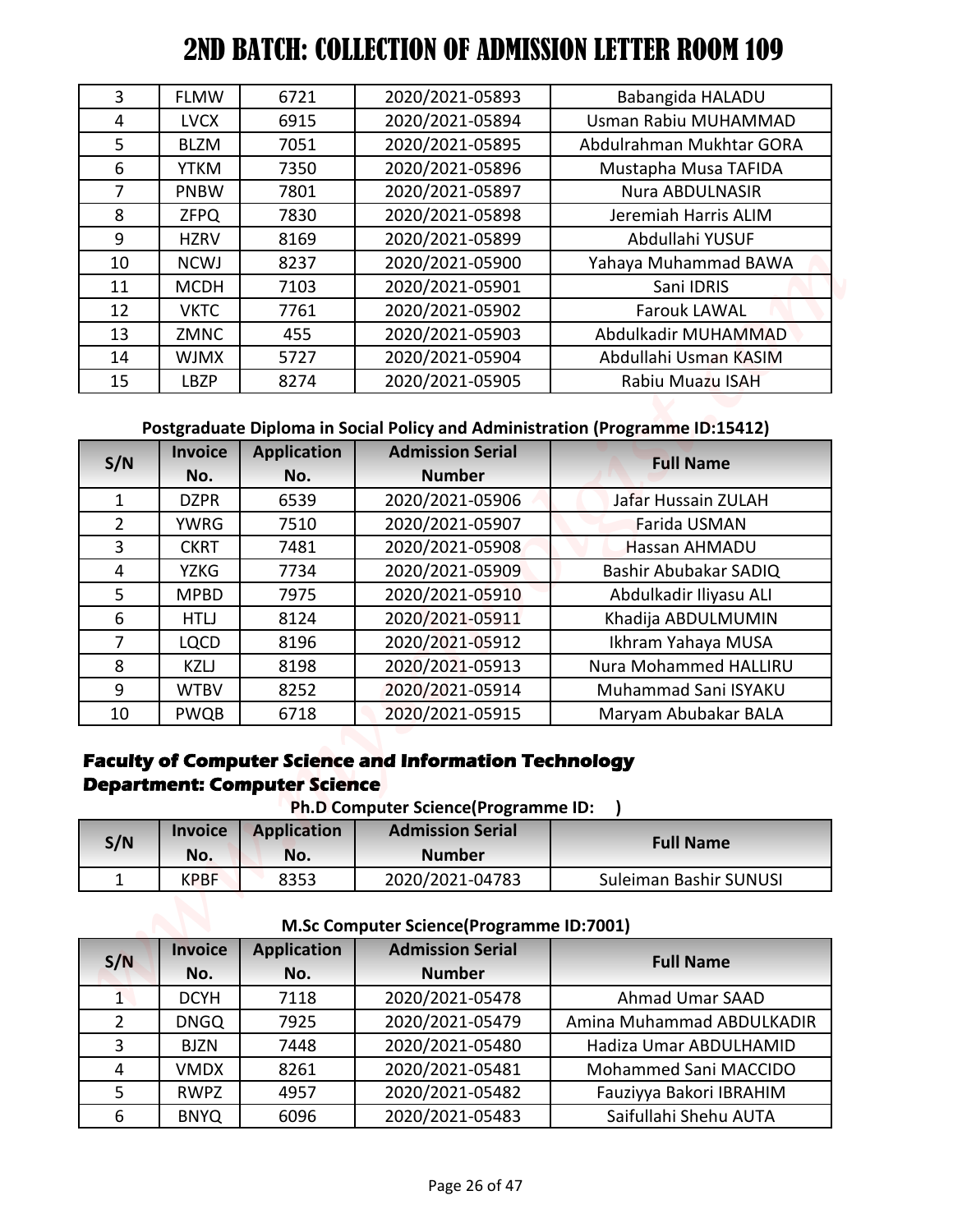| `XL<br>w | 3267 | 05484<br>רו<br>' −∪⊸<br>.<br>ZUZU | YAKUBU<br><b>Aminu</b> |
|----------|------|-----------------------------------|------------------------|
|          |      |                                   | $\sim$ $\sim$          |

|  |  | <b>Masters in Computer Applications (Programme ID:7004)</b> |  |  |
|--|--|-------------------------------------------------------------|--|--|
|--|--|-------------------------------------------------------------|--|--|

| S/N | <b>Invoice</b><br>No. | <b>Application</b><br>No. | <b>Admission Serial</b><br><b>Number</b> | <b>Full Name</b> |
|-----|-----------------------|---------------------------|------------------------------------------|------------------|
|     | LMQY                  | 20007                     | 2020/2021-04763                          | Ishaya Daniel    |

#### **Postgraduate Diploma in Computer Science (Programme ID:7002)**

| S/N | <b>Invoice</b><br>No. | <b>Application</b><br>No. | <b>Admission Serial</b><br><b>Number</b> | <b>Full Name</b>       |
|-----|-----------------------|---------------------------|------------------------------------------|------------------------|
|     | <b>HPMC</b>           | 7669                      | 2020/2021-05916                          | Bashir Sani MUHAMMAD   |
|     | KDNL                  | 8096                      | 2020/2021-05917                          | <b>Mudashir MUTIAT</b> |
|     | <b>PZMH</b>           | 4608                      | 2020/2021-05918                          | Aliyu Sani MUHAMMAD    |

#### **Department: Informaton Technology**

#### **Masters in Information and Communication Technology (Programme ID:7101)**

| 7              | <b>WTXL</b>        | 3267                                     | 2020/2021-05484                                                                                                                                                                 | Aminu YAKUBU                                                            |
|----------------|--------------------|------------------------------------------|---------------------------------------------------------------------------------------------------------------------------------------------------------------------------------|-------------------------------------------------------------------------|
|                |                    |                                          | <b>Masters in Computer Applications (Programme ID:7004)</b>                                                                                                                     |                                                                         |
|                | <b>Invoice</b>     | <b>Application</b>                       | <b>Admission Serial</b>                                                                                                                                                         |                                                                         |
| S/N            | No.                | No.                                      | <b>Number</b>                                                                                                                                                                   | <b>Full Name</b>                                                        |
| $\mathbf{1}$   | <b>LMQY</b>        | 20007                                    | 2020/2021-04763                                                                                                                                                                 | Ishaya Daniel                                                           |
|                |                    |                                          |                                                                                                                                                                                 |                                                                         |
|                |                    |                                          | Postgraduate Diploma in Computer Science (Programme ID:7002)                                                                                                                    |                                                                         |
| S/N            | <b>Invoice</b>     | <b>Application</b>                       | <b>Admission Serial</b>                                                                                                                                                         | <b>Full Name</b>                                                        |
|                | No.                | No.                                      | <b>Number</b>                                                                                                                                                                   |                                                                         |
| $\mathbf{1}$   | <b>HPMC</b>        | 7669                                     | 2020/2021-05916                                                                                                                                                                 | Bashir Sani MUHAMMAD                                                    |
| 2              | <b>KDNL</b>        | 8096                                     | 2020/2021-05917                                                                                                                                                                 | <b>Mudashir MUTIAT</b>                                                  |
| 3              | <b>PZMH</b>        | 4608                                     | 2020/2021-05918                                                                                                                                                                 | Aliyu Sani MUHAMMAD                                                     |
|                |                    |                                          |                                                                                                                                                                                 |                                                                         |
|                |                    | <b>Department: Informaton Technology</b> |                                                                                                                                                                                 |                                                                         |
|                | <b>Invoice</b>     | <b>Application</b>                       | <b>Admission Serial</b>                                                                                                                                                         | Masters in Information and Communication Technology (Programme ID:7101) |
| S/N            | No.                | No.                                      | <b>Number</b>                                                                                                                                                                   | <b>Full Name</b>                                                        |
| $\mathbf{1}$   | <b>BZYV</b>        | 7450                                     | 2020/2021-05486                                                                                                                                                                 | Musa Muktar SIDI                                                        |
|                |                    |                                          |                                                                                                                                                                                 |                                                                         |
| $\overline{2}$ | <b>GFHT</b>        | 6213                                     | 2020/2021-05487                                                                                                                                                                 | Tochukwu Nwakaego IGWEDIBIA                                             |
|                |                    |                                          |                                                                                                                                                                                 |                                                                         |
| 3              | <b>ZPBX</b>        | 6561                                     | 2020/2021-05488                                                                                                                                                                 | Saad Elzabi ABDULLAHI                                                   |
| 4              | <b>GCBQ</b>        | 7250                                     | 2020/2021-05489                                                                                                                                                                 | Abba Kupti ALIMI                                                        |
| 5              | <b>YCPV</b>        | 8063                                     | 2020/2021-05490                                                                                                                                                                 | Temitayo Olaoluwa AREOLA                                                |
| S/N            | <b>Invoice</b>     | <b>Application</b>                       | <b>Faculty of Earth and Environmental Science</b><br><b>Department: Envrionmental Management</b><br>Ph.D Environmental Management(Programme ID:8005)<br><b>Admission Serial</b> | <b>Full Name</b>                                                        |
| 1              | No.<br><b>VNMJ</b> | No.                                      | <b>Number</b>                                                                                                                                                                   |                                                                         |
|                |                    | 7340                                     | 2020/2021-04833<br>M.Phil/Ph.D Environmental Management(Programme ID:8001)                                                                                                      | Umaru Alhaji BAKO                                                       |
|                | <b>Invoice</b>     | <b>Application</b>                       | <b>Admission Serial</b>                                                                                                                                                         |                                                                         |
| S/N            | No.                | No.                                      | <b>Number</b>                                                                                                                                                                   | <b>Full Name</b>                                                        |
| 1              | <b>MQKL</b>        | 3904                                     | 2020/2021-04834                                                                                                                                                                 | Nasiru UMAR                                                             |
| $\overline{2}$ | <b>BTPY</b>        | 794                                      | 2020/2021-04835                                                                                                                                                                 | Zilkiflu Muhammad DABO                                                  |
|                |                    |                                          | M.Sc Environmental Management (Programme ID:8002)                                                                                                                               |                                                                         |
|                | <b>Invoice</b>     | <b>Application</b>                       | <b>Admission Serial</b>                                                                                                                                                         |                                                                         |
| S/N            | No.                | No.                                      | <b>Number</b>                                                                                                                                                                   | <b>Full Name</b>                                                        |
| 1              | <b>JCVH</b>        | 7328                                     | 2020/2021-05491                                                                                                                                                                 | Halima Balarabe AHMAD                                                   |
| $\overline{2}$ | <b>BTRX</b>        | 8011                                     | 2020/2021-05492                                                                                                                                                                 | Musa Ibrahim MASPALMA                                                   |

## **Faculty of Earth and Environmental Science Department: Envrionmental Management**

#### **Ph.D Environmental Management(Programme ID:8005)**

| S/N | <b>Invoice</b><br>No. | Application<br>No. | <b>Admission Serial</b><br><b>Number</b> | <b>Full Name</b>  |
|-----|-----------------------|--------------------|------------------------------------------|-------------------|
|     | VNMJ                  | 7340               | 2020/2021-04833                          | Umaru Alhaji BAKO |

#### **M.Phil/Ph.D Environmental Management(Programme ID:8001)**

| S/N | <b>Invoice</b><br>No. | <b>Application</b><br>No. | <b>Admission Serial</b><br><b>Number</b> | <b>Full Name</b>       |
|-----|-----------------------|---------------------------|------------------------------------------|------------------------|
|     | <b>MQKL</b>           | 3904                      | 2020/2021-04834                          | Nasiru UMAR            |
|     | <b>BTPY</b>           | 794                       | 2020/2021-04835                          | Zilkiflu Muhammad DABO |

#### **M.Sc Environmental Management(Programme ID:8002)**

| S/N | <b>Invoice</b><br>No. | <b>Application</b><br>No. | <b>Admission Serial</b><br><b>Number</b> | <b>Full Name</b>      |
|-----|-----------------------|---------------------------|------------------------------------------|-----------------------|
|     | JCVH                  | 7328                      | 2020/2021-05491                          | Halima Balarabe AHMAD |
|     | <b>BTRX</b>           | 8011                      | 2020/2021-05492                          | Musa Ibrahim MASPALMA |
| 3   | LQKH                  | 6589                      | 2020/2021-05493                          | Amina Mohammed ALAMIN |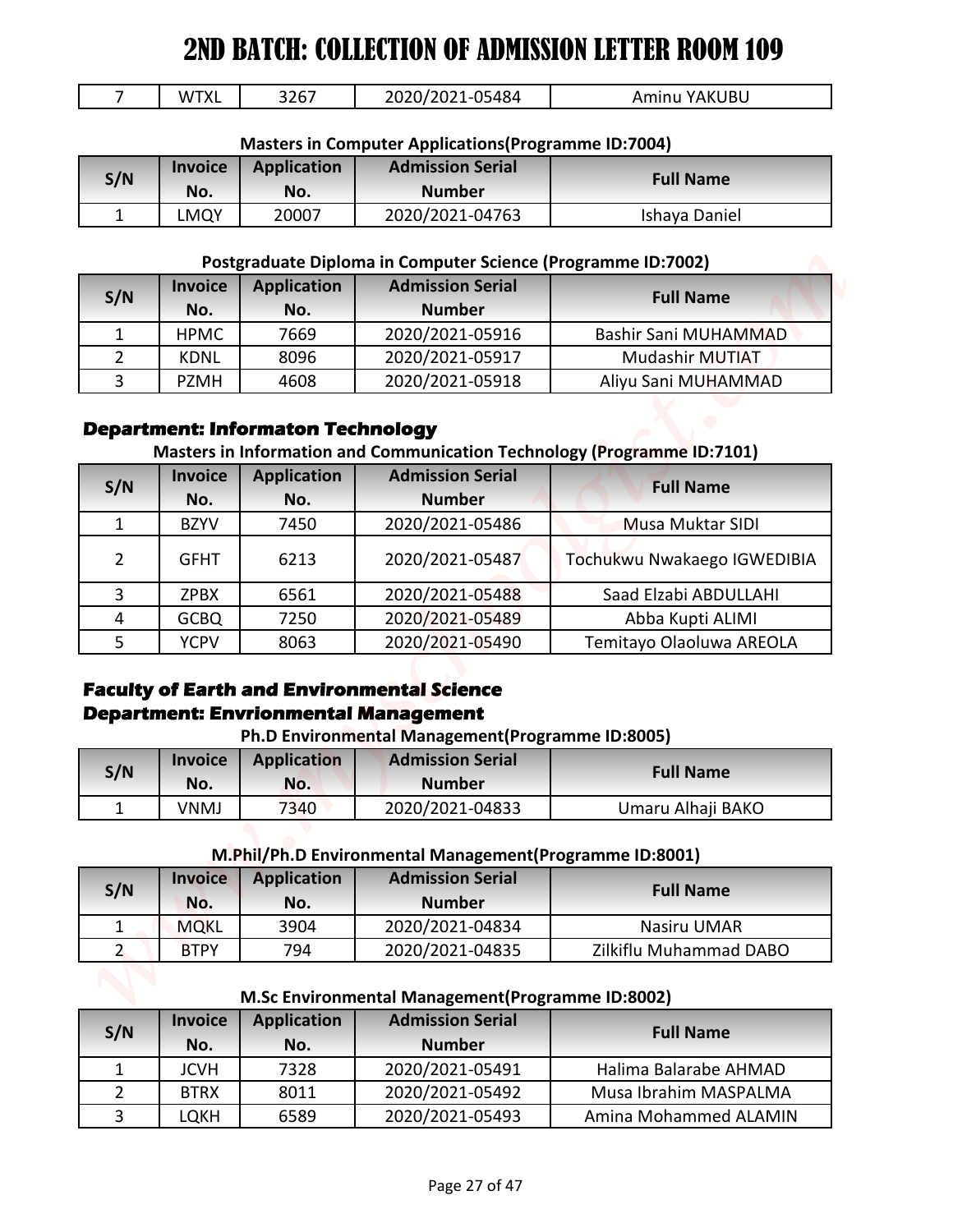| -- -<br>11 L L | 400 | 1 L A O A<br>ιq⊿<br>. באר | .<br>' BICH <sub>I</sub><br>$\sim$<br>odil.<br><b>A</b> |
|----------------|-----|---------------------------|---------------------------------------------------------|
|                |     |                           |                                                         |

| S/N | <b>Invoice</b><br>No. | <b>Application</b><br>No. | <b>Admission Serial</b><br><b>Number</b> | <b>Full Name</b> |
|-----|-----------------------|---------------------------|------------------------------------------|------------------|
|     | VDBQ                  | 8093                      | 2020/2021-05495                          | Gali Bashir UMAR |

#### **Department: Geography**

| 4                           |                              |                           |                                                                 |                                                                               |
|-----------------------------|------------------------------|---------------------------|-----------------------------------------------------------------|-------------------------------------------------------------------------------|
|                             | <b>RTDF</b>                  | 400                       | 2020/2021-05494                                                 | <b>Binta Said BICHI</b>                                                       |
|                             |                              |                           | Masters in Environmental Management and Control (Programme ID:  |                                                                               |
|                             | <b>Invoice</b>               | <b>Application</b>        | <b>Admission Serial</b>                                         |                                                                               |
| S/N                         | No.                          | No.                       | <b>Number</b>                                                   | <b>Full Name</b>                                                              |
| 1                           | <b>VDBQ</b>                  | 8093                      | 2020/2021-05495                                                 | Gali Bashir UMAR                                                              |
|                             | <b>Department: Geography</b> |                           |                                                                 |                                                                               |
|                             |                              |                           |                                                                 | M.Phil/Ph.D Natural Resource Management and Climate Change(Programme ID:8106) |
| S/N                         | <b>Invoice</b>               | <b>Application</b>        | <b>Admission Serial</b>                                         | <b>Full Name</b>                                                              |
|                             | No.                          | No.                       | <b>Number</b>                                                   |                                                                               |
| 1                           | <b>XFNJ</b>                  | 6678                      | 2020/2021-04836                                                 | Suleiman IBRAHIM                                                              |
| $\overline{2}$              | <b>NBZW</b>                  | 243                       | 2020/2021-04837                                                 | Ali ABDU                                                                      |
|                             |                              |                           |                                                                 |                                                                               |
|                             | <b>Invoice</b>               |                           | <b>Admission Serial</b>                                         | Ph.D Natural Resource Management and Climate Change(Programme ID:8120)        |
| S/N                         | No.                          | <b>Application</b><br>No. | <b>Number</b>                                                   | <b>Full Name</b>                                                              |
| 1                           | <b>YNWL</b>                  | 2346                      | 2020/2021-04838                                                 | <b>Tertese Peter IKYAPA</b>                                                   |
|                             |                              |                           |                                                                 |                                                                               |
|                             |                              |                           | Ph.D Geography (Human Geography)(Programme ID:8116)             |                                                                               |
|                             | <b>Invoice</b>               | <b>Application</b>        | <b>Admission Serial</b>                                         |                                                                               |
| S/N                         | No.                          | No.                       | <b>Number</b>                                                   | <b>Full Name</b>                                                              |
| 1                           | <b>FZKQ</b>                  | 8500                      | 2020/2021-04769                                                 | Kamaluddeen Baba ABUBAKAR                                                     |
|                             |                              |                           |                                                                 |                                                                               |
|                             |                              |                           | M.Sc Geography (Physical Geography)(Programme ID:8108)          |                                                                               |
| S/N                         | <b>Invoice</b>               | <b>Application</b>        | <b>Admission Serial</b>                                         | <b>Full Name</b>                                                              |
|                             | No.                          | No.                       | <b>Number</b>                                                   |                                                                               |
| $\mathbf{1}$                | <b>HWZP</b>                  | 7704                      | 2020/2021-05496                                                 | Murtala A HASSAN                                                              |
|                             |                              |                           |                                                                 |                                                                               |
|                             |                              |                           | M.Sc Land Resources (Land Administration)(Programme ID:8112)    |                                                                               |
|                             | <b>Invoice</b>               | <b>Application</b>        | <b>Admission Serial</b>                                         | <b>Full Name</b>                                                              |
|                             | No.                          | No.                       | <b>Number</b>                                                   |                                                                               |
| S/N                         |                              |                           |                                                                 |                                                                               |
| $\mathbf{1}$                | <b>CKHM</b>                  | 2444                      | 2020/2021-05497                                                 | Musa GARBA                                                                    |
|                             |                              |                           |                                                                 |                                                                               |
|                             |                              |                           | M.Sc Geography (Population and Development) (Programme ID:8110) |                                                                               |
| S/N                         | <b>Invoice</b>               | <b>Application</b>        | <b>Admission Serial</b>                                         | <b>Full Name</b>                                                              |
|                             | No.                          | No.                       | <b>Number</b>                                                   |                                                                               |
| $\vert$ 1                   | <b>VKHT</b>                  | 7564                      | 2020/2021-05498                                                 | Jamilatu MUHAMMED                                                             |
|                             |                              |                           |                                                                 |                                                                               |
|                             |                              |                           |                                                                 | M.Sc. Natural Resource Management and Climate Change(Programme ID:8107)       |
| S/N                         | <b>Invoice</b>               | <b>Application</b>        | <b>Admission Serial</b>                                         | <b>Full Name</b>                                                              |
|                             | No.                          | No.                       | <b>Number</b>                                                   |                                                                               |
| $\mathbf{1}$<br>$2^{\circ}$ | <b>THPF</b><br>ZTWX          | 6913<br>7207              | 2020/2021-05499<br>2020/2021-05500                              | Rabiu IBRAHIM<br>Hafsah Muhammad AHMAD                                        |

| S/N | <b>Invoice</b> | Application | <b>Admission Serial</b> | <b>Full Name</b>     |
|-----|----------------|-------------|-------------------------|----------------------|
|     | No.            | No.         | <b>Number</b>           |                      |
|     | <b>YNWL</b>    | 2346        | 2020/2021-04838         | Tertese Peter IKYAPA |

#### **Ph.D Geography (Human Geography)(Programme ID:8116)**

| S/N | <b>Invoice</b><br>No. | Application<br>No. | <b>Admission Serial</b><br><b>Number</b> | <b>Full Name</b>          |
|-----|-----------------------|--------------------|------------------------------------------|---------------------------|
|     | FZKQ                  | 8500               | 2020/2021-04769                          | Kamaluddeen Baba ABUBAKAR |

#### **M.Sc Geography (Physical Geography)(Programme ID:8108)**

| S/N | <b>Invoice</b> | <b>Application</b> | <b>Admission Serial</b> | <b>Full Name</b> |
|-----|----------------|--------------------|-------------------------|------------------|
|     | No.            | No.                | <b>Number</b>           |                  |
|     | <b>HWZP</b>    | 7704               | 2020/2021-05496         | Murtala A HASSAN |

#### **M.Sc Land Resources (Land Administration)(Programme ID:8112)**

| S/N | <b>Invoice</b><br>No. | <b>Application</b><br>No. | <b>Admission Serial</b><br><b>Number</b> | <b>Full Name</b> |
|-----|-----------------------|---------------------------|------------------------------------------|------------------|
|     | СКНМ                  | <u>ን444</u>               | 2020/2021-05497                          | Musa GARBA       |

#### **M.Sc Geography (Population and Development)(Programme ID:8110)**

| S/N | <b>Invoice</b><br>No. | <b>Application</b><br>No. | <b>Admission Serial</b><br><b>Number</b> | <b>Full Name</b>  |
|-----|-----------------------|---------------------------|------------------------------------------|-------------------|
| ∸   | √KHT                  | 7564                      | 2020/2021-05498                          | Jamilatu MUHAMMED |

#### **M.Sc. Natural Resource Management and Climate Change(Programme ID:8107)**

| S/N | <b>Invoice</b><br>No. | Application<br>No. | <b>Admission Serial</b><br><b>Number</b> | <b>Full Name</b>      |
|-----|-----------------------|--------------------|------------------------------------------|-----------------------|
|     | THPF                  | 6913               | 2020/2021-05499                          | Rabiu IBRAHIM         |
|     | ZTWX                  | 7207               | 2020/2021-05500                          | Hafsah Muhammad AHMAD |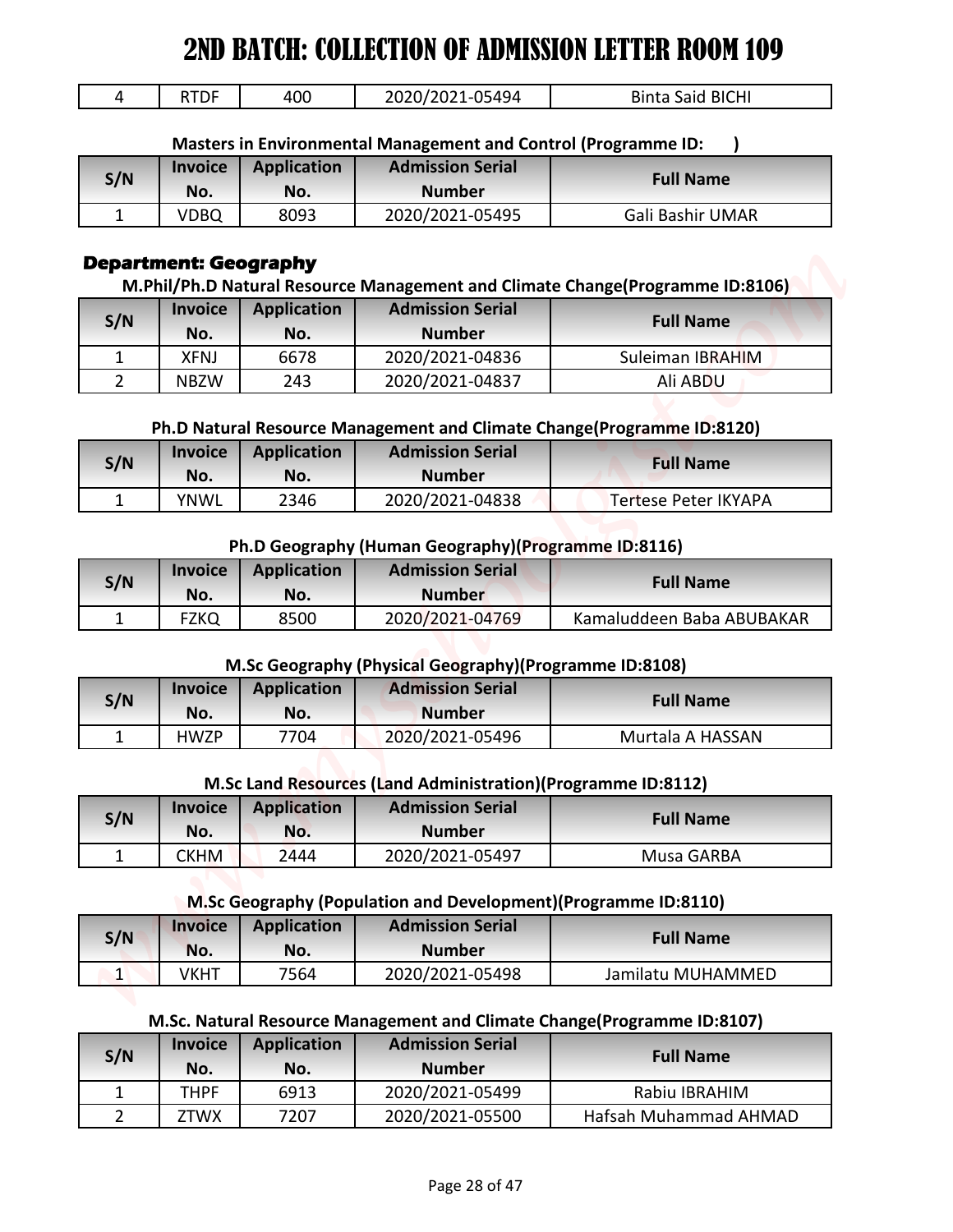| S/N | <b>Invoice</b><br>No. | <b>Application</b><br>No. | <b>Admission Serial</b><br><b>Number</b> | <b>Full Name</b>                |  |
|-----|-----------------------|---------------------------|------------------------------------------|---------------------------------|--|
|     | VZPB                  | 7324                      | 2020/2021-05501                          | <b>Ismail Muhammad HUSSAINI</b> |  |

## **Postgraduate Diploma in Soil Evaluation [PGDSE] (Programme ID: )**

| S/N | <b>Invoice</b> | <b>Application</b> | <b>Admission Serial</b> | <b>Full Name</b> |
|-----|----------------|--------------------|-------------------------|------------------|
|     | No.            | No.                | <b>Number</b>           |                  |
|     | FBZP           | 1941               | 2020/2021-05919         | Usman AKWE       |

#### **Department: Architecture**

## **M.Sc. Architecture(Programme ID:8201)**

| Masters in Geographic Information System (Programme ID:8114) |                            |                                 |                                                                                           |                                          |  |  |
|--------------------------------------------------------------|----------------------------|---------------------------------|-------------------------------------------------------------------------------------------|------------------------------------------|--|--|
| S/N                                                          | <b>Invoice</b>             | <b>Application</b>              | <b>Admission Serial</b>                                                                   | <b>Full Name</b>                         |  |  |
|                                                              | No.                        | No.                             | <b>Number</b>                                                                             |                                          |  |  |
| 1                                                            | <b>VZPB</b>                | 7324                            | 2020/2021-05501                                                                           | <b>Ismail Muhammad HUSSAINI</b>          |  |  |
|                                                              |                            |                                 |                                                                                           |                                          |  |  |
|                                                              | <b>Invoice</b>             | <b>Application</b>              | Postgraduate Diploma in Soil Evaluation [PGDSE] (Programme ID:<br><b>Admission Serial</b> |                                          |  |  |
| S/N                                                          | No.                        | No.                             | <b>Number</b>                                                                             | <b>Full Name</b>                         |  |  |
| $\mathbf{1}$                                                 | <b>FBZP</b>                | 1941                            | 2020/2021-05919                                                                           | <b>Usman AKWE</b>                        |  |  |
|                                                              |                            |                                 |                                                                                           |                                          |  |  |
|                                                              |                            | <b>Department: Architecture</b> |                                                                                           |                                          |  |  |
|                                                              |                            |                                 | M.Sc. Architecture(Programme ID:8201)                                                     |                                          |  |  |
|                                                              | <b>Invoice</b>             | <b>Application</b>              | <b>Admission Serial</b>                                                                   | <b>Full Name</b>                         |  |  |
| S/N                                                          | No.                        | No.                             | <b>Number</b>                                                                             |                                          |  |  |
| 1                                                            | <b>MYXF</b>                | 2088                            | 2020/2021-05502                                                                           | <b>Idris Salihu YUNUSA</b>               |  |  |
| $\overline{2}$                                               | <b>MQXZ</b>                | 27                              | 2020/2021-05503                                                                           | Abdulrahman ZUBAIRU                      |  |  |
| 3                                                            | <b>RBYL</b>                | 177                             | 2020/2021-05504                                                                           | Sulaiman Muhammad BAUCHI                 |  |  |
| 4                                                            | <b>MFKP</b>                | 567                             | 2020/2021-05505                                                                           | <b>Idris Sani KABARA</b>                 |  |  |
| 5                                                            | <b>FLHN</b>                | 574                             | 2020/2021-05506                                                                           | Shehu Usman IBRAHIM                      |  |  |
| 6                                                            | <b>QJNP</b>                | 2347                            | 2020/2021-05507                                                                           | <b>Auwal Mohammed JODA</b>               |  |  |
| $\overline{7}$<br>8                                          | <b>PTNC</b><br><b>RNBP</b> | 931<br>1180                     | 2020/2021-05508                                                                           | Haruna Musa ABDULLAHI                    |  |  |
| 9                                                            | <b>YLCT</b>                | 1181                            | 2020/2021-05509<br>2020/2021-05510                                                        | Mustapha Usman SHEHU<br>Sani Sabo HAMISU |  |  |
| 10                                                           | <b>HPFX</b>                | 4908                            | 2020/2021-05511                                                                           | Yusuf HAFIZ                              |  |  |
| 11                                                           | QVNM                       | 1509                            | 2020/2021-05512                                                                           | Mohammed Kabir BALA                      |  |  |
| 12                                                           | <b>MHRW</b>                | 1614                            | 2020/2021-05513                                                                           | Nura Ibrahim ALIYU                       |  |  |
| 13                                                           | <b>RMHX</b>                | 5097                            | 2020/2021-05514                                                                           | Abubakar Umar SALISU                     |  |  |
| 14                                                           | <b>CLBG</b>                | 1996                            | 2020/2021-05515                                                                           | Bello Sani ZANGO                         |  |  |
| 15                                                           | <b>MLJQ</b>                | 1773                            | 2020/2021-05516                                                                           | Abdul Zakariyya ABUBAKAR                 |  |  |
| 16                                                           | <b>KYCD</b>                | 2710                            | 2020/2021-05517                                                                           | Ummi Bukar KAJIDU                        |  |  |
| 17                                                           | YZJP                       | 4713                            | 2020/2021-05518                                                                           | Haruna Nasir HARUNA                      |  |  |
| 18                                                           | PMLB                       | 2469                            | 2020/2021-05519                                                                           | Benjamin Musa YAKI                       |  |  |
| 19                                                           | <b>ZMQF</b>                | 2365                            | 2020/2021-05520                                                                           | Faruk Obafemi YAHAYA                     |  |  |
| 20                                                           | <b>QVPH</b>                | 2551                            | 2020/2021-05521                                                                           | Yusuf Mohammed BARAYA                    |  |  |
| 21                                                           | <b>XZML</b>                | 3382                            | 2020/2021-05522                                                                           | Ahmed ABUBAKAR                           |  |  |
| 22                                                           | <b>PLYX</b>                | 3319                            | 2020/2021-05523                                                                           | Abubakar Deji ADENIYI                    |  |  |
| 23                                                           | <b>MJXK</b>                | 3584                            | 2020/2021-05524                                                                           | Abdulrashid SANI                         |  |  |
| 24                                                           | ZNCB                       | 3750                            | 2020/2021-05525                                                                           | Inuwa BUBA                               |  |  |
| 25                                                           | <b>DGVQ</b>                | 3958                            | 2020/2021-05526                                                                           | MuhammadAuwal YUSUF                      |  |  |
| 26<br>27                                                     | ZHTW<br>LJHW               | 3751<br>4356                    | 2020/2021-05527<br>2020/2021-05528                                                        | Alhassan SULAIMAN<br>Olumuyiwa Gift ALO  |  |  |
| 28                                                           | <b>BTND</b>                | 4290                            | 2020/2021-05529                                                                           | Mustapha YAKUBU                          |  |  |
| 29                                                           | <b>FBVH</b>                | 4473                            | 2020/2021-05530                                                                           | Mannir SHEHU                             |  |  |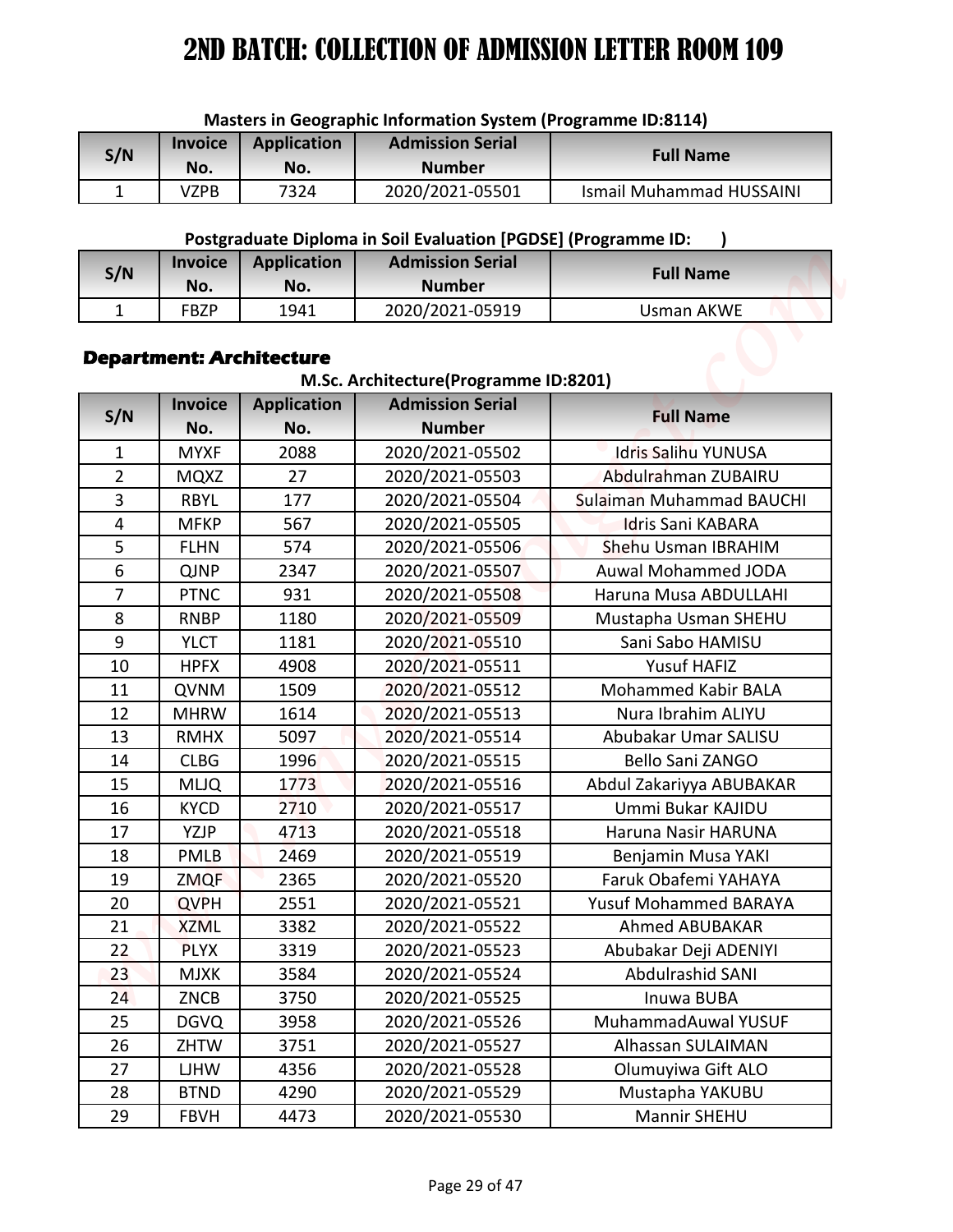|                                   | 2ND BATCH: COLLECTION OF ADMISSION LETTER ROOM 109 |                    |                                                                 |                                                   |
|-----------------------------------|----------------------------------------------------|--------------------|-----------------------------------------------------------------|---------------------------------------------------|
| 30                                | <b>MNBG</b>                                        | 4624               | 2020/2021-05531                                                 | Muhammad Shuaibu YAHAYA                           |
| 31                                | <b>DQCZ</b>                                        | 5227               | 2020/2021-05532                                                 | <b>Ahmad Dahiru DANBATTA</b>                      |
| 32                                | <b>PJRM</b>                                        | 5384               | 2020/2021-05533                                                 | <b>Umar Jibril ABUBAKAR</b>                       |
| 33                                | <b>DGQT</b>                                        | 5389               | 2020/2021-05534                                                 | Usman Abba MAGAJI                                 |
| 34                                | <b>XTYD</b>                                        | 5404               | 2020/2021-05535                                                 | Zakari Uthman ZAKARI                              |
| 35                                | <b>JBZC</b>                                        | 5437               | 2020/2021-05536                                                 | <b>Muhammad Lawal MAIKUDI</b>                     |
| 36                                | <b>ZPGF</b>                                        | 5582               | 2020/2021-05537                                                 | Abdulwahid Bashir HARUN                           |
| 37                                | <b>BJMX</b>                                        | 5730               | 2020/2021-05538                                                 | Abdulrahaman ISAH                                 |
| 38                                | <b>WCFV</b>                                        | 5812               | 2020/2021-05539                                                 | Abdulmalik LIMANKO                                |
| 39                                | <b>VGFD</b>                                        | 6303               | 2020/2021-05540                                                 | <b>Bala UMAR</b>                                  |
| 40                                | <b>DHGT</b>                                        | 6378               | 2020/2021-05541                                                 | Aisha Ummi DALHATU                                |
| 41                                | <b>WTMJ</b>                                        | 6401               | 2020/2021-05542                                                 | Hauwa MOHAMMED                                    |
| 42                                | <b>YRWT</b>                                        | 7479               | 2020/2021-05543                                                 | Sani Aisha SULEIMAN                               |
| 43                                | <b>PHXB</b>                                        | 7762               | 2020/2021-05544                                                 | <b>Abdulazeez UMAR</b>                            |
| 44                                | <b>YHGN</b>                                        | 7715               | 2020/2021-05545                                                 | Abdulwahab Muhammad IYA                           |
|                                   |                                                    |                    | Ph.D Anatomy (Programme ID:4001)                                |                                                   |
| <b>Department: Anatomy</b><br>S/N | <b>Invoice</b>                                     | <b>Application</b> | <b>Admission Serial</b>                                         | <b>Full Name</b>                                  |
| 1                                 | No.<br><b>RMFT</b>                                 | No.<br>8712        | <b>Number</b><br>2020/2021-04793                                | Aminu Ahmed AHMED                                 |
|                                   | <b>Invoice</b>                                     | <b>Application</b> | M.Phil/Ph.D Anatomy(Programme ID:<br><b>Admission Serial</b>    |                                                   |
|                                   | No.                                                | No.                | <b>Number</b>                                                   | <b>Full Name</b>                                  |
| $\mathbf{1}$                      | <b>FYWQ</b>                                        | 8713               | 2020/2021-04770                                                 | Yahya Kabir MAIGARI                               |
|                                   |                                                    |                    |                                                                 |                                                   |
| S/N                               |                                                    |                    | M.Sc Anatomy (Programme ID:4002)                                |                                                   |
| S/N                               | <b>Invoice</b>                                     | <b>Application</b> | <b>Admission Serial</b><br><b>Number</b>                        | <b>Full Name</b>                                  |
| $\mathbf{1}$                      | No.                                                | No.                |                                                                 | Abubakar IBRAHIM                                  |
| $\overline{2}$                    | <b>WQJX</b>                                        | 5552<br>5710       | 2020/2021-05546                                                 | Ben James ANUWANIDA                               |
|                                   | <b>JQRZ</b>                                        |                    | 2020/2021-05547                                                 |                                                   |
| $\overline{\mathbf{3}}$<br>4      | <b>PFWN</b><br><b>PGTN</b>                         | 7539<br>2082       | 2020/2021-05548<br>2020/2021-05549                              | <b>Binta Baba MELE</b>                            |
| 5                                 | <b>FDYT</b>                                        | 3954               | 2020/2021-04774                                                 | Victory Chinecherem CHUKWU<br>Khalifa Auwal IDRIS |
| 6                                 | <b>GMCH</b>                                        | 2432               | 2020/2021-04782                                                 | Jamilu Alhaji NUHU                                |
| 7 <sup>2</sup>                    |                                                    |                    |                                                                 |                                                   |
|                                   | <b>QCKX</b>                                        | 5285               | 2020/2021-05550                                                 | Amina Aliyu GUDAJI                                |
|                                   |                                                    |                    | Postgraduate Diploma in Anatomical Sciences (Programme ID:4003) |                                                   |
| S/N                               | <b>Invoice</b>                                     | <b>Application</b> | <b>Admission Serial</b>                                         | <b>Full Name</b>                                  |
| $\mathbf{1}$                      | No.<br><b>GYZQ</b>                                 | No.<br>6957        | <b>Number</b><br>2020/2021-05920                                | Saifullahi Usman KASIM                            |

## **Faculty of Basic Medical Sciences Department: Anatomy**

| Ph.D Anatomy (Programme ID:4001) |                |             |                         |                  |  |
|----------------------------------|----------------|-------------|-------------------------|------------------|--|
| S/N                              | <b>Invoice</b> | Application | <b>Admission Serial</b> | <b>Full Name</b> |  |
|                                  | No.            | No.         | <b>Number</b>           |                  |  |
|                                  |                |             |                         |                  |  |

#### **M.Phil/Ph.D Anatomy(Programme ID: )**

| S/N | <b>Invoice</b><br>No. | Application<br>No. | <b>Admission Serial</b><br><b>Number</b> | <b>Full Name</b>    |
|-----|-----------------------|--------------------|------------------------------------------|---------------------|
|     | <b>FYWO</b>           | 8713               | 2020/2021-04770                          | Yahya Kabir MAIGARI |

#### **M.Sc Anatomy(Programme ID:4002)**

| S/N            | <b>Invoice</b> | <b>Application</b> | <b>Admission Serial</b> | <b>Full Name</b>           |
|----------------|----------------|--------------------|-------------------------|----------------------------|
|                | No.            | No.                | <b>Number</b>           |                            |
|                | <b>WQJX</b>    | 5552               | 2020/2021-05546         | Abubakar IBRAHIM           |
| $\overline{2}$ | <b>JQRZ</b>    | 5710               | 2020/2021-05547         | <b>Ben James ANUWANIDA</b> |
| 3              | <b>PFWN</b>    | 7539               | 2020/2021-05548         | <b>Binta Baba MELE</b>     |
| 4              | <b>PGTN</b>    | 2082               | 2020/2021-05549         | Victory Chinecherem CHUKWU |
| 5              | <b>FDYT</b>    | 3954               | 2020/2021-04774         | Khalifa Auwal IDRIS        |
| 6              | <b>GMCH</b>    | 2432               | 2020/2021-04782         | Jamilu Alhaji NUHU         |
| 7              | <b>QCKX</b>    | 5285               | 2020/2021-05550         | Amina Aliyu GUDAJI         |

# **Postgraduate Diploma in Anatomical Sciences(Programme ID:4003)**

| S/N | <b>Invoice</b><br>No. | <b>Application</b><br>No. | <b>Admission Serial</b><br><b>Number</b> | <b>Full Name</b>       |
|-----|-----------------------|---------------------------|------------------------------------------|------------------------|
|     | <b>GYZQ</b>           | 6957                      | 2020/2021-05920                          | Saifullahi Usman KASIM |
|     | TRNQ                  | 7031                      | 2020/2021-05921                          | Patience Chikere OSARO |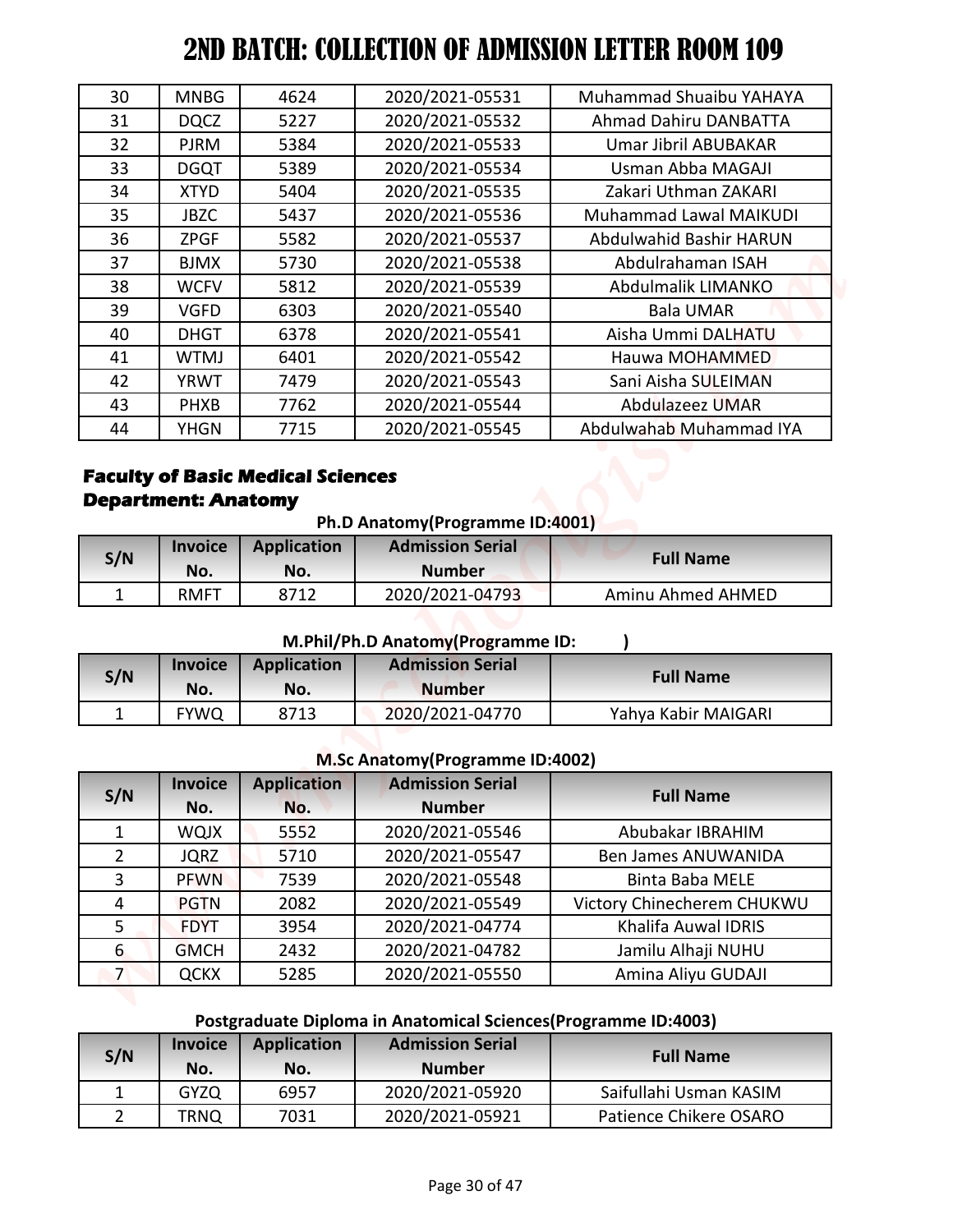| Ph.D Human Physiology (Programme ID:4203) |                       |                           |                                          |                  |  |
|-------------------------------------------|-----------------------|---------------------------|------------------------------------------|------------------|--|
| S/N                                       | <b>Invoice</b><br>No. | <b>Application</b><br>No. | <b>Admission Serial</b><br><b>Number</b> | <b>Full Name</b> |  |
|                                           | KVXJ                  | 7701                      | 2020/2021-04847                          | Sani Saidu BABA  |  |

#### **Department: Human Physiology**

**M.Sc Human Physiology(Programme ID:4202)**

|                |                | <b>Department: Human Physiology</b>                          |                                                                                         |                               |
|----------------|----------------|--------------------------------------------------------------|-----------------------------------------------------------------------------------------|-------------------------------|
|                |                |                                                              | Ph.D Human Physiology (Programme ID:4203)                                               |                               |
| S/N            | <b>Invoice</b> | <b>Application</b>                                           | <b>Admission Serial</b>                                                                 | <b>Full Name</b>              |
|                | No.            | No.                                                          | <b>Number</b>                                                                           |                               |
| $\mathbf{1}$   | <b>KVXJ</b>    | 7701                                                         | 2020/2021-04847                                                                         | Sani Saidu BABA               |
|                |                |                                                              | M.Sc Human Physiology (Programme ID:4202)                                               |                               |
|                | <b>Invoice</b> | <b>Application</b>                                           | <b>Admission Serial</b>                                                                 |                               |
| S/N            | No.            | No.                                                          | <b>Number</b>                                                                           | <b>Full Name</b>              |
| $\mathbf{1}$   | <b>TFKH</b>    | 1447                                                         | 2020/2021-05551                                                                         | Khadija Aminu ADAM            |
| $\overline{2}$ | <b>XHNL</b>    | 4273                                                         | 2020/2021-05552                                                                         | Abdussamad Abdussalam AMINU   |
| $\overline{3}$ | <b>NHVT</b>    | 8043                                                         | 2020/2021-05553                                                                         | Hadiza Kubra USMAN            |
| 4              | <b>YZJN</b>    | 6892                                                         | 2020/2021-05554                                                                         | Maryam Mahmud IBRAHIM         |
| 5              | PYQJ           | 7210                                                         | 2020/2021-05555                                                                         | Hafsat Hamza MUHAMMAD         |
| 6              | <b>YZJN</b>    | 6892                                                         | 2020/2021-05556                                                                         | Maryam Mahmud IBRAHIM         |
| $\overline{7}$ | <b>XYFQ</b>    | 8029                                                         | 2020/2021-05557                                                                         | Aisha Jibril ABUBAKAR         |
| 8              | <b>GQBT</b>    | 7602                                                         | 2020/2021-05558                                                                         | <b>Bilya Shuaibu SANI</b>     |
| 9              | <b>NHVT</b>    | 8043                                                         | 2020/2021-05559                                                                         | Hadiza Kubra USMAN            |
| 10             | <b>DRQN</b>    | 8207                                                         | 2020/2021-05560                                                                         | <b>Muktar LAWAN</b>           |
| S/N            | <b>Invoice</b> | <b>Application</b>                                           | Postgraduate Diploma in Human Physiology (Programme ID:4204)<br><b>Admission Serial</b> | <b>Full Name</b>              |
|                | No.            | No.                                                          | <b>Number</b>                                                                           |                               |
| $\mathbf{1}$   | <b>TJYX</b>    | 7148                                                         | 2020/2021-05922                                                                         | Hamza Aliyu SHARIF            |
| $\overline{2}$ | <b>BWKY</b>    | 7948                                                         | 2020/2021-05923                                                                         | <b>Christy Samson LENEKE</b>  |
| 3              | <b>YTHD</b>    | 8037                                                         | 2020/2021-05924                                                                         | Kabiru Ado WUDIL              |
|                |                | <b>Faculty of Life Sciences</b>                              |                                                                                         |                               |
|                | <b>Invoice</b> | <b>Department: Biological Sciences</b><br><b>Application</b> | Ph.D Biology (Programme ID:14015)<br><b>Admission Serial</b>                            |                               |
| S/N            | No.            | No.                                                          | <b>Number</b>                                                                           | <b>Full Name</b>              |
| $\mathbf{1}$   | <b>YPFK</b>    | 6877                                                         | 2020/2021-04848                                                                         | Suleiman Bukar AHMED          |
| $\overline{2}$ | <b>QRNK</b>    | 8136                                                         | 2020/2021-04849                                                                         | <b>Falilat Olatoro SOTAYO</b> |
|                |                |                                                              | Ph.D Biology(Programme ID:14018)                                                        |                               |
|                | <b>Invoice</b> | <b>Application</b>                                           | <b>Admission Serial</b>                                                                 |                               |
| S/N            | No.            | No.                                                          | <b>Number</b>                                                                           | <b>Full Name</b>              |
| $\mathbf{1}$   | <b>LNPV</b>    | 6572                                                         | 2020/2021-04850                                                                         | Zainab Aliyu MUHAMMAD         |
|                |                |                                                              | Ph.D Zoology(Programme ID:14014)<br><b>Admission Serial</b>                             |                               |

## **Postgraduate Diploma in Human Physiology(Programme ID:4204)**

| S/N | <b>Invoice</b><br>No. | <b>Application</b><br>No. | <b>Admission Serial</b><br><b>Number</b> | <b>Full Name</b>             |
|-----|-----------------------|---------------------------|------------------------------------------|------------------------------|
|     | TJYX                  | 7148                      | 2020/2021-05922                          | Hamza Aliyu SHARIF           |
|     | <b>BWKY</b>           | 7948                      | 2020/2021-05923                          | <b>Christy Samson LENEKE</b> |
|     | YTHD                  | 8037                      | 2020/2021-05924                          | Kabiru Ado WUDIL             |

#### **Faculty of Life Sciences Department: Biological Sciences**

**Ph.D Biology(Programme ID:14015)**

| S/N | <b>Invoice</b><br>No. | <b>Application</b><br>No. | <b>Admission Serial</b><br><b>Number</b> | <b>Full Name</b>              |
|-----|-----------------------|---------------------------|------------------------------------------|-------------------------------|
|     | <b>YPFK</b>           | 6877                      | 2020/2021-04848                          | Suleiman Bukar AHMED          |
|     | <b>QRNK</b>           | 8136                      | 2020/2021-04849                          | <b>Falilat Olatoro SOTAYO</b> |

#### **Ph.D Biology(Programme ID:14018)**

| S/N | <b>Invoice</b><br>No. | Application<br>No. | <b>Admission Serial</b><br><b>Number</b> | <b>Full Name</b>      |
|-----|-----------------------|--------------------|------------------------------------------|-----------------------|
|     | NPV-                  | 6572               | 2020/2021-04850                          | Zainab Aliyu MUHAMMAD |

#### **Ph.D Zoology(Programme ID:14014)**

| C/N | <b>Invoice Application</b> | <b>Admission Serial</b> | Eull Namo |
|-----|----------------------------|-------------------------|-----------|
|     |                            |                         |           |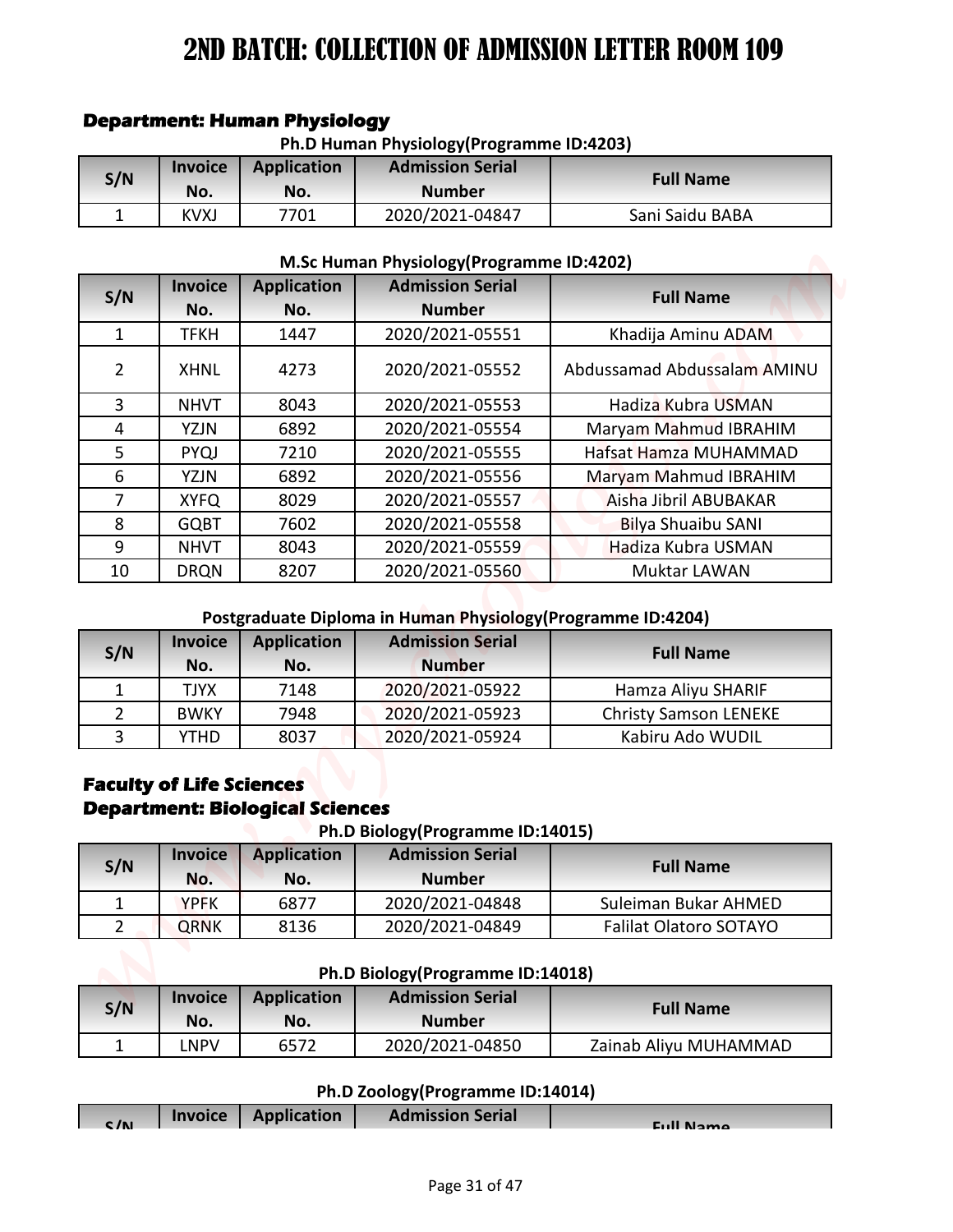| J/IV | No.  | No.  | <b>Number</b>   | <b>FUILIVALLIC</b>  |
|------|------|------|-----------------|---------------------|
| -    | BLRH | 7132 | 2020/2021-04851 | Zakari Zakari YUSUF |

#### **M.Phil/Ph.D Biology(Programme ID:14007)**

| S/N | <b>Invoice</b> | <b>Application</b> | <b>Admission Serial</b> | <b>Full Name</b> |
|-----|----------------|--------------------|-------------------------|------------------|
|     | No.            | No.                | <b>Number</b>           |                  |
|     | DTGZ           | 7082               | 2020/2021-04852         | Safiyanu IDRIS   |

#### **M.Sc Zoology(Programme ID:14006)**

| S/N | <b>Invoice</b><br>No. | <b>Application</b><br>No. | <b>Admission Serial</b><br><b>Number</b> | <b>Full Name</b>        |
|-----|-----------------------|---------------------------|------------------------------------------|-------------------------|
|     | <b>YCKW</b>           | 6509                      | 2020/2021-05561                          | Fatima Muhammad MACHINA |
|     | <b>FHRW</b>           | 8068                      | 2020/2021-05562                          | Binta Abdullahi YUGUDA  |

#### **M.Sc Zoology(Programme ID:14005)**

| S/N | <b>Invoice</b><br>No. | <b>Application</b><br>No. | <b>Admission Serial</b><br><b>Number</b> | <b>Full Name</b>    |
|-----|-----------------------|---------------------------|------------------------------------------|---------------------|
|     | <b>HDKB</b>           | 7504                      | 2020/2021-05563                          | Amina Adamu MAIKANO |

#### **M.Sc Zoology(Programme ID:14004)**

| S/N | <b>Invoice</b><br>No. | Application<br>No. | <b>Admission Serial</b><br><b>Number</b> | <b>Full Name</b> |
|-----|-----------------------|--------------------|------------------------------------------|------------------|
|     | FRJZ                  | 6469               | 2020/2021-05564                          | Fatsuma ALI      |

#### **Postgraduate Diploma in Biological Sciences(Programme ID:14011)**

| J/ IV          | No.                        | No.                              | <b>Number</b>                                                    | <b>FUILIVAILLE</b>                                    |
|----------------|----------------------------|----------------------------------|------------------------------------------------------------------|-------------------------------------------------------|
| $\mathbf{1}$   | <b>BLRH</b>                | 7132                             | 2020/2021-04851                                                  | Zakari Zakari YUSUF                                   |
|                |                            |                                  |                                                                  |                                                       |
|                |                            |                                  | M.Phil/Ph.D Biology(Programme ID:14007)                          |                                                       |
| S/N            | <b>Invoice</b>             | <b>Application</b>               | <b>Admission Serial</b>                                          | <b>Full Name</b>                                      |
|                | No.                        | No.                              | <b>Number</b>                                                    |                                                       |
| $\mathbf{1}$   | <b>DTGZ</b>                | 7082                             | 2020/2021-04852                                                  | Safiyanu IDRIS                                        |
|                |                            |                                  | M.Sc Zoology(Programme ID:14006)                                 |                                                       |
|                | <b>Invoice</b>             | <b>Application</b>               | <b>Admission Serial</b>                                          |                                                       |
| S/N            | No.                        | No.                              | <b>Number</b>                                                    | <b>Full Name</b>                                      |
| 1              | <b>YCKW</b>                | 6509                             | 2020/2021-05561                                                  | <b>Fatima Muhammad MACHINA</b>                        |
| $\overline{2}$ | <b>FHRW</b>                | 8068                             | 2020/2021-05562                                                  | Binta Abdullahi YUGUDA                                |
|                |                            |                                  |                                                                  |                                                       |
|                |                            |                                  | M.Sc Zoology(Programme ID:14005)                                 |                                                       |
| S/N            | <b>Invoice</b><br>No.      | <b>Application</b><br>No.        | <b>Admission Serial</b><br><b>Number</b>                         | <b>Full Name</b>                                      |
| 1              | <b>HDKB</b>                | 7504                             | 2020/2021-05563                                                  | Amina Adamu MAIKANO                                   |
|                |                            |                                  |                                                                  |                                                       |
|                |                            |                                  | M.Sc Zoology(Programme ID:14004)                                 |                                                       |
|                |                            |                                  |                                                                  |                                                       |
|                | <b>Invoice</b>             | <b>Application</b>               | <b>Admission Serial</b>                                          |                                                       |
|                | No.                        | No.                              | <b>Number</b>                                                    | <b>Full Name</b>                                      |
| 1              | <b>FRJZ</b>                | 6469                             | 2020/2021-05564                                                  | Fatsuma ALI                                           |
|                |                            |                                  |                                                                  |                                                       |
|                |                            |                                  | Postgraduate Diploma in Biological Sciences (Programme ID:14011) |                                                       |
|                | <b>Invoice</b>             | <b>Application</b>               | <b>Admission Serial</b>                                          | <b>Full Name</b>                                      |
| $\mathbf{1}$   | No.                        | No.<br>7043                      | <b>Number</b>                                                    |                                                       |
| $\overline{2}$ | <b>XFWL</b><br><b>DTWV</b> | 7053                             | 2020/2021-05925<br>2020/2021-05926                               | Caroline Onyinyechi NGONADI<br><b>Bashir MUHAMMAD</b> |
| 3              | <b>LKWJ</b>                | 8073                             | 2020/2021-05927                                                  | Sule Sabiu ADO                                        |
| 4              | LKWJ                       | 8073                             | 2020/2021-05928                                                  | Sule Sabiu ADO                                        |
| 5              | <b>DTWV</b>                | 7053                             | 2020/2021-05929                                                  | <b>Bashir MUHAMMAD</b>                                |
| 6              | <b>GVJQ</b>                | 6711                             | 2020/2021-05930                                                  | Aisha Umar AHMAD                                      |
| $\overline{7}$ | <b>DFML</b>                | 6729                             | 2020/2021-05931                                                  | Fatima SHUKUR                                         |
| 8              | <b>YQCF</b>                | 6750                             | 2020/2021-05932                                                  | Humaira Adam ALIYU                                    |
| S/N<br>9       | <b>QJMR</b>                | 6858                             | 2020/2021-05933                                                  | Nurudeen Jibrin ABDULLAHI                             |
| 10             | <b>XFWL</b>                | 7043                             | 2020/2021-05934                                                  | Caroline Onyinyechi NGONADI                           |
| S/N            |                            | <b>Department: Plant Biology</b> |                                                                  |                                                       |
|                |                            |                                  | Ph.D Plant Biology(Plant Genetics)(Programme ID:14417)           |                                                       |
| S/N            | <b>Invoice</b><br>No.      | <b>Application</b><br>No.        | <b>Admission Serial</b><br><b>Number</b>                         | <b>Full Name</b>                                      |

# **Department: Plant Biology**

# **Ph.D Plant Biology(Plant Genetics)(Programme ID:14417)**

| S/N | <b>Invoice</b> | <b>Application</b> | <b>Admission Serial</b> | <b>Full Name</b>      |
|-----|----------------|--------------------|-------------------------|-----------------------|
|     | No.            | No.                | <b>Number</b>           |                       |
|     | XJNB           | 6149               | 2020/2021-04761         | Zakiyyah Maaruf YAKUB |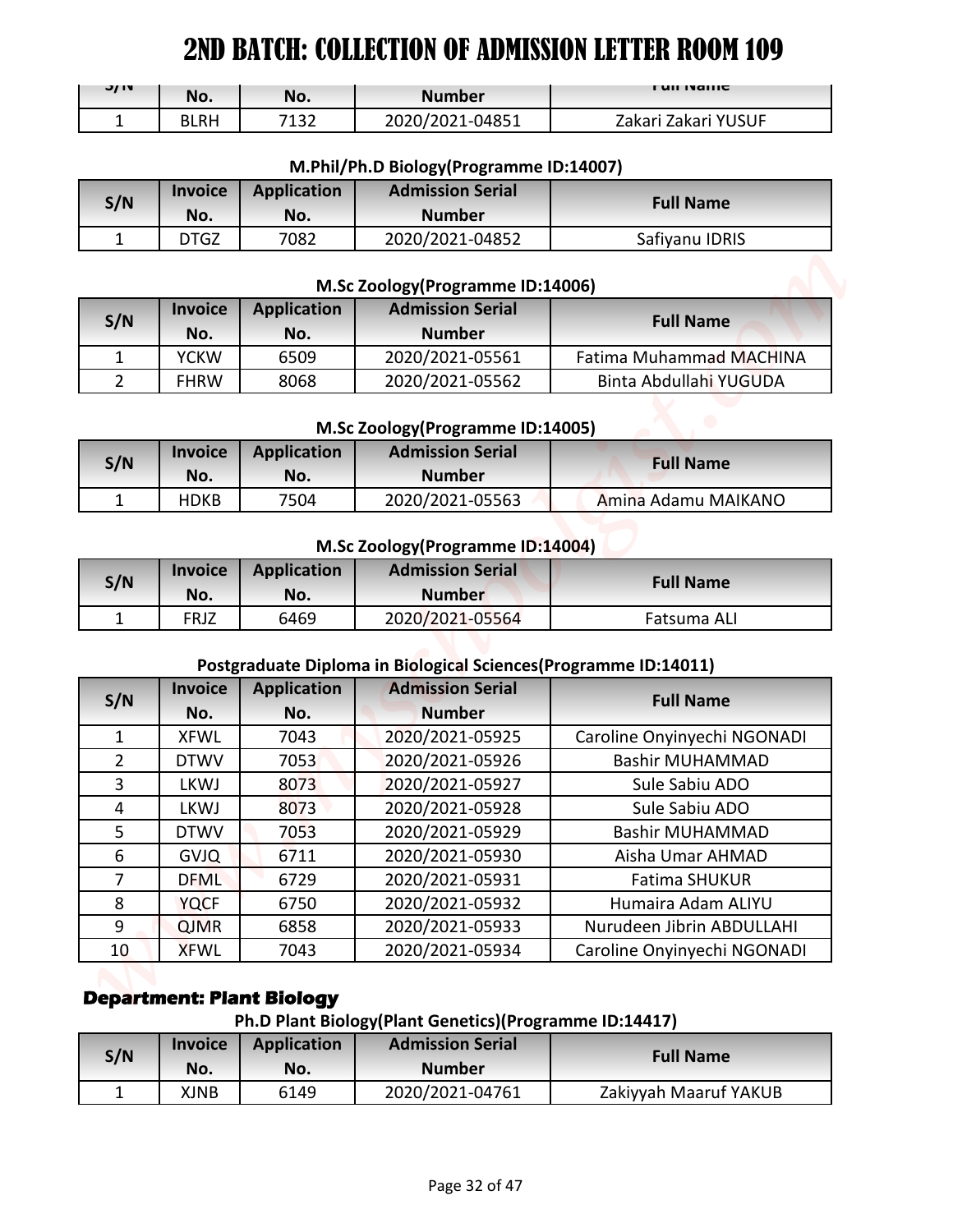#### **M.Phil/Ph.D Plant Biology(Programme ID:14402)**

| S/N | <i><u><b>Invoice</b></u></i><br>No. | <b>Application</b><br>No. | <b>Admission Serial</b><br><b>Number</b> | <b>Full Name</b>  |
|-----|-------------------------------------|---------------------------|------------------------------------------|-------------------|
|     | <b>YVDF</b>                         | 7990                      | 2020/2021-04846                          | Rukayya Kawu BALA |

#### **M.Sc Plant Biology(Programme ID:14416)**

| <b>Invoice</b><br><b>Admission Serial</b><br><b>Application</b><br>S/N<br><b>Full Name</b><br><b>Number</b><br>No.<br>No.<br>2020/2021-04846<br>$\mathbf{1}$<br>7990<br>Rukayya Kawu BALA<br><b>YVDF</b><br>M.Sc Plant Biology (Programme ID:14416)<br><b>Admission Serial</b><br><b>Invoice</b><br><b>Application</b><br>S/N<br><b>Full Name</b><br><b>Number</b><br>No.<br>No.<br>7052<br>2020/2021-05565<br>$\mathbf{1}$<br><b>YBDM</b><br>Khadijah Imam AHMAD<br>$\overline{2}$<br><b>Mohammed MUSA</b><br><b>LGVX</b><br>8289<br>2020/2021-05566<br>Inamurrahman Onaopemipo<br>3<br>2020/2021-05567<br><b>TBPY</b><br>3824<br><b>JUBREEL</b><br>M.Sc Plant Biology (Programme ID:14413)<br><b>Admission Serial</b><br><b>Application</b><br><b>Invoice</b><br>S/N<br><b>Full Name</b><br>No.<br><b>Number</b><br>No.<br>3986<br>2020/2021-05568<br>Abdulazeez Kayode AKINTADE<br>$\mathbf{1}$<br><b>NZFQ</b><br>$\overline{2}$<br>2020/2021-05569<br><b>RKLT</b><br>5172<br><b>Usman Maryam KABIR</b><br>M.Sc Plant Biology (Programme ID:14410)<br><b>Application</b><br><b>Admission Serial</b><br><b>Invoice</b><br>S/N<br><b>Full Name</b><br><b>Number</b><br>No.<br>No.<br>$\mathbf{1}$<br>781<br>2020/2021-05570<br>Mustapha Allahnana HUSSAINI<br><b>BVQM</b> |
|----------------------------------------------------------------------------------------------------------------------------------------------------------------------------------------------------------------------------------------------------------------------------------------------------------------------------------------------------------------------------------------------------------------------------------------------------------------------------------------------------------------------------------------------------------------------------------------------------------------------------------------------------------------------------------------------------------------------------------------------------------------------------------------------------------------------------------------------------------------------------------------------------------------------------------------------------------------------------------------------------------------------------------------------------------------------------------------------------------------------------------------------------------------------------------------------------------------------------------------------------------------------------|
|                                                                                                                                                                                                                                                                                                                                                                                                                                                                                                                                                                                                                                                                                                                                                                                                                                                                                                                                                                                                                                                                                                                                                                                                                                                                            |
|                                                                                                                                                                                                                                                                                                                                                                                                                                                                                                                                                                                                                                                                                                                                                                                                                                                                                                                                                                                                                                                                                                                                                                                                                                                                            |
|                                                                                                                                                                                                                                                                                                                                                                                                                                                                                                                                                                                                                                                                                                                                                                                                                                                                                                                                                                                                                                                                                                                                                                                                                                                                            |
|                                                                                                                                                                                                                                                                                                                                                                                                                                                                                                                                                                                                                                                                                                                                                                                                                                                                                                                                                                                                                                                                                                                                                                                                                                                                            |
|                                                                                                                                                                                                                                                                                                                                                                                                                                                                                                                                                                                                                                                                                                                                                                                                                                                                                                                                                                                                                                                                                                                                                                                                                                                                            |
|                                                                                                                                                                                                                                                                                                                                                                                                                                                                                                                                                                                                                                                                                                                                                                                                                                                                                                                                                                                                                                                                                                                                                                                                                                                                            |
|                                                                                                                                                                                                                                                                                                                                                                                                                                                                                                                                                                                                                                                                                                                                                                                                                                                                                                                                                                                                                                                                                                                                                                                                                                                                            |
|                                                                                                                                                                                                                                                                                                                                                                                                                                                                                                                                                                                                                                                                                                                                                                                                                                                                                                                                                                                                                                                                                                                                                                                                                                                                            |
|                                                                                                                                                                                                                                                                                                                                                                                                                                                                                                                                                                                                                                                                                                                                                                                                                                                                                                                                                                                                                                                                                                                                                                                                                                                                            |
|                                                                                                                                                                                                                                                                                                                                                                                                                                                                                                                                                                                                                                                                                                                                                                                                                                                                                                                                                                                                                                                                                                                                                                                                                                                                            |
|                                                                                                                                                                                                                                                                                                                                                                                                                                                                                                                                                                                                                                                                                                                                                                                                                                                                                                                                                                                                                                                                                                                                                                                                                                                                            |
|                                                                                                                                                                                                                                                                                                                                                                                                                                                                                                                                                                                                                                                                                                                                                                                                                                                                                                                                                                                                                                                                                                                                                                                                                                                                            |
|                                                                                                                                                                                                                                                                                                                                                                                                                                                                                                                                                                                                                                                                                                                                                                                                                                                                                                                                                                                                                                                                                                                                                                                                                                                                            |
|                                                                                                                                                                                                                                                                                                                                                                                                                                                                                                                                                                                                                                                                                                                                                                                                                                                                                                                                                                                                                                                                                                                                                                                                                                                                            |
|                                                                                                                                                                                                                                                                                                                                                                                                                                                                                                                                                                                                                                                                                                                                                                                                                                                                                                                                                                                                                                                                                                                                                                                                                                                                            |
|                                                                                                                                                                                                                                                                                                                                                                                                                                                                                                                                                                                                                                                                                                                                                                                                                                                                                                                                                                                                                                                                                                                                                                                                                                                                            |
|                                                                                                                                                                                                                                                                                                                                                                                                                                                                                                                                                                                                                                                                                                                                                                                                                                                                                                                                                                                                                                                                                                                                                                                                                                                                            |
|                                                                                                                                                                                                                                                                                                                                                                                                                                                                                                                                                                                                                                                                                                                                                                                                                                                                                                                                                                                                                                                                                                                                                                                                                                                                            |
|                                                                                                                                                                                                                                                                                                                                                                                                                                                                                                                                                                                                                                                                                                                                                                                                                                                                                                                                                                                                                                                                                                                                                                                                                                                                            |
| <b>Department: Microbiology</b><br>Postgraduate Diploma in Environmental and Public Health(Programme ID:14212)                                                                                                                                                                                                                                                                                                                                                                                                                                                                                                                                                                                                                                                                                                                                                                                                                                                                                                                                                                                                                                                                                                                                                             |
| <b>Application</b><br><b>Admission Serial</b><br><b>Invoice</b><br>S/N<br><b>Full Name</b><br><b>Number</b><br>No.<br>No.                                                                                                                                                                                                                                                                                                                                                                                                                                                                                                                                                                                                                                                                                                                                                                                                                                                                                                                                                                                                                                                                                                                                                  |
| 2020/2021-05935<br><b>GJCR</b><br>1840<br>Zainab Ibrahim AMINU<br>1                                                                                                                                                                                                                                                                                                                                                                                                                                                                                                                                                                                                                                                                                                                                                                                                                                                                                                                                                                                                                                                                                                                                                                                                        |
| $\overline{2}$<br>2020/2021-05936<br><b>RYDP</b><br>7924<br>Amina ABDULLAHI                                                                                                                                                                                                                                                                                                                                                                                                                                                                                                                                                                                                                                                                                                                                                                                                                                                                                                                                                                                                                                                                                                                                                                                                |
| $\overline{3}$<br>2020/2021-05937<br>Amina Adamu ALIYU<br><b>GDPQ</b><br>7542                                                                                                                                                                                                                                                                                                                                                                                                                                                                                                                                                                                                                                                                                                                                                                                                                                                                                                                                                                                                                                                                                                                                                                                              |
| Postgraduate Diploma in Epidemiology (Programme ID:14211)                                                                                                                                                                                                                                                                                                                                                                                                                                                                                                                                                                                                                                                                                                                                                                                                                                                                                                                                                                                                                                                                                                                                                                                                                  |
| <b>Admission Serial</b><br><b>Invoice</b><br><b>Application</b>                                                                                                                                                                                                                                                                                                                                                                                                                                                                                                                                                                                                                                                                                                                                                                                                                                                                                                                                                                                                                                                                                                                                                                                                            |
| S/N<br><b>Full Name</b><br><b>Number</b><br>No.<br>No.                                                                                                                                                                                                                                                                                                                                                                                                                                                                                                                                                                                                                                                                                                                                                                                                                                                                                                                                                                                                                                                                                                                                                                                                                     |
| <b>Yusuf SALISU</b><br>1<br>6097<br>2020/2021-05938<br><b>FLHN</b>                                                                                                                                                                                                                                                                                                                                                                                                                                                                                                                                                                                                                                                                                                                                                                                                                                                                                                                                                                                                                                                                                                                                                                                                         |

#### **M.Sc Plant Biology(Programme ID:14413)**

| S/N | <b>Invoice</b><br>No. | <b>Application</b><br>No. | <b>Admission Serial</b><br><b>Number</b> | <b>Full Name</b>           |
|-----|-----------------------|---------------------------|------------------------------------------|----------------------------|
|     | <b>NZFO</b>           | 3986                      | 2020/2021-05568                          | Abdulazeez Kayode AKINTADE |
|     | RKLT                  | 5172                      | 2020/2021-05569                          | <b>Usman Maryam KABIR</b>  |

#### **M.Sc Plant Biology(Programme ID:14410)**

| S/N | <b>Invoice</b><br>No. | <b>Application</b><br>No. | <b>Admission Serial</b><br><b>Number</b> | <b>Full Name</b>            |
|-----|-----------------------|---------------------------|------------------------------------------|-----------------------------|
|     | <b>BVQM</b>           | 781                       | 2020/2021-05570                          | Mustapha Allahnana HUSSAINI |

## **Department: Microbiology**

# **Postgraduate Diploma in Environmental and Public Health(Programme ID:14212)**

| S/N | <b>Invoice</b><br>No. | <b>Application</b><br>No. | <b>Admission Serial</b><br><b>Number</b> | <b>Full Name</b>     |
|-----|-----------------------|---------------------------|------------------------------------------|----------------------|
|     | <b>GJCR</b>           | 1840                      | 2020/2021-05935                          | Zainab Ibrahim AMINU |
|     | <b>RYDP</b>           | 7924                      | 2020/2021-05936                          | Amina ABDULLAHI      |
|     | <b>GDPQ</b>           | 7542                      | 2020/2021-05937                          | Amina Adamu ALIYU    |

## **Postgraduate Diploma in Epidemiology (Programme ID:14211)**

| S/N | <b>Invoice</b><br>No. | <b>Application</b><br>No. | <b>Admission Serial</b><br>Number | <b>Full Name</b>    |
|-----|-----------------------|---------------------------|-----------------------------------|---------------------|
|     | <b>FLHN</b>           | 6097                      | 2020/2021-05938                   | <b>Yusuf SALISU</b> |

# **Faculty of Physical Sciences Department: Pure and Industrial Chemistry**

| S/N | <b>Invoice</b><br>No. | <b>Application</b><br>No. | <b>Admission Serial</b><br><b>Number</b> | <b>Full Name</b>  |
|-----|-----------------------|---------------------------|------------------------------------------|-------------------|
|     | DPXK                  | 1298                      | 2020/2021-04685                          | <b>Idris UMAR</b> |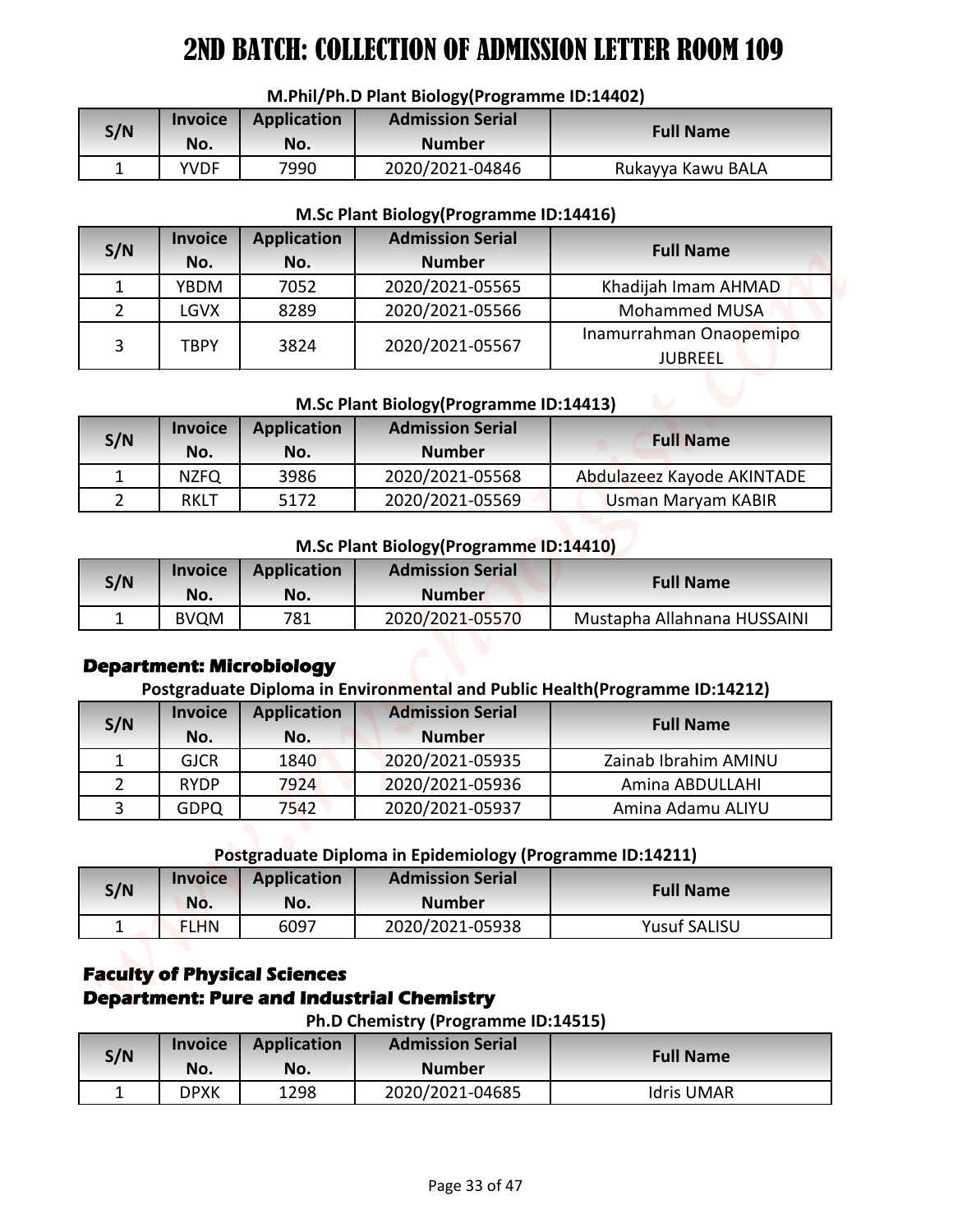|  |  |  | Ph.D Chemistry (Programme ID:14515) |  |
|--|--|--|-------------------------------------|--|
|--|--|--|-------------------------------------|--|

| S/N | <b>Invoice</b><br>No. | <b>Application</b><br>No. | <b>Admission Serial</b><br><b>Number</b> | <b>Full Name</b>   |
|-----|-----------------------|---------------------------|------------------------------------------|--------------------|
|     | QRNZ                  | 6616                      | 2020/2021-04844                          | Abdullahi ABUBAKAR |

## **Faculty of Engineering Department: Mechanical Engineering**

| Ph.D Production Engineering(Programme ID:10309) |  |
|-------------------------------------------------|--|

|     | <u>. 6 + 1000000011 Engineering trogramme 18.109097</u> |                           |                                          |                  |  |  |
|-----|---------------------------------------------------------|---------------------------|------------------------------------------|------------------|--|--|
| S/N | <b>Invoice</b><br>No.                                   | <b>Application</b><br>No. | <b>Admission Serial</b><br><b>Number</b> | <b>Full Name</b> |  |  |
|     | FBYR                                                    | 7180                      | 2020/2021-04845                          | Joseph Buba BAKA |  |  |

# **Faculty of Clinical Sciences Department: Obstetrics and Gynaecology**

| S/N | <b>Invoice</b><br>No. | Application<br>No. | <b>Admission Serial</b><br><b>Number</b> | <b>Full Name</b>     |
|-----|-----------------------|--------------------|------------------------------------------|----------------------|
|     | LVWN                  | 6793               | 2020/2021-05571                          | <b>Murtala YUSUF</b> |

## **Faculty of Allied Health Sciences Department: Nursing Science**

**Postgraduate Diploma in Nursing Education (Programme ID:2201)**

|                |                               |                                                                                        | Ph.D Chemistry (Programme ID:14515)                                                                                                  |                      |
|----------------|-------------------------------|----------------------------------------------------------------------------------------|--------------------------------------------------------------------------------------------------------------------------------------|----------------------|
| S/N            | <b>Invoice</b>                | <b>Application</b>                                                                     | <b>Admission Serial</b>                                                                                                              | <b>Full Name</b>     |
|                | No.                           | No.                                                                                    | <b>Number</b>                                                                                                                        |                      |
| $\mathbf{1}$   | QRNZ                          | 6616                                                                                   | 2020/2021-04844                                                                                                                      | Abdullahi ABUBAKAR   |
|                | <b>Faculty of Engineering</b> | <b>Department: Mechanical Engineering</b>                                              | Ph.D Production Engineering(Programme ID:10309)                                                                                      |                      |
| S/N            | <b>Invoice</b>                | <b>Application</b>                                                                     | <b>Admission Serial</b>                                                                                                              | <b>Full Name</b>     |
|                | No.                           | No.                                                                                    | <b>Number</b>                                                                                                                        |                      |
| $\mathbf{1}$   | <b>FBYR</b>                   | 7180                                                                                   | 2020/2021-04845                                                                                                                      | Joseph Buba BAKA     |
|                |                               | <b>Faculty of Clinical Sciences</b>                                                    | <b>Department: Obstetrics and Gynaecology</b><br><b>M.Sc Human Reproduction(Programme ID:5201)</b>                                   |                      |
| S/N            | <b>Invoice</b>                | <b>Application</b>                                                                     | <b>Admission Serial</b>                                                                                                              | <b>Full Name</b>     |
|                | No.                           | No.                                                                                    | <b>Number</b>                                                                                                                        |                      |
| 1              | <b>LVWN</b>                   | 6793<br><b>Faculty of Allied Health Sciences</b><br><b>Department: Nursing Science</b> | 2020/2021-05571                                                                                                                      | Murtala YUSUF        |
| S/N            | <b>Invoice</b>                | <b>Application</b>                                                                     | Postgraduate Diploma in Nursing Education (Programme ID:2201)<br><b>Admission Serial</b>                                             | <b>Full Name</b>     |
|                | No.                           | No.                                                                                    | <b>Number</b>                                                                                                                        |                      |
| 1              | <b>ZLBX</b>                   | 7879                                                                                   | 2020/2021-05939                                                                                                                      | Zainab Sule UMAR     |
| $\overline{2}$ | <b>CRYW</b>                   | 3310                                                                                   | 2020/2021-05940                                                                                                                      | Kabir Amina KARAYE   |
| $\overline{3}$ | <b>HJKG</b>                   | 7661                                                                                   | 2020/2021-05941                                                                                                                      | Aminu LABARAN        |
|                |                               |                                                                                        | Postgraduate Diploma in Nursing (Programme ID:2202)                                                                                  |                      |
| S/N            | <b>Invoice</b>                | <b>Application</b>                                                                     | <b>Admission Serial</b>                                                                                                              | <b>Full Name</b>     |
| $\mathbf{1}$   | No.<br><b>TVXZ</b>            | No.<br>7863                                                                            | <b>Number</b><br>2020/2021-05942                                                                                                     | Aishatu Ali BUKAR    |
|                | <b>Invoice</b>                | <b>Department: Physiotherapy</b><br><b>Application</b>                                 | <b>Master of Physiotherapy (Programme ID:2122)</b><br><b>Admission Serial</b>                                                        |                      |
| S/N            | No.                           | No.                                                                                    | <b>Number</b>                                                                                                                        | <b>Full Name</b>     |
| $\vert$        | <b>RGKF</b>                   | 3580                                                                                   | 2020/2021-05572                                                                                                                      | Maryam Musa MUHAMMAD |
| S/N            | <b>Invoice</b>                | <b>Application</b>                                                                     | <b>Department: Medical Microbiology and Parasitology</b><br>Ph.D Medical Microbiology (Programme ID:5111)<br><b>Admission Serial</b> | <b>Full Name</b>     |
| $\mathbf{1}$   | No.<br><b>NVKZ</b>            | No.<br>405                                                                             | <b>Number</b><br>2020/2021-04842                                                                                                     | Muhammad M IBRAHIM   |

#### **Postgraduate Diploma in Nursing (Programme ID:2202)**

| S/N | <b>Invoice</b> | <b>Application</b> | <b>Admission Serial</b> | <b>Full Name</b>  |
|-----|----------------|--------------------|-------------------------|-------------------|
|     | No.            | No.                | <b>Number</b>           |                   |
|     | 'VXZ           | 7863               | 2020/2021-05942         | Aishatu Ali BUKAR |

## **Department: Physiotherapy**

**Master of Physiotherapy (Programme ID:2122)**

| S/N | <b>Invoice</b><br>No. | <b>Application</b><br>No. | <b>Admission Serial</b><br><b>Number</b> | <b>Full Name</b>     |
|-----|-----------------------|---------------------------|------------------------------------------|----------------------|
|     | <b>RGKF</b>           | 3580                      | 2020/2021-05572                          | Maryam Musa MUHAMMAD |

# **Department: Medical Microbiology and Parasitology**

**Ph.D Medical Microbiology (Programme ID:5111)**

| S/N | <b>Invoice</b><br>No. | <b>Application</b><br>No. | <b>Admission Serial</b><br><b>Number</b> | <b>Full Name</b>   |
|-----|-----------------------|---------------------------|------------------------------------------|--------------------|
|     | <b>NVKZ</b>           | 405                       | 2020/2021-04842                          | Muhammad M IBRAHIM |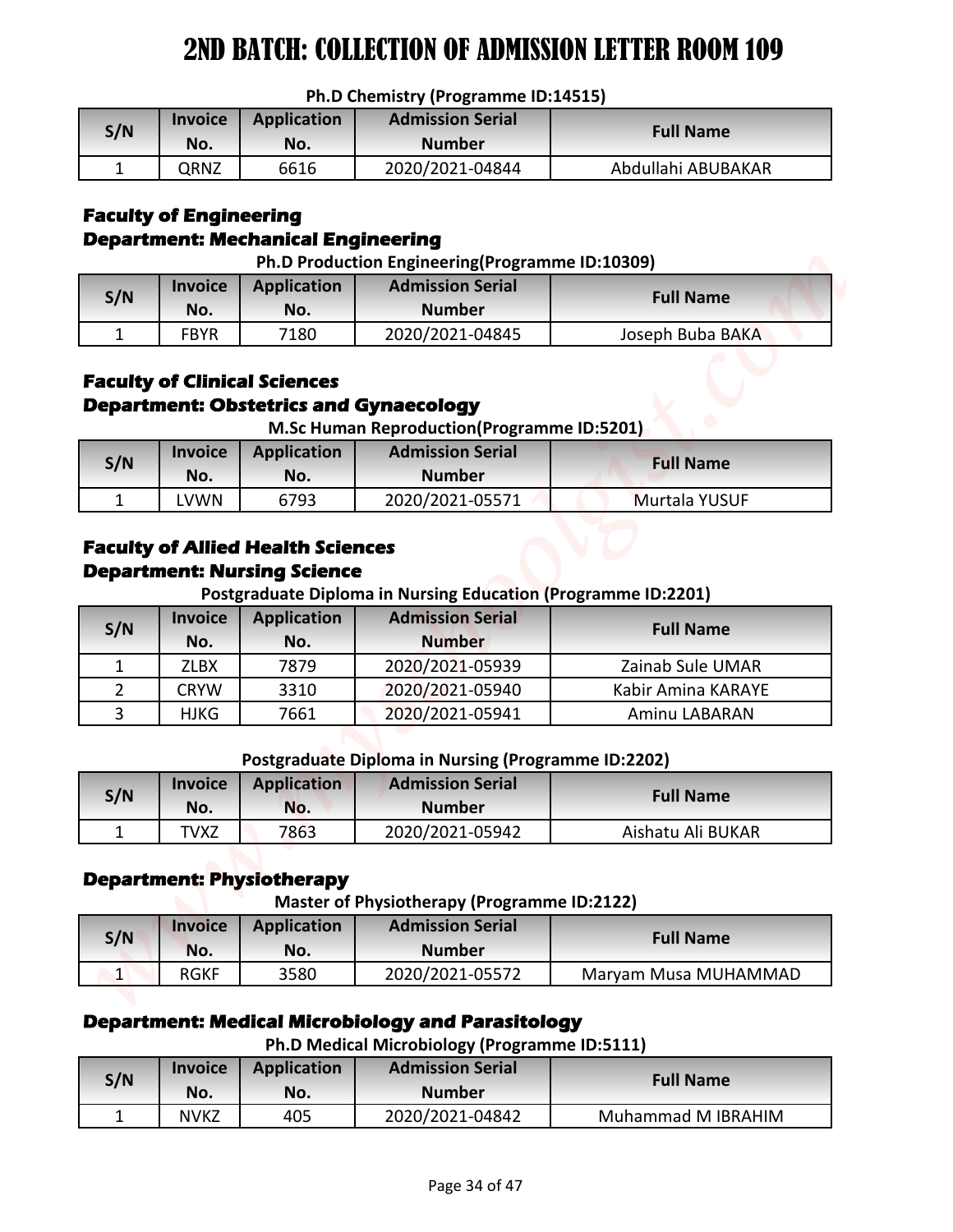| <b>IVI.SC IVICUICAL IVIICI ODIOIOGYTT IOGIAIIIIIIC ID.SILOOJ</b> |      |             |                         |                      |
|------------------------------------------------------------------|------|-------------|-------------------------|----------------------|
| <b>Invoice</b><br>S/N                                            |      | Application | <b>Admission Serial</b> | <b>Full Name</b>     |
|                                                                  | No.  | No.         | <b>Number</b>           |                      |
|                                                                  | FDJZ | 1687        | 2020/2021-05573         | Akowe Matthew OCHALA |

## **M.Sc Medical Microbiology(Programme ID:5108)**

#### **M.Sc Medical Microbiology(Programme ID:5108)**

| S/N | <b>Invoice</b><br>No. | Application<br>No. | <b>Admission Serial</b><br><b>Number</b> | <b>Full Name</b>  |
|-----|-----------------------|--------------------|------------------------------------------|-------------------|
|     | <b>GWFX</b>           | 2157               | 2020/2021-05574                          | Hassan Kolo MAINA |

#### **M.Sc Medical Microbiology(Programme ID:5109)**

| S/N | <b>Invoice</b><br>No. | <b>Application</b><br>No. | <b>Admission Serial</b><br><b>Number</b> | <b>Full Name</b>  |
|-----|-----------------------|---------------------------|------------------------------------------|-------------------|
|     | <b>HMXW</b>           | 2451                      | 2020/2021-05575                          | Fatima Abba KABIR |

#### **M.Sc Medical Microbiology(Programme ID:5106)**

| S/N | <b>Invoice</b><br>No. | <b>Application</b><br>No. | <b>Admission Serial</b><br><b>Number</b> | <b>Full Name</b>   |
|-----|-----------------------|---------------------------|------------------------------------------|--------------------|
|     | PTNC                  | 2386                      | 2020/2021-04796                          | Muhammad Isah LIYO |

#### **Masters in Infection Prevention and Control(Programme ID:5116)**

| S/N | <b>Invoice</b><br>No. | <b>Application</b><br>No. | <b>Admission Serial</b><br><b>Number</b> | <b>Full Name</b>       |
|-----|-----------------------|---------------------------|------------------------------------------|------------------------|
|     | <b>GMRB</b>           | 435                       | 2020/2021-05576                          | Fatima Yakubu MUHAMMAD |
|     | <b>DRHC</b>           | 3288                      | 2020/2021-05577                          | Naziru Muhammad AHMAD  |

#### **M.Sc Global Health and Policy(Programme ID:5006)**

|                         | <b>Invoice</b>     |                           | M.Sc Medical Microbiology (Programme ID:5108)<br><b>Admission Serial</b> |                             |  |
|-------------------------|--------------------|---------------------------|--------------------------------------------------------------------------|-----------------------------|--|
| S/N                     | No.                | <b>Application</b><br>No. | <b>Number</b>                                                            | <b>Full Name</b>            |  |
| 1                       | <b>FDJZ</b>        | 1687                      | 2020/2021-05573                                                          | <b>Akowe Matthew OCHALA</b> |  |
|                         |                    |                           |                                                                          |                             |  |
|                         |                    |                           | M.Sc Medical Microbiology (Programme ID:5108)                            |                             |  |
| S/N                     | <b>Invoice</b>     | <b>Application</b>        | <b>Admission Serial</b>                                                  | <b>Full Name</b>            |  |
|                         | No.                | No.                       | <b>Number</b>                                                            |                             |  |
| $\mathbf{1}$            | <b>GWFX</b>        | 2157                      | 2020/2021-05574                                                          | Hassan Kolo MAINA           |  |
|                         |                    |                           | M.Sc Medical Microbiology (Programme ID:5109)                            |                             |  |
|                         | <b>Invoice</b>     | <b>Application</b>        | <b>Admission Serial</b>                                                  |                             |  |
| S/N                     | No.                | No.                       | <b>Number</b>                                                            | <b>Full Name</b>            |  |
| $\mathbf{1}$            | <b>HMXW</b>        | 2451                      | 2020/2021-05575                                                          | Fatima Abba KABIR           |  |
|                         |                    |                           |                                                                          |                             |  |
|                         |                    |                           | M.Sc Medical Microbiology (Programme ID:5106)                            |                             |  |
| S/N                     | <b>Invoice</b>     | <b>Application</b>        | <b>Admission Serial</b>                                                  | <b>Full Name</b>            |  |
|                         | No.                | No.                       | <b>Number</b>                                                            |                             |  |
| 1                       | <b>PTNC</b>        | 2386                      | 2020/2021-04796                                                          | Muhammad Isah LIYO          |  |
|                         |                    |                           |                                                                          |                             |  |
|                         |                    |                           |                                                                          |                             |  |
|                         |                    |                           | Masters in Infection Prevention and Control(Programme ID:5116)           |                             |  |
|                         | <b>Invoice</b>     | <b>Application</b>        | <b>Admission Serial</b>                                                  | <b>Full Name</b>            |  |
|                         | No.                | No.                       | <b>Number</b>                                                            |                             |  |
| 1<br>$\overline{2}$     | <b>GMRB</b>        | 435                       | 2020/2021-05576                                                          | Fatima Yakubu MUHAMMAD      |  |
|                         | <b>DRHC</b>        | 3288                      | 2020/2021-05577                                                          | Naziru Muhammad AHMAD       |  |
| S/N                     |                    |                           | M.Sc Global Health and Policy (Programme ID:5006)                        |                             |  |
|                         | <b>Invoice</b>     | <b>Application</b>        | <b>Admission Serial</b>                                                  |                             |  |
|                         | No.                | No.                       | <b>Number</b>                                                            | <b>Full Name</b>            |  |
| $\mathbf 1$             | <b>XJZR</b>        | 20008                     | 2020/2021-05578                                                          | Ahmed Mustapha Opoku        |  |
| $\overline{2}$          | <b>TPWR</b>        | 20009                     | 2020/2021-05579                                                          | Sunday Aiah                 |  |
| 3                       | <b>WRLM</b>        | 20010                     | 2020/2021-05580                                                          | Jespa Fongang               |  |
| $\overline{\mathbf{4}}$ | <b>JGRZ</b>        | 20011                     | 2020/2021-05581                                                          | Lamin Abubakarr Tarawally   |  |
| 5                       | <b>LGQK</b>        | 20012                     | 2020/2021-05582                                                          | Amara Sahr Conteh           |  |
| 6                       | <b>WVRP</b>        | 20013                     | 2020/2021-05583                                                          | Madieu Bah                  |  |
| $\overline{7}$          | <b>NVHG</b>        | 20014                     | 2020/2021-05584                                                          | Mathias Mawuli Ametefe      |  |
| 8                       | <b>BZGW</b>        | 20015                     | 2020/2021-05585                                                          | Mohamed Kai                 |  |
|                         |                    |                           |                                                                          |                             |  |
| S/N                     |                    |                           | M.Sc Mental Health and Policy (Programme ID:5501)                        |                             |  |
| S/N                     | <b>Invoice</b>     | <b>Application</b>        | <b>Admission Serial</b>                                                  | <b>Full Name</b>            |  |
| $\mathbf{1}$            | No.<br><b>WQZY</b> | No.<br>20016              | <b>Number</b><br>2020/2021-05586                                         | Ekode Nadesh Londe          |  |

#### **M.Sc Mental Health and Policy(Programme ID:5501)**

| S/N | <b>Invoice</b><br>No. | <b>Application</b><br>No. | <b>Admission Serial</b><br><b>Number</b> | <b>Full Name</b>        |
|-----|-----------------------|---------------------------|------------------------------------------|-------------------------|
|     | <b>WQZY</b>           | 20016                     | 2020/2021-05586                          | Ekode Nadesh Londe      |
|     | TGQD                  | 20017                     | 2020/2021-05587                          | Vincent Maniibe Kombian |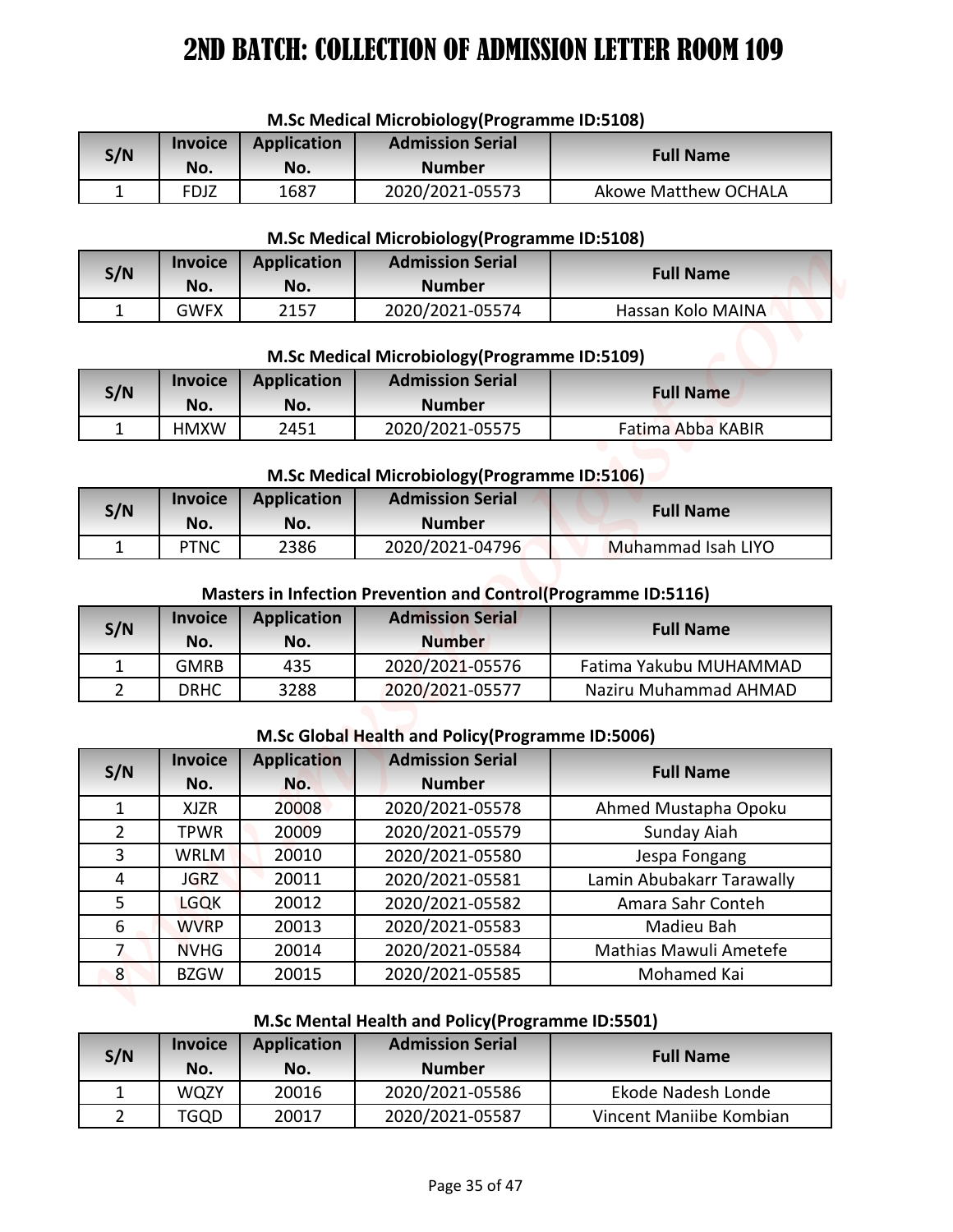| 3 | DBJT        | 20018 | 2020/2021-05588 | Appertey William Kwame    |
|---|-------------|-------|-----------------|---------------------------|
| 4 | <b>KQGD</b> | 20019 | 2020/2021-05589 | Frank Acheampong          |
|   | <b>FPHW</b> | 20020 | 2020/2021-05590 | Amoah-Saah Rockson        |
| 6 | XJBD        | 20021 | 2020/2021-05591 | Sengu Isaiah Amanga       |
|   | QWRZ        | 20022 | 2020/2021-05592 | Fama Gaye Ndiaye          |
| 8 | <b>DOFV</b> | 20023 | 2020/2021-05593 | William David Offeh Boadu |
| 9 | <b>TRHN</b> | 6226  | 2020/2021-05594 | Salisu WADA               |

## **M.Sc. Public Health Nutrition and Policy(Programme ID:4112)**

| 3<br>4              | <b>DBJT</b>                | 20018                     | 2020/2021-05588                                                                         | Appertey William Kwame                        |
|---------------------|----------------------------|---------------------------|-----------------------------------------------------------------------------------------|-----------------------------------------------|
|                     |                            | 20019                     | 2020/2021-05589                                                                         |                                               |
|                     | <b>KQGD</b>                |                           |                                                                                         | Frank Acheampong                              |
| 5                   | <b>FPHW</b>                | 20020                     | 2020/2021-05590                                                                         | Amoah-Saah Rockson                            |
| 6                   | <b>XJBD</b>                | 20021                     | 2020/2021-05591                                                                         | Sengu Isaiah Amanga                           |
| 7                   | QWRZ                       | 20022                     | 2020/2021-05592                                                                         | Fama Gaye Ndiaye<br>William David Offeh Boadu |
| 8<br>9              | <b>DQFV</b><br><b>TRHN</b> | 20023<br>6226             | 2020/2021-05593<br>2020/2021-05594                                                      | Salisu WADA                                   |
|                     |                            |                           |                                                                                         |                                               |
|                     | <b>Invoice</b>             | <b>Application</b>        | M.Sc. Public Health Nutrition and Policy (Programme ID:4112)<br><b>Admission Serial</b> |                                               |
| S/N                 | No.                        | No.                       | <b>Number</b>                                                                           | <b>Full Name</b>                              |
| $\mathbf{1}$        | <b>YFVT</b>                | 20024                     | 2020/2021-05595                                                                         | Gapke Emmanuel Telegodzi                      |
| $\overline{2}$      | <b>YDHR</b>                | 20025                     | 2020/2021-05596                                                                         | Zabey Abdou Maman Bachir                      |
| 3                   | <b>ZYKM</b>                | 20026                     | 2020/2021-05597                                                                         | Miria Twinomugisha                            |
| $\overline{4}$      | <b>QFYC</b>                | 20027                     | 2020/2021-05598                                                                         | Ramadan Idriss Souleymane                     |
| 5                   | <b>WNFC</b>                | 20028                     | 2020/2021-05599                                                                         | James Nponjun Manyor                          |
| 6                   | <b>CWKP</b>                | 20029                     | 2020/2021-05600                                                                         | Susan Mukanza                                 |
| 7                   | <b>BXNZ</b>                | 20030                     | 2020/2021-05601                                                                         | <b>Ernest Dwumah Mensah</b>                   |
| 8                   | <b>MWNK</b>                | 20031                     | 2020/2021-05602                                                                         | Mariam Koussoube                              |
| S/N                 | <b>Invoice</b><br>No.      | <b>Application</b><br>No. | <b>Admission Serial</b><br><b>Number</b>                                                | <b>Full Name</b>                              |
| $\mathbf{1}$        | <b>RMFK</b>                | 20032                     | 2020/2021-05603                                                                         | Daphrose Nyirahabiyarembe                     |
| 2                   | <b>CHRG</b>                | 20033                     | 2020/2021-05604                                                                         | <b>Emmanuel Owusu-Ansah</b>                   |
| 3                   | <b>JGWC</b>                | 20034                     | 2020/2021-05605                                                                         | Smith Tanor Osei                              |
| $\overline{4}$      | <b>NPHW</b>                | 20035                     | 2020/2021-05606                                                                         | Morblessing Junior Fungirayi                  |
|                     |                            |                           | M.Sc Maternal Child Health and Policy (Programme ID:5203)                               |                                               |
|                     | <b>Invoice</b>             | <b>Application</b>        | <b>Admission Serial</b>                                                                 | <b>Full Name</b>                              |
|                     |                            | No.                       | <b>Number</b>                                                                           |                                               |
|                     | No.                        |                           |                                                                                         |                                               |
| S/N<br>$\mathbf{1}$ | <b>BCWH</b>                | 20036                     | 2020/2021-05607                                                                         | Timothee Bolarinwa Janet                      |
| $\overline{2}$      | <b>LVDR</b>                | 20037                     | 2020/2021-05608                                                                         | Assoumane Mahamadou                           |
| 3                   | <b>GNLB</b>                | 20038                     | 2020/2021-05609                                                                         | Mamai J Ngaima                                |
| 4                   | <b>MHCZ</b>                | 20039                     | 2020/2021-05610                                                                         | Massah Miriam Tommyu                          |
|                     |                            |                           | Masters in Public Health (Community Medicine) (Programme ID:5005)                       |                                               |
|                     | <b>Invoice</b>             | <b>Application</b>        | <b>Admission Serial</b>                                                                 |                                               |
| S/N                 | No.                        | No.                       | <b>Number</b>                                                                           | <b>Full Name</b>                              |
| 1                   | <b>NWPL</b>                | 6513                      | 2020/2021-05611                                                                         | Abdulazeez ABUBAKAR                           |
| $\overline{2}$      | <b>BFCX</b>                | 7405                      | 2020/2021-05612                                                                         | Aminu Bala MUHAMMAD                           |
| 3                   | <b>VXWJ</b>                | 6669                      | 2020/2021-05613                                                                         | Ahmad Yahya MUHAMMAD                          |
| 4                   | <b>JXKR</b>                | 7892                      | 2020/2021-05614                                                                         | Imam Nasir KHAMIS                             |

## **M.Sc. Public Health Nursing and Policy(Programme ID:2209)**

| S/N | <b>Invoice</b><br>No. | <b>Application</b><br>No. | <b>Admission Serial</b><br><b>Number</b> | <b>Full Name</b>             |
|-----|-----------------------|---------------------------|------------------------------------------|------------------------------|
|     | <b>RMFK</b>           | 20032                     | 2020/2021-05603                          | Daphrose Nyirahabiyarembe    |
|     | <b>CHRG</b>           | 20033                     | 2020/2021-05604                          | <b>Emmanuel Owusu-Ansah</b>  |
|     | <b>JGWC</b>           | 20034                     | 2020/2021-05605                          | Smith Tanor Osei             |
|     | <b>NPHW</b>           | 20035                     | 2020/2021-05606                          | Morblessing Junior Fungirayi |

#### **M.Sc Maternal Child Health and Policy(Programme ID:5203)**

| S/N | <b>Invoice</b><br>No. | <b>Application</b><br>No. | <b>Admission Serial</b><br><b>Number</b> | <b>Full Name</b>         |
|-----|-----------------------|---------------------------|------------------------------------------|--------------------------|
|     | <b>BCWH</b>           | 20036                     | 2020/2021-05607                          | Timothee Bolarinwa Janet |
|     | <b>LVDR</b>           | 20037                     | 2020/2021-05608                          | Assoumane Mahamadou      |
|     | <b>GNLB</b>           | 20038                     | 2020/2021-05609                          | Mamai J Ngaima           |
|     | <b>MHCZ</b>           | 20039                     | 2020/2021-05610                          | Massah Miriam Tommyu     |

#### **Masters in Public Health(Community Medicine)(Programme ID:5005)**

| S/N            | <b>Invoice</b> | <b>Application</b> | <b>Admission Serial</b> | <b>Full Name</b>     |
|----------------|----------------|--------------------|-------------------------|----------------------|
|                | No.            | No.                | <b>Number</b>           |                      |
|                | <b>NWPL</b>    | 6513               | 2020/2021-05611         | Abdulazeez ABUBAKAR  |
| $\overline{2}$ | <b>BFCX</b>    | 7405               | 2020/2021-05612         | Aminu Bala MUHAMMAD  |
| 3              | VXWJ           | 6669               | 2020/2021-05613         | Ahmad Yahya MUHAMMAD |
| $\overline{4}$ | <b>JXKR</b>    | 7892               | 2020/2021-05614         | Imam Nasir KHAMIS    |
| 5              | <b>VYJG</b>    | 8034               | 2020/2021-05615         | Maryam Musa SULAIMAN |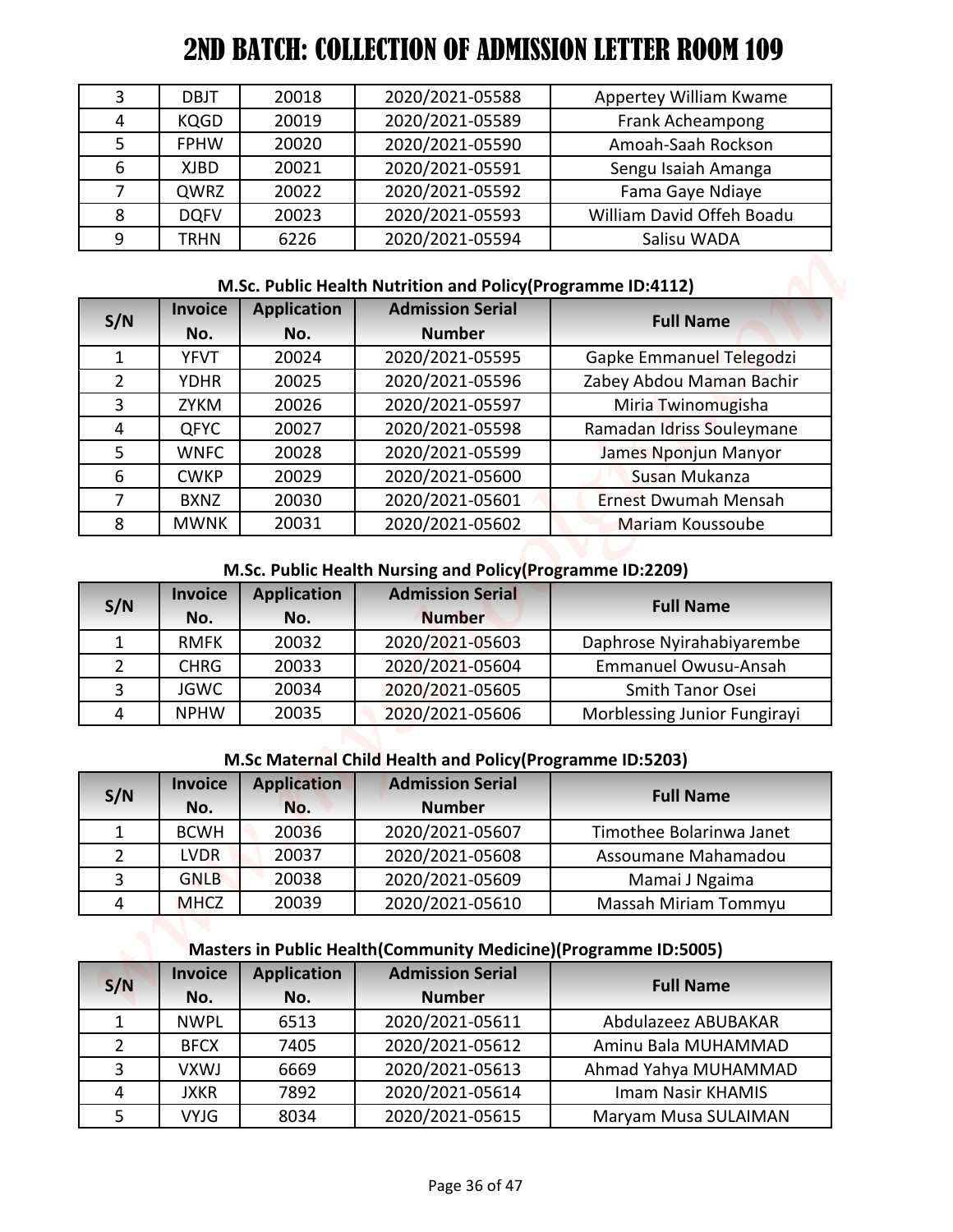| S/N | <b>Invoice</b><br>No. | <b>Application</b><br>No. | <b>Admission Serial</b><br><b>Number</b> | <b>Full Name</b>         |
|-----|-----------------------|---------------------------|------------------------------------------|--------------------------|
|     | TPHD                  | 6677                      | 2020/2021-05616                          | Muhammad Nurudeen YAHAYA |
|     | <b>WBCZ</b>           | 7816                      | 2020/2021-05617                          | Balkisu Adamu MUHAMMAD   |
|     | <b>DMPZ</b>           | 8114                      | 2020/2021-05618                          | Sani HASSAN              |

#### **Masters in Public Health(Child and Adolescent Health)(Programme ID:5002)**

#### **Masters in Public Health(Health Promotion)(Programme ID:5004)**

| S/N | <b>Invoice</b><br>No. | <b>Application</b><br>No. | <b>Admission Serial</b><br><b>Number</b> | <b>Full Name</b>         |
|-----|-----------------------|---------------------------|------------------------------------------|--------------------------|
|     | TCNJ                  | 7316                      | 2020/2021-05619                          | Nsikakabasi Israel AKPAN |
|     | YJND                  | 6519                      | 2020/2021-05620                          | Jamilu Audi WAZIRI       |
|     | гсzк                  | 7416                      | 2020/2021-05621                          | Najib Alhaji ADO         |

#### **Masters in Public Health(Occupational and Envrionmental Health)(Programme ID:5003)**

| S/N<br>1<br>$\overline{2}$ | <b>Invoice</b><br>No.                          | <b>Application</b> | Masters in Public Health(Child and Adolescent Health)(Programme ID:5002)<br><b>Admission Serial</b> |                                                                                      |  |  |  |  |  |
|----------------------------|------------------------------------------------|--------------------|-----------------------------------------------------------------------------------------------------|--------------------------------------------------------------------------------------|--|--|--|--|--|
|                            |                                                | No.                | <b>Number</b>                                                                                       | <b>Full Name</b>                                                                     |  |  |  |  |  |
|                            | <b>TPHD</b>                                    | 6677               | 2020/2021-05616                                                                                     | Muhammad Nurudeen YAHAYA                                                             |  |  |  |  |  |
|                            | <b>WBCZ</b>                                    | 7816               | 2020/2021-05617                                                                                     | Balkisu Adamu MUHAMMAD                                                               |  |  |  |  |  |
| 3                          | <b>DMPZ</b>                                    | 8114               | 2020/2021-05618                                                                                     | Sani HASSAN                                                                          |  |  |  |  |  |
|                            |                                                |                    |                                                                                                     |                                                                                      |  |  |  |  |  |
|                            | <b>Invoice</b>                                 | <b>Application</b> | Masters in Public Health (Health Promotion) (Programme ID:5004)<br><b>Admission Serial</b>          |                                                                                      |  |  |  |  |  |
| S/N                        | No.                                            | No.                | <b>Number</b>                                                                                       | <b>Full Name</b>                                                                     |  |  |  |  |  |
| 1                          | <b>TCNJ</b>                                    | 7316               | 2020/2021-05619                                                                                     | Nsikakabasi Israel AKPAN                                                             |  |  |  |  |  |
| $\overline{2}$             | <b>YJND</b>                                    | 6519               | 2020/2021-05620                                                                                     | Jamilu Audi WAZIRI                                                                   |  |  |  |  |  |
| 3                          | <b>TCZK</b>                                    | 7416               | 2020/2021-05621                                                                                     | Najib Alhaji ADO                                                                     |  |  |  |  |  |
|                            |                                                |                    |                                                                                                     |                                                                                      |  |  |  |  |  |
|                            |                                                |                    |                                                                                                     | Masters in Public Health (Occupational and Envrionmental Health) (Programme ID:5003) |  |  |  |  |  |
| S/N                        | <b>Invoice</b>                                 | <b>Application</b> | <b>Admission Serial</b>                                                                             | <b>Full Name</b>                                                                     |  |  |  |  |  |
|                            | No.                                            | No.                | <b>Number</b>                                                                                       |                                                                                      |  |  |  |  |  |
| $\mathbf{1}$               | <b>KQTB</b>                                    | 7449               | 2020/2021-05622                                                                                     | <b>Nasir NASIR</b>                                                                   |  |  |  |  |  |
| $\overline{2}$             | <b>YTPV</b>                                    | 6476               | 2020/2021-05623                                                                                     | Najib Auwal TSOHO                                                                    |  |  |  |  |  |
| 3                          | LQRV                                           | 6942               | 2020/2021-05624                                                                                     | Hafsat Tasiu ALHASSAN                                                                |  |  |  |  |  |
| 4                          | <b>GQKB</b>                                    | 7558               | 2020/2021-05625                                                                                     | Safwan Mukhtar DAFI                                                                  |  |  |  |  |  |
|                            |                                                |                    | <b>M.Sc Public Health (Programme ID:5001)</b>                                                       |                                                                                      |  |  |  |  |  |
|                            | <b>Invoice</b>                                 | <b>Application</b> | <b>Admission Serial</b>                                                                             |                                                                                      |  |  |  |  |  |
| S/N                        | No.                                            | No.                | <b>Number</b>                                                                                       | <b>Full Name</b>                                                                     |  |  |  |  |  |
| $\mathbf{1}$               | <b>JCPH</b>                                    | 6558               | 2020/2021-05626                                                                                     | <b>Fatime Othman KYARI</b>                                                           |  |  |  |  |  |
| S/N                        | <b>Department: Radiology</b><br><b>Invoice</b> | <b>Application</b> | M.Sc Radiology (Programme ID:5601)<br><b>Admission Serial</b>                                       | <b>Full Name</b>                                                                     |  |  |  |  |  |
|                            | No.                                            | No.                | <b>Number</b>                                                                                       |                                                                                      |  |  |  |  |  |
| 1                          | <b>FLMK</b>                                    | 6695               | 2020/2021-05627                                                                                     | Sani SULEIMAN                                                                        |  |  |  |  |  |
|                            | <b>MCKP</b>                                    | 7802               | 2020/2021-05628                                                                                     | Sani Usman SANI                                                                      |  |  |  |  |  |
| $\overline{2}$             |                                                |                    |                                                                                                     |                                                                                      |  |  |  |  |  |
|                            | <b>Department: Surgery</b>                     |                    | M.Sc. Surgical Sciences(Programme ID:5401)                                                          |                                                                                      |  |  |  |  |  |
| S/N                        | <b>Invoice</b>                                 | <b>Application</b> | <b>Admission Serial</b>                                                                             | <b>Full Name</b>                                                                     |  |  |  |  |  |
| $\mathbf{1}$               | No.<br><b>TZGW</b>                             | No.<br>8074        | <b>Number</b><br>2020/2021-05629                                                                    | Abdulkadir Buhari MUSA                                                               |  |  |  |  |  |

#### **M.Sc Public Health(Programme ID:5001)**

| S/N | <b>Invoice</b><br>No. | <b>Application</b><br>No. | <b>Admission Serial</b><br><b>Number</b> | <b>Full Name</b>    |
|-----|-----------------------|---------------------------|------------------------------------------|---------------------|
|     | <b>JCPH</b>           | 6558                      | 2020/2021-05626                          | Fatime Othman KYARI |

## **Department: Radiology**

**M.Sc Radiology(Programme ID:5601)**

| S/N | <b>Invoice</b><br>No. | <b>Application</b><br>No. | <b>Admission Serial</b><br><b>Number</b> | <b>Full Name</b> |
|-----|-----------------------|---------------------------|------------------------------------------|------------------|
|     | <b>FLMK</b>           | 6695                      | 2020/2021-05627                          | Sani SULEIMAN    |
|     | <b>MCKP</b>           | 7802                      | 2020/2021-05628                          | Sani Usman SANI  |

## **Department: Surgery**

**M.Sc. Surgical Sciences(Programme ID:5401)**

| S/N | <b>Invoice</b><br>No. | <b>Application</b><br>No. | <b>Admission Serial</b><br><b>Number</b> | <b>Full Name</b>       |
|-----|-----------------------|---------------------------|------------------------------------------|------------------------|
|     | TZGW                  | 8074                      | 2020/2021-05629                          | Abdulkadir Buhari MUSA |
|     | <b>XBQH</b>           | 7973                      | 2020/2021-05630                          | Yusuf Magaji DAU       |

## **Faculty of Education**

## **Department: Science and Technology Education**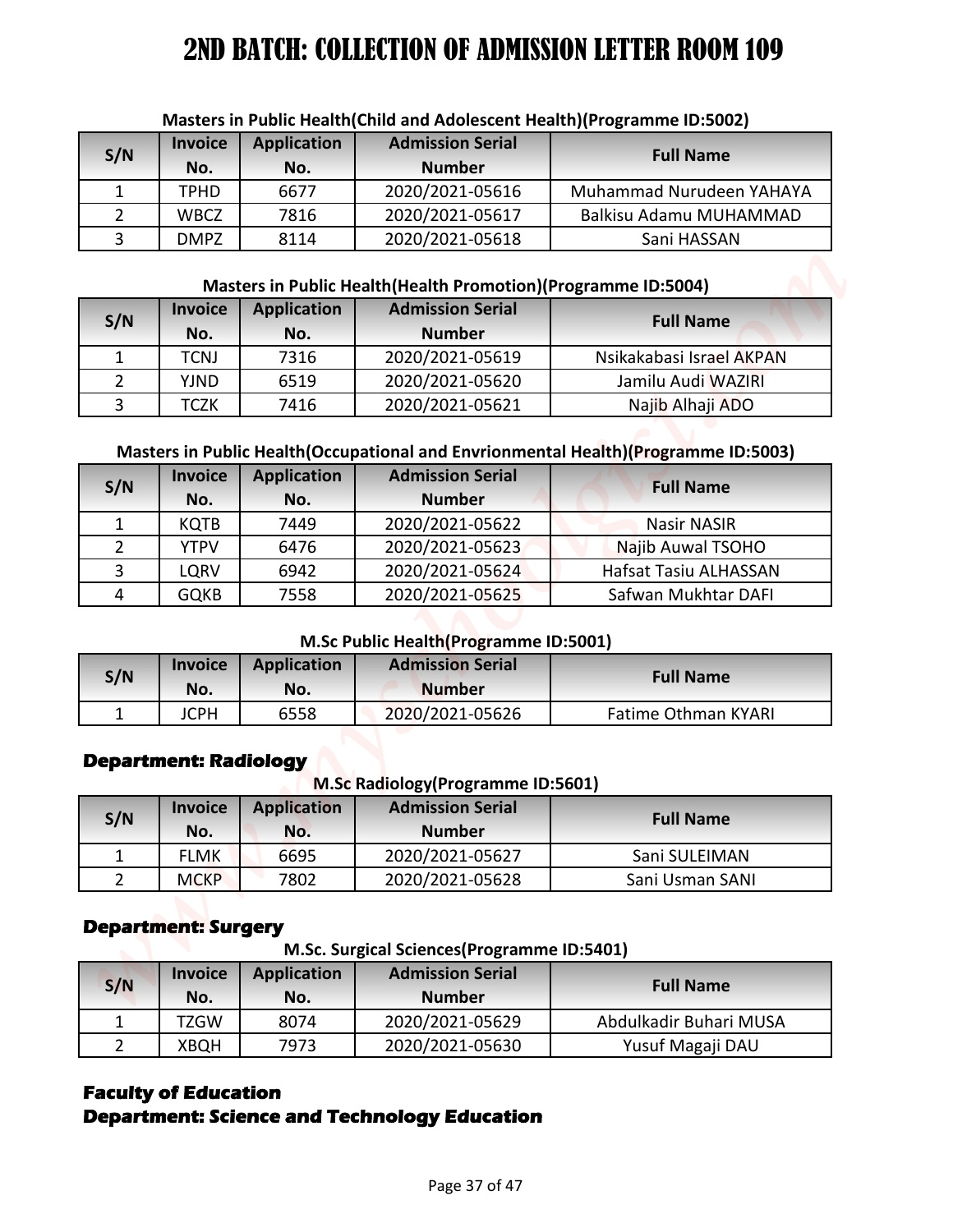#### **PhD in Science Education(Programme ID:9407)**

| S/N | <b>Invoice</b><br>No. | <b>Application</b><br>No. | <b>Admission Serial</b><br><b>Number</b> | <b>Full Name</b>     |
|-----|-----------------------|---------------------------|------------------------------------------|----------------------|
|     | <b>KXBM</b>           | 7659                      | 2020/2021-05631                          | Aisha Ibrahim HASSAN |

#### **M.Sc (Ed) Biology(Programme ID:9401)**

| S/N | <b>Invoice</b><br>No. | <b>Application</b><br>No. | <b>Admission Serial</b><br><b>Number</b> | <b>Full Name</b>           |
|-----|-----------------------|---------------------------|------------------------------------------|----------------------------|
|     | JBYZ                  | 1800                      | 2020/2021-05632                          | Aishatu Abdullahi YUGUDA   |
|     | <b>JWPH</b>           | 1681                      | 2020/2021-04791                          | Fatima Mustapha MAISHAHADA |
|     | <b>PMXL</b>           | 6464                      | 2020/2021-05633                          | Maryam YAHYA               |

#### **M.Sc (Ed) Chemistry(Programme ID:9402)**

| S/N | <b>Invoice</b> | <b>Application</b> | <b>Admission Serial</b> | <b>Full Name</b>         |
|-----|----------------|--------------------|-------------------------|--------------------------|
|     | No.            | No.                | <b>Number</b>           |                          |
|     | YGWZ           | 6581               | 2020/2021-05634         | <b>Fatima Miko YUSUF</b> |

#### **Postgraduate Diploma in Science and Technology Education (Programme ID:9406)**

|                |                    |                    | PhD in Science Education(Programme ID:9407)          |                                                                              |
|----------------|--------------------|--------------------|------------------------------------------------------|------------------------------------------------------------------------------|
| S/N            | <b>Invoice</b>     | <b>Application</b> | <b>Admission Serial</b>                              | <b>Full Name</b>                                                             |
|                | No.                | No.                | <b>Number</b>                                        |                                                                              |
| $\mathbf{1}$   | <b>KXBM</b>        | 7659               | 2020/2021-05631                                      | Aisha Ibrahim HASSAN                                                         |
|                |                    |                    | M.Sc (Ed) Biology (Programme ID:9401)                |                                                                              |
|                | <b>Invoice</b>     | <b>Application</b> | <b>Admission Serial</b>                              |                                                                              |
| S/N            | No.                | No.                | <b>Number</b>                                        | <b>Full Name</b>                                                             |
| $\mathbf{1}$   | <b>JBYZ</b>        | 1800               | 2020/2021-05632                                      | Aishatu Abdullahi YUGUDA                                                     |
| $\overline{2}$ | <b>JWPH</b>        | 1681               | 2020/2021-04791                                      | Fatima Mustapha MAISHAHADA                                                   |
| 3              | <b>PMXL</b>        | 6464               | 2020/2021-05633                                      | Maryam YAHYA                                                                 |
|                |                    |                    | M.Sc (Ed) Chemistry (Programme ID:9402)              |                                                                              |
|                | <b>Invoice</b>     | <b>Application</b> | <b>Admission Serial</b>                              |                                                                              |
| S/N            | No.                | No.                | <b>Number</b>                                        | <b>Full Name</b>                                                             |
| $\mathbf{1}$   | YGWZ               | 6581               | 2020/2021-05634                                      | Fatima Miko YUSUF                                                            |
|                | <b>Invoice</b>     | <b>Application</b> | <b>Admission Serial</b>                              | Postgraduate Diploma in Science and Technology Education (Programme ID:9406) |
| S/N            | No.                | No.                | <b>Number</b>                                        | <b>Full Name</b>                                                             |
| $\mathbf{1}$   | <b>RKYC</b>        | 7265               | 2020/2021-05943                                      | Halima ABDULLAHI                                                             |
| $\overline{2}$ | <b>TXZK</b>        | 7387               | 2020/2021-05944                                      | Saadatu Abdullahi UMAR                                                       |
| 3              | <b>GDXK</b>        | 7664               | 2020/2021-05945                                      | Fatima Ibrahim                                                               |
|                |                    |                    | M.Phil/Ph.D in Special Education (Programme ID:9503) |                                                                              |
|                | <b>Invoice</b>     | <b>Application</b> | <b>Admission Serial</b>                              |                                                                              |
| S/N            | No.                | No.                | <b>Number</b>                                        | <b>Full Name</b>                                                             |
|                |                    |                    | 2020/2021-04841                                      | <b>Yazid DAHIRU</b>                                                          |
|                |                    |                    |                                                      |                                                                              |
| $\mathbf{1}$   | <b>DXZG</b>        | 7637               |                                                      |                                                                              |
|                |                    |                    | M.(Ed) in Special Education (Programme ID:9508)      |                                                                              |
|                | <b>Invoice</b>     | <b>Application</b> | <b>Admission Serial</b>                              |                                                                              |
| S/N            | No.                | No.                | <b>Number</b>                                        | <b>Full Name</b>                                                             |
| $\mathbf{1}$   | RXNV               | 8106               | 2020/2021-05635                                      | <b>Bashir Bala GURUN</b>                                                     |
| $\overline{2}$ | <b>RVMF</b>        | 8308               | 2020/2021-05636                                      | Balaraba Abubakar ISMAIL                                                     |
|                |                    |                    | M.(Ed) in Special Education (Programme ID:9510)      |                                                                              |
| S/N            | <b>Invoice</b>     | <b>Application</b> | <b>Admission Serial</b><br><b>Number</b>             | <b>Full Name</b>                                                             |
| $\mathbf{1}$   | No.<br><b>BKRN</b> | No.<br>6523        |                                                      | Hussaini MUHAMMAD                                                            |
| $\overline{3}$ | <b>WVFP</b>        | 6785               | 2020/2021-05637<br>2020/2021-05638                   | Nafiu TUKUR                                                                  |
|                |                    |                    | M.(Ed) in Special Education (Programme ID:9511)      |                                                                              |
| S/N            | <b>Invoice</b>     | <b>Application</b> | <b>Admission Serial</b>                              | <b>Full Name</b>                                                             |

#### **M.Phil/Ph.D in Special Education (Programme ID:9503)**

| S/N | <b>Invoice</b> | Application | <b>Admission Serial</b> | <b>Full Name</b>    |
|-----|----------------|-------------|-------------------------|---------------------|
|     | No.            | No.         | <b>Number</b>           |                     |
|     | DXZG           | 7637        | 2020/2021-04841         | <b>Yazid DAHIRU</b> |

#### **M.(Ed) in Special Education (Programme ID:9508)**

| S/N | <b>Invoice</b><br>No. | <b>Application</b><br>No. | <b>Admission Serial</b><br><b>Number</b> | <b>Full Name</b>         |
|-----|-----------------------|---------------------------|------------------------------------------|--------------------------|
|     | <b>RXNV</b>           | 8106                      | 2020/2021-05635                          | <b>Bashir Bala GURUN</b> |
|     | <b>RVMF</b>           | 8308                      | 2020/2021-05636                          | Balaraba Abubakar ISMAIL |

#### **M.(Ed) in Special Education (Programme ID:9510)**

| S/N | <b>Invoice</b><br>No. | <b>Application</b><br>No. | <b>Admission Serial</b><br><b>Number</b> | <b>Full Name</b>  |
|-----|-----------------------|---------------------------|------------------------------------------|-------------------|
|     | BKRN                  | 6523                      | 2020/2021-05637                          | Hussaini MUHAMMAD |
|     | <b>WVFP</b>           | 6785                      | 2020/2021-05638                          | Nafiu TUKUR       |

#### **M.(Ed) in Special Education (Programme ID:9511)**

| S/N | <b>Invoice</b> | Application | <b>Admission Serial</b> |                  |
|-----|----------------|-------------|-------------------------|------------------|
|     | No.            | No.         | Number                  | <b>Full Name</b> |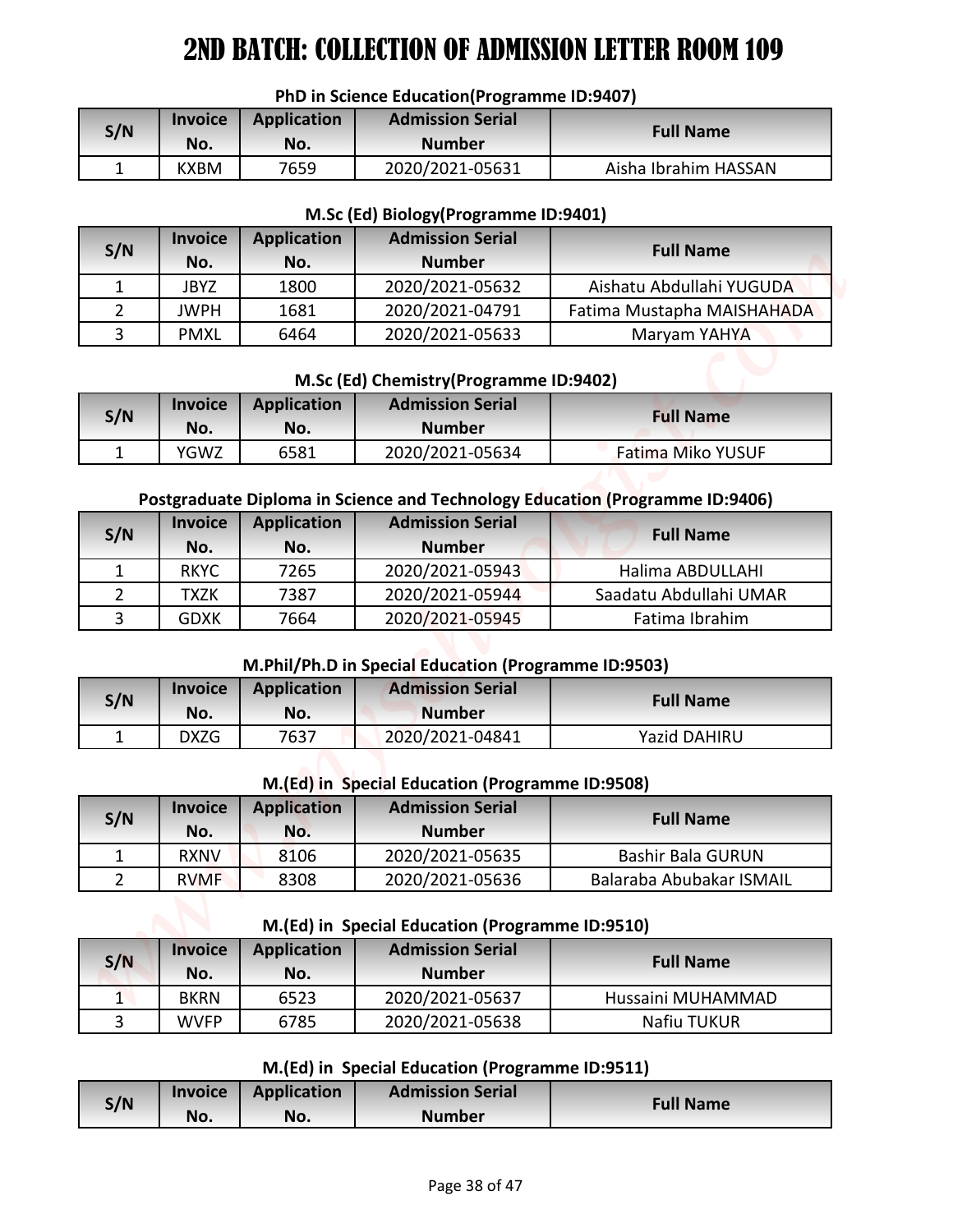| MHBJ | ヽヮヮへ | $\overline{05620}$<br>י ר        | ICIIE<br>$\mathbf{v}$<br>- Haqiza |
|------|------|----------------------------------|-----------------------------------|
|      |      | $-020$<br><u>JJUJJ</u><br>$\sim$ | JJUI                              |

#### **Postgraduate Diploma in Special Education and Rehabilitation (Programme ID:9515)**

| S/N | <b>Invoice</b><br>No. | <b>Application</b><br>No. | <b>Admission Serial</b><br><b>Number</b> | <b>Full Name</b>         |
|-----|-----------------------|---------------------------|------------------------------------------|--------------------------|
|     | <b>BXTK</b>           | 7418                      | 2020/2021-05946                          | Fiddausi Bello DAHIRU    |
|     | <b>VRDM</b>           | 8048                      | 2020/2021-05947                          | Suleiman Doko MUHAMMAD   |
|     | <b>GVZQ</b>           | 6803                      | 2020/2021-05948                          | Rasheedah Adebola ZIBIRI |
| 4   | <b>KJND</b>           | 6860                      | 2020/2021-05949                          | Abdulrahman Habib MAJE   |

#### **Ph.D Library and Information Science(Programme ID:9207)**

| S/N | <b>Invoice</b><br>No. | <b>Application</b><br>No. | <b>Admission Serial</b><br><b>Number</b> | <b>Full Name</b>          |
|-----|-----------------------|---------------------------|------------------------------------------|---------------------------|
|     | YWXZ                  | 6531                      | 2020/2021-04785                          | FatimaA Abdullahi IBRAHIM |

#### **Masters in Information Management (Programme ID:9203)**

| $\mathbf{1}$        | <b>MHBJ</b>                  |                    |                                                                                    |                                                                                  |
|---------------------|------------------------------|--------------------|------------------------------------------------------------------------------------|----------------------------------------------------------------------------------|
| S/N                 |                              | 3772               | 2020/2021-05639                                                                    | Hadiza YUSUF                                                                     |
|                     |                              |                    |                                                                                    |                                                                                  |
|                     | <b>Invoice</b>               | <b>Application</b> | <b>Admission Serial</b>                                                            | Postgraduate Diploma in Special Education and Rehabilitation (Programme ID:9515) |
|                     | No.                          | No.                | <b>Number</b>                                                                      | <b>Full Name</b>                                                                 |
| $\mathbf{1}$        | <b>BXTK</b>                  | 7418               | 2020/2021-05946                                                                    | Fiddausi Bello DAHIRU                                                            |
| $\overline{2}$      | <b>VRDM</b>                  | 8048               | 2020/2021-05947                                                                    | Suleiman Doko MUHAMMAD                                                           |
| 3                   | <b>GVZQ</b>                  | 6803               | 2020/2021-05948                                                                    | Rasheedah Adebola ZIBIRI                                                         |
| 4                   | <b>KJND</b>                  | 6860               | 2020/2021-05949                                                                    | Abdulrahman Habib MAJE                                                           |
|                     |                              |                    |                                                                                    |                                                                                  |
|                     | <b>Invoice</b>               | <b>Application</b> | Ph.D Library and Information Science(Programme ID:9207)<br><b>Admission Serial</b> |                                                                                  |
| S/N                 | No.                          | No.                | <b>Number</b>                                                                      | <b>Full Name</b>                                                                 |
| $\mathbf{1}$        | <b>YWXZ</b>                  | 6531               | 2020/2021-04785                                                                    | FatimaA Abdullahi IBRAHIM                                                        |
|                     |                              |                    |                                                                                    |                                                                                  |
|                     |                              |                    | <b>Masters in Information Management (Programme ID:9203)</b>                       |                                                                                  |
| S/N                 | <b>Invoice</b>               | <b>Application</b> | <b>Admission Serial</b>                                                            | <b>Full Name</b>                                                                 |
|                     | No.                          | No.                | <b>Number</b>                                                                      |                                                                                  |
| $\mathbf{1}$        | <b>BHCQ</b>                  | 1788               | 2020/2021-05640                                                                    | Miko Isyaku BASHIR                                                               |
| $\overline{2}$<br>3 | <b>CTDR</b><br><b>RYBH</b>   | 2240<br>5497       | 2020/2021-04775<br>2020/2021-05641                                                 | <b>Bridget Agini AGBIR</b><br>Siyama Habu ABDUSSALAM                             |
| 3                   | <b>ZFCQ</b>                  | 6100               | 2020/2021-04794                                                                    | Usman Liyo ISAH                                                                  |
| 4                   | <b>BTGD</b>                  | 6944               | 2020/2021-05642                                                                    | Yahya Labaran GABARI                                                             |
|                     |                              |                    |                                                                                    |                                                                                  |
|                     |                              |                    |                                                                                    |                                                                                  |
|                     |                              |                    | Postgraduate Diploma in Information Management(Programme ID:9205)                  |                                                                                  |
|                     | <b>Invoice</b>               | <b>Application</b> | <b>Admission Serial</b>                                                            |                                                                                  |
| S/N                 | No.                          | No.                | <b>Number</b>                                                                      | <b>Full Name</b>                                                                 |
| $\mathbf{1}$        | <b>YLNF</b>                  | 90                 | 2020/2021-05950                                                                    | Shamsu Muhammad LAWAL                                                            |
| $\overline{2}$      | <b>FTPW</b>                  | 6732               | 2020/2021-05951                                                                    | Jamilu Sani UMAR                                                                 |
| 3                   | <b>PFKY</b>                  | 1136               | 2020/2021-05952                                                                    | Abdul Jume ILIYASU                                                               |
| 4                   | <b>GHWP</b>                  | 1344               | 2020/2021-05953                                                                    | Halima Ugbede AMODU                                                              |
| 5                   | <b>BDXF</b>                  | 6452               | 2020/2021-05954                                                                    | Singya Zwalmam ZHIMWANG                                                          |
|                     |                              |                    |                                                                                    |                                                                                  |
|                     | <b>Department: Education</b> |                    |                                                                                    |                                                                                  |
|                     |                              |                    | Ph.D Education (Programme ID:9114)                                                 |                                                                                  |
| S/N                 | <b>Invoice</b>               | <b>Application</b> | <b>Admission Serial</b><br><b>Number</b>                                           | <b>Full Name</b>                                                                 |
|                     | No.                          | No.                |                                                                                    |                                                                                  |
| $\vert$             | <b>KRTW</b>                  | 6485               | 2020/2021-04853                                                                    | Sanusi Tanko BALA                                                                |
|                     |                              |                    | Ph.D Education (Programme ID:9117)                                                 |                                                                                  |
| S/N                 | <b>Invoice</b>               | <b>Application</b> | <b>Admission Serial</b>                                                            | <b>Full Name</b>                                                                 |
| $\mathbf{1}$        | No.<br><b>KPJM</b>           | No.<br>2017        | <b>Number</b><br>2020/2021-04854                                                   | Samira Aminu ADAMU                                                               |

#### **Postgraduate Diploma in Information Management(Programme ID:9205)**

| S/N           | <b>Invoice</b> | <b>Application</b> | <b>Admission Serial</b> | <b>Full Name</b>        |
|---------------|----------------|--------------------|-------------------------|-------------------------|
|               | No.            | No.                | <b>Number</b>           |                         |
|               | <b>YLNF</b>    | 90                 | 2020/2021-05950         | Shamsu Muhammad LAWAL   |
| $\mathcal{P}$ | <b>FTPW</b>    | 6732               | 2020/2021-05951         | Jamilu Sani UMAR        |
| 3             | <b>PFKY</b>    | 1136               | 2020/2021-05952         | Abdul Jume ILIYASU      |
| 4             | <b>GHWP</b>    | 1344               | 2020/2021-05953         | Halima Ugbede AMODU     |
|               | <b>BDXF</b>    | 6452               | 2020/2021-05954         | Singya Zwalmam ZHIMWANG |

#### **Department: Education**

**Ph.D Education (Programme ID:9114)**

| S/N | <b>Invoice</b><br>No. | Application<br>No. | <b>Admission Serial</b><br><b>Number</b> | <b>Full Name</b>  |
|-----|-----------------------|--------------------|------------------------------------------|-------------------|
|     | <b>KRTW</b>           | 6485               | 2020/2021-04853                          | Sanusi Tanko BALA |

#### **Ph.D Education (Programme ID:9117)**

| S/N | <b>Invoice</b><br>No. | <b>Application</b><br>No. | <b>Admission Serial</b><br><b>Number</b> | <b>Full Name</b>   |
|-----|-----------------------|---------------------------|------------------------------------------|--------------------|
|     | <b>KPJM</b>           | 2017                      | 2020/2021-04854                          | Samira Aminu ADAMU |
|     | <b>WTHF</b>           | 7663                      | 2020/2021-04855                          | Abdullahi ILIYASU  |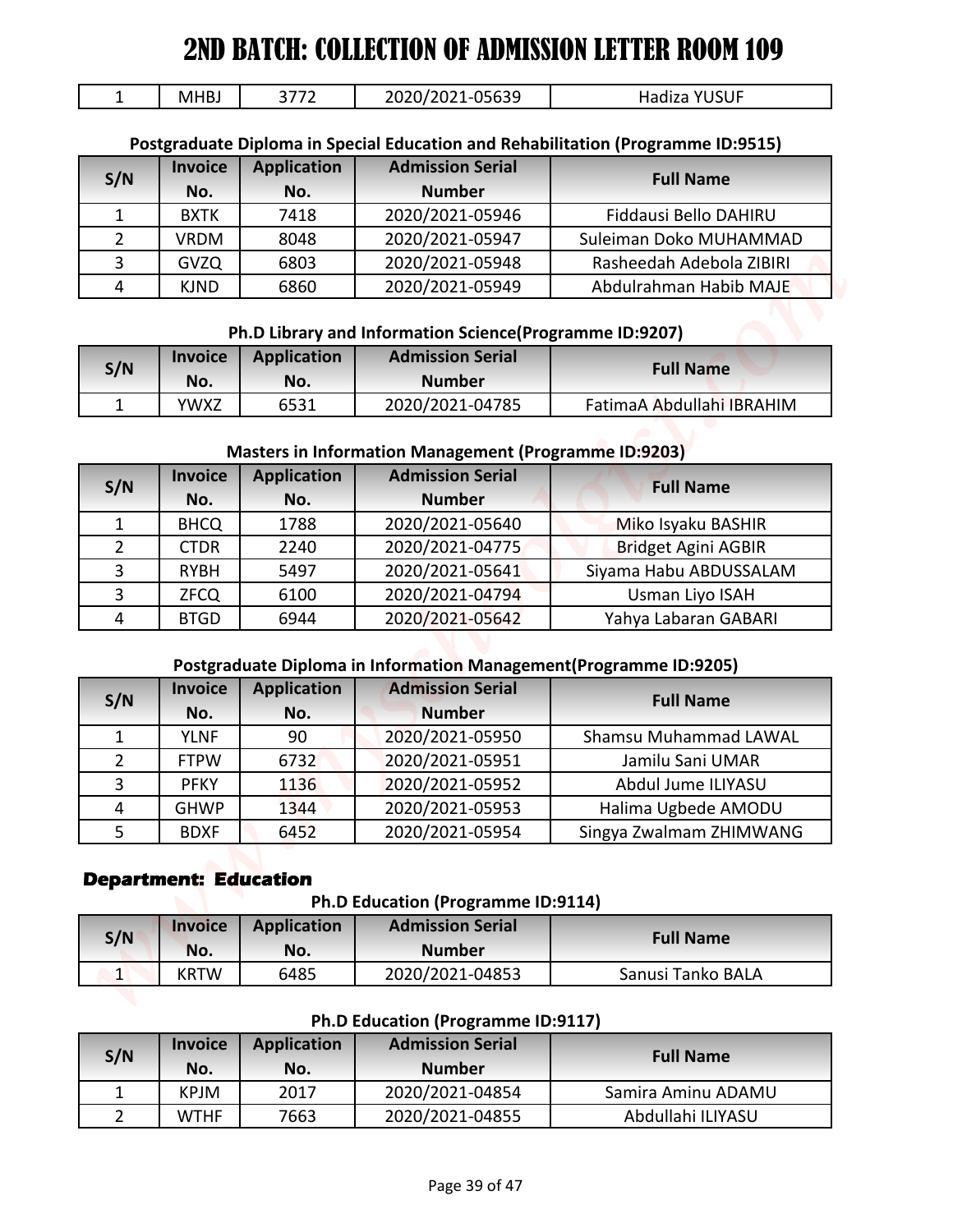| 1ZMJ | 7842 | 2020/2021-04856 | Muhammad Gaddafi SHUAIBU |
|------|------|-----------------|--------------------------|
|      |      |                 |                          |

| Ph.D Education (Programme ID:9115) |                       |                    |                                          |                    |  |
|------------------------------------|-----------------------|--------------------|------------------------------------------|--------------------|--|
| S/N                                | <b>Invoice</b><br>No. | Application<br>No. | <b>Admission Serial</b><br><b>Number</b> | <b>Full Name</b>   |  |
|                                    | <b>KCRQ</b>           | 5013               | 2020/2021-04857                          | Fatima Idris JAHUN |  |

#### **Ph.D Education (Programme ID:9116)**

| S/N | <b>Invoice</b><br>No. | <b>Application</b><br>No. | <b>Admission Serial</b><br><b>Number</b> | <b>Full Name</b> |
|-----|-----------------------|---------------------------|------------------------------------------|------------------|
|     | <b>YVHM</b>           | 6780                      | 2020/2021-04858                          | Ummaru YUSHAU    |

#### **M.Ed Education (Programme ID:9119)**

| S/N | <b>Invoice</b><br>No. | <b>Application</b><br>No. | <b>Admission Serial</b><br><b>Number</b> | <b>Full Name</b>    |
|-----|-----------------------|---------------------------|------------------------------------------|---------------------|
|     | <b>HNZF</b>           | 8045                      | 2020/2021-05643                          | <b>Tasiu HAMISU</b> |
|     | <b>WJNM</b>           | 7256                      | 2020/2021-05644                          | <b>Tukur LUKMAN</b> |

#### **M.Ed Education(Programme ID:9109)**

| S/N | <b>Invoice</b><br>No. | <b>Application</b><br>No. | <b>Admission Serial</b><br><b>Number</b> | <b>Full Name</b>          |
|-----|-----------------------|---------------------------|------------------------------------------|---------------------------|
|     | 'YVX                  | 261                       | 2020/2021-05645                          | Abubakar UMAR             |
|     | <b>PVRW</b>           | 45                        | 2020/2021-05646                          | Abusufyan Muhammad FATIMA |

#### **M.Ed Education(Programme ID:9107)**

| S/N            | <b>Invoice</b><br>No. | <b>Application</b><br>No. | <b>Admission Serial</b><br><b>Number</b> | <b>Full Name</b>   |
|----------------|-----------------------|---------------------------|------------------------------------------|--------------------|
|                | <b>NDZG</b>           | 292                       | 2020/2021-05647                          | Habibu Tasiu RABIU |
|                | <b>DXLB</b>           | 1537                      | 2020/2021-05648                          | Fatima UMAR        |
| $\overline{3}$ | <b>GCLK</b>           | 5211                      | 2020/2021-05649                          | Rukayyatu BALA     |
| 4              | <b>XHDP</b>           | 6494                      | 2020/2021-05650                          | Hadiza IDRIS       |

#### **M.Ed Education(Programme ID:9109)**

|                     | HZMJ                                                            | 7842               | 2020/2021-04856                                               | Muhammad Gaddafi SHUAIBU                          |  |
|---------------------|-----------------------------------------------------------------|--------------------|---------------------------------------------------------------|---------------------------------------------------|--|
|                     |                                                                 |                    | Ph.D Education (Programme ID:9115)                            |                                                   |  |
|                     | <b>Invoice</b>                                                  | <b>Application</b> | <b>Admission Serial</b>                                       |                                                   |  |
| S/N                 | No.                                                             | No.                | <b>Number</b>                                                 | <b>Full Name</b>                                  |  |
| $\mathbf{1}$        | <b>KCRQ</b>                                                     | 5013               | 2020/2021-04857                                               | Fatima Idris JAHUN                                |  |
|                     |                                                                 |                    |                                                               |                                                   |  |
|                     | <b>Invoice</b>                                                  | <b>Application</b> | Ph.D Education (Programme ID:9116)<br><b>Admission Serial</b> |                                                   |  |
| S/N                 | No.                                                             | No.                | <b>Number</b>                                                 | <b>Full Name</b>                                  |  |
| $\mathbf{1}$        | <b>YVHM</b>                                                     | 6780               | 2020/2021-04858                                               | Ummaru YUSHAU                                     |  |
|                     |                                                                 |                    |                                                               |                                                   |  |
|                     |                                                                 |                    | M.Ed Education (Programme ID:9119)                            |                                                   |  |
| S/N                 | <b>Invoice</b>                                                  | <b>Application</b> | <b>Admission Serial</b>                                       | <b>Full Name</b>                                  |  |
|                     | No.                                                             | No.                | <b>Number</b>                                                 |                                                   |  |
| 1                   | <b>HNZF</b>                                                     | 8045               | 2020/2021-05643                                               | <b>Tasiu HAMISU</b>                               |  |
| $\overline{2}$      | <b>WJNM</b>                                                     | 7256               | 2020/2021-05644                                               | <b>Tukur LUKMAN</b>                               |  |
|                     |                                                                 |                    | M.Ed Education (Programme ID:9109)                            |                                                   |  |
|                     | <b>Admission Serial</b><br><b>Application</b><br><b>Invoice</b> |                    |                                                               |                                                   |  |
| S/N                 | No.                                                             | No.                | <b>Number</b>                                                 | <b>Full Name</b>                                  |  |
| $\mathbf{1}$        | <b>TYVX</b>                                                     | 261                | 2020/2021-05645                                               | Abubakar UMAR                                     |  |
| $\overline{2}$      | <b>PVRW</b>                                                     | 45                 | 2020/2021-05646                                               | Abusufyan Muhammad FATIMA                         |  |
|                     |                                                                 |                    |                                                               |                                                   |  |
|                     | <b>Invoice</b>                                                  | <b>Application</b> | M.Ed Education(Programme ID:9107)<br><b>Admission Serial</b>  |                                                   |  |
| S/N                 | No.                                                             | No.                | <b>Number</b>                                                 | <b>Full Name</b>                                  |  |
|                     | <b>NDZG</b>                                                     | 292                | 2020/2021-05647                                               | Habibu Tasiu RABIU                                |  |
|                     | <b>DXLB</b>                                                     | 1537               | 2020/2021-05648                                               | Fatima UMAR                                       |  |
| $\mathbf{1}$        |                                                                 |                    |                                                               |                                                   |  |
| $\overline{2}$      |                                                                 |                    |                                                               |                                                   |  |
| 3<br>$\overline{4}$ | <b>GCLK</b><br><b>XHDP</b>                                      | 5211<br>6494       | 2020/2021-05649                                               | Rukayyatu BALA<br>Hadiza IDRIS                    |  |
|                     |                                                                 |                    | 2020/2021-05650                                               |                                                   |  |
|                     |                                                                 |                    | M.Ed Education(Programme ID:9109)                             |                                                   |  |
| S/N                 | <b>Invoice</b>                                                  | <b>Application</b> | <b>Admission Serial</b>                                       | <b>Full Name</b>                                  |  |
|                     | No.                                                             | No.                | <b>Number</b>                                                 |                                                   |  |
| $\mathbf{1}$        | <b>FRTQ</b>                                                     | 275                | 2020/2021-05651                                               | Hadiza ABDULLAHI                                  |  |
| $\overline{2}$      | <b>PVRW</b>                                                     | 45                 | 2020/2021-05652                                               |                                                   |  |
| $\overline{3}$      | LFYW                                                            | 3224               | 2020/2021-05653                                               | Abusufyan Muhammad FATIMA<br>Fiddausi Rabiu IMRAN |  |
| $\overline{4}$      | QPRG                                                            | 6573               | 2020/2021-05654                                               | Nabila ABUBAKAR                                   |  |
| 5<br>6              | <b>KPBF</b><br><b>HZMF</b>                                      | 66<br>6497         | 2020/2021-05655<br>2020/2021-05656                            | <b>Yusuf SALEH</b><br><b>Rabiat Muhammad MUSA</b> |  |

#### **M.Ed Education(Programme ID:9108)**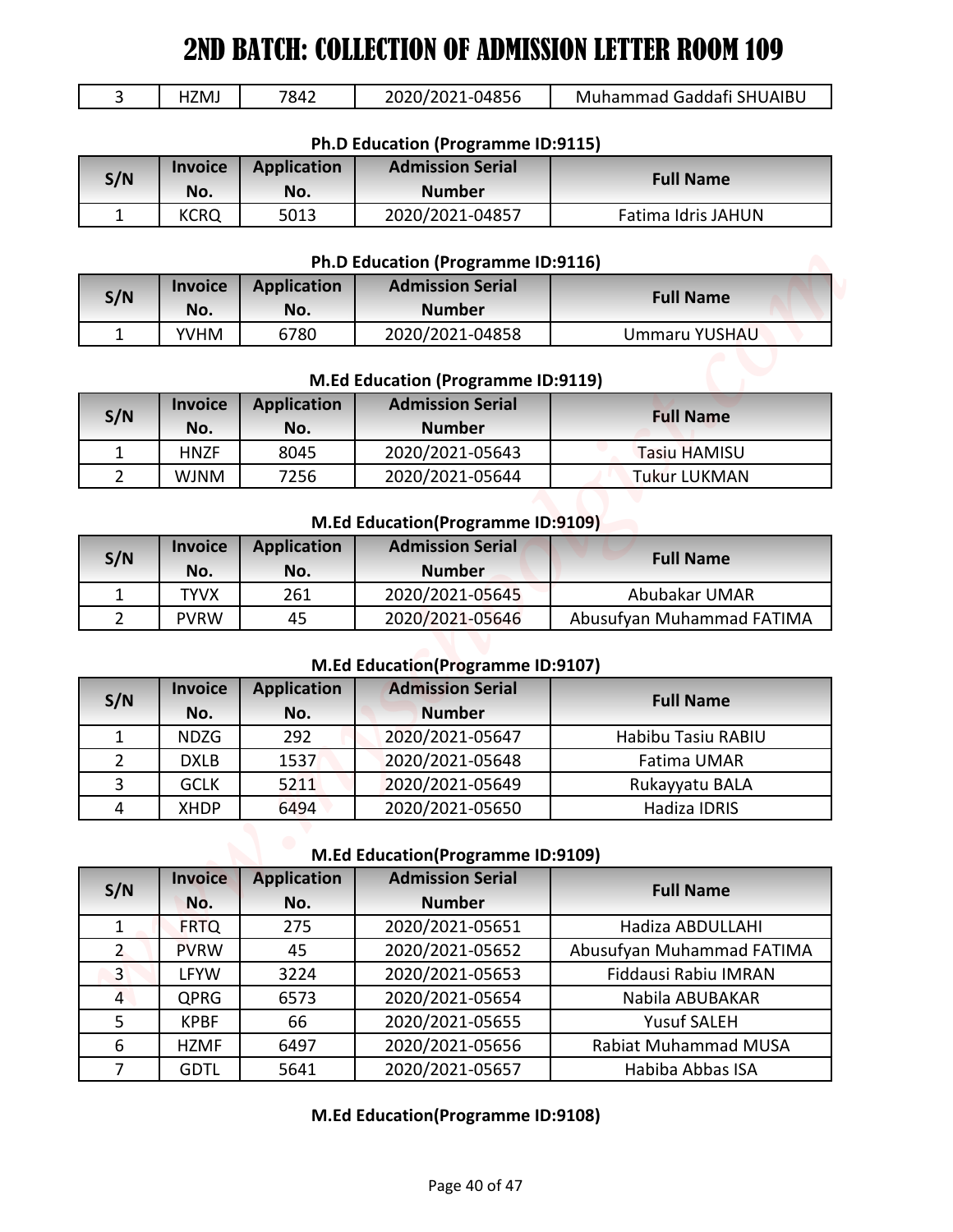| S/N                              | <b>Invoice</b><br>No.      | <b>Application</b><br>No. | <b>Admission Serial</b><br><b>Number</b>                        | <b>Full Name</b>                                       |
|----------------------------------|----------------------------|---------------------------|-----------------------------------------------------------------|--------------------------------------------------------|
|                                  | <b>CFBD</b>                | 914                       |                                                                 |                                                        |
| $\mathbf{1}$<br>$\overline{2}$   |                            | 42                        | 2020/2021-05658                                                 | Anastasia Cynthia ONYEKWERE                            |
| 3                                | <b>NQWR</b><br><b>KJYH</b> | 4812                      | 2020/2021-05659<br>2020/2021-05660                              | Amina Mustapha BUKAR<br>Khadija Muhammad AUWAL         |
| 4                                | <b>JRCD</b>                | 5501                      | 2020/2021-05661                                                 | Zainab Garba DOKAJI                                    |
| 5                                | <b>BFGT</b>                | 5186                      | 2020/2021-05662                                                 | <b>Aminu Mohammed UMAR</b>                             |
| 6                                | <b>TXDK</b>                | 3368                      | 2020/2021-05663                                                 | Safiyya Nasir MUAZ                                     |
| $\overline{7}$                   | <b>MRKX</b>                | 2630                      | 2020/2021-05664                                                 | Ummi Muhammad MUSTAPHA                                 |
| 8                                | <b>TKMX</b>                | 572                       | 2020/2021-05665                                                 | Amina Mustapha ISMAHU                                  |
| 9                                | <b>VHLM</b>                | 2934                      | 2020/2021-05666                                                 | Samira Kabir YAHYA                                     |
| 10                               | <b>GHRD</b>                | 2999                      | 2020/2021-05667                                                 | Sakina Mansur IBRAHIM                                  |
| 11                               | <b>CVWD</b>                | 5654                      | 2020/2021-05668                                                 | Mutari Kura LAWAN                                      |
| 12                               | <b>GHRF</b>                | 5350                      | 2020/2021-05669                                                 | <b>Halima Lawal TANKO</b>                              |
| 13                               | <b>VNJL</b>                | 6506                      | 2020/2021-05670                                                 | Mariya B SALIHU                                        |
| 14                               | <b>RDHY</b>                | 6655                      | 2020/2021-05671                                                 | Aisha Musa ABDULLAHI                                   |
| 15                               | <b>LYJQ</b>                | 6683                      | 2020/2021-05672                                                 | Halima Nasir DABO                                      |
| 16                               | <b>BYCD</b>                | 8213                      | 2020/2021-05673                                                 | Idris Hassan ABDULKARIM                                |
|                                  |                            |                           | M.Ed Education(Programme ID:9110)                               |                                                        |
| S/N                              | <b>Invoice</b><br>No.      | <b>Application</b><br>No. | <b>Admission Serial</b><br><b>Number</b>                        | <b>Full Name</b>                                       |
| $\mathbf{1}$                     | <b>JZPR</b>                | 3981                      | 2020/2021-05674                                                 | Aisha Ahmad UMAR                                       |
|                                  |                            |                           | M.Ed Education(Programme ID:9119)                               |                                                        |
| S/N                              | <b>Invoice</b>             | <b>Application</b>        | <b>Admission Serial</b>                                         | <b>Full Name</b>                                       |
|                                  | No.                        | No.                       | <b>Number</b>                                                   |                                                        |
| $\mathbf{1}$                     | <b>TDLX</b>                | 5233                      | 2020/2021-05675                                                 | Bilkisu Abdullahi YAHYA                                |
|                                  |                            |                           | Postgraduate Diploma in Teaching and Reading(Programme ID:9120) |                                                        |
|                                  | <b>Invoice</b>             | <b>Application</b>        | <b>Admission Serial</b><br><b>Number</b>                        | <b>Full Name</b>                                       |
| $\mathbf{1}$                     | No.<br>ZWTM                | No.<br>7943               | 2020/2021-05955                                                 | Zahrau Hussaini MAHMUD                                 |
| S/N                              | <b>BDCG</b>                | 7992                      |                                                                 | Aisha Mikail SALAHUDEEN                                |
| $\overline{2}$<br>$\overline{3}$ | <b>DJVF</b>                | 8299                      | 2020/2021-05956<br>2020/2021-05957                              | Aisha BELLO                                            |
|                                  |                            |                           |                                                                 |                                                        |
|                                  |                            |                           | <b>Postgraduate Diploma in Education (Programme ID:9111)</b>    |                                                        |
| S/N                              | <b>Invoice</b>             | <b>Application</b>        | <b>Admission Serial</b>                                         | <b>Full Name</b>                                       |
|                                  | No.                        | No.                       | <b>Number</b>                                                   |                                                        |
| 1                                | <b>KFMQ</b>                | 7656                      | 2020/2021-05958                                                 | Hauwa Ahmad IBRAHIM                                    |
| $\overline{2}$                   | <b>RPYN</b>                | 5728                      | 2020/2021-05959                                                 | Ibrahim HALIRU                                         |
| 3<br>4                           | <b>FWXD</b><br><b>VCFX</b> | 6516<br>6601              | 2020/2021-05960<br>2020/2021-05961                              | Hembadoon Philomina ANYAM<br><b>Ahmed Audu MAIYAKI</b> |

#### **M.Ed Education(Programme ID:9110)**

| S/N | <b>Invoice</b><br>No. | <b>Application</b><br>No. | <b>Admission Serial</b><br><b>Number</b> | <b>Full Name</b> |
|-----|-----------------------|---------------------------|------------------------------------------|------------------|
| ۰   | JZPR                  | 3981                      | 2020/2021-05674                          | Aisha Ahmad UMAR |

#### **M.Ed Education(Programme ID:9119)**

| S/N | <b>Invoice</b><br>No. | <b>Application</b><br>No. | <b>Admission Serial</b><br><b>Number</b> | <b>Full Name</b>        |
|-----|-----------------------|---------------------------|------------------------------------------|-------------------------|
|     | "DLX                  | 5233                      | 2020/2021-05675                          | Bilkisu Abdullahi YAHYA |

# **Postgraduate Diploma in Teaching and Reading(Programme ID:9120)**

| S/N | <b>Invoice</b><br>No. | <b>Application</b><br>No. | <b>Admission Serial</b><br><b>Number</b> | <b>Full Name</b>        |
|-----|-----------------------|---------------------------|------------------------------------------|-------------------------|
|     | ZWTM                  | 7943                      | 2020/2021-05955                          | Zahrau Hussaini MAHMUD  |
|     | <b>BDCG</b>           | 7992                      | 2020/2021-05956                          | Aisha Mikail SALAHUDEEN |
|     | <b>DJVF</b>           | 8299                      | 2020/2021-05957                          | Aisha BELLO             |

## **Postgraduate Diploma in Education (Programme ID:9111)**

| S/N | <b>Invoice</b> | <b>Application</b> | <b>Admission Serial</b> | <b>Full Name</b>          |
|-----|----------------|--------------------|-------------------------|---------------------------|
|     | No.            | No.                | <b>Number</b>           |                           |
|     | <b>KFMQ</b>    | 7656               | 2020/2021-05958         | Hauwa Ahmad IBRAHIM       |
|     | <b>RPYN</b>    | 5728               | 2020/2021-05959         | Ibrahim HALIRU            |
|     | <b>FWXD</b>    | 6516               | 2020/2021-05960         | Hembadoon Philomina ANYAM |
| 4   | <b>VCFX</b>    | 6601               | 2020/2021-05961         | Ahmed Audu MAIYAKI        |
|     | <b>BLHK</b>    | 6628               | 2020/2021-05962         | Kabiru LAWAN              |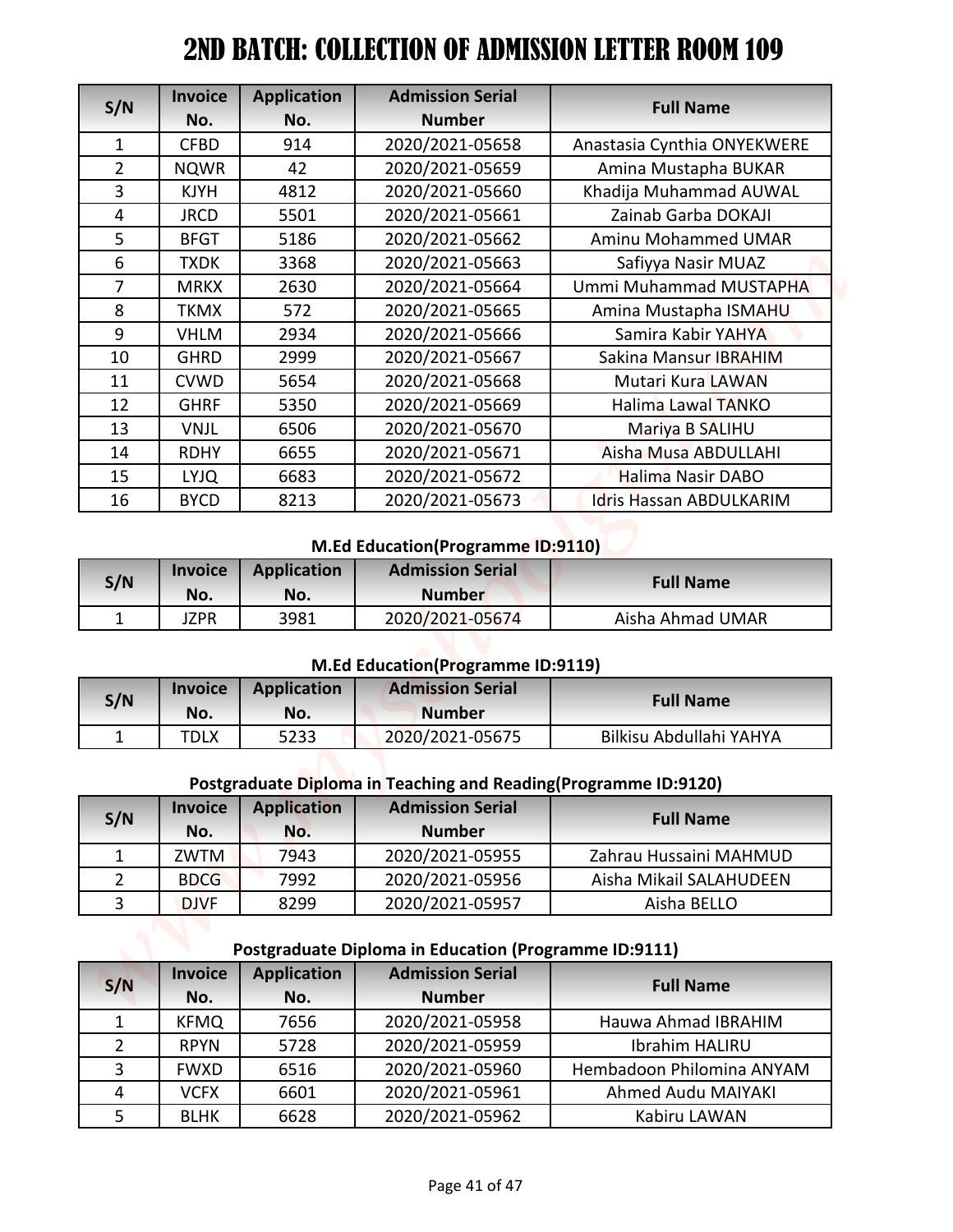| S/N            | No.                        | No.                | <b>Number</b>                                                                              | <b>Full Name</b>                |
|----------------|----------------------------|--------------------|--------------------------------------------------------------------------------------------|---------------------------------|
|                | <b>Invoice</b>             | <b>Application</b> | Ph.D Adult Education(Community Development) (Programme ID:9015)<br><b>Admission Serial</b> |                                 |
|                |                            |                    | <b>Department: Adult Education and Community Services</b>                                  |                                 |
|                |                            |                    |                                                                                            |                                 |
| 5 <sub>1</sub> | <b>VJCB</b>                | 8244               | 2020/2021-05997                                                                            | Abdullahi Ali INUWA             |
| $\overline{4}$ | <b>FYVM</b>                | 8001               | 2020/2021-05996                                                                            | Yahaya Mairo HASSAN             |
| $\overline{3}$ | <b>VMNG</b>                | 7909               | 2020/2021-05995                                                                            | Mariya Sani KWARU               |
| $\overline{2}$ | QDWJ                       | 7080               | 2020/2021-05994                                                                            | Garba Saleh ALHAJI              |
| $\mathbf{1}$   | No.<br><b>DBTJ</b>         | No.<br>6532        | <b>Number</b><br>2020/2021-05993                                                           | Aminu Hamisu GETSO              |
| S/N            | <b>Invoice</b>             | <b>Application</b> | <b>Admission Serial</b>                                                                    | <b>Full Name</b>                |
|                |                            |                    | Postgraduate Diploma in Guidance and Counselling (Programme ID:9112)                       |                                 |
|                |                            |                    |                                                                                            |                                 |
| 35             | <b>VHTN</b>                | 6478               | 2020/2021-05992                                                                            | Zainab HAMISU                   |
| 34             | NZQH                       | 6229               | 2020/2021-05991                                                                            | Abdulkarim HUDU                 |
| 33             | <b>WDRF</b>                | 8287               | 2020/2021-05990                                                                            | Assayyada Shuaibu ADAMU         |
| 32             | <b>YMTR</b>                | 8222               | 2020/2021-05989                                                                            | Chinenya Abel ONWUGHARA         |
| 31             | <b>KLNQ</b><br><b>HCYM</b> | 8122               | 2020/2021-05988                                                                            | Rabiyat Salihu ITOPA            |
| 29<br>30       | <b>THNJ</b>                | 8100<br>8190       | 2020/2021-05986<br>2020/2021-05987                                                         | Marafa ABDULAZIZ<br>Maryam HABU |
| 28             | <b>MDJK</b>                | 8075               | 2020/2021-05985                                                                            | Aisha Ibrahim ABUBAKAR          |
| 27             | <b>VGDY</b>                | 7989               | 2020/2021-05984                                                                            | Sarah Iliya SALEH               |
| 26             | <b>KCXY</b>                | 7965               | 2020/2021-05983                                                                            | Fatima Kabir AHMAD              |
| 25             | <b>HNYW</b>                | 7836               | 2020/2021-05982                                                                            | Sani TIJJANI                    |
| 24             | <b>BFWQ</b>                | 8022               | 2020/2021-05981                                                                            | Ahmad Amina ABDULLAHI           |
| 23             | <b>CQRD</b>                | 7708               | 2020/2021-05980                                                                            | Habiba ISMAIL                   |
| 22             | <b>QPCY</b>                | 7303               | 2020/2021-05979                                                                            | Hussaini Uba MUHAMMAD           |
| 21             | <b>YRZF</b>                | 7276               | 2020/2021-05978                                                                            | Abdullahi Shehu ALIYU           |
| 20             | <b>FYVJ</b>                | 7199               | 2020/2021-05977                                                                            | Hassana Waya ADAMA              |
| 19             | <b>VBFH</b>                | 7264               | 2020/2021-05976                                                                            | Najib MANSIR                    |
| 18             | <b>FKGQ</b>                | 7137               | 2020/2021-05975                                                                            | Faisal Daiyabu YASSAR           |
| 17             | <b>RQLV</b>                | 7054               | 2020/2021-05974                                                                            | Khadija Muhammed TIJJANI        |
| 16             | <b>DKTC</b>                | 7029               | 2020/2021-05973                                                                            | Chioma Esther OKORIE            |
| 15             | <b>QPDK</b>                | 7854               | 2020/2021-05972                                                                            | Yahaya RABIU                    |
| 14             | <b>GNMH</b>                | 7121               | 2020/2021-05971                                                                            | Adam Gambo MUHAMMAD             |
| 13             | <b>DHNJ</b>                | 7089               | 2020/2021-05970                                                                            | Muhammad Musa GARBA             |
| 12             | <b>XLPQ</b>                | 6899               | 2020/2021-05969                                                                            | Nneka Peace VICTOR              |
| 11             | <b>CTVP</b>                | 6869               | 2020/2021-05968                                                                            | Maryam Ibrahim MUKTAR           |
| 10             | YMJP                       | 6795               | 2020/2021-05967                                                                            | Favour Chioma OGBONNA           |
| 9              | <b>YFGM</b>                | 6794               | 2020/2021-05966                                                                            | Elizabeth Obot SAMUEL           |
| 8              | <b>JPHM</b>                | 6770               | 2020/2021-05965                                                                            | Abdulsalam ABDULKADIR           |
| $\overline{7}$ | <b>QFWX</b>                | 6749               | 2020/2021-05964                                                                            | Aminu Gambo AHMAD               |
|                | <b>NJLX</b>                | 6715               | 2020/2021-05963                                                                            | Jamila Abdu INUSA               |

## **Postgraduate Diploma in Guidance and Counselling (Programme ID:9112)**

| S/N            | <b>Invoice</b> | <b>Application</b> | <b>Admission Serial</b> | <b>Full Name</b>    |
|----------------|----------------|--------------------|-------------------------|---------------------|
|                | No.            | No.                | <b>Number</b>           |                     |
| 1              | <b>DBTJ</b>    | 6532               | 2020/2021-05993         | Aminu Hamisu GETSO  |
| $\overline{2}$ | QDWJ           | 7080               | 2020/2021-05994         | Garba Saleh ALHAJI  |
| 3              | <b>VMNG</b>    | 7909               | 2020/2021-05995         | Mariya Sani KWARU   |
| $\overline{4}$ | <b>FYVM</b>    | 8001               | 2020/2021-05996         | Yahaya Mairo HASSAN |
|                | <b>VJCB</b>    | 8244               | 2020/2021-05997         | Abdullahi Ali INUWA |

## **Department: Adult Education and Community Services**

# **Ph.D Adult Education(Community Development) (Programme ID:9015)**

| S/N | <b>Invoice</b> | Application | <b>Admission Serial</b> |                  |
|-----|----------------|-------------|-------------------------|------------------|
|     | No.            | No.         | <b>Number</b>           | <b>Full Name</b> |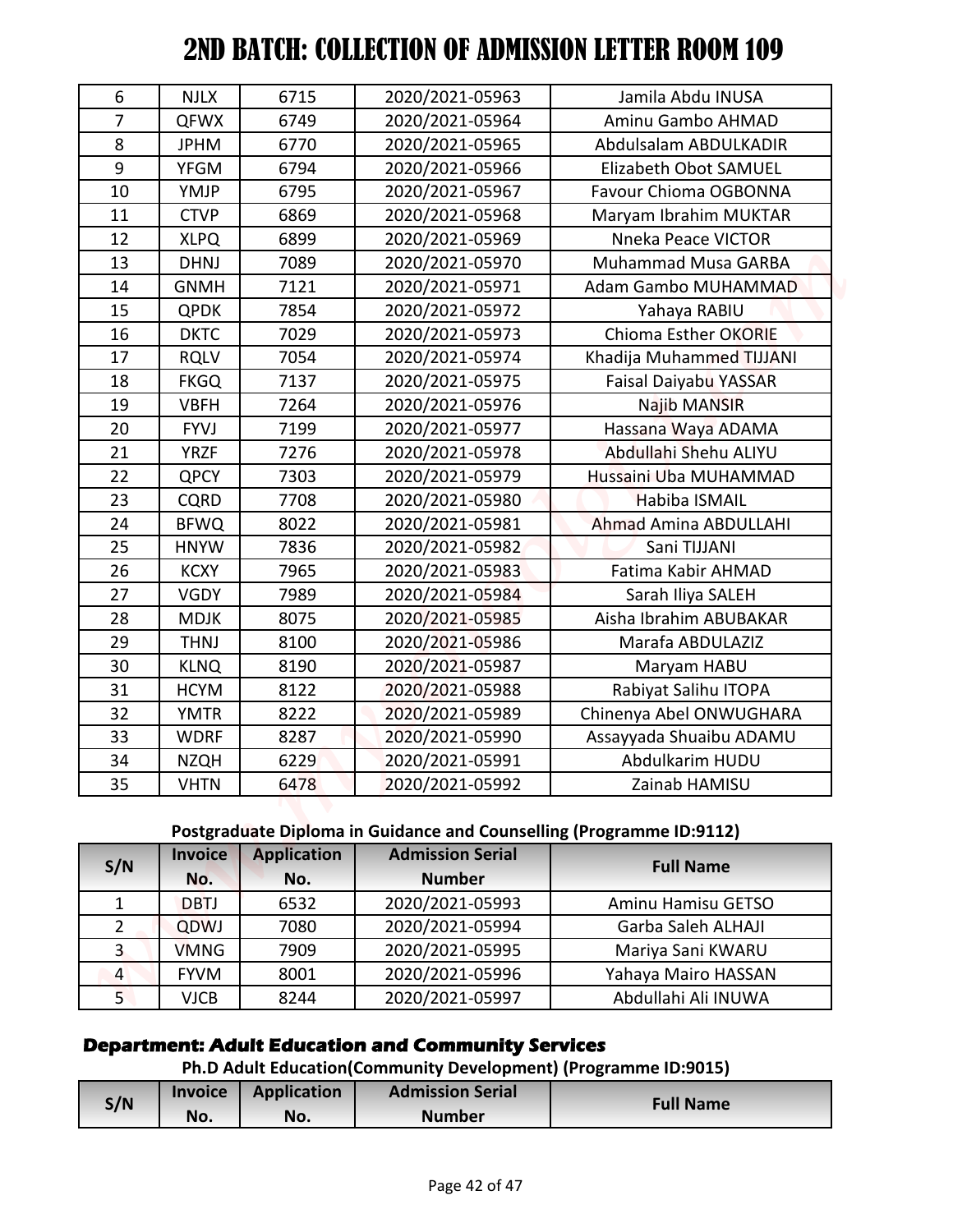| <b>RPXH</b> | 6314 | 2020/2021-04771 | Khadija SHEHU             |
|-------------|------|-----------------|---------------------------|
| <b>HDMB</b> | 7436 | 2020/2021-04859 | Muhammad Elgambo MUHAMMAD |
| <b>LQVD</b> | 7949 | 2020/2021-04860 | Abdulrazzag Momodu YESUFU |

#### **Ph.D Adult Education (Programme ID:9015)**

| S/N | <b>Invoice</b><br>No. | <b>Application</b><br>No. | <b>Admission Serial</b><br><b>Number</b> | <b>Full Name</b>     |
|-----|-----------------------|---------------------------|------------------------------------------|----------------------|
|     | CLBZ                  | 7896                      | 2020/2021-04861                          | Adamu Tijjani YAHAYA |

#### **Ph.D Adult Education (Programme ID:9016)**

|                |                |                    | 2ND BATCH: COLLECTION OF ADMISSION LETTER ROOM 109                  |                           |
|----------------|----------------|--------------------|---------------------------------------------------------------------|---------------------------|
| $\mathbf{1}$   | <b>RPXH</b>    | 6314               | 2020/2021-04771                                                     | Khadija SHEHU             |
| $\overline{2}$ | <b>HDMB</b>    | 7436               | 2020/2021-04859                                                     | Muhammad Elgambo MUHAMMAD |
| 3              | LQVD           | 7949               | 2020/2021-04860                                                     | Abdulrazzaq Momodu YESUFU |
|                |                |                    |                                                                     |                           |
|                | <b>Invoice</b> | <b>Application</b> | Ph.D Adult Education (Programme ID:9015)<br><b>Admission Serial</b> |                           |
| S/N            | No.            | No.                | <b>Number</b>                                                       | <b>Full Name</b>          |
| 1              | <b>CLBZ</b>    | 7896               | 2020/2021-04861                                                     | Adamu Tijjani YAHAYA      |
|                |                |                    |                                                                     |                           |
|                |                |                    | Ph.D Adult Education (Programme ID:9016)                            |                           |
| S/N            | <b>Invoice</b> | <b>Application</b> | <b>Admission Serial</b>                                             | <b>Full Name</b>          |
|                | No.            | No.                | <b>Number</b>                                                       |                           |
| $\mathbf{1}$   | QXRL           | 6761               | 2020/2021-04862                                                     | Abubakar Tsauri DAYYABU   |
| $\overline{2}$ | <b>DFTK</b>    | 7232               | 2020/2021-04863                                                     | Abida Rabiu MAGEM         |
| 3              | <b>BXDL</b>    | 7354               | 2020/2021-04864                                                     | Habiba Abubakar DAURA     |
| 4              | <b>NFRM</b>    | 7787               | 2020/2021-04865                                                     | Shamsu Sunusi YADAKUNYA   |
| 5              | <b>HKBZ</b>    | 8127               | 2020/2021-04866                                                     | Sulaiman DIKKO            |
|                |                |                    | M.Phil/Ph.D Adult Education (Programme ID:                          |                           |
|                | <b>Invoice</b> | <b>Application</b> | <b>Admission Serial</b>                                             |                           |
|                |                |                    |                                                                     |                           |
| S/N            | No.            | No.                | <b>Number</b>                                                       | <b>Full Name</b>          |
| $\mathbf{1}$   | <b>QHTC</b>    | 6141               | 2020/2021-04867                                                     | Aminu ISMAILA             |
|                |                |                    |                                                                     |                           |
|                |                |                    | Ph.D Adult Education (Programme ID:9014)                            |                           |
| S/N            | <b>Invoice</b> | <b>Application</b> | <b>Admission Serial</b>                                             | <b>Full Name</b>          |
|                | No.            | No.                | <b>Number</b>                                                       |                           |
| $\mathbf{1}$   | RGWZ           | 7119               | 2020/2021-04868                                                     | Zainab Muhammad AUWAL     |
|                |                |                    | M.Phil/Ph.D Adult Education (Programme ID:9004)                     |                           |
|                | <b>Invoice</b> | <b>Application</b> | <b>Admission Serial</b>                                             |                           |
| S/N            | No.            | No.                | <b>Number</b>                                                       | <b>Full Name</b>          |
| $\mathbf{1}$   | <b>LPKG</b>    | 6717               | 2020/2021-04869                                                     | Mohammed Kabir ABDU       |
|                |                |                    |                                                                     |                           |
|                |                |                    | M.Ed Adult Education (Programme ID:9007)                            |                           |
| S/N            | <b>Invoice</b> | <b>Application</b> | <b>Admission Serial</b>                                             | <b>Full Name</b>          |
|                | No.            | No.                | <b>Number</b>                                                       |                           |
| $\vert$ 1      | ZQJH           | 8298               | 2020/2021-05676                                                     | Abdullahi GARBA           |
|                |                |                    | <b>M.Ed Adult Education (Programme ID:9008)</b>                     |                           |
|                | <b>Invoice</b> | <b>Application</b> | <b>Admission Serial</b>                                             |                           |
| S/N            | No.            | No.                | <b>Number</b>                                                       | <b>Full Name</b>          |
| $\mathbf{1}$   | <b>XNWP</b>    | 6851               | 2020/2021-05677                                                     | Nasiru MUDI               |

#### **M.Phil/Ph.D Adult Education (Programme ID:** )

| S/N | <b>Invoice</b><br>No. | Application<br>No. | <b>Admission Serial</b><br><b>Number</b> | <b>Full Name</b> |
|-----|-----------------------|--------------------|------------------------------------------|------------------|
|     | ОНТС                  | 6141               | 2020/2021-04867                          | Aminu ISMAILA    |

#### **Ph.D Adult Education (Programme ID:9014)**

| S/N | <b>Invoice</b><br>No. | Application<br>No. | <b>Admission Serial</b><br><b>Number</b> | <b>Full Name</b>      |
|-----|-----------------------|--------------------|------------------------------------------|-----------------------|
|     | RGWZ                  | 7119               | 2020/2021-04868                          | Zainab Muhammad AUWAL |

#### **M.Phil/Ph.D Adult Education (Programme ID:9004)**

| S/N | <b>Invoice</b> | <b>Application</b> | <b>Admission Serial</b> | <b>Full Name</b>    |
|-----|----------------|--------------------|-------------------------|---------------------|
|     | No.            | No.                | <b>Number</b>           |                     |
|     | ∟PKG           | 6717               | 2020/2021-04869         | Mohammed Kabir ABDU |

**M.Ed Adult Education (Programme ID:9007)**

| S/N | <b>Invoice</b><br>No. | <b>Application</b><br>No. | <b>Admission Serial</b><br><b>Number</b> | <b>Full Name</b> |
|-----|-----------------------|---------------------------|------------------------------------------|------------------|
|     | ZQJH                  | 8298                      | 2020/2021-05676                          | Abdullahi GARBA  |

#### **M.Ed Adult Education (Programme ID:9008)**

| S/N | <b>Invoice</b><br>No. | <b>Application</b><br>No. | <b>Admission Serial</b><br><b>Number</b> | <b>Full Name</b> |
|-----|-----------------------|---------------------------|------------------------------------------|------------------|
|     | <b>XNWP</b>           | 6851                      | 2020/2021-05677                          | Nasiru MUDI      |
|     | <b>GXVD</b>           | 6904                      | 2020/2021-05678                          | Muntari ALI      |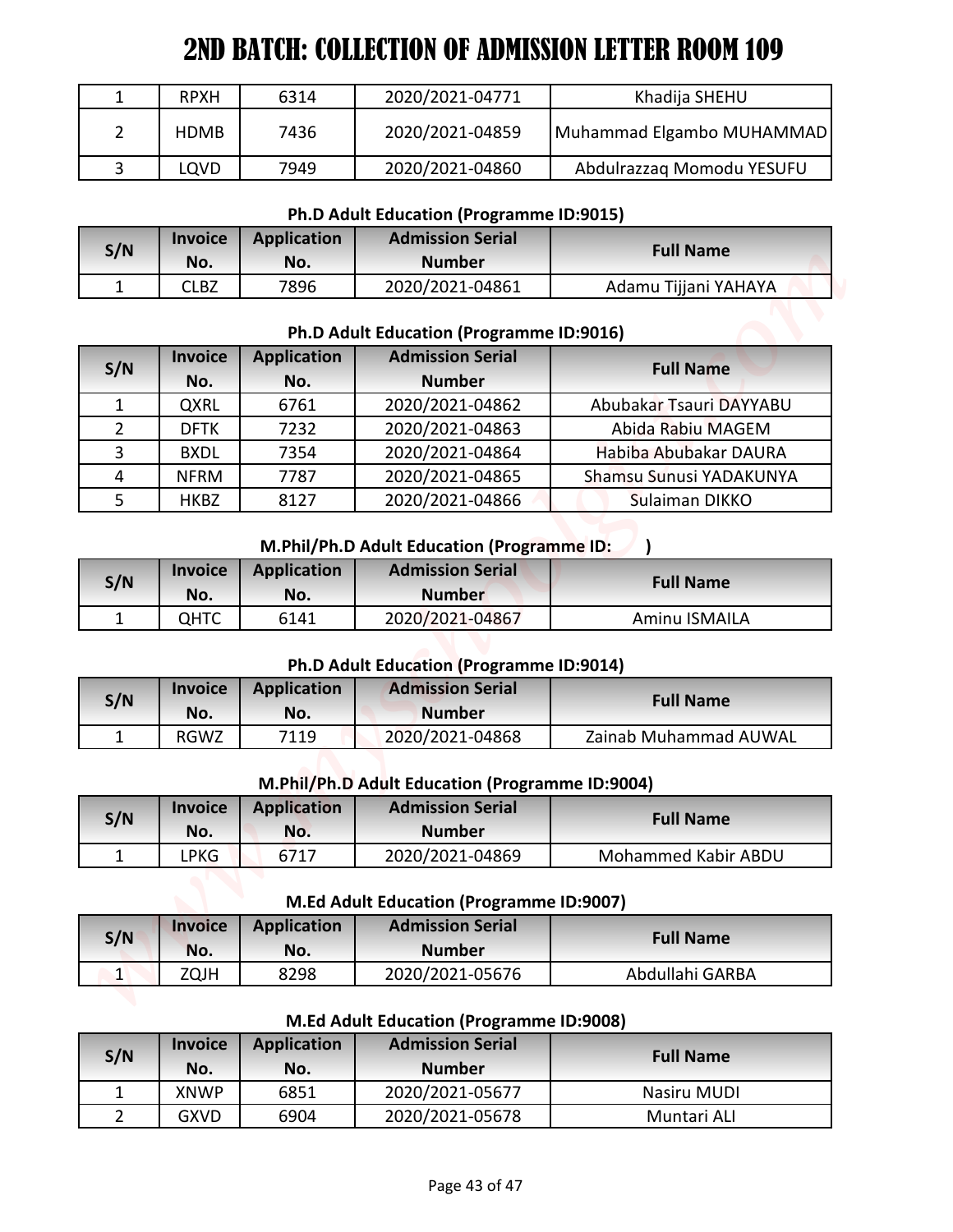|  | <b>QMHW</b> | 7895 | 2020/2021-05679 | Kabiru Suleiman ABDULLAHI |
|--|-------------|------|-----------------|---------------------------|
|--|-------------|------|-----------------|---------------------------|

| 3                   | <b>QMHW</b>    | 7895               | 2020/2021-05679                                                                  | Kabiru Suleiman ABDULLAHI                                                               |
|---------------------|----------------|--------------------|----------------------------------------------------------------------------------|-----------------------------------------------------------------------------------------|
|                     |                |                    | M.Ed Adult Education (Programme ID:9009)                                         |                                                                                         |
|                     | <b>Invoice</b> | <b>Application</b> | <b>Admission Serial</b>                                                          |                                                                                         |
| S/N                 | No.            | No.                | <b>Number</b>                                                                    | <b>Full Name</b>                                                                        |
| $\mathbf{1}$        | <b>MHPB</b>    | 7384               | 2020/2021-05680                                                                  | Adama Muhammad AHMAD                                                                    |
| $\overline{2}$      | PHQV           | 6528               | 2020/2021-05681                                                                  | Hauwau ZUBAIRU                                                                          |
| 3                   | <b>FCWV</b>    | 6672               | 2020/2021-05682                                                                  | Remi Ann TAIWO                                                                          |
| $\overline{4}$      | <b>NKGX</b>    | 6988               | 2020/2021-05683                                                                  | <b>Bridget Bulus MADAKI</b>                                                             |
| 5                   | <b>FLVT</b>    | 7366               | 2020/2021-05684                                                                  | Murja Umar SANI                                                                         |
| 6                   | <b>BGZN</b>    | 7950               | 2020/2021-05685                                                                  | Rukayya Sabo YUSIF                                                                      |
| 7                   | <b>YKFG</b>    | 6351               | 2020/2021-05686                                                                  | Murtala Muhammad ISMAIL                                                                 |
| 8                   | <b>MQNF</b>    | 4085               | 2020/2021-05687                                                                  | Aisha Inuwa YAHAYA                                                                      |
| 9                   | <b>WXLK</b>    | 6313               | 2020/2021-05688                                                                  | Abdulhamid MUHAMMAD                                                                     |
| 10                  | <b>NLIC</b>    | 4392               | 2020/2021-05689                                                                  | Segun Emmanuel SANYAOLU                                                                 |
| 11                  | <b>WTNB</b>    | 6433               | 2020/2021-05690                                                                  | Mariya Abdullahi ADO                                                                    |
|                     |                |                    |                                                                                  |                                                                                         |
|                     |                |                    | M.Ed Adult Education (Programme ID:9010)                                         |                                                                                         |
| S/N                 | <b>Invoice</b> | <b>Application</b> | <b>Admission Serial</b>                                                          | <b>Full Name</b>                                                                        |
|                     | No.            | No.                | <b>Number</b>                                                                    |                                                                                         |
| $\mathbf{1}$        | <b>NKVP</b>    | 6746               | 2020/2021-05691                                                                  | Ibrahim Musa ZURQAN                                                                     |
| $\overline{2}$      | <b>TYGH</b>    | 7270               | 2020/2021-05692                                                                  | Baraka IBRAHIM                                                                          |
| 3                   | <b>FVBY</b>    | 7551               | 2020/2021-05693                                                                  | Khalifa Mustapha USMAN                                                                  |
| 4                   | <b>CMXL</b>    | 8139               | 2020/2021-05694                                                                  | Shamsu ADAMU                                                                            |
| 5                   | <b>BZYM</b>    | 5444               | 2020/2021-05695                                                                  | <b>Bilkisu Hamisu MAIIYALI</b>                                                          |
|                     |                |                    |                                                                                  |                                                                                         |
|                     | <b>Invoice</b> |                    | M.Ed Adult Education(Gerontology) (Programme ID:9006)<br><b>Admission Serial</b> |                                                                                         |
|                     |                | <b>Application</b> |                                                                                  | <b>Full Name</b>                                                                        |
| S/N                 | No.            | No.<br>5746        | <b>Number</b><br>2020/2021-05696                                                 | Biniya ALIYU                                                                            |
|                     |                |                    |                                                                                  |                                                                                         |
| $\mathbf{1}$        | <b>BPVT</b>    |                    |                                                                                  |                                                                                         |
|                     |                |                    | Masters in Community Development (Programme ID:9017)                             |                                                                                         |
|                     | <b>Invoice</b> | <b>Application</b> | <b>Admission Serial</b>                                                          |                                                                                         |
| S/N                 | No.            | No.                | <b>Number</b>                                                                    | <b>Full Name</b>                                                                        |
| $\mathbf{1}$        | <b>CTYG</b>    | 6341               | 2020/2021-05697                                                                  | Tawakkaltu Kazeem TIJANI                                                                |
| $\overline{2}$      | <b>JNBK</b>    | 6526               | 2020/2021-05698                                                                  | Aminu SANI                                                                              |
| $\overline{3}$      | <b>VQMZ</b>    | 6734               | 2020/2021-05699                                                                  | Muazu TASIU                                                                             |
| $\overline{4}$      | <b>NKCW</b>    | 7874               | 2020/2021-05700                                                                  | Halima Ado GEZAWA                                                                       |
| 5 <sub>1</sub>      | <b>FQXL</b>    | 8326               | 2020/2021-05701                                                                  | Halima Haruna NINGI                                                                     |
|                     |                |                    |                                                                                  |                                                                                         |
|                     |                |                    |                                                                                  | Postgraduate Diploma in Community Development & Extension Education (Programme ID:9011) |
|                     | <b>Invoice</b> | <b>Application</b> | <b>Admission Serial</b>                                                          |                                                                                         |
| S/N<br>$\mathbf{1}$ | No.<br>LWVQ    | No.<br>6457        | <b>Number</b><br>2020/2021-05998                                                 | <b>Full Name</b><br>Falalu AMINU                                                        |

#### **M.Ed Adult Education (Programme ID:9009)**

#### **M.Ed Adult Education (Programme ID:9010)**

| S/N | <b>Invoice</b> | <b>Application</b> | <b>Admission Serial</b> | <b>Full Name</b>               |
|-----|----------------|--------------------|-------------------------|--------------------------------|
|     | No.            | No.                | <b>Number</b>           |                                |
|     | <b>NKVP</b>    | 6746               | 2020/2021-05691         | Ibrahim Musa ZURQAN            |
| 2   | <b>TYGH</b>    | 7270               | 2020/2021-05692         | Baraka IBRAHIM                 |
| 3   | <b>FVBY</b>    | 7551               | 2020/2021-05693         | Khalifa Mustapha USMAN         |
| 4   | <b>CMXL</b>    | 8139               | 2020/2021-05694         | Shamsu ADAMU                   |
|     | <b>BZYM</b>    | 5444               | 2020/2021-05695         | <b>Bilkisu Hamisu MAIIYALI</b> |

#### **M.Ed Adult Education(Gerontology) (Programme ID:9006)**

| S/N | <b>Invoice</b> | Application | <b>Admission Serial</b> | <b>Full Name</b>    |
|-----|----------------|-------------|-------------------------|---------------------|
|     | No.            | No.         | <b>Number</b>           |                     |
| -   | <b>BPVT</b>    | 5746        | 2020/2021-05696         | <b>Biniya ALIYU</b> |

#### **Masters in Community Development(Programme ID:9017)**

| S/N            | <b>Invoice</b> | <b>Application</b> | <b>Admission Serial</b> | <b>Full Name</b>         |
|----------------|----------------|--------------------|-------------------------|--------------------------|
|                | No.            | No.                | <b>Number</b>           |                          |
| $\mathbf{1}$   | <b>CTYG</b>    | 6341               | 2020/2021-05697         | Tawakkaltu Kazeem TIJANI |
|                | <b>JNBK</b>    | 6526               | 2020/2021-05698         | Aminu SANI               |
| 3              | <b>VQMZ</b>    | 6734               | 2020/2021-05699         | Muazu TASIU              |
| $\overline{4}$ | <b>NKCW</b>    | 7874               | 2020/2021-05700         | Halima Ado GEZAWA        |
|                | <b>FQXL</b>    | 8326               | 2020/2021-05701         | Halima Haruna NINGI      |

#### **Postgraduate Diploma in Community Development & Extension Education (Programme ID:9011)**

| S/N | <b>Invoice</b><br>No. | <b>Application</b><br>No. | <b>Admission Serial</b><br><b>Number</b> | <b>Full Name</b> |
|-----|-----------------------|---------------------------|------------------------------------------|------------------|
| -   | LWVQ                  | 6457                      | 2020/2021-05998                          | Falalu AMINU     |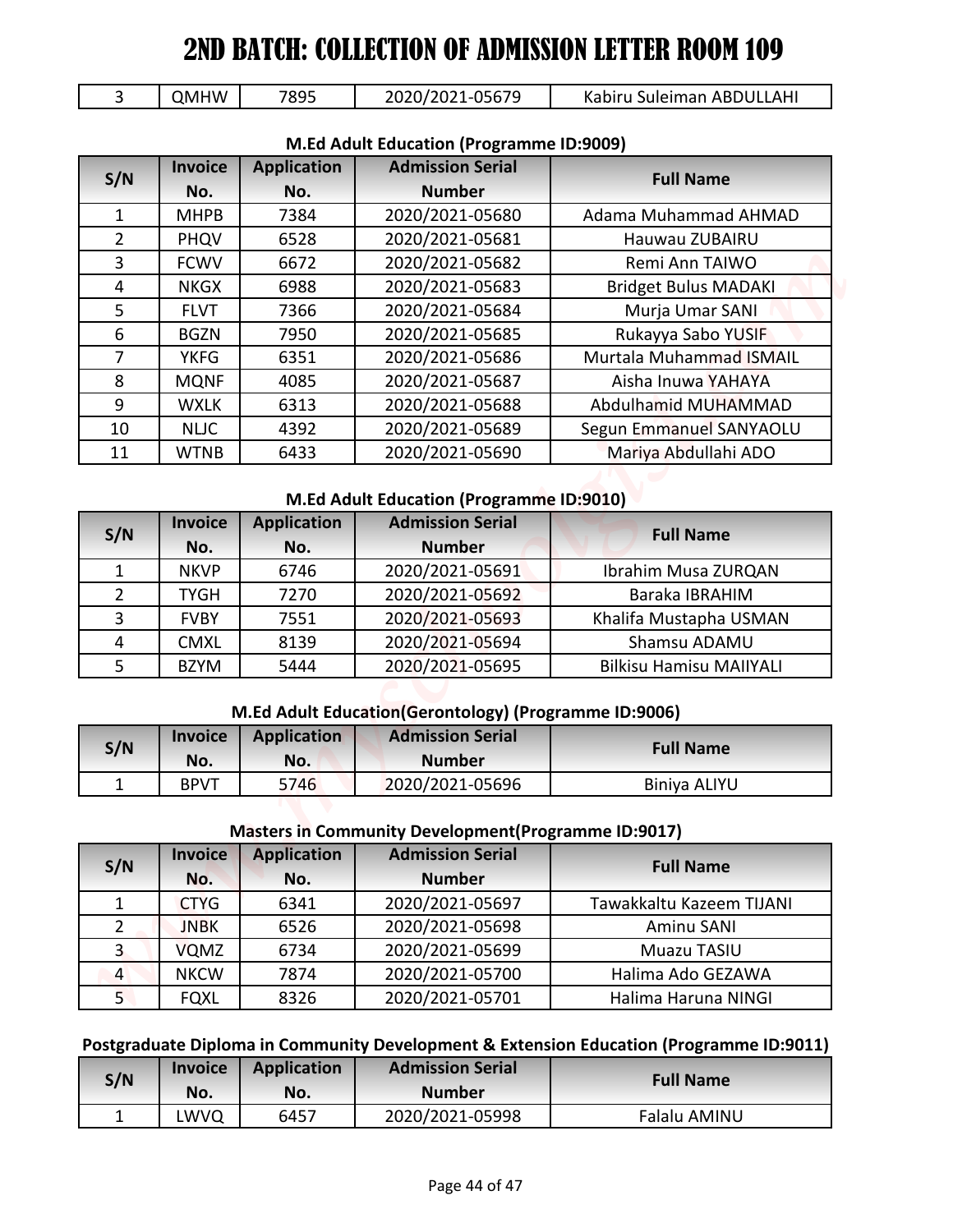| <b>TVN</b>  | 7357 | 2020/2021-05999 | Nasiru Yusuf UMAR  |
|-------------|------|-----------------|--------------------|
| CZRL        | 7482 | 2020/2021-06000 | Naima Bashir SAID  |
| <b>PWZR</b> | 7581 | 2020/2021-06001 | Fadila Lawan AHMAD |

## **Department: Physical and Health Education**

#### **Ph.D Health Education (Programme ID:9314)**

| S/N | <b>Invoice</b><br>No. | <b>Application</b><br>No. | <b>Admission Serial</b><br><b>Number</b> | <b>Full Name</b>        |
|-----|-----------------------|---------------------------|------------------------------------------|-------------------------|
|     | KZCF                  | 1037                      | 2020/2021-04870                          | Salihu Bello ABDULSALAM |
|     | <b>HMNX</b>           | 7022                      | 2020/2021-04871                          | Zainab Muhammad AMINU   |

# **M.Sc (Ed) Physical and Health Education (Programme ID:9304)**

| $\overline{2}$<br>3<br>4 | <b>LTVN</b>           | 7357                      | 2020/2021-05999                                                                                                          | <b>Nasiru Yusuf UMAR</b>                                         |
|--------------------------|-----------------------|---------------------------|--------------------------------------------------------------------------------------------------------------------------|------------------------------------------------------------------|
|                          | <b>CZRL</b>           | 7482                      | 2020/2021-06000                                                                                                          | Naima Bashir SAID                                                |
|                          | <b>PWZR</b>           | 7581                      | 2020/2021-06001                                                                                                          | Fadila Lawan AHMAD                                               |
|                          | <b>Invoice</b>        | <b>Application</b>        | <b>Department: Physical and Health Education</b><br>Ph.D Health Education (Programme ID:9314)<br><b>Admission Serial</b> |                                                                  |
| S/N                      | No.                   | No.                       | <b>Number</b>                                                                                                            | <b>Full Name</b>                                                 |
| 1                        | <b>KZCF</b>           | 1037                      | 2020/2021-04870                                                                                                          | Salihu Bello ABDULSALAM                                          |
| $\overline{2}$           | <b>HMNX</b>           | 7022                      | 2020/2021-04871                                                                                                          | Zainab Muhammad AMINU                                            |
| S/N                      | <b>Invoice</b><br>No. | <b>Application</b><br>No. | M.Sc (Ed) Physical and Health Education (Programme ID:9304)<br><b>Admission Serial</b><br><b>Number</b>                  | <b>Full Name</b>                                                 |
| $\mathbf{1}$             | <b>PYFT</b>           | 2919                      | 2020/2021-05702                                                                                                          | Rahila Nehemiah KAMA                                             |
| $\overline{2}$           | <b>NVMT</b>           | 7495                      | 2020/2021-05703                                                                                                          | Mikailu YAKUBU                                                   |
| 3                        | <b>MHTD</b>           | 7546                      | 2020/2021-05704                                                                                                          | Shamsuddeen Usman MAHMOUD                                        |
| 4                        | <b>XKLC</b>           | 8248                      | 2020/2021-05705                                                                                                          | Abba Abdullahi UMAR                                              |
| 5                        | <b>PRZB</b>           | 147                       | 2020/2021-05706                                                                                                          | <b>Umar Nana AISHA</b>                                           |
| 6                        | <b>MHJN</b>           | 4901                      | 2020/2021-05707                                                                                                          | Saminu Muhammad IMAM                                             |
| $\overline{7}$           | <b>DYFR</b>           | 5612                      | 2020/2021-05708                                                                                                          | Saleh Ahmed ZAUMA                                                |
| 8                        | <b>BPFY</b>           | 5900                      | 2020/2021-05709                                                                                                          | Shehu Adamu ZADAWA                                               |
|                          |                       |                           |                                                                                                                          | M.Sc Recreation and Sports Tourism Management(Programme ID:9308) |
|                          |                       |                           | <b>Admission Serial</b>                                                                                                  |                                                                  |
|                          | <b>Invoice</b>        | <b>Application</b>        |                                                                                                                          |                                                                  |
| S/N                      | No.                   | No.                       | <b>Number</b>                                                                                                            | <b>Full Name</b>                                                 |
| $\mathbf{1}$             | ZVNJ                  | 7985                      | 2020/2021-05710                                                                                                          | Muhammad Aliyu DALHAT                                            |
| $\overline{2}$           | <b>LXFD</b>           | 3226                      | 2020/2021-05711                                                                                                          | Abdu Idi BABA                                                    |
| 3                        | <b>CLRY</b>           | 4500                      | 2020/2021-05712                                                                                                          | Anthony Sunday MUSA                                              |
| 4                        | <b>JTKP</b>           | 4685                      | 2020/2021-05713                                                                                                          | Bilyaminu Aminu IBRAHIM                                          |
| 5                        | <b>NWZH</b>           | 4748                      | 2020/2021-05714                                                                                                          | Abdullahi Sayyadi                                                |
| 6                        | <b>LHPB</b>           | 5272                      | 2020/2021-05715                                                                                                          | Ganeeyat Suleiman GIWA                                           |
|                          |                       |                           | <b>Masters in Health Education (Programme ID:9316)</b>                                                                   |                                                                  |
| S/N                      | <b>Invoice</b>        | <b>Application</b>        | <b>Admission Serial</b>                                                                                                  | <b>Full Name</b>                                                 |
|                          | No.                   | No.                       | <b>Number</b>                                                                                                            |                                                                  |
| $\vert$ 1                | <b>WFPX</b>           | 369                       | 2020/2021-05716                                                                                                          | Muhammad Auwalu IBRAHIM                                          |
| 2 <sup>1</sup>           | <b>VMRD</b>           | 91                        | 2020/2021-05717                                                                                                          | Annas Julde MOHAMMED                                             |
| $\overline{3}$<br>4      | <b>CFZB</b><br>ZRLW   | 1120<br>1121              | 2020/2021-05718<br>2020/2021-05719                                                                                       | Muhammad Bashar HARUNA<br><b>Mohammed Auwal ALI</b>              |

#### **M.Sc Recreation and Sports Tourism Management(Programme ID:9308)**

| S/N           | <b>Invoice</b> | <b>Application</b> | <b>Admission Serial</b> | <b>Full Name</b>        |
|---------------|----------------|--------------------|-------------------------|-------------------------|
|               | No.            | No.                | <b>Number</b>           |                         |
|               | <b>ZVNJ</b>    | 7985               | 2020/2021-05710         | Muhammad Aliyu DALHAT   |
| $\mathcal{P}$ | <b>LXFD</b>    | 3226               | 2020/2021-05711         | Abdu Idi BABA           |
| 3             | <b>CLRY</b>    | 4500               | 2020/2021-05712         | Anthony Sunday MUSA     |
| 4             | <b>JTKP</b>    | 4685               | 2020/2021-05713         | Bilyaminu Aminu IBRAHIM |
|               | <b>NWZH</b>    | 4748               | 2020/2021-05714         | Abdullahi Sayyadi       |
| 6             | <b>LHPB</b>    | 5272               | 2020/2021-05715         | Ganeeyat Suleiman GIWA  |

# **Masters in Health Education(Programme ID:9316)**

| S/N            | <b>Invoice</b> | <b>Application</b> | <b>Admission Serial</b> | <b>Full Name</b>          |
|----------------|----------------|--------------------|-------------------------|---------------------------|
|                | No.            | No.                | <b>Number</b>           |                           |
| $\mathbf{1}$   | <b>WFPX</b>    | 369                | 2020/2021-05716         | Muhammad Auwalu IBRAHIM   |
| $\overline{2}$ | <b>VMRD</b>    | 91                 | 2020/2021-05717         | Annas Julde MOHAMMED      |
|                | <b>CFZB</b>    | 1120               | 2020/2021-05718         | Muhammad Bashar HARUNA    |
|                | ZRLW           | 1121               | 2020/2021-05719         | <b>Mohammed Auwal ALI</b> |
|                | <b>ZNTG</b>    | 3250               | 2020/2021-05720         | Aminu ABDULKADIR          |

#### **Masters in Public Health Education(Programme ID:9317)**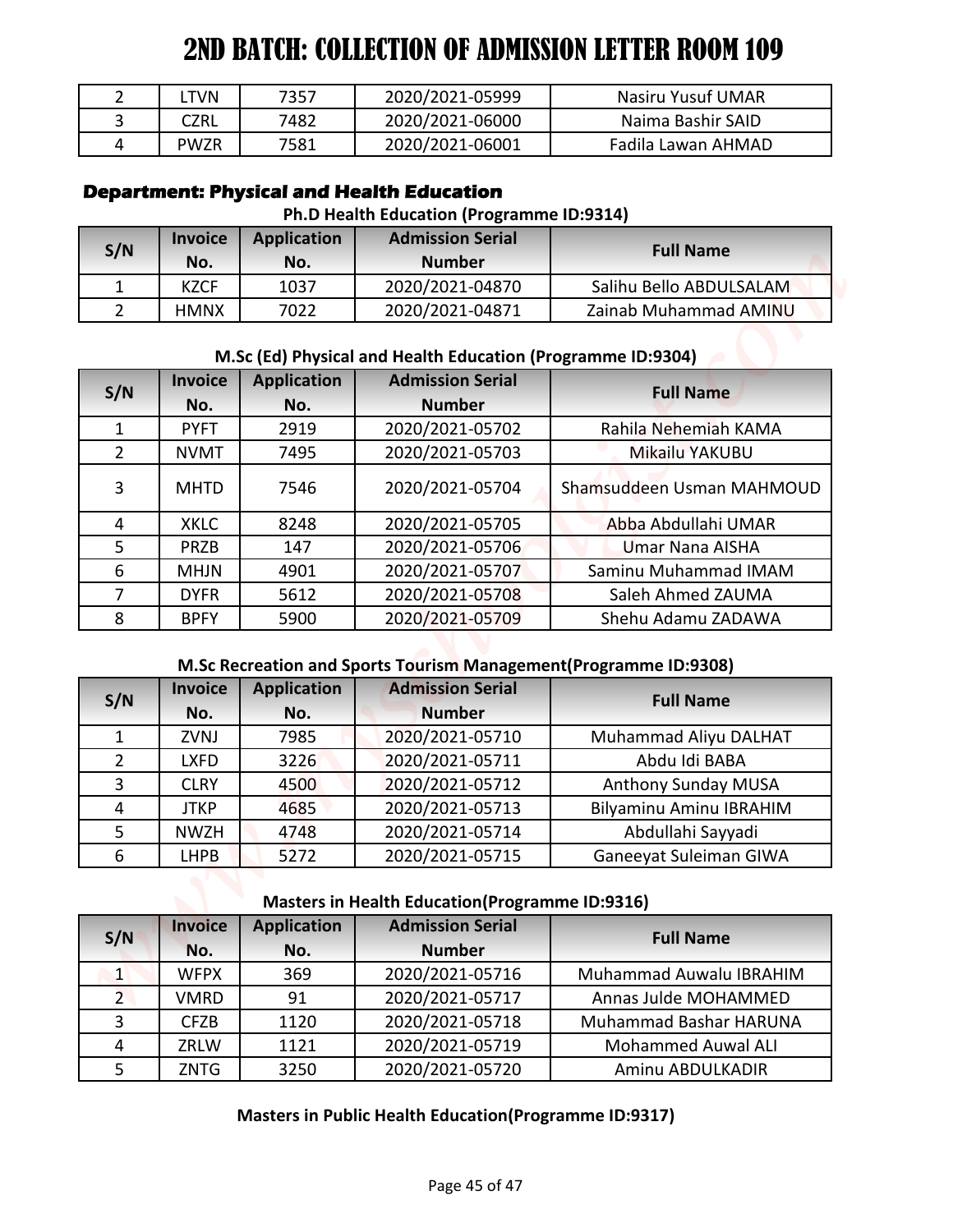| S/N                    | <b>Invoice</b>        | <b>Application</b>        | <b>Admission Serial</b>                                                                                      | <b>Full Name</b>                                 |
|------------------------|-----------------------|---------------------------|--------------------------------------------------------------------------------------------------------------|--------------------------------------------------|
|                        | No.                   | No.                       | <b>Number</b>                                                                                                |                                                  |
| 1                      | <b>JGBD</b>           | 7493                      | 2020/2021-05721                                                                                              | Aishat Hafiz RANO                                |
| $\overline{2}$         | <b>BRCL</b>           | 7537                      | 2020/2021-05722                                                                                              | Suleiman MUSA                                    |
| 3                      | <b>JXHG</b>           | 6461                      | 2020/2021-05723                                                                                              | Baba Maina ADAM                                  |
| 4                      | <b>DRLY</b>           | 6576                      | 2020/2021-05724                                                                                              | Sarfilu Rabo SULEIMAN                            |
| 5                      | <b>XQVB</b>           | 6982                      | 2020/2021-04795                                                                                              | Fatima Umar LILI                                 |
| 6                      | <b>NHXD</b>           | 7372                      | 2020/2021-05725                                                                                              | Ali Isah MACHINA                                 |
| $\overline{7}$         | <b>VBNR</b>           | 7277                      | 2020/2021-05726                                                                                              | Stella Ukamaka AFULUKWE<br>Kulla Mohammed BULAMA |
| 8<br>9                 | ZRJC<br><b>MRGT</b>   | 7476<br>7805              | 2020/2021-05727                                                                                              | <b>Firdausi Lawal NAMERA</b>                     |
| 10                     | <b>LTVB</b>           | 7804                      | 2020/2021-05728<br>2020/2021-05729                                                                           | Abubakar Yahuza YAKUBU                           |
| 11                     | <b>WJCY</b>           | 8297                      | 2020/2021-05730                                                                                              | Halima Isah ALI                                  |
| 12                     | <b>HXZF</b>           | 105                       | 2020/2021-05731                                                                                              |                                                  |
| 13                     | <b>FVZK</b>           | 2339                      | 2020/2021-05732                                                                                              | <b>Asmau Sadiq YUSUF</b><br>Manne Baba MALLAM    |
| 14                     | <b>GPHX</b>           | 3696                      | 2020/2021-05733                                                                                              | Nazir KABIR                                      |
| 15                     | <b>HJQR</b>           | 2942                      | 2020/2021-04797                                                                                              | Jummai TERI                                      |
| S/N                    | <b>Invoice</b><br>No. | <b>Application</b><br>No. | <b>Masters in Community Health Education (Programme ID:9319)</b><br><b>Admission Serial</b><br><b>Number</b> | <b>Full Name</b>                                 |
| $\mathbf{1}$           | <b>MCTD</b>           | 6520                      | 2020/2021-05734                                                                                              | Muhammed GIDADO                                  |
| $\overline{2}$         | <b>RYCG</b>           | 7348                      | 2020/2021-05735                                                                                              | Muhammad Shafii SIDI                             |
| 3                      | <b>NKQL</b>           | 2734                      | 2020/2021-05736                                                                                              | Amina Idris MUHAMMAD                             |
|                        |                       |                           |                                                                                                              |                                                  |
|                        |                       |                           | <b>Masters in Environmental Health Education (Programme ID:9318)</b><br><b>Admission Serial</b>              |                                                  |
| S/N                    | <b>Invoice</b><br>No. | <b>Application</b><br>No. | <b>Number</b>                                                                                                | <b>Full Name</b>                                 |
| $\mathbf 1$            | <b>RQJK</b>           | 1777                      | 2020/2021-05737                                                                                              | Saminu IBRAHIM                                   |
|                        |                       |                           |                                                                                                              |                                                  |
|                        |                       |                           | Postgraduate Diploma in Health Education (Programme ID:9309)                                                 |                                                  |
|                        | <b>Invoice</b>        | <b>Application</b>        | <b>Admission Serial</b>                                                                                      | <b>Full Name</b>                                 |
|                        | No.                   | No.                       | <b>Number</b>                                                                                                |                                                  |
|                        | <b>MLBT</b>           | 6921                      | 2020/2021-06002                                                                                              | Ahmed Tijjani AHMED                              |
| $\mathbf{1}$           |                       | 6850                      | 2020/2021-06003                                                                                              | Aishatu AUDU                                     |
| $\overline{2}$         | <b>HRYJ</b>           |                           |                                                                                                              | <b>Musab NURADDEEN</b>                           |
| 3                      | <b>YXNZ</b>           | 8155                      | 2020/2021-06004                                                                                              |                                                  |
| $\overline{4}$         | <b>TDQX</b>           | 8174                      | 2020/2021-06005                                                                                              | Ahmad Liadi ABDUSSALAM                           |
| 5 <sub>1</sub>         | <b>YCNF</b>           | 8267                      | 2020/2021-06006                                                                                              | Yemisi Bunmi OKETOKUN                            |
| S/N<br>$6\overline{6}$ | <b>LMPD</b>           | 8095                      | 2020/2021-06007                                                                                              | Fatima Shehu GAJO                                |
| $\overline{7}$         | <b>DYCP</b>           | 7334                      | 2020/2021-06008                                                                                              | Markus Salla NGAMA                               |

#### **Masters in Community Health Education(Programme ID:9319)**

| S/N | <b>Invoice</b><br>No. | <b>Application</b><br>No. | <b>Admission Serial</b><br><b>Number</b> | <b>Full Name</b>       |
|-----|-----------------------|---------------------------|------------------------------------------|------------------------|
|     | <b>MCTD</b>           | 6520                      | 2020/2021-05734                          | <b>Muhammed GIDADO</b> |
|     | <b>RYCG</b>           | 7348                      | 2020/2021-05735                          | Muhammad Shafii SIDI   |
| ς   | <b>NKQL</b>           | 2734                      | 2020/2021-05736                          | Amina Idris MUHAMMAD   |

#### **Masters in Environmental Health Education(Programme ID:9318)**

| S/N | <b>Invoice</b><br>No. | <b>Application</b><br>No. | <b>Admission Serial</b><br><b>Number</b> | <b>Full Name</b> |
|-----|-----------------------|---------------------------|------------------------------------------|------------------|
| ∸   | <b>RQJK</b>           | 1777                      | 2020/2021-05737                          | Saminu IBRAHIM   |

# **Postgraduate Diploma in Health Education (Programme ID:9309)**

| S/N            | <b>Invoice</b><br>No. | <b>Application</b><br>No. | <b>Admission Serial</b><br><b>Number</b> | <b>Full Name</b>       |
|----------------|-----------------------|---------------------------|------------------------------------------|------------------------|
|                | <b>MLBT</b>           | 6921                      | 2020/2021-06002                          | Ahmed Tijjani AHMED    |
| $\overline{2}$ | <b>HRYJ</b>           | 6850                      | 2020/2021-06003                          | Aishatu AUDU           |
| 3              | <b>YXNZ</b>           | 8155                      | 2020/2021-06004                          | <b>Musab NURADDEEN</b> |
| 4              | <b>TDQX</b>           | 8174                      | 2020/2021-06005                          | Ahmad Liadi ABDUSSALAM |
| 5              | <b>YCNF</b>           | 8267                      | 2020/2021-06006                          | Yemisi Bunmi OKETOKUN  |
| 6              | <b>LMPD</b>           | 8095                      | 2020/2021-06007                          | Fatima Shehu GAJO      |
| 7              | <b>DYCP</b>           | 7334                      | 2020/2021-06008                          | Markus Salla NGAMA     |
| 8              | <b>RLNP</b>           | 8118                      | 2020/2021-06009                          | <b>Bilkisu UMAR</b>    |

# Dr. Garba Abdullahi Barume